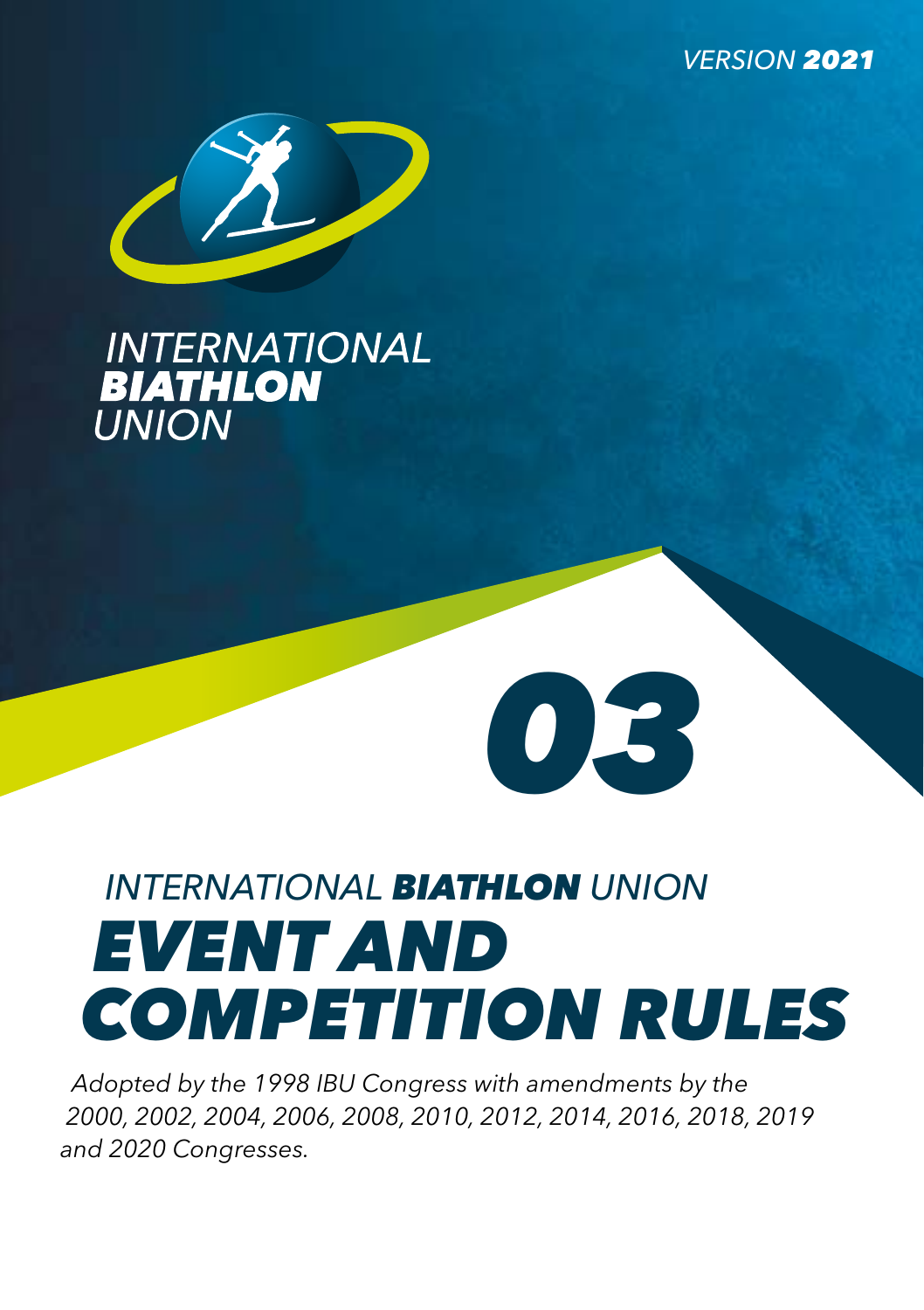# *PRINCIPLES/COLOR CODES*

a) The following articles of these IBU Event and Competition Rules are 'Technical Rules' (as that term is defined in the Constitution) and therefore may be amended, rescinded or added to by the Technical Committee, without reference to any other body (but subject to the ultimate authority of Congress to annul such articles in accordance with Article 13.2.6 of the Constitution):

**Art. 1.6.2 - 1.9.3 Art. 3.1.2.2 Art. 3.2 - 3.3.1.1 Art. 3.4.2.2 - 3.4.2.4 Art. 3.4.3.2 Art. 3.4.4.2 Art. 3.4.4.4 - 3.5.6 Art. 3.7 - 8.1.1 Art. 8.3.1 - 9.4.1.1 Art. 12.3 - 12.5.2 Art. 15.5**

b) The following articles of these IBU Event and Competition Rules may be amended, rescinded or added to by the Executive Board, upon the proposal of the Technical Committee (but subject to the ultimate authority of Congress to annul such Articles in accordance with Article 13.2.6 of the Constitution):

| Art. 1.4 - 1.4.14        | Art. 1.5.1 & 1.5.2   | Art. 1.6 - 1.6.1.2   |
|--------------------------|----------------------|----------------------|
| Art. 2.2 - 2.3.6         | Art. 2.5 - 2.7.6     | Art. 3.1 - 3.1.2.1   |
| Art. 3.1.2.3             | Art. 3.1.2.4         | Art. 3.3.2 - 3.4.2.1 |
| Art. 3.4.2.5 - 3.4.3.1   | Art. 3.4.4.1         | Art. 3.4.4.3         |
| Art. 3.6                 | Art. 8.2 - 8.2.3     | Art. 9.4.2 - 12.2.3  |
| Art. 12.6.1.2 - 12.6.1.5 | Art. 12.6.2.2 - 13.3 | Art. 13.4.1 - 14.2.3 |
| Art. 15.2 - 15.4         | Art. 15.6.3 - 15.9.7 | Art. 16.3 - 16.9     |
| Art. 17.3.1 - 17.5.4     | Art. 18.4 - 18.6.3   |                      |

c) All of the articles of these Event and Competition Rules that are not listed in (a) or (b) above are 'Reserved Rules' (as that term is defined in the Constitution) that may only be amended, rescinded or added to by Congress, upon proposal of the Executive Board or the NF Members in accordance with Article 13.2.5 of the Constitution.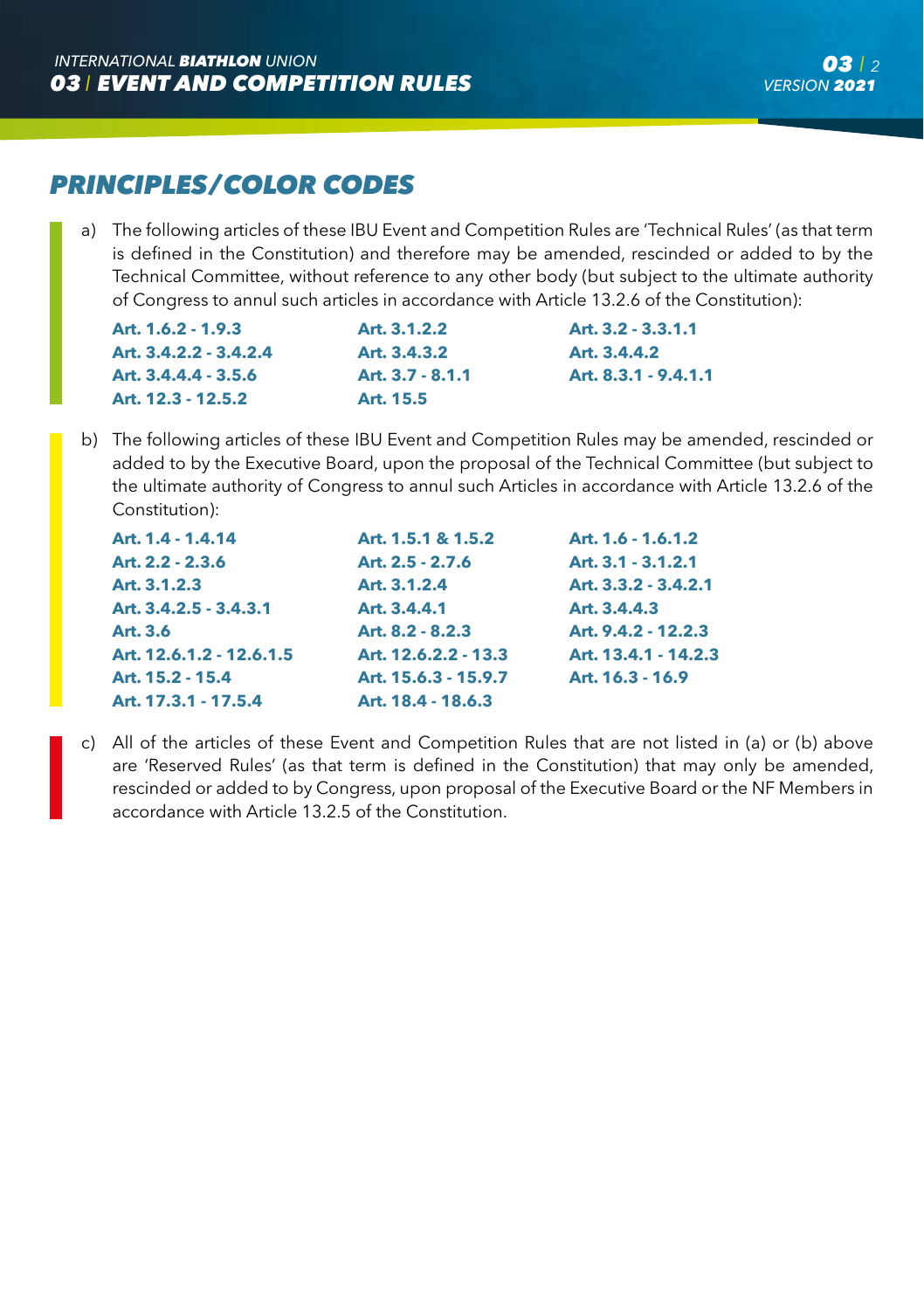# *TABLE OF CONTENTS*

| <b>Article 1</b>  | <b>General Regulations</b>                                         | 4  |
|-------------------|--------------------------------------------------------------------|----|
| <b>Article 2</b>  | <b>Organization Bodies and Appointments</b>                        | 22 |
| <b>Article 3</b>  | <b>Competition Venues and Facilities</b>                           | 27 |
| <b>Article 4</b>  | <b>Competition Equipment and Clothing for Events</b>               | 36 |
| <b>Article 5</b>  | <b>Training and Zeroing</b>                                        | 38 |
| <b>Article 6</b>  | <b>Start Regulations</b>                                           | 40 |
| <b>Article 7</b>  | <b>Skiing Regulations</b>                                          | 44 |
| <b>Article 8</b>  | <b>Shooting Regulations</b>                                        | 47 |
| <b>Article 9</b>  | The Finish, Competition Time and Results                           | 52 |
| <b>Article 10</b> | <b>Protests</b>                                                    | 56 |
| <b>Article 11</b> | <b>Event &amp; Competition Penalties and Disciplinary Measures</b> | 57 |
| <b>Article 12</b> | <b>World Championships - Event Rules</b>                           | 61 |
| <b>Article 13</b> | <b>The Olympic Winter Games - Event Rules</b>                      | 66 |
| <b>Article 14</b> | <b>Regional and Continental Events - Event Rules</b>               | 68 |
| <b>Article 15</b> | <b>World Cup - Event Rules</b>                                     | 69 |
| <b>Article 16</b> | <b>IBU Cup - Event Rules</b>                                       | 77 |
| <b>Article 17</b> | <b>Open European Championships (OECH) - Event Rules</b>            | 81 |
| <b>Article 18</b> | <b>IBU Junior Cup - Event Rules</b>                                | 83 |
| <b>Article 19</b> | <b>Entry into Force</b>                                            | 85 |

# *LIST OF TABLES*

| Table 1 | <b>Competition Specifications - Skiing and Shooting</b> |  |
|---------|---------------------------------------------------------|--|
|         |                                                         |  |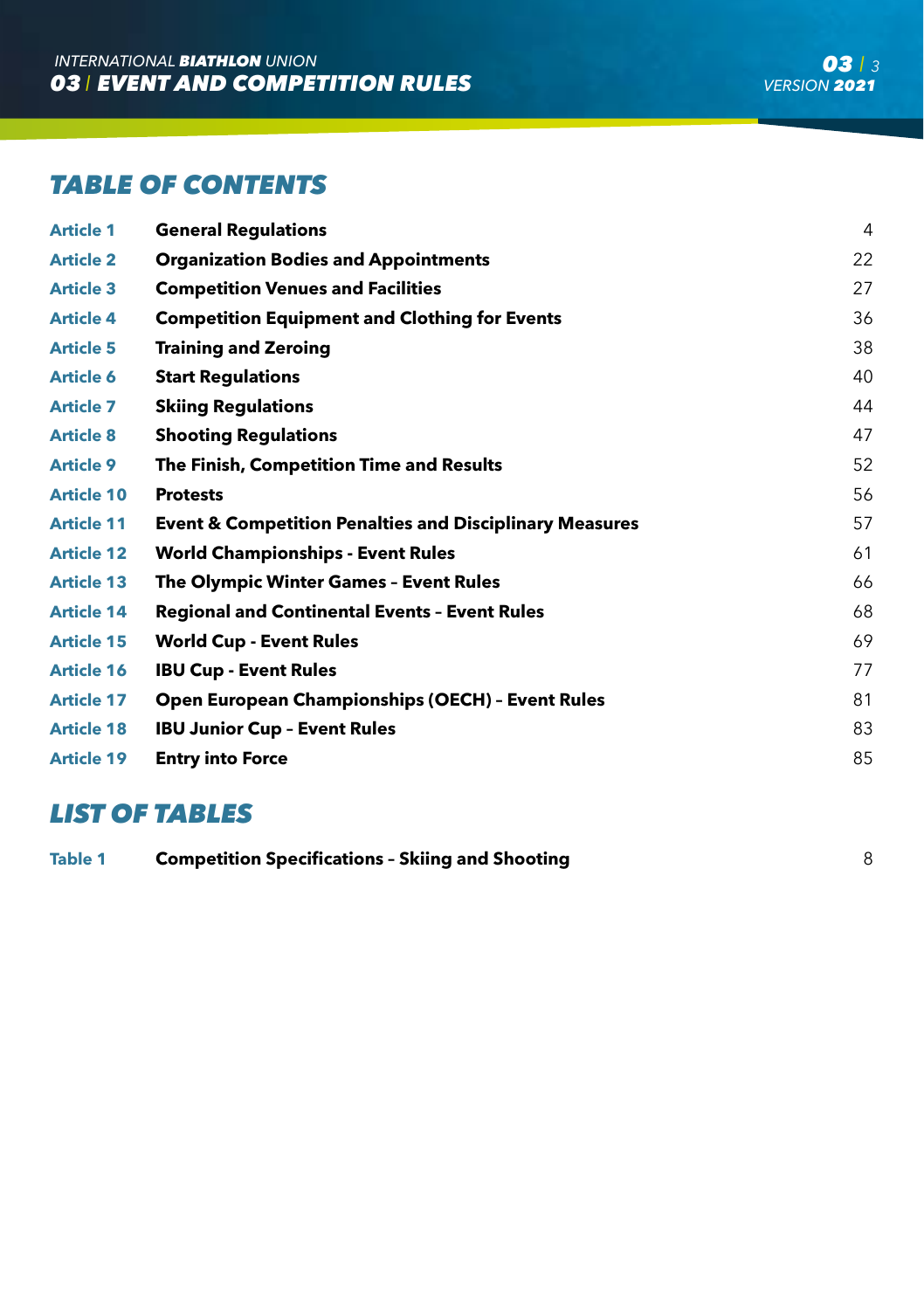# *1. GENERAL REGULATIONS*

## **1.1 Application**

These rules must be applied at all IBU events. At the Olympic Winter Games (OWG), these rules must be used accordingly, except when otherwise stipulated by the IOC. In other international events (as defined in the IBU Constitution), these rules will be applied unless changes, which have been authorized by the IBU, are specified in the invitation.

## **1.2 IBU Events and IBU-Authorized Events**

Any international biathlon event at which athletes from more than two IBU member federations are invited to compete and/or intend to participate must be approved in writing in advance by the IBU upon application of the respective national member federation.

### **1.3 Classes of Competitors**

The IBU competition season runs from 1 November to 31 October. Age classes for the entire IBU competition season are based on the competitor's age in the calendar year. IBU competitions are held in the following age classes: Men/Women, Junior Men/Junior Women and Youth Men/Youth Women.

| <b>IBU AGE CLASS</b>    | <b>ELIGIBLE ATHLETE YEAR OF BIRTH</b> |                  |               |  |  |  |  |
|-------------------------|---------------------------------------|------------------|---------------|--|--|--|--|
| <b>Season</b>           | <b>Men/Women</b>                      | Junior           | Youth         |  |  |  |  |
| 01.11.2020 - 31.10.2021 | $1998 +$ older                        | 1999, 2000, 2001 | $2002 - 2005$ |  |  |  |  |
| 01.11.2021 - 31.10.2022 | $1999 +$ older                        | 2000, 2001, 2002 | 2003 - 2006   |  |  |  |  |
| 01.11.2022 - 31.10.2023 | 2000 + older                          | 2001, 2002, 2003 | 2004 - 2007   |  |  |  |  |

## **1.3.1 Start in different age classes**

Junior Men/Junior Women and Youth Men/Youth Women can also start in higher classes. However, at an event they may start in only one and the same age class in the Individual, Sprint and Pursuit competition. Moreover, athletes may only participate in one Relay competition (age class) per event.

(A separate list of the age groups for the classes of competitors is always available for download on the IBU website www.biathlonworld.com)

## **1.4 Types of Competitions**

The following types of competitions are established for IBU events:

## **1.4.1 Men**

- a. 20 km Individual;
- b. 10 km Sprint;
- c. 12.5 km Pursuit;
- d. 4 x 7.5 km Relay;
- e. 15 km Mass Start;
- f. 4.5 km Super Sprint Qualification / 7.5 km Super Sprint Final (Sprint rules apply for Super Sprint Qualification and Mass Start rules apply for Super Sprint Final, where no specific Super Sprint rules exist);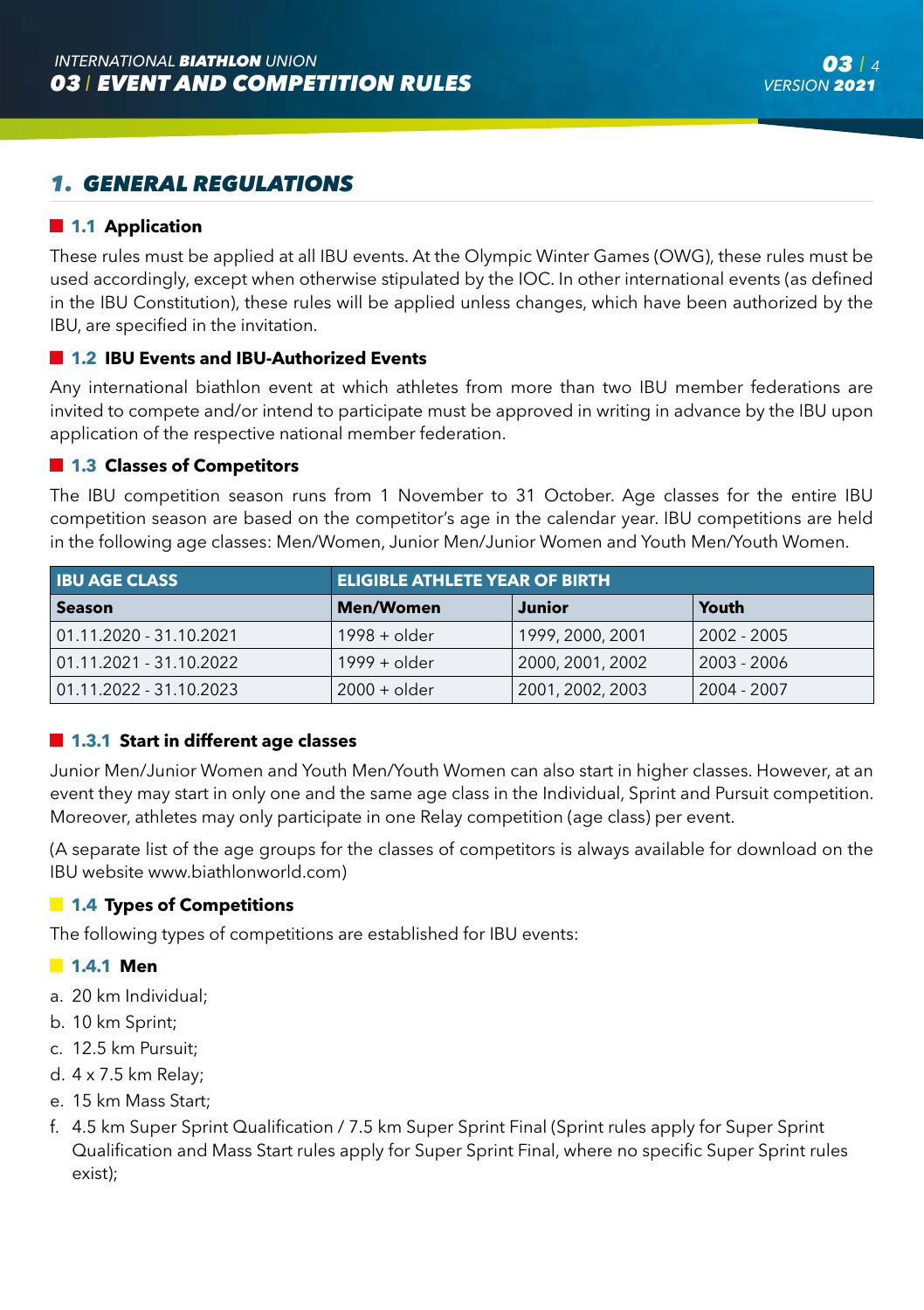g. 15 km Short Individual with 45-sec shooting penalty

 (only to be used in extraordinary weather/snow conditions or in the interests of a manageable competition program; IND rules apply, where no specific Short Individual rules exist and the scored points are taken into account for Individual score);

h. 15 km Mass Start 60 (with 60 athletes; MS rules apply, where no specific Mass Start 60 rules exist and the scored points are taken into account for MS score).

## **1.4.2 Women**

- a. 15 km Individual;
- b. 7.5 km Sprint;
- c. 10 km Pursuit;
- d. 4 x 6 km Relay;
- e. 12.5 km Mass Start;
- f. 4.5 km Super Sprint Qualification / 7.5 km Super Sprint Final (Sprint rules apply for Super Sprint Qualification and Mass Start rules apply for Super Sprint Final, where no specific Super Sprint rules exist);
- g. 12.5 km Short Individual with 45 sec shooting penalty
	- (only to be used in extraordinary weather/snow conditions or in the interests of a manageable competition program; IND rules apply, where no specific Short Individual rules exist and the scored points are taken into account for Individual score);
- h. 12.0 km Mass Start 60 (with 60 athletes; MS rules apply, where no specific Mass Start 60 rules exist and the scored points are taken into account for MS score).

## **1.4.3 Men and Women/Mixed Relays**

- a. MR: 2 x 6 km Women + 2 x 6 km Men;
- b. SMR: 6 km Women + 7.5 km Men (only 1,5 km loop to be used) Or
- a. MR: 2 x 7,5 km Men + 2 x 7.5 km Women;
- b. SMR: 6 km Men + 7.5 km Women (only 1,5 km loop to be used)

## **1.4.4 Junior Men**

- a. 15 km Individual;
- b. 10 km Sprint;
- c. 12.5 km Pursuit;
- d. 4 x 7.5 km Relay;
- e. 12.5 km Mass Start;
- f. 4.5 km Super Sprint Qualification / 7.5 km Super Sprint Final (Sprint rules apply for Super Sprint Qualification and Mass Start rules apply for Super Sprint Final, where no specific Super Sprint rules exist);
- g. 12 km Mass Start 60 (with 60 athletes; MS rules apply, where no specific Mass Start 60 rules exist and the scored points are taken into account for MS score).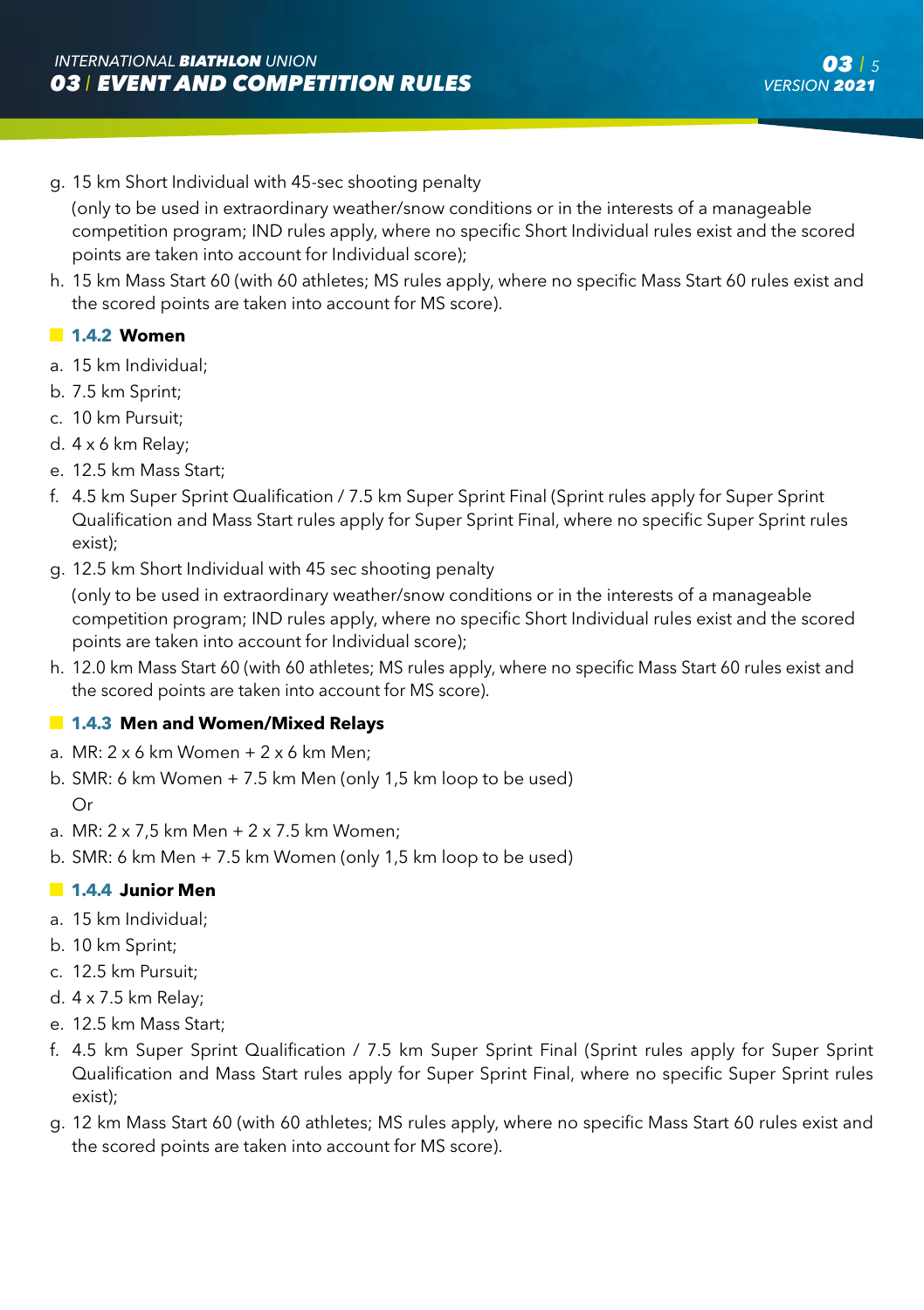### **1.4.5 Junior Women**

- a. 12.5 km Individual;
- b. 7.5 km Sprint;
- c. 10 km Pursuit;
- d. 4 x 6 km Relay;
- e. 10 km Mass Start;
- f. 4.5 km Super Sprint Qualification / 7.5 km Super Sprint Final (Sprint rules apply for Super Sprint Qualification and Mass Start rules apply for Super Sprint Final, where no specific Super Sprint rules exist);
- g. 9 km Mass Start 60 (with 60 athletes; MS rules apply, where no specific Mass Start 60 rules exist and the scored points are taken into account for MS score).

## **1.4.6 Junior Men and Junior Women/Mixed Relays**

- a. MR: 2 x 6 km Junior Women + 2 x 6 km Junior Men;
- b. SMR: 6 km Junior Women + 7.5 km Junior Men (only 1,5 km loop to be used) Or
- a. MR:  $2 \times 7.5$  km Junior Men  $+ 2 \times 7.5$  km Junior Women;
- b. SMR: 6 km Junior Men + 7.5 km Junior Women (only 1,5 km loop to be used)

## **1.4.7 Youth Men**

- a. 12.5 km Individual (penalty 45 sec);
- b. 7.5 km Sprint;
- c. 10 km Pursuit;
- d. 3 x 7.5 km Relay;
- e. 10 km Mass Start;
- f. 4.5 km Super Sprint Qualification / 7.5 km Super Sprint Final (Sprint rules apply for Super Sprint Qualification and Mass Start rules apply for Super Sprint Final, where no specific Super Sprint rules exist);
- g. 12.0 km Mass Start 60 (with 60 athletes; MS rules apply, where no specific Mass Start 60 rules exist and the scored points are taken into account for MS score).

## **1.4.8 Youth Women**

- a. 10 km Individual (penalty 45 sec);
- b. 6 km Sprint;
- c. 7.5 km Pursuit;
- d. 3 x 6 km Relay;
- e. 7.5 km Mass Start;
- f. 4.5 km Super Sprint Qualification / 7.5 km Super Sprint Final (Sprint rules apply for Super Sprint Qualification and Mass Start rules apply for Super Sprint Final, where no specific Super Sprint rules exist);
- g. 9.0 km Mass Start 60 (with 60 athletes; MS rules apply, where no specific Mass Start 60 rules exist and the scored points are taken into account for MS score).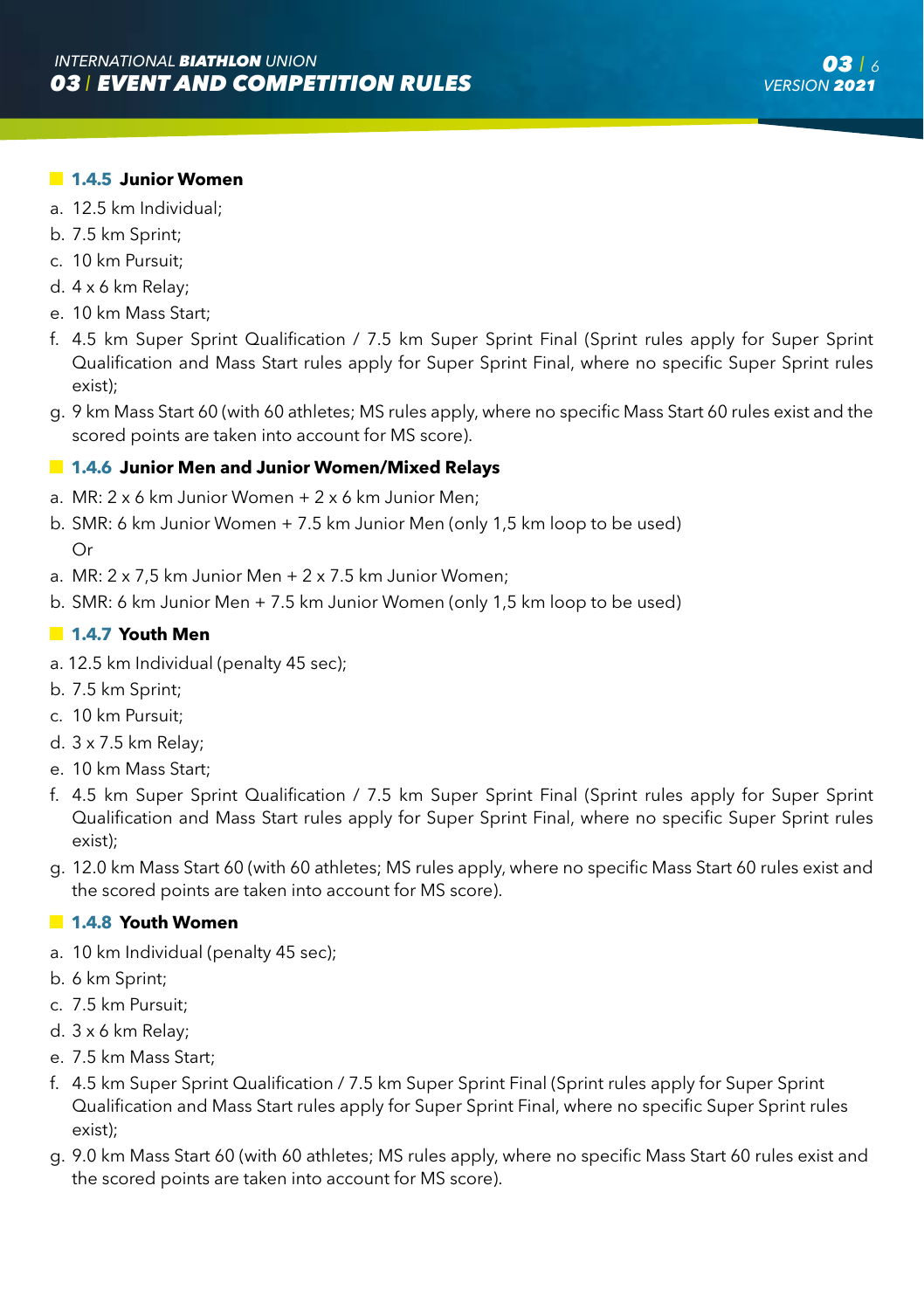## **1.4.9 Youth Men and Youth Women/Mixed Relays**

- a. MR: 2 x 6 km Youth Women + 2 x 6 km Youth Men;
- b. SMR: 6 km Youth Women + 7.5 km Youth Men (only 1,5 km loop to be used) Or
- a. MR:  $2 \times 7.5$  km Youth Men  $+ 2 \times 7.5$  km Youth Women;
- b. SMR: 6 km Youth Men + 7.5 km Youth Women (only 1,5 km loop to be used)

## **1.4.10 Competition Specifications**

The following Table 1 and the appended notes set out the skiing and shooting specifications of classes of IBU competitors and types of competitions, and apply to all IBU events. The Competition Jury may, in exceptional course conditions, adjust the distance between shooting bouts and course specifications in order to secure the conduct of the competition.

| <b>Column 1</b>     | Class of Competitor: according to these Rules.                                                                                                                                                                           |
|---------------------|--------------------------------------------------------------------------------------------------------------------------------------------------------------------------------------------------------------------------|
| <b>Column 2</b>     | Type of Competition: according to these Rules.                                                                                                                                                                           |
| <b>Column 3</b>     | Competition Distance.                                                                                                                                                                                                    |
|                     |                                                                                                                                                                                                                          |
| Column <sub>4</sub> | Start Types and Intervals: the method by which the start is made and the interval between the starts<br>of two consecutive competitors.                                                                                  |
| <b>Column 5</b>     | Number of Ski Loops: course rounds to be skied by the competitor.                                                                                                                                                        |
| <b>Column 6</b>     | Length of single loop used for competition.                                                                                                                                                                              |
| <b>Column 7</b>     | Shooting Bouts: the number of shooting bouts the competitor must do and the shooting position<br>to be used in the bout ( $P =$ Prone, $S =$ Standing), the number of rounds the competitor must fire in<br>each bout.   |
| <b>Column 8</b>     | Shot Penalties: automatic shot-penalty - 1 minute / 45 seconds of added time or a 150 m / 75 m<br>penalty loop - imposed on a competitor for each target left standing after all rounds for the bout<br>have been fired. |
| <b>Column 9</b>     | Minimum Total Climb (tc): the (minimum required) total vertical ascent in the competition (the sum<br>of all the ascents) for each competitor.                                                                           |
| <b>Column 10</b>    | Maximum Total Climb (tc): the (maximum allowed) total vertical ascent in the competition (the sum<br>of all the ascents) for each competitor.                                                                            |
| <b>Column 11</b>    | Loop Minimum Total Climb (tc): the (minimum required) total vertical ascent for one loop in the<br>competition (the sum of all the ascents) for each competitor.                                                         |
| <b>Column 12</b>    | Loop Maximum Total Climb (tc): the (maximum allowed) total vertical ascent for one loop in the<br>competition (the sum of all the ascents) for each competitor.                                                          |

*Notes to Table 1 Height Difference (hd): the maximum permitted difference in altitude between the highest and lowest points on the competition course is 80 m for all competitions. Maximum climb (mc): the maximum permitted height difference of an ascent, without either a flat part or a descent of at least 200 m in length, is 50 m for all competitions. Maximum grade (mg): the maximum grade of all climbs on the course must not exceed 25 percent.*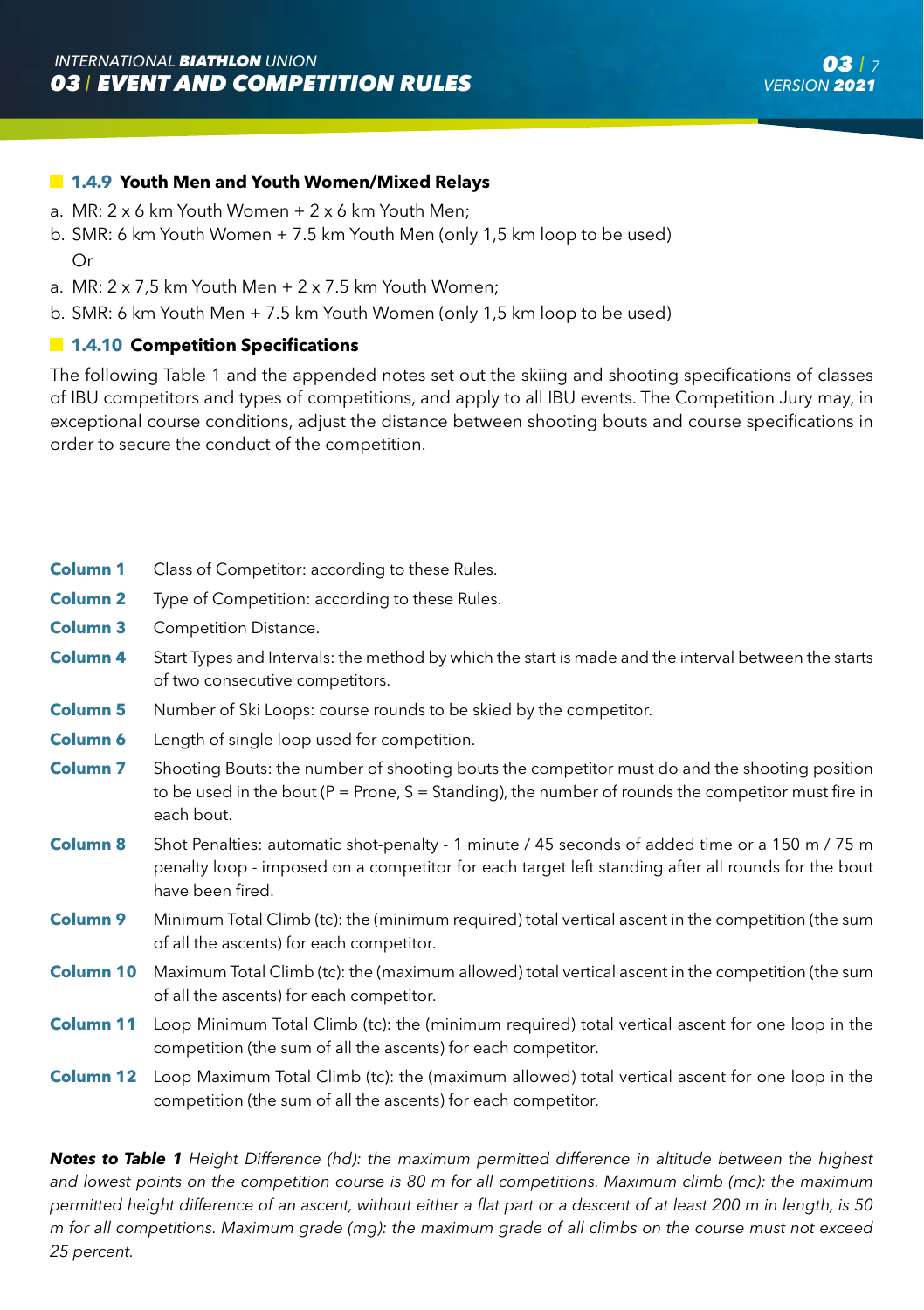| 1.           | 2.                                    | 3.                                 | $\mathbf{4}$                                 | 5.                         | 6.               | 7.                                                   | 8.                           |                                                   | 9.     |                                                   | 10.    | 11.                                  | 12.                                  |
|--------------|---------------------------------------|------------------------------------|----------------------------------------------|----------------------------|------------------|------------------------------------------------------|------------------------------|---------------------------------------------------|--------|---------------------------------------------------|--------|--------------------------------------|--------------------------------------|
|              | <b>Competition Format</b>             | <b>Competition</b><br>Distance (m) | <b>Standard Start Types</b><br>and Intervals | <b>Number</b><br>of skiing | Length<br>of the | <b>Shooting sequences</b><br>5 rounds per bout, plus | <b>Penalty</b><br>for missed | <b>Minimum Total Climb</b><br>per Competition (m) |        | <b>Maximum Total Climb</b><br>per Competition (m) |        | <b>Minimum</b><br><b>Total Climb</b> | <b>Maximum</b><br><b>Total Climb</b> |
|              |                                       |                                    |                                              | loops                      | Loop(m)          | 3 spare rounds for Relays                            | shot                         | 2019                                              | $Old*$ | 2019                                              | $Old*$ | per Loop (m)                         | per Loop (m)                         |
|              | <b>INDIVIDUAL</b>                     | 20.000                             | Single, 30 sec                               | 5                          | 4.000            | $P-S-P-S$                                            | 60 sec                       | 550                                               | 600    | 800                                               | 800    | 110                                  | 160                                  |
|              | <b>SHORT INDIVIDUAL</b>               | 15.000                             | Single, 30 sec                               | 5                          | 3.000            | $P-S-P-S$                                            | 45 sec                       | 400                                               | 400    | 600                                               | 600    | 80                                   | 120                                  |
|              | <b>MASS START 30</b>                  | 15.000                             | Simultaneous                                 | 5                          | 3.000            | $P - P - S - S$                                      | 150 <sub>m</sub>             | 400                                               | 350    | 600                                               | 500    | 80                                   | 120                                  |
|              | <b>MASS START 60</b>                  | 15.000                             | Simultaneous                                 | 6                          | 2.500            | $P - P - S - S$                                      | 150 m                        | 420                                               | 400    | 600                                               | 600    | 70                                   | 100                                  |
|              | <b>PURSUIT</b>                        | 12.500                             | Pursuit                                      | 5                          | 2.500            | $P - P - S - S$                                      | 150 m                        | 350                                               | 350    | 500                                               | 500    | 70                                   | 100                                  |
|              | <b>SPRINT</b>                         | 10.000                             | Single, 30 sec                               | $\mathfrak{Z}$             | 3.300            | $P-S$                                                | 150 m                        | 270                                               | 300    | 405                                               | 450    | 90                                   | 135                                  |
| MEN          | <b>RELAY</b>                          | 7.500                              | Simultaneous and Taq                         | $\mathfrak{Z}$             | 2.500            | $P-S$                                                | 150 m                        | 210                                               | 200    | 300                                               | 300    | 70                                   | 100                                  |
|              | MIXED RELAY 2.5 km loop               | 7.500                              | Simultaneous and Tag                         | $\mathfrak{Z}$             | 2.500            | $P-S$                                                | 150 m                        | 210                                               | 200    | 300                                               | 300    | 70                                   | 100                                  |
|              | MIXED RELAY 2.0 km loop               | 6.000                              | Simultaneous and Tag                         | $\mathfrak{Z}$             | 2.000            | $P-S$                                                | 150 m                        | 165                                               | 150    | 240                                               | 250    | 55                                   | 80                                   |
|              | <b>SINGLE MIXED RELAY men first</b>   | 6.000                              | Simultaneous and Tag                         | 4                          | 1.500            | $P-S+P-S$                                            | 75 m                         | 120                                               | 100    | 240                                               | 240    | 30                                   | 60                                   |
|              | SINGLE MIXED RELAY men second         | 7.500                              | Simultaneous and Tag                         | 5                          | 1.500            | $P-S+P-S$                                            | 75 m                         | 150                                               | 125    | 300                                               | 300    | 30                                   | 60                                   |
|              | <b>SUPER SPRINT QUALIFICATION</b>     | 4.500                              | Single, 15 sec                               | $\mathfrak{Z}$             | 1.500            | $P-S$                                                | 75 m                         | 90                                                | ÷.     | 180                                               |        | 30                                   | 60                                   |
|              | <b>SUPER SPRINT FINAL</b>             | 7.500                              | Simultaneous                                 | 5                          | 1.500            | $P - P - S - S$                                      | 75 m                         | 150                                               |        | 300                                               |        | 30                                   | 60                                   |
|              | <b>INDIVIDUAL</b>                     | 15.000                             | Single, 30 sec                               | 5                          | 3.000            | $P-S-P-S$                                            | 60 sec                       | 400                                               | 400    | 600                                               | 600    | 80                                   | 120                                  |
|              | <b>SHORT INDIVIDUAL</b>               | 12.500                             | Single, 30 sec                               | 5                          | 2.500            | $P-S-P-S$                                            | 45 sec                       | 350                                               | 400    | 500                                               | 600    | 70                                   | 100                                  |
|              | <b>MASS START 30</b>                  | 12.500                             | Simultaneous                                 | 5                          | 2.500            | $P - P - S - S$                                      | 150 m                        | 350                                               | 350    | 500                                               | 500    | 70                                   | 100                                  |
|              | <b>MASS START 60</b>                  | 12.000                             | Simultaneous                                 | 6                          | 2.000            | $P - P - S - S$                                      | 150 m                        | 330                                               | 400    | 480                                               | 600    | 55                                   | 80                                   |
|              | <b>PURSUIT</b>                        | 10.000                             | Pursuit                                      | 5                          | 2.000            | $P - P - S - S$                                      | 150 m                        | 275                                               | 200    | 400                                               | 300    | 55                                   | 80                                   |
|              | <b>SPRINT</b>                         | 7.500                              | Single, 30 sec                               | 3                          | 2.500            | $P-S$                                                | 150 m                        | 210                                               | 200    | 300                                               | 300    | 70                                   | 100                                  |
| <b>WOMEN</b> | <b>RELAY</b>                          | 6.000                              | Simultaneous and Tag                         | $\mathfrak{Z}$             | 2.000            | $P-S$                                                | 150 m                        | 165                                               | 150    | 240                                               | 250    | 55                                   | 80                                   |
|              | MIXED RELAY 2.5 km loop               | 7.500                              | Simultaneous and Taq                         | $\mathfrak{Z}$             | 2.500            | $P-S$                                                | 150 m                        | 210                                               | 200    | 300                                               | 300    | 70                                   | 100                                  |
|              | MIXED RELAY 2.0 km loop               | 6.000                              | Simultaneous and Tag                         | $\mathfrak{Z}$             | 2.000            | $P-S$                                                | 150 m                        | 165                                               | 150    | 240                                               | 250    | 55                                   | 80                                   |
|              | <b>SINGLE MIXED RELAY women first</b> | 6.000                              | Simultaneous and Taq                         | $\overline{4}$             | 1.500            | $P-S+P-S$                                            | 75 m                         | 120                                               | 100    | 240                                               | 240    | 30                                   | 60                                   |
|              | SINGLE MIXED RELAY women second       | 7.500                              | Simultaneous and Tag                         | 5                          | 1.500            | $P-S+P-S$                                            | 75 m                         | 150                                               | 125    | 300                                               | 300    | 30                                   | 60                                   |
|              | <b>SUPER SPRINT QUALIFICATION</b>     | 4.500                              | Single, 15 sec                               | $\overline{3}$             | 1.500            | $P-S$                                                | 75 m                         | 90                                                |        | 180                                               |        | 30                                   | 60                                   |
|              | <b>SUPER SPRINT FINAL</b>             | 7.500                              | Simultaneous                                 | 5                          | 1.500            | $P - P - S - S$                                      | 75 m                         | 150                                               |        | 300                                               |        | 30                                   | 60                                   |

\* For venues with licensed courses (valid at cut-off date: October 15<sup>th</sup> 2019) the old values are still accepted until the courses are changed/renewed on site.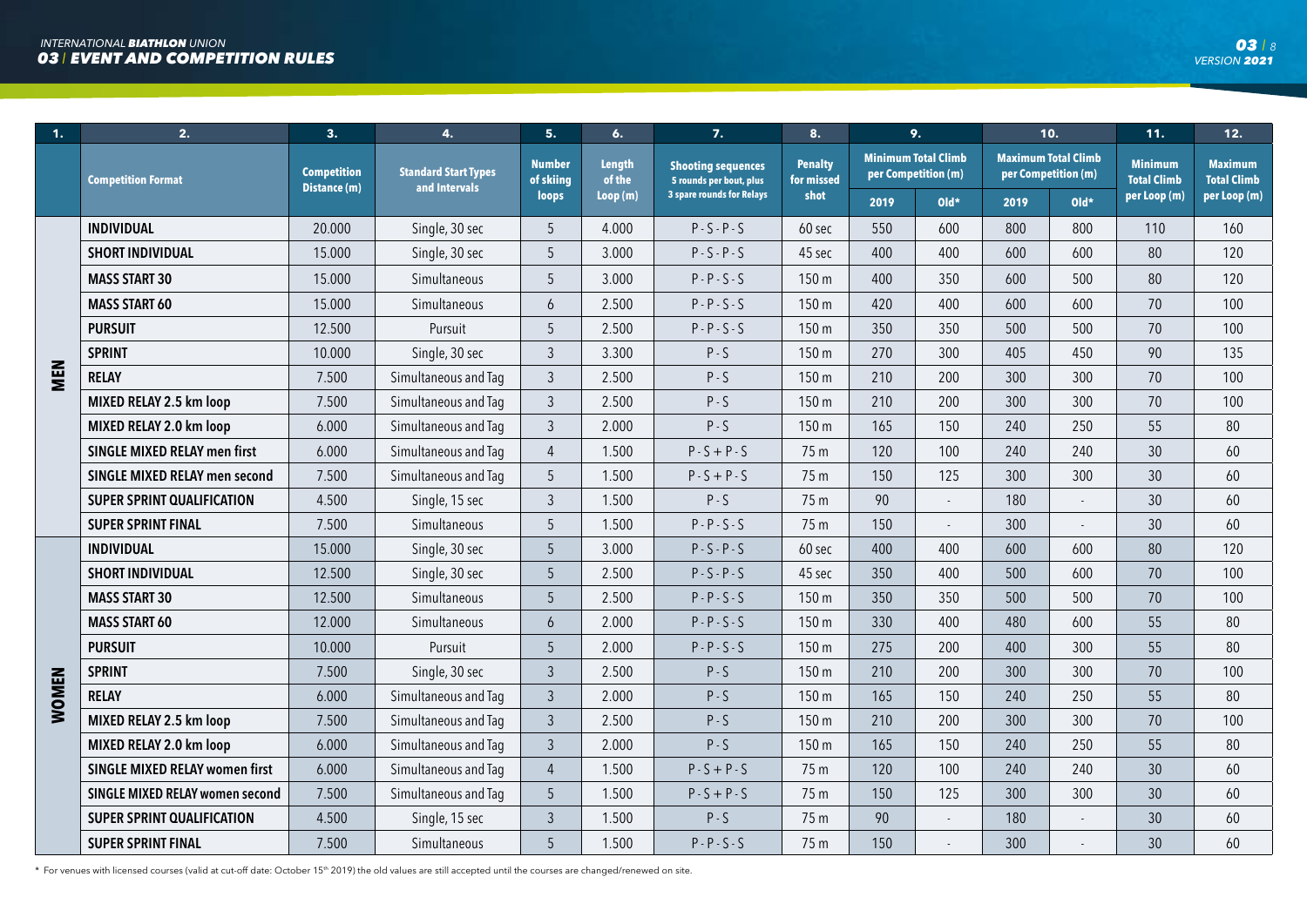| $\mathbf{1}$ . | 2.                                    | 3.                                 | $\mathbf{4}$                                 | 5.                         | 6.                      | 7.                                                   | 8.                           |                                                   | 9.             |                                                   | 10.    | 11.                                  | 12.                                  |
|----------------|---------------------------------------|------------------------------------|----------------------------------------------|----------------------------|-------------------------|------------------------------------------------------|------------------------------|---------------------------------------------------|----------------|---------------------------------------------------|--------|--------------------------------------|--------------------------------------|
|                | <b>Competition Format</b>             | <b>Competition</b><br>Distance (m) | <b>Standard Start Types</b><br>and Intervals | <b>Number</b><br>of skiing | <b>Length</b><br>of the | <b>Shooting sequences</b><br>5 rounds per bout, plus | <b>Penalty</b><br>for missed | <b>Minimum Total Climb</b><br>per Competition (m) |                | <b>Maximum Total Climb</b><br>per Competition (m) |        | <b>Minimum</b><br><b>Total Climb</b> | <b>Maximum</b><br><b>Total Climb</b> |
|                |                                       |                                    |                                              | loops                      | Loop(m)                 | <b>3 spare rounds for Relays</b>                     | shot                         | 2019                                              | $Old*$         | 2019                                              | $Old*$ | per Loop (m)                         | per Loop (m)                         |
|                | <b>INDIVIDUAL</b>                     | 15.000                             | Single, 30 sec                               | 5                          | 3.000                   | $P-S-P-S$                                            | 60 sec                       | 400                                               | 400            | 600                                               | 600    | 80                                   | 120                                  |
|                | <b>MASS START 30</b>                  | 12.500                             | Simultaneous                                 | 5                          | 2.500                   | $P - P - S - S$                                      | 150 m                        | 350                                               | 300            | 500                                               | 500    | 70                                   | 100                                  |
|                | <b>MASS START 60</b>                  | 12.000                             | Simultaneous                                 | 6                          | 2.000                   | $P - P - S - S$                                      | 150 m                        | 330                                               | 300            | 480                                               | 500    | 55                                   | 80                                   |
|                | <b>PURSUIT</b>                        | 12.500                             | Pursuit                                      | 5                          | 2.500                   | $P - P - S - S$                                      | 150 m                        | 350                                               | 350            | 500                                               | 500    | 70                                   | 100                                  |
|                | <b>SPRINT</b>                         | 10.000                             | Single, 30 sec                               | $\mathfrak{Z}$             | 3.300                   | $P-S$                                                | 150 m                        | 270                                               | 300            | 405                                               | 450    | 90                                   | 135                                  |
| JUNIOR MEN     | <b>RELAY</b>                          | 7.500                              | Simultaneous and Taq                         | $\mathfrak{Z}$             | 2.500                   | $P-S$                                                | 150 m                        | 210                                               | 200            | 300                                               | 300    | 70                                   | 100                                  |
|                | MIXED RELAY 2.5 km loop               | 7.500                              | Simultaneous and Taq                         | $\mathfrak{Z}$             | 2.500                   | $P-S$                                                | 150 m                        | 210                                               | 200            | 300                                               | 300    | 70                                   | 100                                  |
|                | MIXED RELAY 2.0 km loop               | 6.000                              | Simultaneous and Taq                         | $\mathfrak{Z}$             | 2.000                   | $P-S$                                                | 150 m                        | 165                                               | 150            | 240                                               | 250    | 55                                   | 80                                   |
|                | <b>SINGLE MIXED RELAY men first</b>   | 6.000                              | Simultaneous and Taq                         | 4                          | 1.500                   | $P-S+P-S$                                            | 75 m                         | 120                                               | 100            | 240                                               | 240    | 30                                   | 60                                   |
|                | <b>SINGLE MIXED RELAY men second</b>  | 7.500                              | Simultaneous and Taq                         | 5                          | 1.500                   | $P-S+P-S$                                            | 75 m                         | 150                                               | 125            | 300                                               | 300    | 30                                   | 60                                   |
|                | <b>SUPER SPRINT QUALIFICATION</b>     | 4.500                              | Single, 15 sec                               | $\mathfrak{Z}$             | 1.500                   | $P-S$                                                | 75 m                         | 90                                                | $\blacksquare$ | 180                                               | $\sim$ | 30                                   | 60                                   |
|                | <b>SUPER SPRINT FINAL</b>             | 7.500                              | Simultaneous                                 | 5                          | 1.500                   | $P - P - S - S$                                      | 75 m                         | 150                                               | $\mathbf{r}$   | 300                                               |        | 30                                   | 60                                   |
|                | <b>INDIVIDUAL</b>                     | 12.500                             | Single, 30 sec                               | 5                          | 2.500                   | $P-S-P-S$                                            | 60 sec                       | 350                                               | 350            | 500                                               | 500    | 70                                   | 100                                  |
|                | <b>MASS START 30</b>                  | 10.000                             | Simultaneous                                 | 5                          | 2.000                   | $P - P - S - S$                                      | 150 m                        | 275                                               | 200            | 400                                               | 400    | 55                                   | 80                                   |
|                | <b>MASS START 60</b>                  | 9.000                              | Simultaneous                                 | 6                          | 1.500                   | $P - P - S - S$                                      | 150 m                        | 180                                               | 150            | 360                                               | 325    | 30 <sup>°</sup>                      | 60                                   |
|                | <b>PURSUIT</b>                        | 10.000                             | Pursuit                                      | 5                          | 2.000                   | $P - P - S - S$                                      | 150 m                        | 275                                               | 200            | 400                                               | 400    | 55                                   | 80                                   |
|                | <b>SPRINT</b>                         | 7.500                              | Single, 30 sec                               | $\mathfrak{Z}$             | 2.500                   | $P-S$                                                | 150 m                        | 210                                               | 200            | 300                                               | 300    | 70                                   | 100                                  |
| JUNIOR WOMEN   | <b>RELAY</b>                          | 6.000                              | Simultaneous and Taq                         | $\mathfrak{Z}$             | 2.000                   | $P-S$                                                | 150 m                        | 165                                               | 150            | 240                                               | 250    | 55                                   | 80                                   |
|                | MIXED RELAY 2.5 km loop               | 7.500                              | Simultaneous and Taq                         | $\overline{3}$             | 2.500                   | $P-S$                                                | 150 m                        | 210                                               | 200            | 300                                               | 300    | 70                                   | 100                                  |
|                | MIXED RELAY 2.0 km loop               | 6.000                              | Simultaneous and Taq                         | $\mathfrak{Z}$             | 2.000                   | $P-S$                                                | 150 m                        | 165                                               | 150            | 240                                               | 250    | 55                                   | 80                                   |
|                | <b>SINGLE MIXED RELAY women first</b> | 6.000                              | Simultaneous and Taq                         | $\overline{4}$             | 1.500                   | $P-S+P-S$                                            | 75 m                         | 120                                               | 100            | 240                                               | 240    | 30                                   | 60                                   |
|                | SINGLE MIX. RELAY women second        | 7.500                              | Simultaneous and Taq                         | 5                          | 1.500                   | $P-S+P-S$                                            | 75 m                         | 150                                               | 125            | 300                                               | 300    | 30                                   | 60                                   |
|                | <b>SUPER SPRINT QUALIFICATION</b>     | 4.500                              | Single, 15 sec                               | $\overline{3}$             | 1.500                   | $P-S$                                                | 75 m                         | 90                                                | $\blacksquare$ | 180                                               | $\sim$ | 30                                   | 60                                   |
|                | <b>SUPER SPRINT FINAL</b>             | 7.500                              | Simultaneous                                 | 5                          | 1.500                   | $P - P - S - S$                                      | 75 m                         | 150                                               |                | 300                                               |        | 30                                   | 60                                   |

\* For venues with licensed courses (valid at cut-off date: October 15<sup>th</sup> 2019) the old values are still accepted until the courses are changed/renewed on site.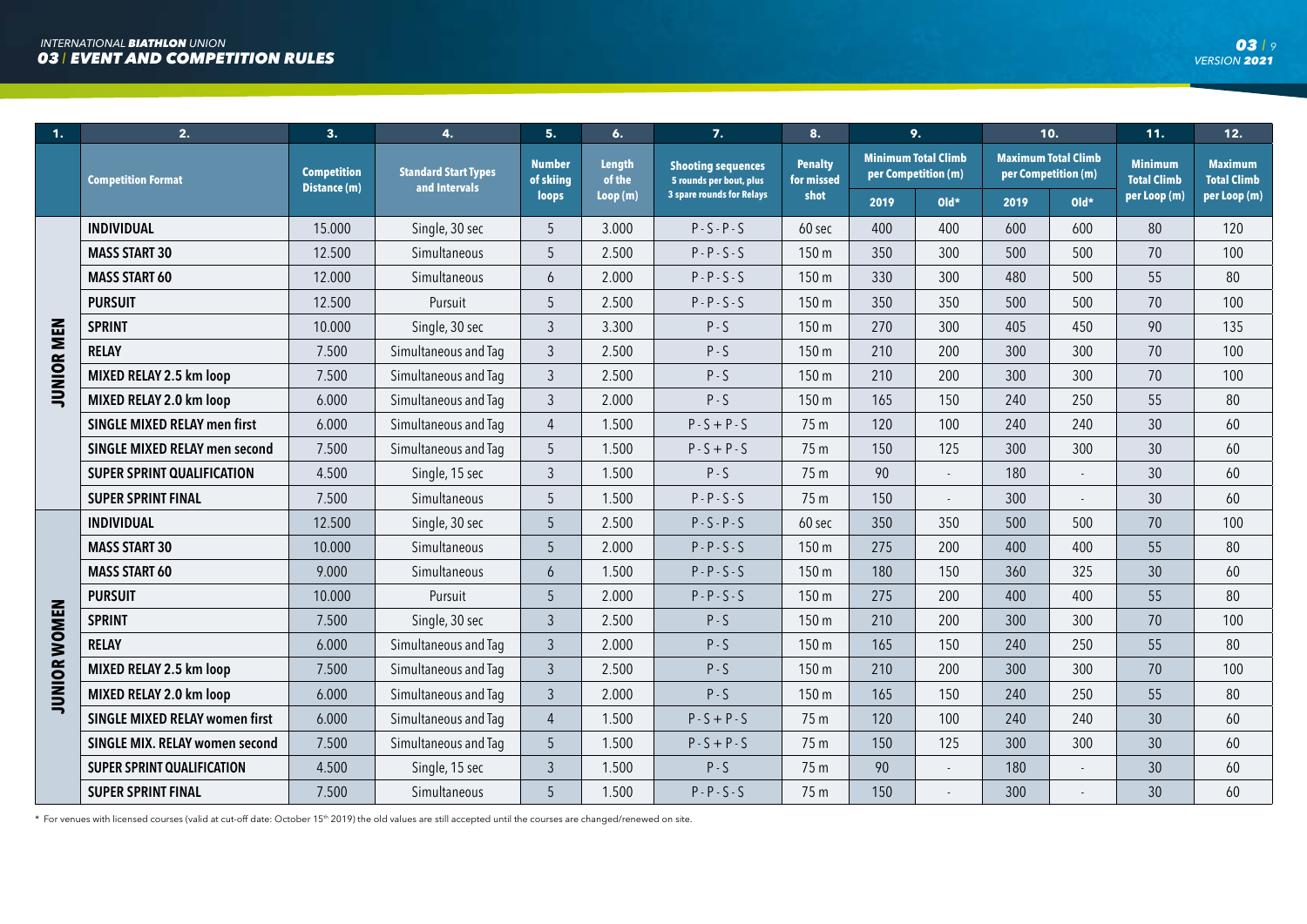| 1.                 | 2.                                    | 3.                                 | 4.                                           | 5.                         | 6.                      | 7.                                                   | 8.                           | 9.   |                                                   |      | 10.                                               | 11.                                  | 12.                                  |
|--------------------|---------------------------------------|------------------------------------|----------------------------------------------|----------------------------|-------------------------|------------------------------------------------------|------------------------------|------|---------------------------------------------------|------|---------------------------------------------------|--------------------------------------|--------------------------------------|
|                    | <b>Competition Format</b>             | <b>Competition</b><br>Distance (m) | <b>Standard Start Types</b><br>and Intervals | <b>Number</b><br>of skiing | <b>Length</b><br>of the | <b>Shooting sequences</b><br>5 rounds per bout, plus | <b>Penalty</b><br>for missed |      | <b>Minimum Total Climb</b><br>per Competition (m) |      | <b>Maximum Total Climb</b><br>per Competition (m) | <b>Minimum</b><br><b>Total Climb</b> | <b>Maximum</b><br><b>Total Climb</b> |
|                    |                                       |                                    |                                              | loops                      | Loop (m)                | <b>3 spare rounds for Relays</b>                     | shot                         | 2019 | $Old*$                                            | 2019 | $Old*$                                            | per Loop (m)                         | per Loop (m)                         |
|                    | <b>INDIVIDUAL</b>                     | 12.500                             | Single, 30 sec                               | 5                          | 2.500                   | $P-S-P-S$                                            | 45 sec                       | 350  | 350                                               | 500  | 500                                               | 70                                   | 100                                  |
|                    | <b>MASS START 30</b>                  | 10.000                             | Simultaneous                                 | 5                          | 2.000                   | $P - P - S - S$                                      | 150 m                        | 275  | 200                                               | 400  | 400                                               | 55                                   | 80                                   |
|                    | <b>MASS START 60</b>                  | 12.000                             | Simultaneous                                 | 6                          | 2.000                   | $P - P - S - S$                                      | 150 m                        | 330  | 300                                               | 480  | 500                                               | 55                                   | 80                                   |
|                    | <b>PURSUIT</b>                        | 10.000                             | Pursuit                                      | 5                          | 2.000                   | $P - P - S - S$                                      | 150 m                        | 275  | 200                                               | 400  | 400                                               | 55                                   | 80                                   |
|                    | <b>SPRINT</b>                         | 7.500                              | Single, 30 sec                               | $\mathfrak{Z}$             | 2.500                   | $P-S$                                                | 150 m                        | 210  | 200                                               | 300  | 300                                               | 70                                   | 100                                  |
|                    | <b>RELAY</b>                          | 7.500                              | Simultaneous and Taq                         | $\mathfrak{Z}$             | 2.500                   | $P-S$                                                | 150 m                        | 210  | 200                                               | 300  | 300                                               | 70                                   | 100                                  |
| <b>YOUTH MEN</b>   | MIXED RELAY 2.5 km loop               | 7.500                              | Simultaneous and Taq                         | $\mathfrak{Z}$             | 2.500                   | $P-S$                                                | 150 m                        | 210  | 200                                               | 300  | 300                                               | 70                                   | 100                                  |
|                    | MIXED RELAY 2.0 km loop               | 6.000                              | Simultaneous and Taq                         | $\mathfrak{Z}$             | 2.000                   | $P-S$                                                | 150 m                        | 165  | 150                                               | 240  | 250                                               | 55                                   | 80                                   |
|                    | <b>SINGLE MIXED RELAY men first</b>   | 6.000                              | Simultaneous and Tag                         | $\overline{4}$             | 1.500                   | $P-S+P-S$                                            | 75 m                         | 120  | 100                                               | 240  | 240                                               | 30                                   | 60                                   |
|                    | SINGLE MIXED RELAY men second         | 7.500                              | Simultaneous and Taq                         | 5                          | 1.500                   | $P-S+P-S$                                            | 75 m                         | 150  | 125                                               | 300  | 300                                               | 30                                   | 60                                   |
|                    | <b>SUPER SPRINT QUALIFICATION</b>     | 4.500                              | Single, 15 sec                               | $\mathfrak{Z}$             | 1.500                   | $P-S$                                                | 75 m                         | 90   | $\mathcal{L}$                                     | 180  | $\sim$                                            | 30                                   | 60                                   |
|                    | <b>SUPER SPRINT FINAL</b>             | 7.500                              | Simultaneous                                 | 5                          | 1.500                   | $P - P - S - S$                                      | 75 m                         | 150  |                                                   | 300  |                                                   | 30                                   | 60                                   |
|                    | <b>INDIVIDUAL</b>                     | 10.000                             | Single, 30 sec                               | 5                          | 2.000                   | $P-S-P-S$                                            | 45 sec                       | 275  | 200                                               | 400  | 350                                               | 55                                   | 80                                   |
|                    | <b>MASS START 30</b>                  | 7.500                              | Simultaneous                                 | 5                          | 1.500                   | $P - P - S - S$                                      | 150 m                        | 150  | 125                                               | 300  | 300                                               | 30                                   | 60                                   |
|                    | <b>MASS START 60</b>                  | 9.000                              | Simultaneous                                 | 6                          | 1.500                   | $P - P - S - S$                                      | 150 <sub>m</sub>             | 180  | 150                                               | 360  | 325                                               | 30                                   | 60                                   |
|                    | <b>PURSUIT</b>                        | 7.500                              | Pursuit                                      | 5                          | 1.500                   | $P - P - S - S$                                      | 150 m                        | 150  | 125                                               | 300  | 300                                               | 30                                   | 60                                   |
|                    | <b>SPRINT</b>                         | 6.000                              | Single, 30 sec                               | $\mathfrak{Z}$             | 2.000                   | $P-S$                                                | 150 m                        | 165  | 200                                               | 240  | 300                                               | 55                                   | 80                                   |
|                    | <b>RELAY</b>                          | 6.000                              | Simultaneous and Tag                         | $\mathfrak{Z}$             | 2.000                   | $P-S$                                                | 150 m                        | 165  | 150                                               | 240  | 250                                               | 55                                   | 80                                   |
| <b>YOUTH WOMEN</b> | MIXED RELAY 2.5 km loop               | 7.500                              | Simultaneous and Taq                         | $\mathfrak{Z}$             | 2.500                   | $P-S$                                                | 150 m                        | 210  | 200                                               | 300  | 300                                               | 70                                   | 100                                  |
|                    | MIXED RELAY 2.0 km loop               | 6.000                              | Simultaneous and Taq                         | $\mathfrak{Z}$             | 2.000                   | $P-S$                                                | 150 m                        | 165  | 150                                               | 240  | 250                                               | 55                                   | 80                                   |
|                    | <b>SINGLE MIXED RELAY women first</b> | 6.000                              | Simultaneous and Taq                         | $\overline{4}$             | 1.500                   | $P-S+P-S$                                            | 75 m                         | 120  | 100                                               | 240  | 240                                               | 30                                   | 60                                   |
|                    | SINGLE MIX. RELAY women second        | 7.500                              | Simultaneous and Taq                         | 5                          | 1.500                   | $P-S+P-S$                                            | 75 m                         | 150  | 125                                               | 300  | 300                                               | 30                                   | 60                                   |
|                    | <b>SUPER SPRINT QUALIFICATION</b>     | 4.500                              | Single, 15 sec                               | 3                          | 1.500                   | $P-S$                                                | 75 m                         | 90   |                                                   | 180  |                                                   | 30                                   | 60                                   |
|                    | <b>SUPER SPRINT FINAL</b>             | 7.500                              | Simultaneous                                 | 5                          | 1.500                   | $P - P - S - S$                                      | 75 m                         | 150  |                                                   | 300  |                                                   | 30                                   | 60                                   |

\* For venues with licensed courses (valid at cut-off date: October 15\* 2019) the old values are still accepted until the courses are changed/renewed on site.<br>A recommendation for the set-up of age categories for continenta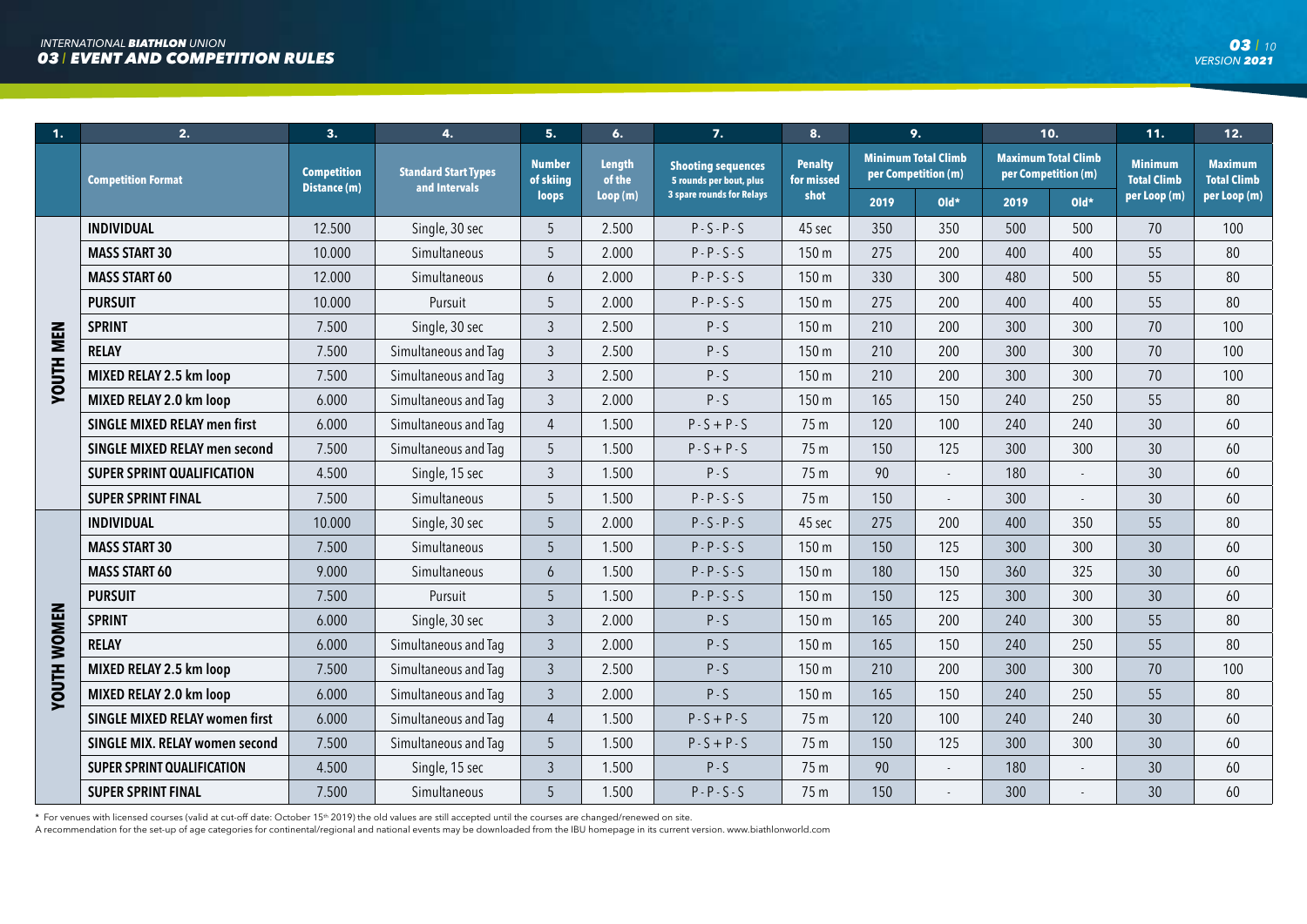## **1.4.11 Specifications for Single Mixed Relay, Super Sprint and Mass Start 60**

- a. Each team competing in the single mixed relay is comprised of one woman and one man. The gender of the first starter can be alternated at different competitions and will be stated in the competition calendar. For example: the woman starts, and after shooting both prone and standing, tags off to the man in a hand-over area located just after the penalty loop. The male competitor then shoots both prone and standing and tags off to the same woman again. Each competitor on the team completes four bouts of shooting and the associated ski loops. After the final bout of shooting by the male competitor, he skis the 1.5 km course and goes to the finish. In case of alternated genders, the man starts first and the female competitor will ski the final loop to the finish. Lapped competitors must move to the side and stop competing in the competition immediately when they are overtaken by the leading competitor. The penalty loop for this competition is 75 m in length. All other rules and procedures for relays apply to the single mixed relay.
- b. Super Sprint consists of a qualification and a final competition, which take place on the same day. The course used for the Super Sprint is a 1.5 km loop. For the qualification (single start), three loops with two shooting bouts (p, s) have to be skied, and for the final (mass start), five loops with four shooting bouts (p, p, s, s) have to be skied. The penalty loop is 75 m long. The best 30 athletes from the qualification qualify for the final. In case of tied ranks, the athlete better ranked in the respective current Total Score will qualify for the final. If still tied or both athletes unranked, where applicable the athlete with less IBU Qualifying points will qualify and otherwise a simple draw shall be conducted.
- c. The Mass Start 60 consists of 60 participating athletes who all start together. The competition consists of six skiing loops with four shootings (p, p, s, s). The penalty loop is 150m long.

The start-set-up is the same as for the traditional Mass Start, just with 60 athletes instead of 30. After the first loop, the first 30 athletes (bib 1-30) ski up to the range for their first bout of shooting, the remaining 30 athletes (bib 31-60) continue for a second loop on the course without shooting. They must continue to ski on the course without passing the range. After the second loop, the procedure is vice versa: the second 30 athletes (bib 31-60) shoot their first bout of shooting. The first 30 athletes (bib 1-30) continue skiing without shooting or passing the range. After all athletes have conducted their first shooting bouts (in acc. with Art. 8.2.1), the competition is organized as in a pursuit, i.e. the first athlete coming up to the range for the second prone shooting will be directed to lane 1, the second ranked athlete to lane 2, etc. EC Rule 9.2.3 applies analogously as in traditional Mass Starts.

*Note: The order of athletes can be alternated, especially for lower-level competitions where the quality of athletes can vary greatly; i.e. the TC and/or the Competition Jury can set a procedure whereby bibs 31-60 ski up to the range first (after the first loop of skiing) to even out the aforementioned quality differences as well as possible.*

## **1.4.12 Modifications and Other Types of Competitions**

The IBU reserves the right to modify existing competitions and to introduce new types of competitions into IBU events.

## **1.4.13 Event Programs**

The schedule, sequence and types of IBU competitions at events will be set by the IBU Executive Board (EB), on the recommendation of the Technical Committee (TC).

## **1.4.14 Annual Schedule of Events**

IBU events will be held annually as stated in the event rules or as directed by the EB. The yearly schedules will be published by the IBU. Dates for the events will be published starting from the day of arrival until the last competition day.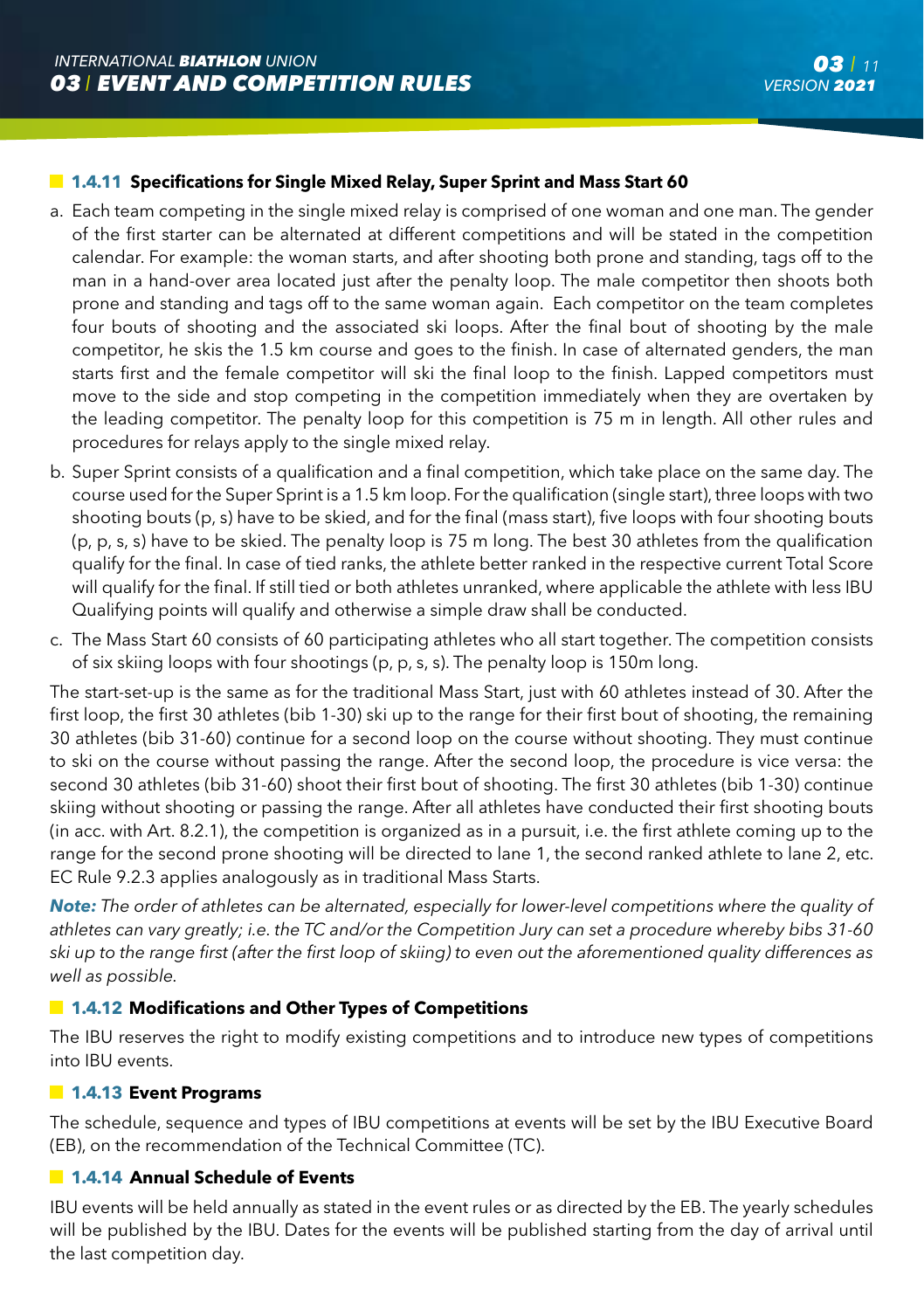## **1.5 Eligibility Rules for Competitors and Team Staff**

#### **1.5.1 General**

Only such competitors and team staff who comply with Art. 7.1.9 of the IBU Constitution and the following IBU regulations will be eligible to take part in biathlon events and competitions organized by an IBU member federation. In order to be eligible to participate in an IBU event, biathletes and team staff must sign the IBU Declaration of Obligations, the Court of Arbitration Declaration and the Declaration to Fight Doping in Sport, signifying an agreement to abide by and follow all IBU rules and policies. Competitors and team staff members must sign these declarations prior to taking part in their first IBU competition and must include a copy of their passport with their signed declaration.

Each signed declaration will remain in effect until terminated by either party.

### **1.5.2 Responsibility of Competitors and Team Staff**

Competitors and team staff may only participate in an IBU event or competition with materials, equipment, clothing and advertising that are in compliance with the pertinent IBU rules, including the IBU Advertising Rules. It is the competitors' and team staff's responsibility to ensure that all rules regarding material and advertising are followed and that they undergo materials, equipment and clothing inspections before the start and after the finish. All competitors participating in IBU competitions must be ready to prove their nationality, age and gender with their national passport or official photo identification document.

## **1.5.3 Qualification Criteria**

## **1.5.3.1 Olympic Winter Games (OWG)**

As the minimum qualification requirement to compete in OWG events, a competitor must have 180 IBU qualifying points or less at the end of the last trimester before the OWG, or fulfill one of the following criteria during the current or previous season:

- a. Compete in two competitions, earning 150 IBU qualifying points or less at IBU Cup, OECH, WCH and/ or WC in the Sprint or Individual, or
- b. Two finishes in the top half at the JWCH (not Youth), or
- c. One result from each of the criteria a. and b. above.

All members of Relay teams must also have met this individual qualification requirement.

## ■ 1.5.3.2 World Championships (WCH)

As the minimum qualification requirement to compete in WCH events, a competitor must have 180 IBU qualifying points or less at the end of the last trimester before the WCH, or fulfill one of the following criteria during the current or previous season:

- a. Compete in at least one competition, earning 150 IBU qualifying points or less at an IBU Cup, OECH, WC or OWG in the Sprint or Individual, or
- b. One finish in the top half at the JWCH (not Youth).

All members of Relay teams must also have met this individual qualification requirement.

### **1.5.3.3 World Cup (WC)**

The World Cup season consists of three trimesters generally made up of three WC events each, usually WC 1-3, WC 4-6 and WC 7-9. As the minimum qualification requirement to compete in WC events, a competitor must have 150 IBU qualifying points or less at the end of the last trimester, or fulfil one of the following criteria: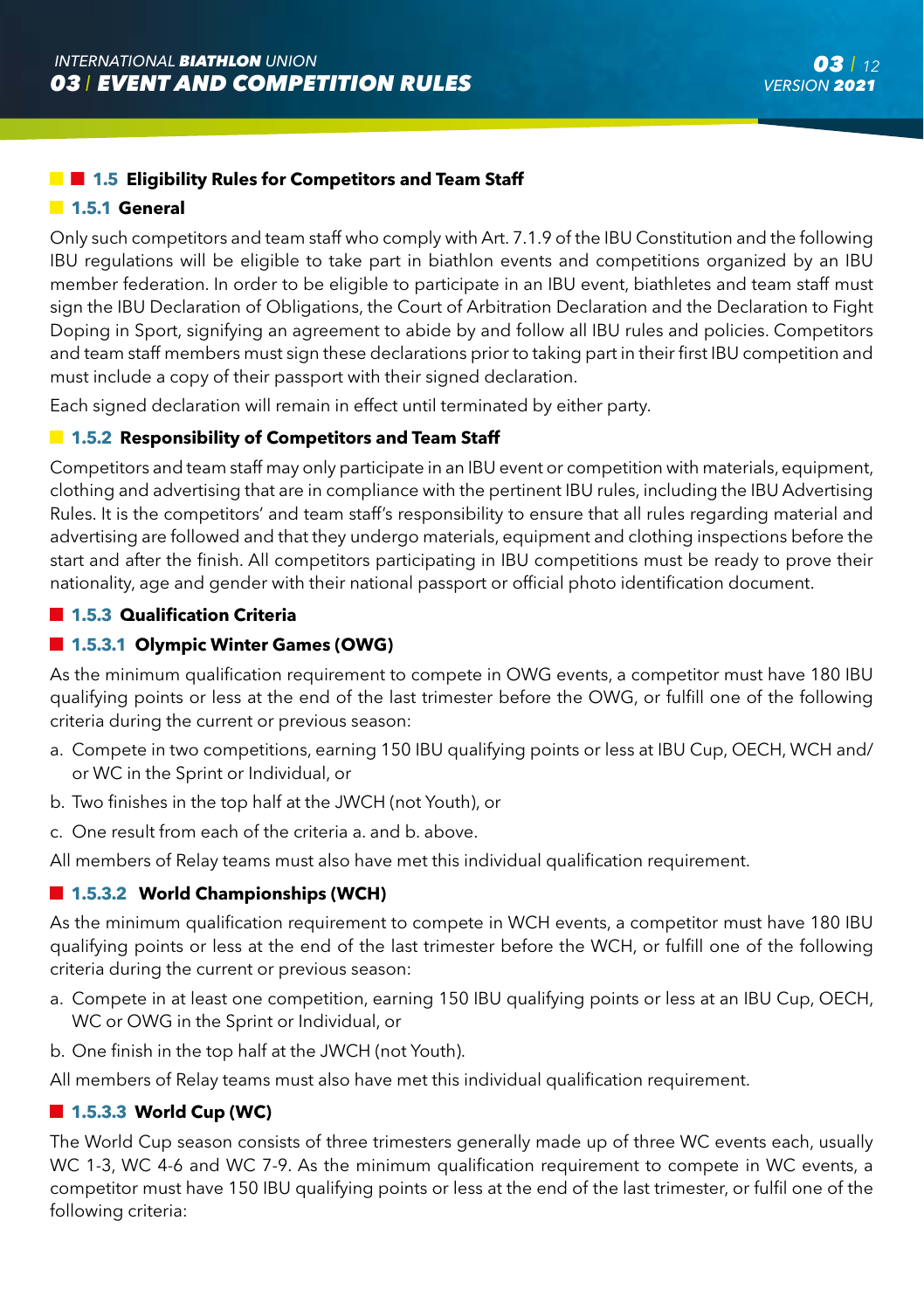- a. Compete in at least one competition, earning 125 IBU qualifying points or less at an IBU Cup, OECH, WC, WCH or OWG in the Sprint or Individual during the current or preceding trimester, or
- b. One finish in the top half at the most recent JWCH (not Youth).

All members of Relay teams must also have met this individual qualification requirement.

## **1.5.3.4 IBU Qualifying Point Calculations**

IBU qualifying points are calculated for each competitor's result in Sprint, Individual and Super Sprint competitions at IBU Cup, OECH, WC, WCH and OWG using the following formula:

IBU Qualifying Points = ((athlete's time/winner's time) -1) x Race Factor) + Race Penalty

Definitions: Race Factor: for Sprint and Individual competitions 800;

Race Penalty: the sum of the points of the three highest ranked athletes in the top 10 divided by 3.75;

The race penalty for all WC, WCH and OWG competitions is zero (0).

## **1.5.3.5 IBU Qualifying Points List**

After each trimester, or at other times as scheduled and announced annually by the IBU EB, the IBU qualifying points list will be updated by taking the average of each competitor's best results from the previous three trimesters according to the following rules:

| <b>COMPETITIONS SCORED IN LAST 3 TRIMESTERS</b> | <b>CALCULATION FOR POINTS LIST.</b>      |
|-------------------------------------------------|------------------------------------------|
| 3 or more                                       | Average of the best 3                    |
|                                                 | Average $2 \times 1.10$                  |
|                                                 | Points earned x 1.2                      |
| Removal from list                               | After 5 trimesters with no points scored |

## **1.5.3.6 Safety at all IBU Events**

Athletes who start at an IBU event must prove that they can safely handle the sports equipment. The RD and/or Competition Jury may stop individuals from starting or remove them from the competition if there is reason to suspect they cannot safely handle the sports equipment or that they are hindering the fair conduct of the competition.

## **1.5.4 Force Majeure/Extraordinary Circumstances**

Competitors who are hindered in achieving qualification for any IBU event due to force majeure and/or extraordinary circumstances and/or pregnancy/maternity leave may submit a petition to the IBU Sports and Event Director for consideration by a special working group consisting of three members: the IBU Sports and Event Director, the Chairman of the IBU Technical Committee and one assigned IBU Executive Board Member.

This working group will quickly determine if the competitor's previous qualification is to remain valid for the trimester in which the competitor wishes to start. For the sake of good coordination, the competitor or his/her national federation must inform the respective IBU Race Director of his/her intention to start in a timely manner to facilitate event registration.

## **1.6 Registration and Entry**

## **1.6.1 Notice of Intent to Participate at IBU Events**

There are two separate forms of notification which must be given: registration and entry.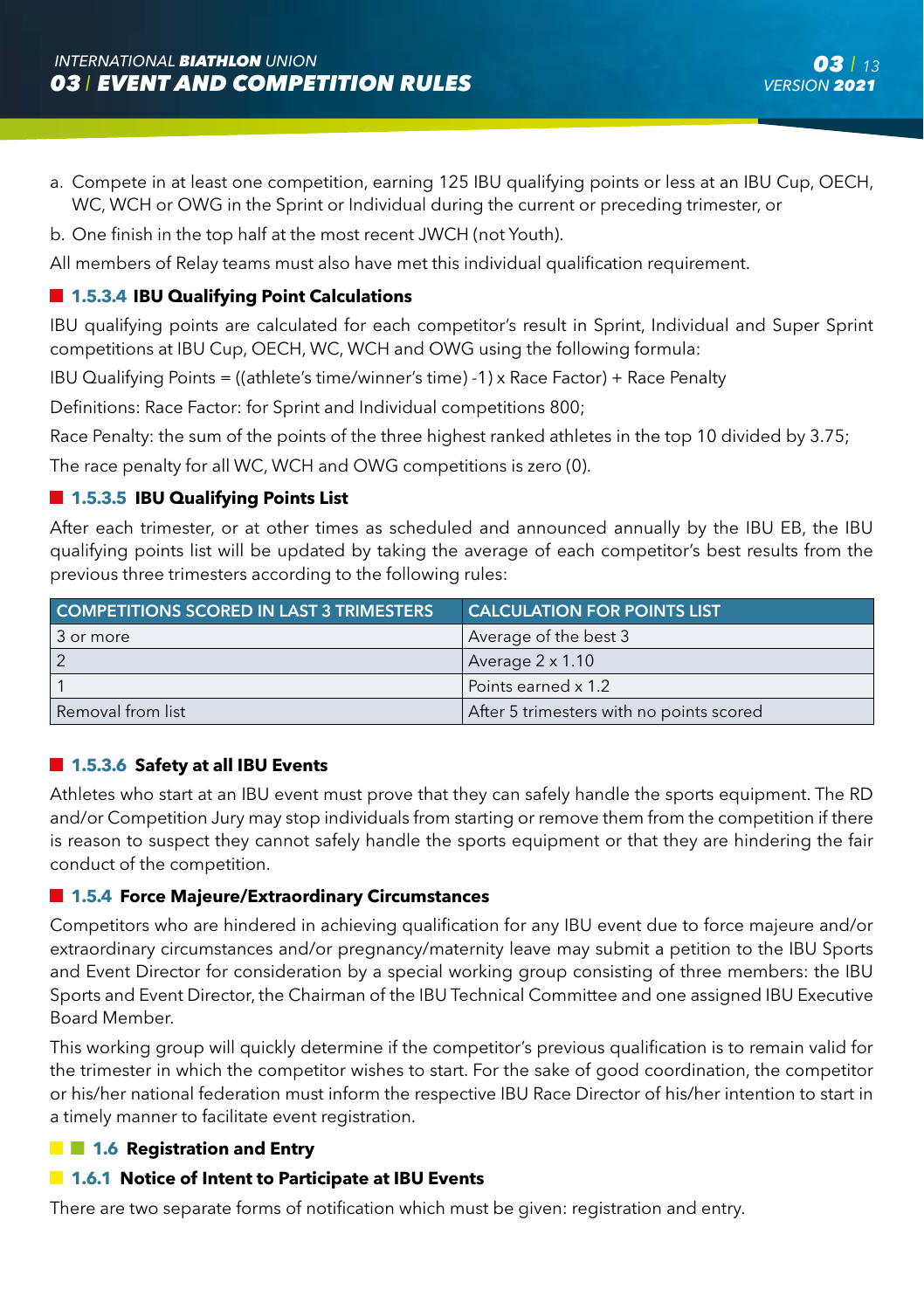## **1.6.1.1 Registration, Replacements and Accommodation Reservations**

Registration is the early notification of intent to participate. The number of competitors and team staff members that may be registered for an event are detailed in the event-specific rules. All athletes intended to participate in IBU events must be properly and timely subscribed/registered in the IBU Membercenter (online database). The timeline for such subscription/registration as well as the required documents are announced by the IBU. Registration for events must be done as follows:

a. WCH and YJWCH

 At the WCH and YJWCH, the estimated number of competitors and team staff (registration by number) must be received by the OC two months before the official arrival day for the WCH or YJWCH. At least 14 days before the official arrival day of the WCH or YJWCH, a list of the names and gender of the intended participants (registration by name) must be received from each NF by the OC. Registered participants may only be replaced before the first team captains' meeting. If the team arrives after the first team captains' meeting, replacements must be announced to the OC and will become binding on the arrival day.

b. WC Events

 At WC events, the estimated number of biathletes and team staff (registration by number) must be received by the OC one month before the official arrival day for the WC. A list of the names and gender of the intended participants (registration by name) must be received by the OC at least 14 days before the official arrival day of the WC. Replacements and changes to WC registrations may only be made before the first team captains' meeting. If the team arrives after the first team captains' meeting, replacements must be announced to the OC and will become binding on the arrival day.

 Athletes who have qualified in the IBU Cup for the WC may only be entered in the WC of the following week or later. Relay competitions are exempt from this rule.

c. OWG

Registration for the OWG must be in compliance with IOC instructions.

d. Other Events

 Registration for all other IBU events must be completed at least one month before official arrival day for registration by number, and at least 14 days before official arrival day for registration by name. Replacements and changes to registrations may only be made before the first team captains' meeting. If the team arrives after the first team captains' meeting, replacements must be announced to the OC and will become binding on the arrival day.

e. NFs not registered in time

 NFs that have not registered their team by number and by name by the official deadline may participate if the OC accepts the registration and if it is approved by the RD or – in his absence – the TD.

f. Accommodation reservations

 Preliminary accommodation reservations must be submitted to the OC two months before the official arrival day of the WCH/YJWCH, and for all other IBU competitions one month before. Final accommodation reservations must be submitted 14 days before the official arrival day and are then financially binding.

g. Registration of Team Staff

NFs are allowed to register team staff per gender according to the following table: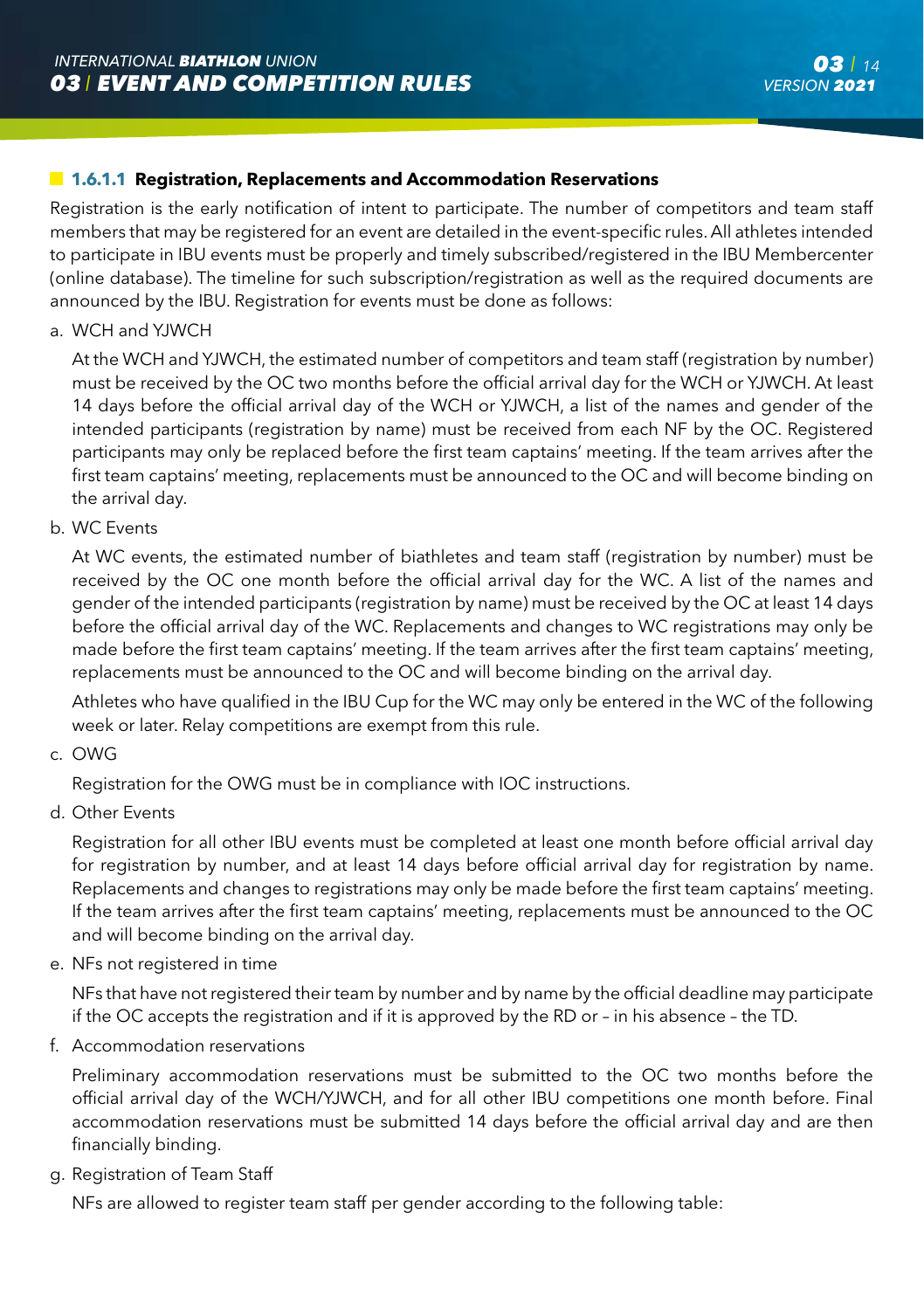| NUMBER OF REGISTERED ATHLETES | <b>TEAM STAFF QUOTA</b> |
|-------------------------------|-------------------------|
|                               |                         |
|                               |                         |
|                               |                         |
|                               |                         |
|                               |                         |
|                               |                         |
| 7 or more                     |                         |

**1.6.1.2** All athletes competing in IBU events must possess both sufficient liability insurance, and sufficient accident insurance covering accident, recovery and transport costs - including competitionrelated risks - to an adequate extent. ln addition, by the act of submitting their registration the NF confirms that its athletes are medically fit to compete at the time of submitting their registration.

All coaches, team staff and officials registered and/or deployed by a national federation to an IBU event must possess both sufficient liability insurance, and sufficient accident insurance covering accident, recovery and transport costs to an adequate extent.

National federations are responsible for ensuring that their athletes, coaches, team staff and officials registered and deployed by them have the appropriate insurance coverage.

National federations and/or their athletes must be able to furnish proof of the respective insurance coverage at any time upon the request of the IBU, of the IBU's representatives and/or of the organizing committee concerned.

## **1.6.2 Entry**

- a. Entry is the notification of an athlete or team being entered to start in a specific competition, and must be submitted in writing by the stated deadline for the Individual, Sprint and Super Sprint Qualification competitions at all IBU events. By making an entry, the NF confirms that the competitor will be present and ready to start the competition.
- b. At all IBU events, teams and competitors´names must be entered in Relay and Mixed Relay competitions in writing by the stated deadline.
- c. Entries in the Pursuit competition are not required, as all competitors who qualify for the Pursuit in the qualifying competition are assumed to be entered. Names of qualified athletes who will not be starting in the Pursuit competition must be reported to the competition office as soon as possible and at the latest by the start of the zeroing.
- d. Entries for the Mass Start competition are not required, as qualification is based on the performance in the respective current Total Score and/or on event results. Names of athletes qualified for the Mass Start competition must be confirmed by a signed, written form presented to the competition office as soon as possible and at least two hours before the start. The number of competitors that may be entered in competition are stated in the event rules.
- e. The OC must provide a current weather forecast 30 minutes before the entry deadline so that the teams have the latest information for preparing their entries.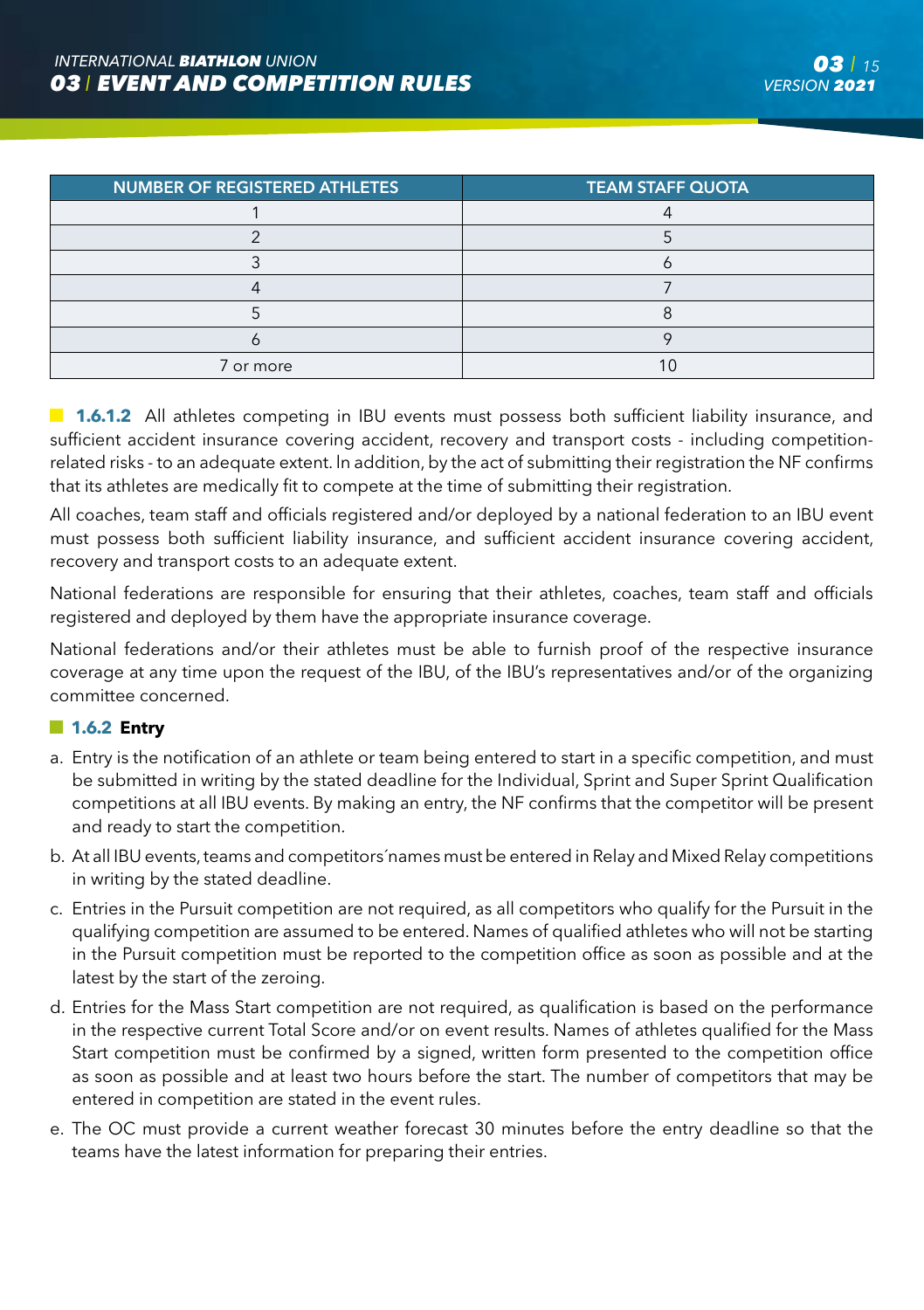#### **1.6.3 Registration Procedures**

As stated in the invitation, registration must be sent in writing, by post, fax, e-mail or via the online registration system, to the address indicated in the invitation before the deadline. For all IBU events, registration must be performed by the NF. For the OWG, IOC regulations apply.

#### **1.6.4 Late Entries**

- a. The Race Director (RD)/Technical Delegate (TD) may approve a late entry due to extraordinary circumstances before the draw.
- b. The Competition Jury may approve a late entry after the draw due to force majeure. The Competition Jury will decide what position(s) the late competitor(s) will start in. A separate draw may be used for this purpose.

#### **1.6.5 Replacement of Entry - Force Majeure**

If an entered competitor cannot start due to force majeure, another registered competitor may take his place, but not later than 30 minutes before the competition start time of the Individual, Sprint, Super Sprint and Relay competitions.

#### **1.6.6 Replacement of Registered Athletes/Delayed Registration for Athletes – for Relays**

The Competition Jury may allow a team to replace up to two competitors with up to two non-registered competitors such that the team may compete in Relay competitions. Alternatively, teams may also register up to two additional competitors within the NFs quota later during the competition week before the respective Relay competition.

#### **1.7 Draw and Assignment of Start Numbers**

#### **1.7.1 General**

Competitors or teams will be randomly selected from the entries for the competition, by manual or computer draw, and will be assigned their start numbers based on that draw unless there are other rules applying to that competition. The method of the draw must be approved by the RD/TD.

## **1.7.2 Time of Draws**

The draw for any competition must not be held earlier than 24 hours before the start of the competition. However, in events at which a draw is required for the Mass Start or Relay competitions, the draw for the Mass Start and Relay competitions may be held at the team captains' meeting for the competition which will precede the respective Mass Start or Relay competitions in the event program. If the Competition Jury decides to repeat a competition or to postpone a competition, they will also decide whether a new draw must be made.

#### **1.7.3 Place of Draws**

Draws should be held during, and at the location of, the team captains' meetings, and should be visible to all team captains; however, the RD /TD may approve for a draw to be held outside of the team captains' meeting. Such outside draws must be supervised by the TD; jury members can attend the draw as well.

#### **1.7.3.1 Normal Assignment of Competitors into Draw Groups**

When submitting their entries, team captains must assign one competitor to each of the draw groups. If a team consists of fewer competitors than the number of draw groups, the team captains will decide which groups they will place their competitors in (one in each group chosen). If a team consists of more competitors than the number of draw groups, the extra competitors will be added to the draw groups at the team captain's discretion, one to each group, repeating this procedure until all the team's competitors have been placed.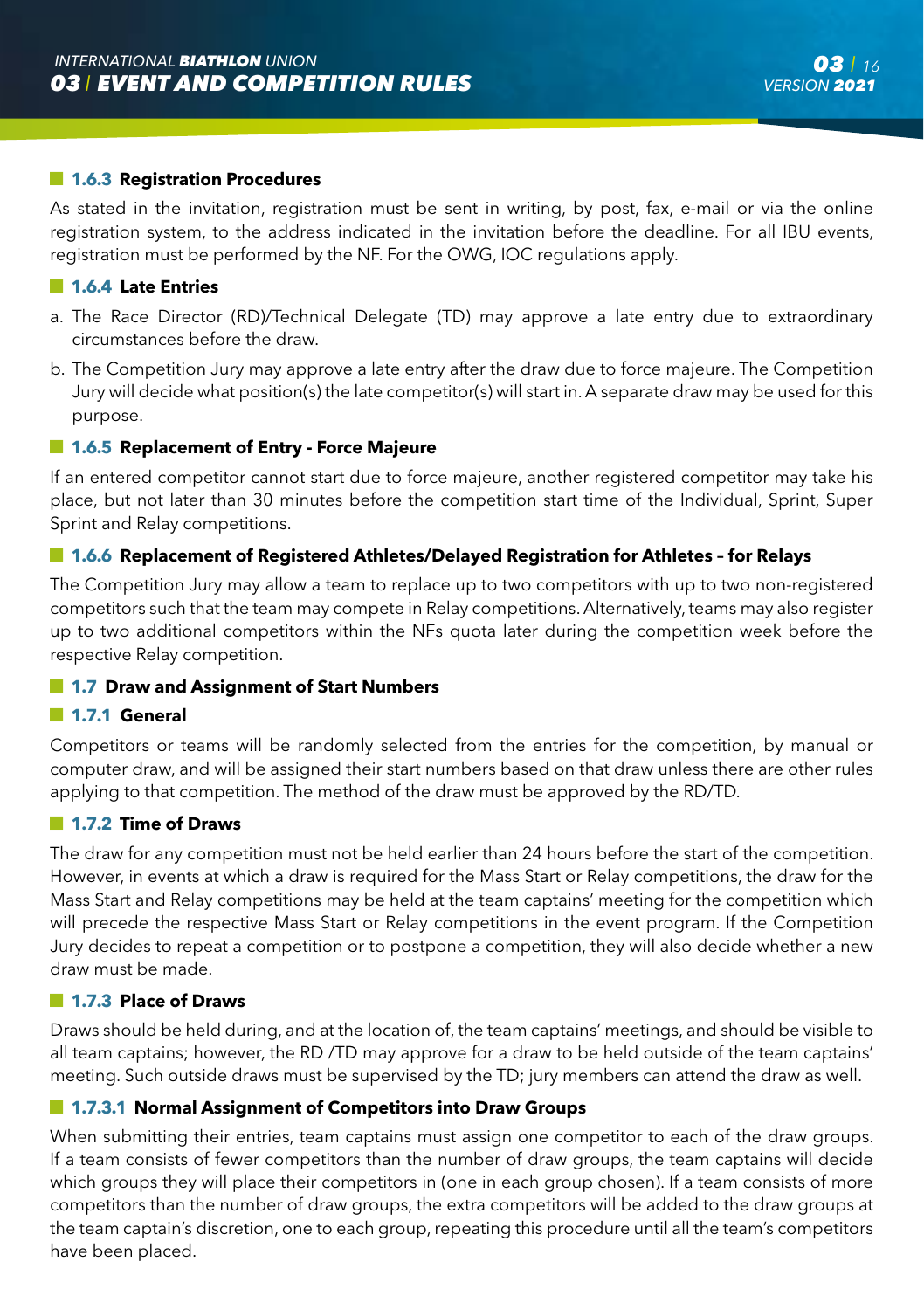a. Normal Draw for Individual and Sprint Competitions

 Generally, there are four start groups at all IBU competitions. The starting order will be decided by randomly drawing the names of competitors from the draw groups into which they have been assigned by their team captains and by randomly drawing the start number for each competitor. The draw will be held separately for each group in this sequence: group 1, group 2, group 3, and group 4. If the draw in the Individual or Sprint competition is expected to have 60 or less competitors, the draw will be done in three groups. If there are 40 or less, the draw will be done in two groups following the same principle as for the four draw groups.

b. Normal Draw for Super Sprint Qualification

 In addition to Art. 1.7.4. a, Competition Jury may adjust the draw for top 15 ranked competitors from the current WC Total Score in a way, that they cannot start immediately after each other.

## **1.7.4.1 Draw Group System for WC**

At a WC, competitors must be entered in draw groups as described in Art. 1.7.3.1 above. The top 15 ranked competitors from the current WC Total Score may be placed in any draw group. However, a NF may not place more than three competitors in any of the four draw groups.

For the first World Cup event of the season, the World Cup Total Score from the previous season will apply. For the remaining World Cup events, the current World Cup Total Score will apply. If a top 15 ranked competitor from the last year's WC Total Score does not participate in the first WC, that competitor will have the option of being drawn in groups 1 or 2 in WC 2. Additionally, competitors with 70,00 or more IBU Qualifying Points in the current IBU Qualifying Point List and those not on the current list may only be entered in draw groups 3 and 4. In case of extraordinary conditions, the Competition Jury may suspend the requirement for competitors with 70,00 or more IBU Qualifying Points at the current IBU Qualifying Point List and those not on the current list to start in groups 3 and 4. This decision must be announced at least two (2) hours prior to the entry deadline for the respective competition.

## **1.7.4.2 Draw Group System at WCH and OWG**

At the OWG and WCH, competitors must be entered in draw groups as described in Art. 1.7.3.1 above. The top 15 ranked competitors from the current WC Total Score may be placed in any draw group. However, a NF may not place more than three (3) competitors in any of the four draw groups, including the current world champion/Olympic champion.

Additionally, competitors with 70,00 or more IBU Qualifying Points in the current IBU Qualifying Point List and those not on the current list may only be entered in draw groups 2, 3 and 4. In case of extraordinary conditions, the Competition Jury may suspend the requirement for competitors with 70,00 or more IBU Qualifying Points at the current IBU Qualifying Point List and those not on the current list to start in groups 2, 3 and 4. This decision must be announced at least two (2) hours prior to the entry deadline for the respective competition.

# **1.7.4.3 Draw Group System at IBU Cup and OECH**

At the OECH and IBU Cup, competitors must be entered in draw groups as described in 1.7.3.1 above. The top 15 ranked competitors from the current IBU Cup Total Score may be placed in any draw group. However, a NF may not place more than three competitors in any of the four draw groups. For the first IBU Cup event of the season, the IBU Cup Total Score from the previous season will apply. For the remaining IBU Cup events, the current IBU Cup Total Score will apply.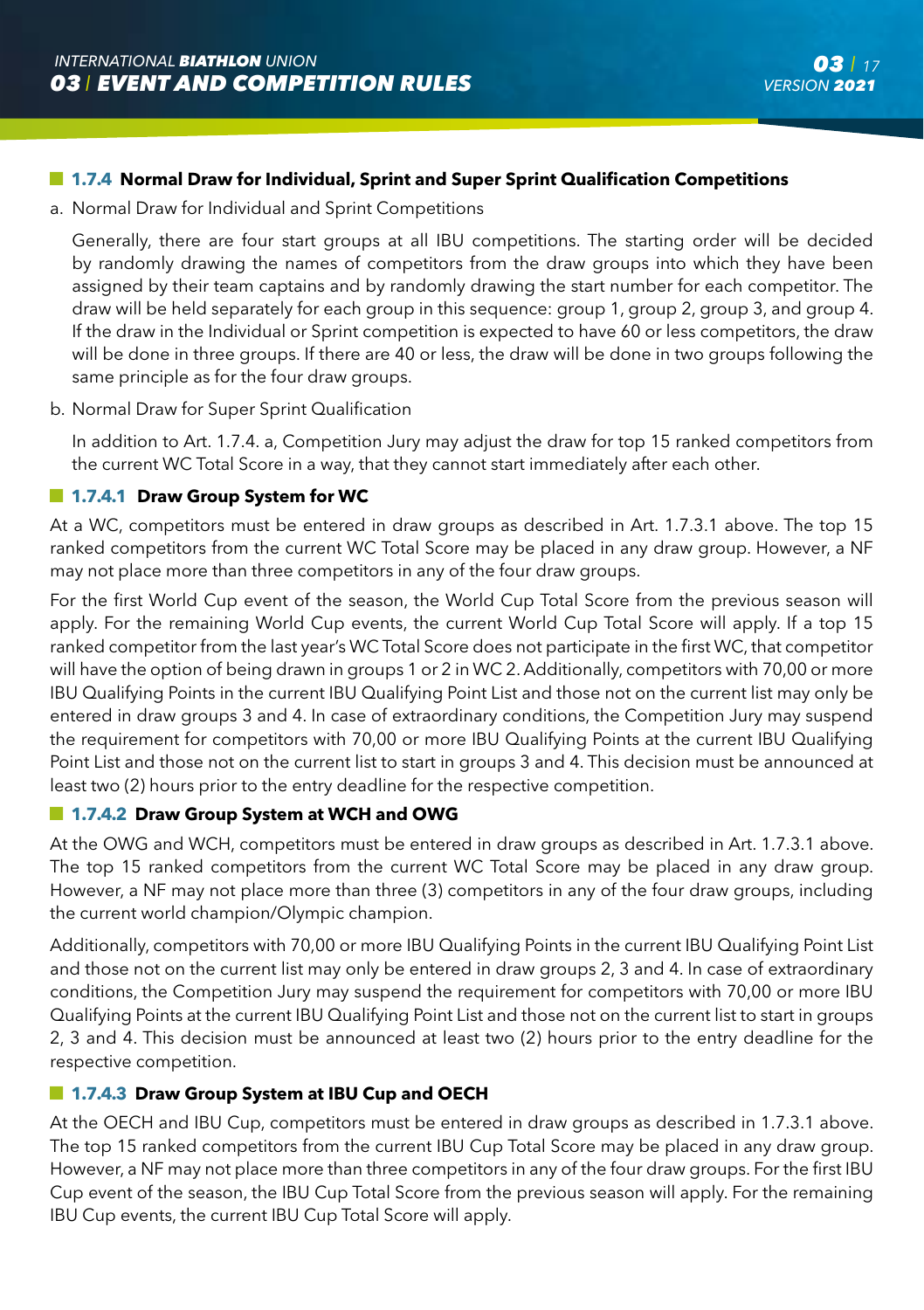Additionally, competitors with 150,00 or more IBU Qualifying Points in the current IBU Qualifying Point list and those not on the current list may only be entered in draw groups 3 and 4. In case of extraordinary conditions, the Competition Jury may suspend the requirement for competitors with 150,00 or more IBU Qualifying Points in the current IBU Qualifying Point List and those not on the current list to start in groups 3 and 4. This decision must be announced at least two (2) hours prior to the entry deadline for the respective competition.

## **1.7.5 Draw for Group Starts in Sprint, Individual and Super Sprint Qualification Competitions**

At international events other than the OWG, WCH, YJWCH, WC, OECH, and IBU Cup, competitors in Sprint, Individual and Super Sprint Qualification competitions may start individually or in groups. If the start is held in groups, the draw groups will be divided into start groups. The number of competitors in the start groups will depend on the conditions at the competition venue and on the total number of competitors. Otherwise, the draw will be the same as for single starts. For a group start, the numbers drawn will determine the competitors' positions at the start.

## **1.7.6 Assignment of Start Numbers and Start Times in the Pursuit Competition**

No draw will be conducted for the Pursuit competition. Competitors will be assigned start numbers and times based on the results of the qualifying competition, which may be an Individual, Sprint or Mass Start competition as stated in the invitation. Competitors in the Pursuit will start in the same order in which they finished the qualifying competition: the winner of the qualifying competition will start first with start number 1; the athlete placed second in the qualifying competition will start second with start number 2, and so on. Start positions will be numbered from right to left, facing the direction of the start. The winner of the qualifying competition will have a start time of zero (0) which will be shown on the start list as the clock time for the start of the Pursuit competition. The remaining competitors in the Pursuit competition will have as their start time the actual time by which they were behind the winner in the Sprint or Mass Start competition or – in the Individual – one half of the time behind the winner, expressed in time behind to the nearest full second. Start lists will be produced based on the foregoing results and must show which start lane has been assigned to each competitor. If there is a tie for 60th place in the qualifying competition, both of the tied competitors will be allowed to start in the Pursuit.

In all IBU events' pursuit competitions, all competitors whose start times are more than four minutes after the leader's start time will be started simultaneously four minutes after the first start, but their actual competition times will show their times calculated from their actual start times in the qualifying competition.

## **1.7.7 Assignment of Start Numbers and Start Positions in the Mass Start Competition**

A provisional start list will be made within two hours after the last qualifying competition. The start list will be finalized two hours before the start, by which time team captains must have confirmed their starters. Start numbers at IBU events will be assigned according to the applicable event rules. At all other events, if no appropriate ranking list is in force, a single random draw will be used to assign the start numbers for all competitors. There may not be more competitors than the number of targets available (an exception applies to Mass Start 60). Each competitor's start number will designate their start position in that competition. Start positions will be numbered from right to left, facing the direction of the start.

## **1.7.8 Assignment of Start Numbers and Start Positions in the Super Sprint Final Competition**

A provisional start list will be made immediately after the qualifying competition. There may not be more competitors than the number of targets available. In case of a tied place 30, the athlete better ranked in the respective current Total Score will qualify for the final. If still tied or both athletes unranked, where applicable the athlete with less IBU Qualifying points will qualify and otherwise a simple draw will decide.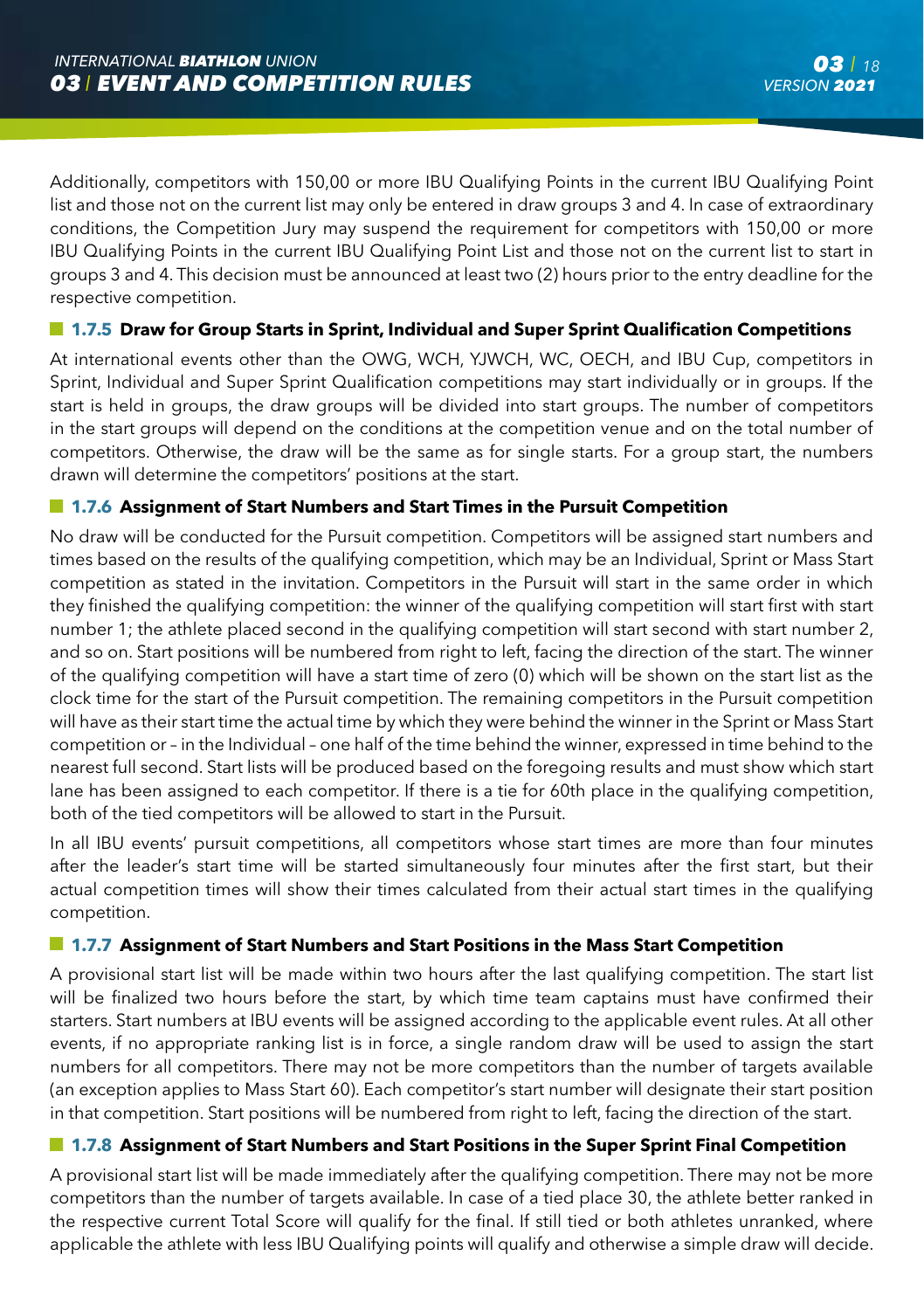Each competitor's start number will designate their start position in that competition. Start positions will be numbered from right to left, facing the direction of the start.

## **1.7.9 Assignment of Start Numbers for Relay Competitions**

## **1.7.9.1 Method of Assigning Relay/Mixed Relay/Single Mixed Relay Start Numbers**

At OWG, WCH and WC events, no draw will be made for the Relay/Mixed Relay/Single Mixed Relay, and start numbers will be assigned based on the current standings in the WC Relay score, or the sum of the current season's Mixed Relay scores for the Mixed Relay, or the sum of the current season's Single Mixed Relay scores for the Single Mixed Relay – with the top ranking team receiving number 1, the second number 2, and so on. If a team or number is missing, all teams below it will move upward in number. In the first WC Relay, Mixed Relay or Single Mixed Relay of the season, the previous year's respective final Relay standings will be used to set the start numbers. At YJWCH and OECH, the previous year's YJWCH or OECH Relay/Mixed Relay/Single Mixed Relay results ranking will be used to set the start numbers in the same manner as above. A single random draw will be used for all unranked NFs, and for CC events. The assigned Relay start number will also be each team's start position in the simultaneous start, and their shooting lane number on the range (for the first bout of shooting only). Specific rules for the Relay/Mixed Relay/Single Mixed Relay apply at the IBU Cup and Junior Cup.

## **1.7.9.2 Competitors' Relay Start Positions**

Start positions are numbered from right to left, facing the direction of the start. Number 1 is the position furthest to the right and the highest number of the front row is the position furthest to the left. The lowest number in the second row is placed behind number 1 and the next consecutive number behind number 2, and so on.

#### **1.7.9.3 Extra Relay Teams**

Extra relay teams will not be permitted at OWG, WCH, YJWCH, WC, IBU Cup, OECH, IBU Junior Cup and JOECH competitions. At other events, extra relay teams will be permitted; however, they must start in rows behind the official teams and will not be awarded official prizes. Extra teams may consist of members from more than one NF.

#### **1.8 Team Captains' Meeting**

#### **1.8.1 General**

At each biathlon event, meetings must be held for the team captains to elect the juries, conduct draws and to pass on information about the event and the competitions. The first meeting must be held before the first official training in order to elect the Competition Jury and where applicable the Jury of Appeal. In regard to further meetings at the event, the dates and times will be dictated by the time required to conduct the draws. The Competition Chief will chair the meetings. Meeting can be held online, when necessary or agreed between OC and IBU.

## **1.8.2 Attendance at Team Captains' Meetings**

The following persons will, if at all possible, attend the team captains' meetings:

- the official IBU EB representative;
- the RD, TD(s) and IBU Referees;
- competition and appeal jury members;
- at least one representative from each participating team;
- the Competition Chief;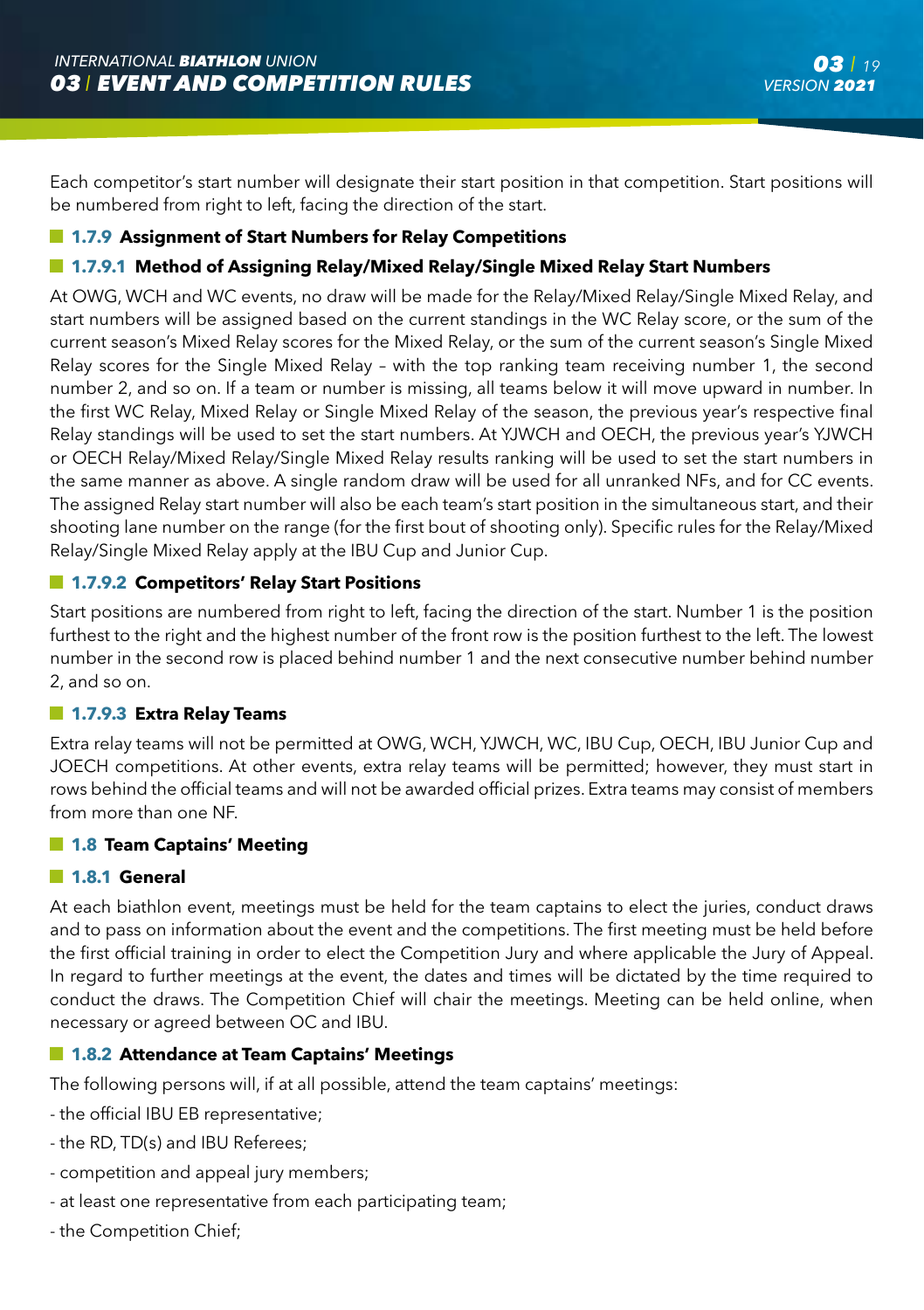- the Chiefs of Range, Course, Timing and Results, Stadium, Logistics, and the Competition Secretary or their representatives;
- the necessary meeting support staff and interpreters, if required.

## **1.8.3 Team Captains' Meeting Agenda**

The agenda for a team captains' meeting must include the following items, as appropriate:

- Call to order;
- Roll call of nations (or teams);
- Election of the Jury of Appeal and competition juries (first meeting);
- Draw(s);
- Technical briefing for the next competition(s);
- RD, and/or TD's comments;
- Weather forecast;
- Miscellaneous;
- Adjournment.

**1.8.4** Start lists for Individual, Sprint and Super Sprint Qualification competitions should be issued to the teams at the end of the meeting, in case a draw is done at the meeting, or published immediately after the draw. Start numbers shall be handed out on the respective competition day.

## **1.9 Rules for Non-Competing Persons**

#### **1.9.1 General**

Unfair assistance or assistance not allowed by these rules to competitors during a competition is prohibited.

## **1.9.2 Specific Rules**

## **1.9.2.1 On the Shooting Range**

- a. Unless otherwise specified, each NF is allowed to have as many coaches on the range as they have athletes entered in the competition. If the NF has only one competitor entered in the competition, the NF may have two coaches.
- b. During the competition, it is forbidden for any person to give competitors any acoustic or visual information or advice, or to pass on any information to competitors by way of radio or any other communication method on the range, including 10 m to the left and right of the range. The forbidden area at the shooting range will be marked by clearly visible markings and named "Silent Zone". It is forbidden to pass any information from the shooting butts to the coaches and/or competitors during zeroing and/or the competition. These bans do not apply to the general expressions of applause or disappointment by the spectators.

## **1.9.2.2 On the Course**

Non-competing persons are permitted to run for up to 50 m beside competitors to give them competition information or to offer them beverages. Touching competitors in such a way as to assist their propulsion or to obstruct competitors is forbidden. Assistance to competitors to change the glide performance of their skis is prohibited during the competition. The stadium area will be marked, and within this area, running beside competitors is forbidden. Additional no-coaching zones may be established on the course by the RD responsible for the event.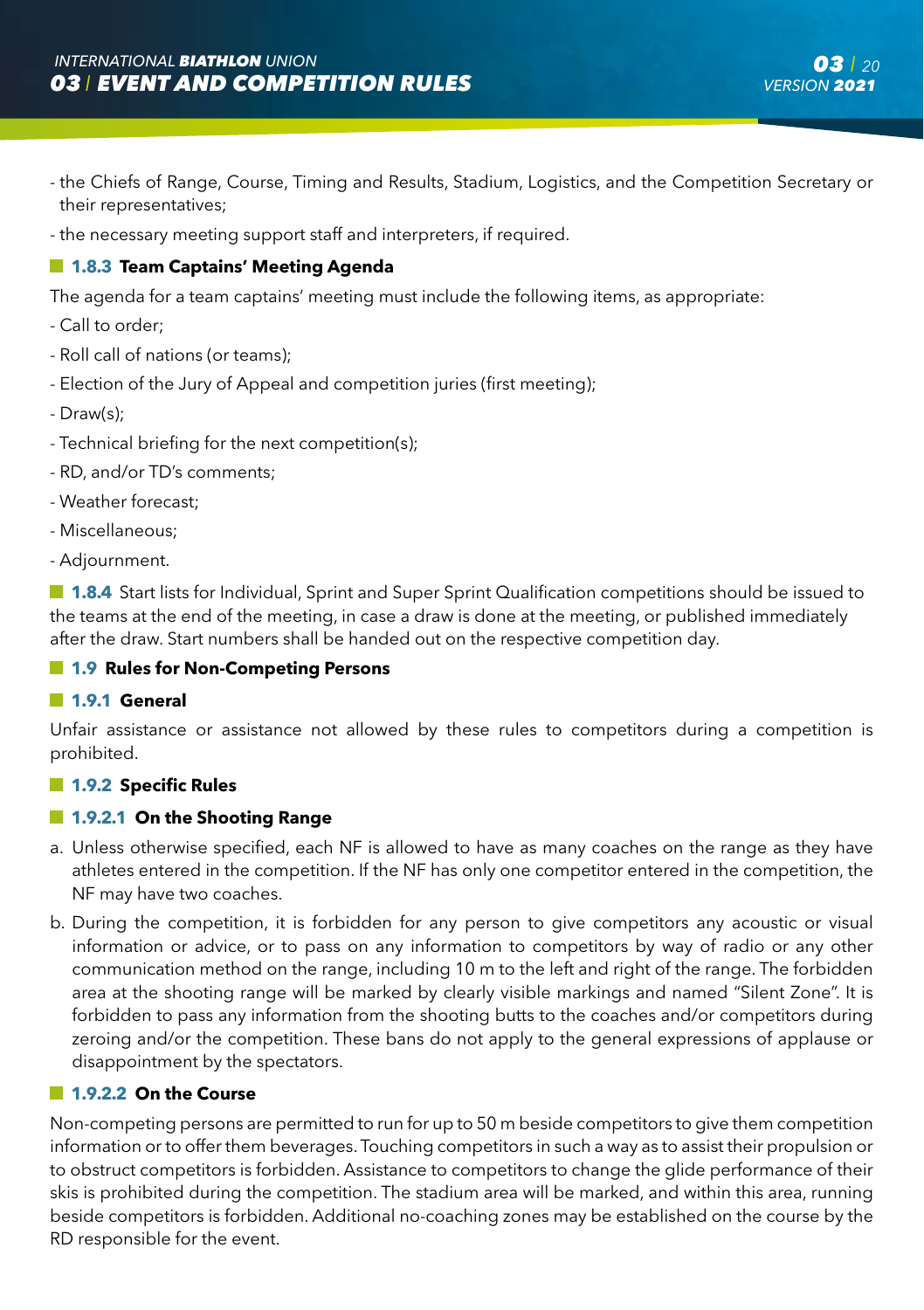## **1.9.3 Event Behavior**

Spectators and other persons must be clearly informed of these rules by the official announcer before the beginning of the competition and warned that a violation of these rules, or any behavior that disrupts the event, may lead to spectators and other persons being removed from the venue by the Organizing Committee.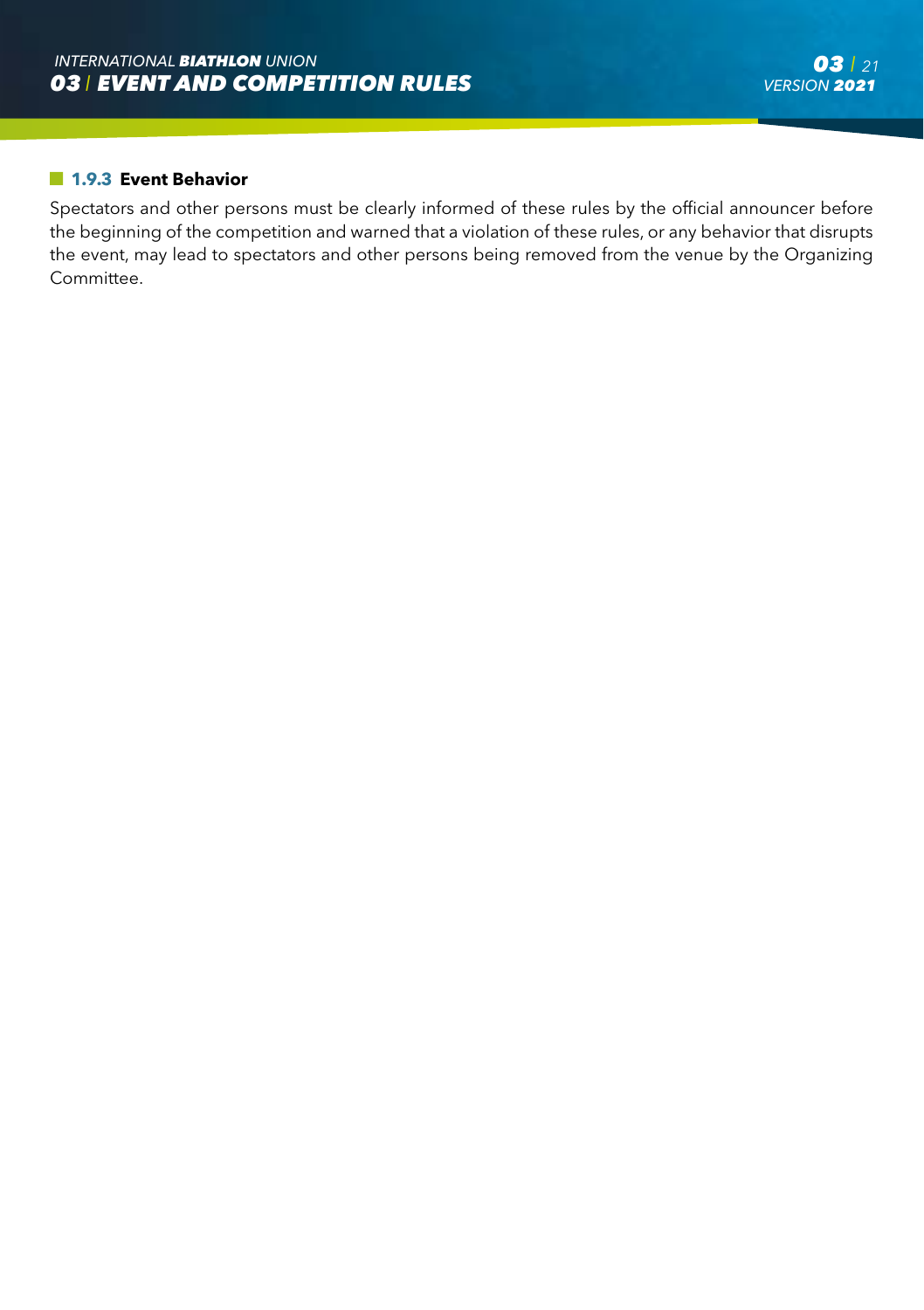# *2. ORGANIZATION BODIES AND APPOINTMENTS*

## **2.1 General**

The following organizations and persons are established, elected or appointed to organize, conduct and control biathlon events and competitions:

- Organizing committee;
- Jury of Appeal (OWG, WCH, WC, OECH, YJWCH);
- Women's and men's competition juries;
- RD/TD(s) and IRs;
- IBU EB representative (if applicable);
- IBU medical delegate (if applicable).

## **2.2 The Organizing Committee**

The right to host an event or competition is awarded to NFs as host of the event. The NF must establish an organizing committee (OC) to organize and conduct the event or competition by these rules and the applicable event rules, and it will follow the directives provided in the OC Guidelines about all aspects of hosting an event. In order to be eligible to host an IBU event or competition, NFs must present a site holding a valid IBU site license for the facility for the appropriate event.

## **2.2.1 Information Bulletins and Invitations**

The OC of an IBU event must send the information bulletins and/or the invitation for the event to all IBU NFs by the deadlines stipulated in the event rules, by post, fax, in electronic form by e-mail and/or by placement on a website with notification by e-mail. In general, there are two different timelines for the transmission of invitations:

- WCH (Winter), YJWCH September 1st prior to the event;
- All other IBU Events 3 months prior to the event.

Exceptions may be made for Regional and Continental events.

The contents of invitations and bulletins are stipulated in the OC Guidelines. Information bulletins and invitations must be approved by the RD/TD.

## **2.2.2 Medical Services**

The organizing committee must appoint an on-venue doctor who will be primarily responsible for the medical care for athletes, coaches, team staff and national federations' officials. Moreover, the on-venue doctor must inform attending team physicians about the local situation and local medical care concept.

The on-venue doctor must confirm, in coordination with the ambulance service and the IBU Race Director and/or Technical Delegate, that the necessary emergency medical equipment and facilities are in place, ready for use, before the training/competition starts.

#### **2.2.3 Insurances**

The OC must conclude liability insurance covering both the committee itself and all the OC members. The IBU will in turn provide its employees and the officials (TDs, IBU Referees etc.) it deploys with liability insurance covering the duration of their deployments working for the IBU.

The organizing committee must be in possession of a statement of coverage issued by a recognized insurance company no later than the day before the official arrival day. The statement must be able to be shown to the TD upon request. The insurance must cover sums of at least EUR 5 million.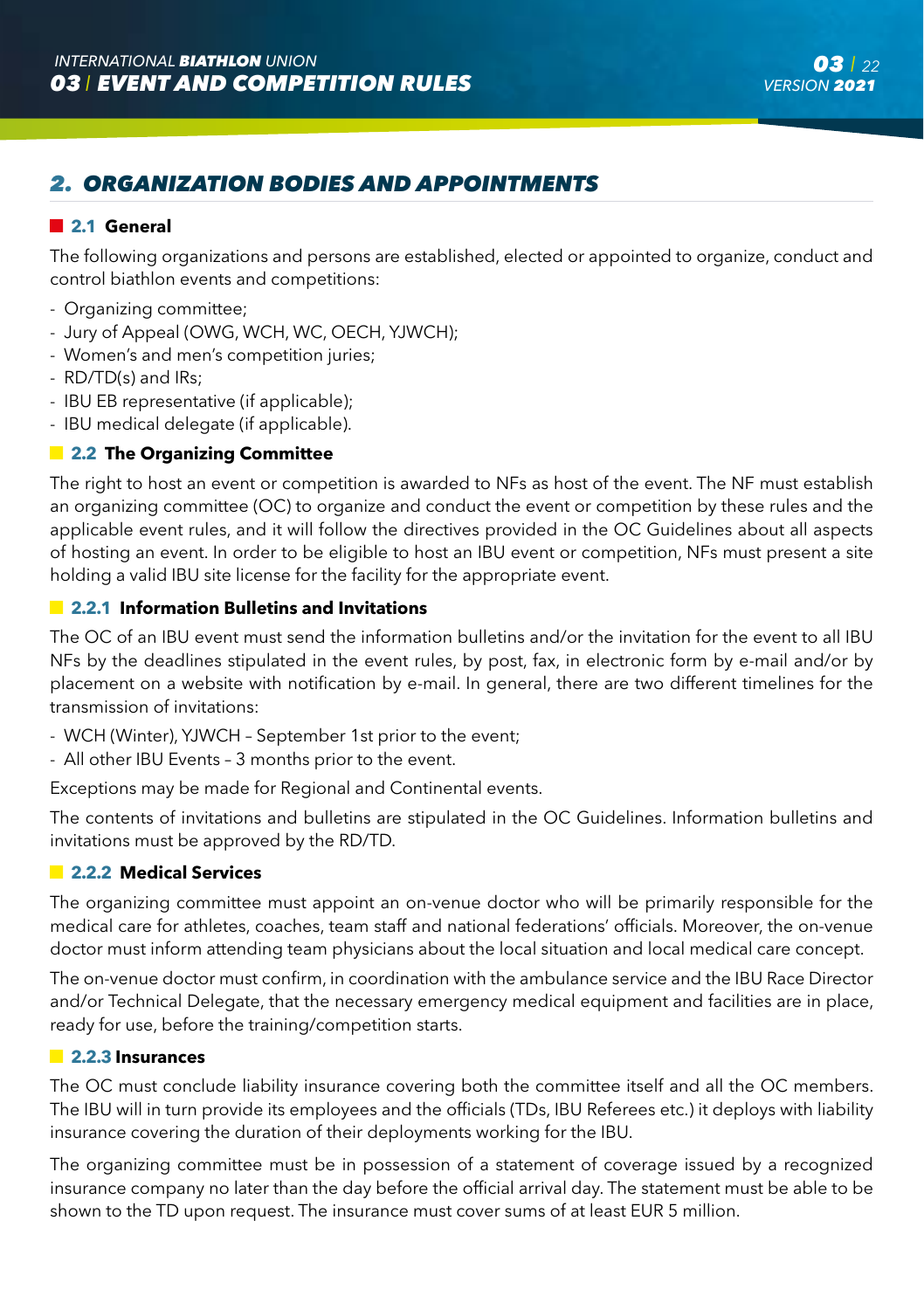### **2.3 The Competition Jury**

#### **2.3.1 General**

A Competition Jury will be established at all biathlon events to act as the authority on all matters related to the event that are not specifically designated to be under the jurisdiction of other IBU organs. The Competition Jury will be established and operate in accordance with these rules. Generally, a separate Competition Jury will be established at men's and women's competitions. However, the TD may also form a joint Competition Jury (e.g. youth men and youth women; youth and junior men, youth and junior women) as needed. The Competition Jury will decide on issues concerning the event, the competitions and related arrangements, and set conditions to ensure fairness and correct procedures. The Competition Jury will impose penalties for rule violations reported by the RD/TDs, IRs, competition officials and Competition Jury members, as well as imposing penalties and disciplinary measures on its own. Additionally, the Competition Jury will award time adjustments and rule on competition situations not stipulated in these rules or other authoritative IBU publications. The Competition Jury will also review and decide on all protests submitted to it. The procedures of the Competition Jury will be governed by Art. 9.4, Art. 10 and Art.11 of the IBU Event and Competition Rules as well as Annex B Chapter 1.

## **2.3.1.1 Time of Election**

The competition juries to be established for an event must be elected before the first official training. The competition juries will remain competent throughout the event; however, changes of elected members may be made by election for pressing reasons.

#### **2.3.1.2 Chair**

The chairperson of the Competition Jury will be the TD.

#### **2.3.2 Competition Jury Line-Up**

At all IBU events except Continental Championships, Continental Cups, and Regional Cups, the Competition Jury will consist of five members as follows:

- a. the IBU TD as chairperson;
- b. the Course Referee or one Referee assigned by the IBU;
- c. the Competition Chief;
- d. Two team officials elected by the team captains from two different NFs.

The RD may be present at all meetings but will not have the right to vote.

**2.3.2.1** Only one person from one and the same NF may be a member of a Competition Jury at the OWG and all IBU events except CCH and CC.

**2.3.2.2** At other international competitions, the composition of the Competition Jury will be decided by the OC and the team captains of the participating federations.

## **2.3.3 Election of Competition Jury Members**

Election of the competition juries will be conducted by the TD during the team captains' meeting. Candidates may be nominated by the TD or team captains. If there are the same numbers of candidates as open Competition Jury positions, no vote will be necessary and the candidates will become Competition Jury members by consensus. If there are more candidates than open Competition Jury positions, the team captains must take a vote. Only one vote will be allowed per NF. A simple majority will elect a Competition Jury member. If no simple majority is obtained by any candidate, the person with the least votes will be removed as a candidate and the vote will be repeated for the remaining candidates until the Competition Jury members have been elected.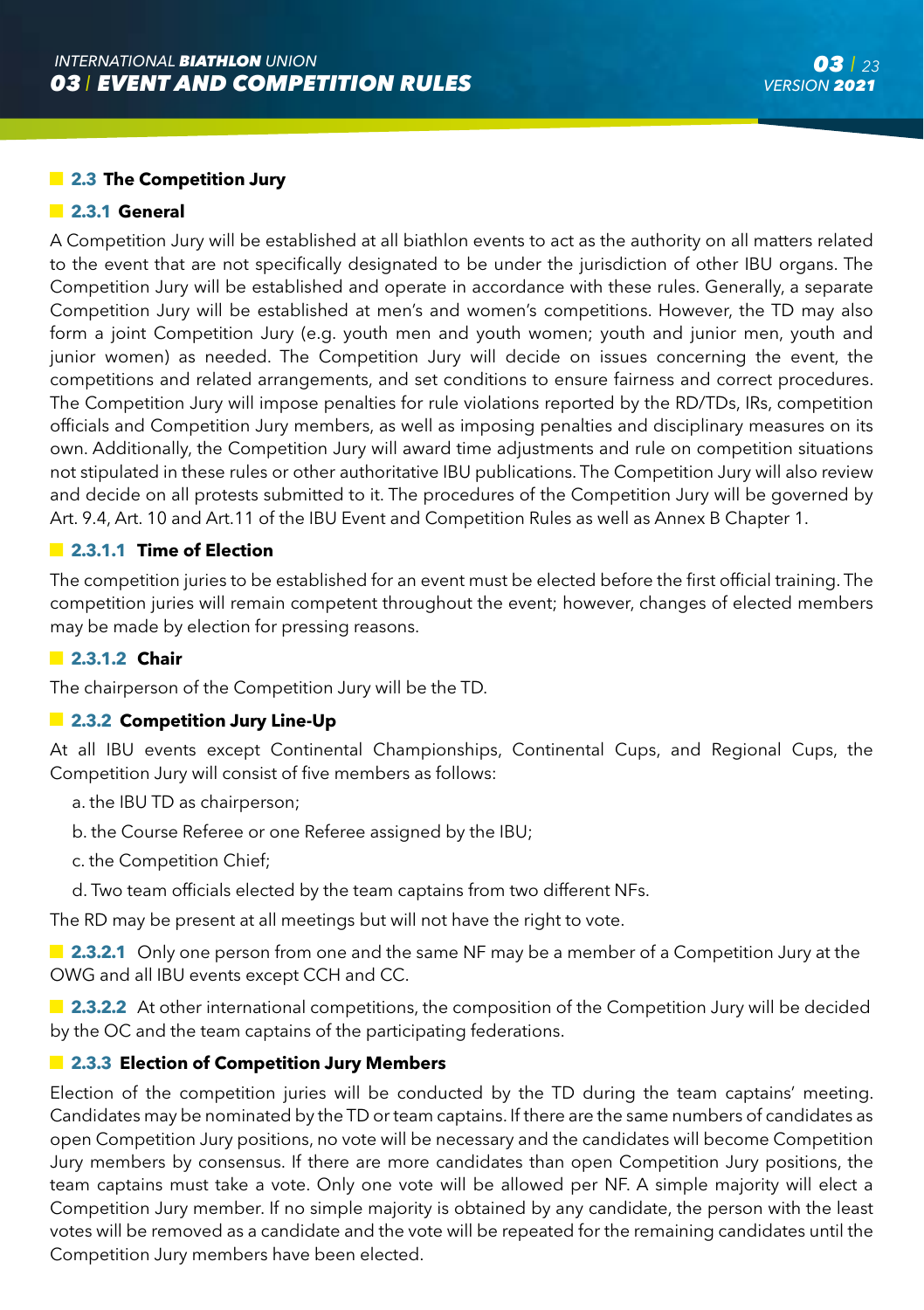## **2.3.4 Competition Jury Meetings and Decisions**

The Competition Jury must be able to convene within a minimum of time whenever a meeting is required, as directed by the Competition Jury chairperson, and must remain readily available for Competition Jury duties for 15 minutes after the provisional results have been published. Specific meeting times are detailed in Annex B to these rules. Decisions of the Competition Jury will normally be made with all members present. However, in exceptional cases the Competition Jury will be competent to pass a resolution if at least three members are present. The Competition Jury chair will only vote in case of a tie vote. Decisions will be made by each member voting on the issue and a simple majority will decide.

## **2.3.5 Duties of and Procedure for the Competition Jury**

A detailed list of duties of the Competition Jury is given in Annex B to these rules.

### **2.3.6 Appeals against Competition Jury Decisions**

An appeal may be made within 15 minutes after the final results have been posted, including penalties and disciplinary measures imposed by the Competition Jury. Such appeal may be lodged at events where a Jury of Appeal has been established: OWG, WCH, WC, OECH and YJWCH. Appeals may not be made to decisions regarding delay or postponement; here the Competition Jury is the final authoritative body.

In any other events no appeal can be lodged after the final results have been posted.

The appeal must be made to the Jury of Appeal, and be put forward in accordance with Art. 11 of the IBU Event and Competition Rules.

## **2.4 Jury of Appeal**

**2.4.1** The Jury of Appeal consists of five members and is newly constituted for each event listed in ECR 2.3.6.

The chair will be held by the member of the IBU Executive Board who has been appointed by the Executive Board to officially represent the IBU at the event (the Executive Board appoints members to represent the IBU at selected IBU events). The other members of the Jury of Appeal must also be members of the Executive Board, as long as there are enough present at the event. At competitions where there are not enough Executive Board members available, all the other members must be team captains and/or coaches of the teams participating in the team captains' meeting.

**2.4.2** The four non-chairing members of the Jury of Appeal will be elected from among the Executive Board members present, or from among the team captains and coaches of the teams participating in the team captains meeting not later than on the day of the team captains meeting, and before the Competition Jury is selected. The chairperson will chair the election of the Jury of Appeal. The members of the Jury of Appeal must not be competition officials or members of the Competition Jury at the same time. For the election, each member federation participating in the event in question may only cast one vote.

**2.4.3** In matters presented to the Jury of Appeal that concern a country of which the chairperson or a member of the Jury of Appeal is a citizen, or for which they work, such members will be considered conflicted and will not have the right to vote. If the chairperson is considered conflicted, another member of the IBU Executive Board will handle the matter in question or, if no other member of the Executive Board is present, the oldest member of the Jury of Appeal will take the chair.

## **2.4.4 Appeal Proceedings for the Jury of Appeal**

A detailed summary of appeal proceedings for the Jury of Appeal is given in Annex B to these rules.

#### **2.5 Race Directors**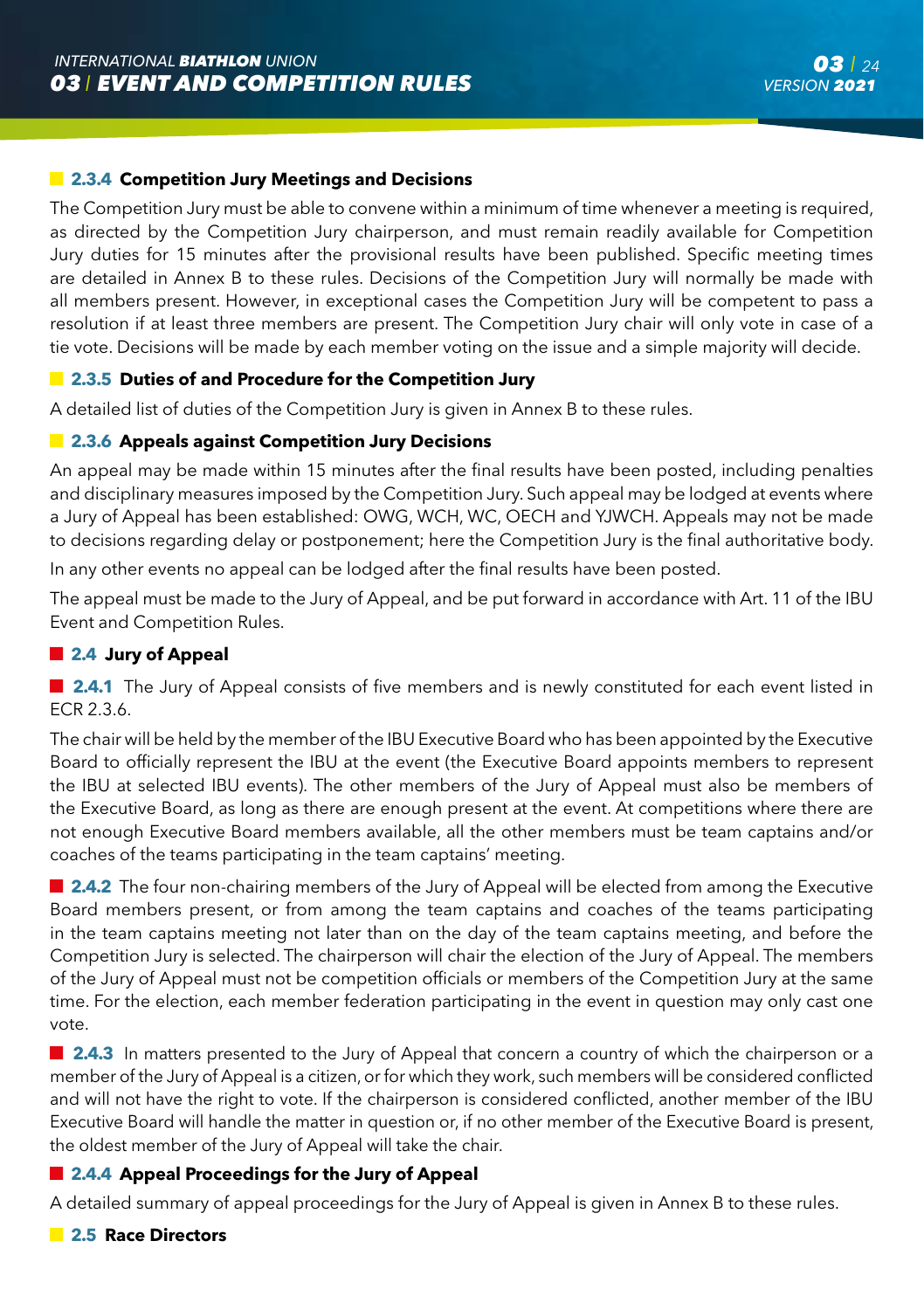**2.5.1** The Race Directors are officials appointed by the IBU.

**2.5.2** The RD will conduct the necessary inspections and meetings with the OC to ensure proper preparations, or delegate this responsibility to the TD.

**2.5.3** The RD WC will be the RD at the OWG.

## **2.6 Technical Delegates**

## **2.6.1 General Regulations**

TDs will be appointed by the IBU TC and will work under the guidance of the RD. In the absence of the RD, the TD will assume the RD's duties.

### **2.6.2 Appointment of TDs**

TDs will be appointed by the IBU TC from among its members or from the TD group at least three years prior to OWG, two years prior to WCH and in the season before for all other IBU events, and may not be from the host NF. However, TDs for CCH, CC and RC events may be IBU IRs from the host NF, except at OECH/JOECH. Two TDs will be appointed for the OWG, one as an assistant TD. For all other events, one TD will be appointed.

**2.6.2.1** The TD will be the chairperson of the Competition Jury or juries for the event for which he has been appointed. At OWG, the assistant TD will be a member of both the men's and women's competition juries.

**2.6.2.2** TD's functions only apply for the event for which they have been appointed.

## **2.6.3 Tasks and Duties of TDs**

The TD must arrive at the event site in sufficient time before the event and must perform all the necessary functions required by these rules and the circumstances at the venue before, during and after the event. The TD will be responsible for directing the IRs during the event. Detailed tasks and duties of TDs are given in Annex B to these rules.

#### **2.6.4 TD Expenses**

The exact time frame of the TD´s duty is set by the IBU. OCs of IBU events and competitions are responsible for paying the TDs' accommodation, board and transport (venue/airport, etc.) expenses during the time frame mentioned above. The IBU is to cover the TD's travel costs and his/her daily allowances as stipulated by the IBU regulations in force at the time.

#### **2.7 IBU Referees (IBU Rs)**

## **2.7.1 General Regulations**

IBU Referees are persons who are appointed by the IBU TC to officiate at IBU events. They are responsible for the correct performance of duties and tasks related to their area of responsibility, in cooperation with the competition committee. In addition, IBU Rs will be required to direct, advise and assist other competition officials in their duties, and to intervene to prevent mistakes from being made. The IBU Rs at an event will be subordinate to the TD, report to him on the performance of their duties and must follow his directions.

## **2.7.2 Appointment of IBU Referees**

IBU Referees appointed by the TC for the OWG, WCH, YJWCH, WC, and OECH must hold a valid TD license. IBU Rs for other events may be appointed by the respective NF or OC and must also hold a valid IR license. At the IBU Cup, the Course and Material Control IBU Referees must be from the TD Group and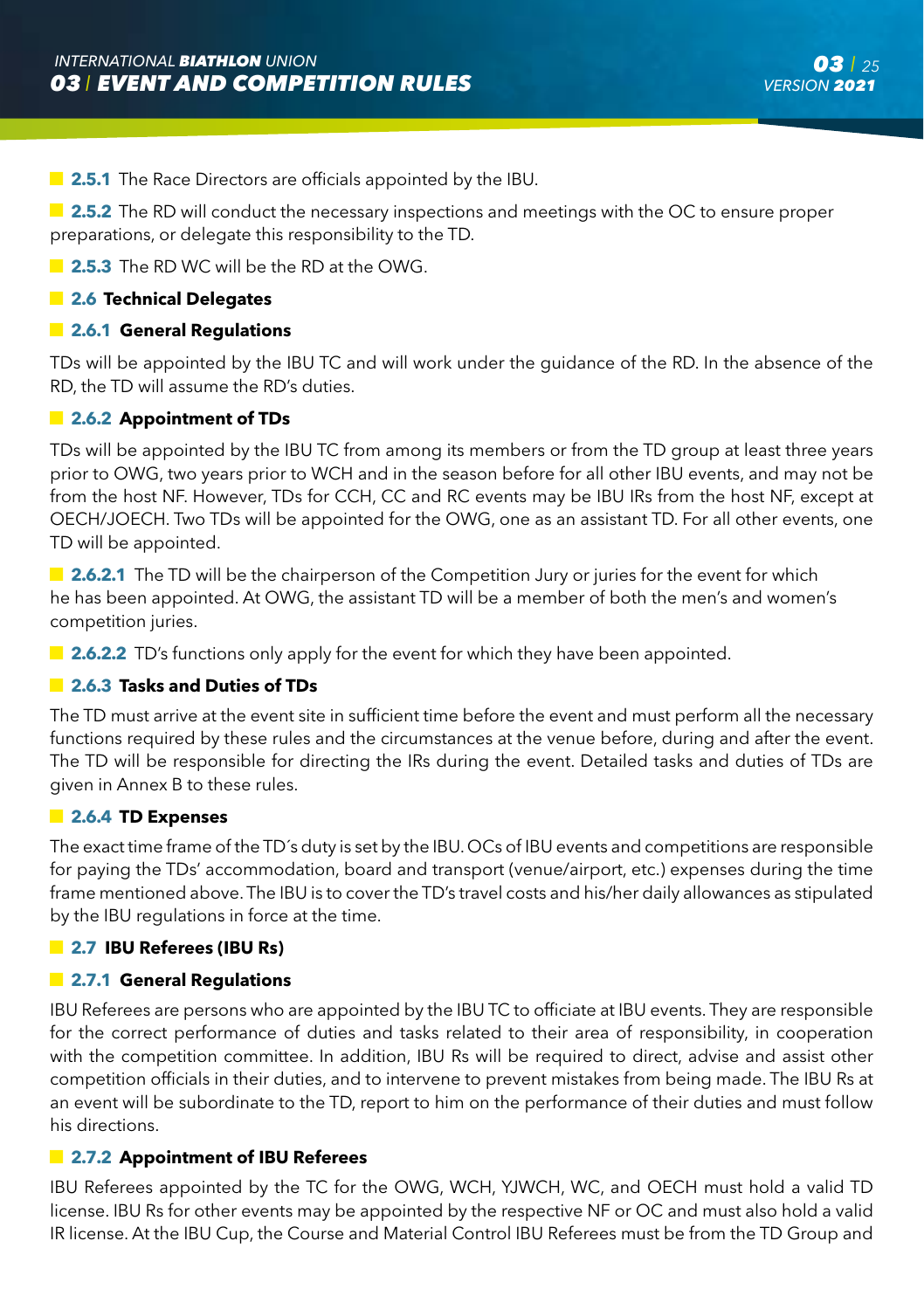at least one of them must not be from the host country. The same applies for the IBU Referee Material Control at the IBU Junior Cup.

At OWG, WCH, WC, OECH and YJWCH, all appointed IBU Referees must be from outside the host country and members of the TD Group. At CCH and CC, all IBU Referees may be from the host country. However, exceptions may be permitted by the TC provided the person has held a valid IR license for at least four years.

## **2.7.3 IBU Referee Functions at Competitions**

The functional areas where IBU Referees will be appointed at competitions will be:

- start/finish;
- shooting range;
- course;
- materials inspection.

## **2.7.4 Numbers of IBU Referees for Events**

The following numbers of IBU Referees will be appointed for events:

- a. OWG 8 (all appointed by the IBU);
- b. WCH 4 (all appointed by the IBU);
- c. YJWCH 4 (all appointed by the IBU);
- d. WC 4 (all appointed by the IBU);
- e. IBU Cup, SB WCH 4 (2 IBU Referees appointed by the IBU, 2 by the NF);
- f. OECH 4 (all appointed by the IBU);
- g. CCH 4 (all appointed by NF);
- h. CC 4 (all appointed by NF);
- i. IBU Junior Cup/JOECH 4 (1 IBU Referee appointed by the IBU, 3 appointed by NF).

## **2.7.5 IBU Referees Tasks and Duties**

Detailed tasks and duties of IBU Rs (IRs) are given in Annex B to these rules.

## **2.7.6 IBU Referees Expenses**

The exact time frame of the IBU Referees duties is set by the IBU. OCs of IBU events and competitions are responsible for paying the IBU Referees' accommodation, board and transport (venue/airport, etc.) expenses during the time frame mentioned above. The IBU is to cover the IBU Referees' travel costs and his/her daily allowances as stipulated by the IBU regulations in force at the time.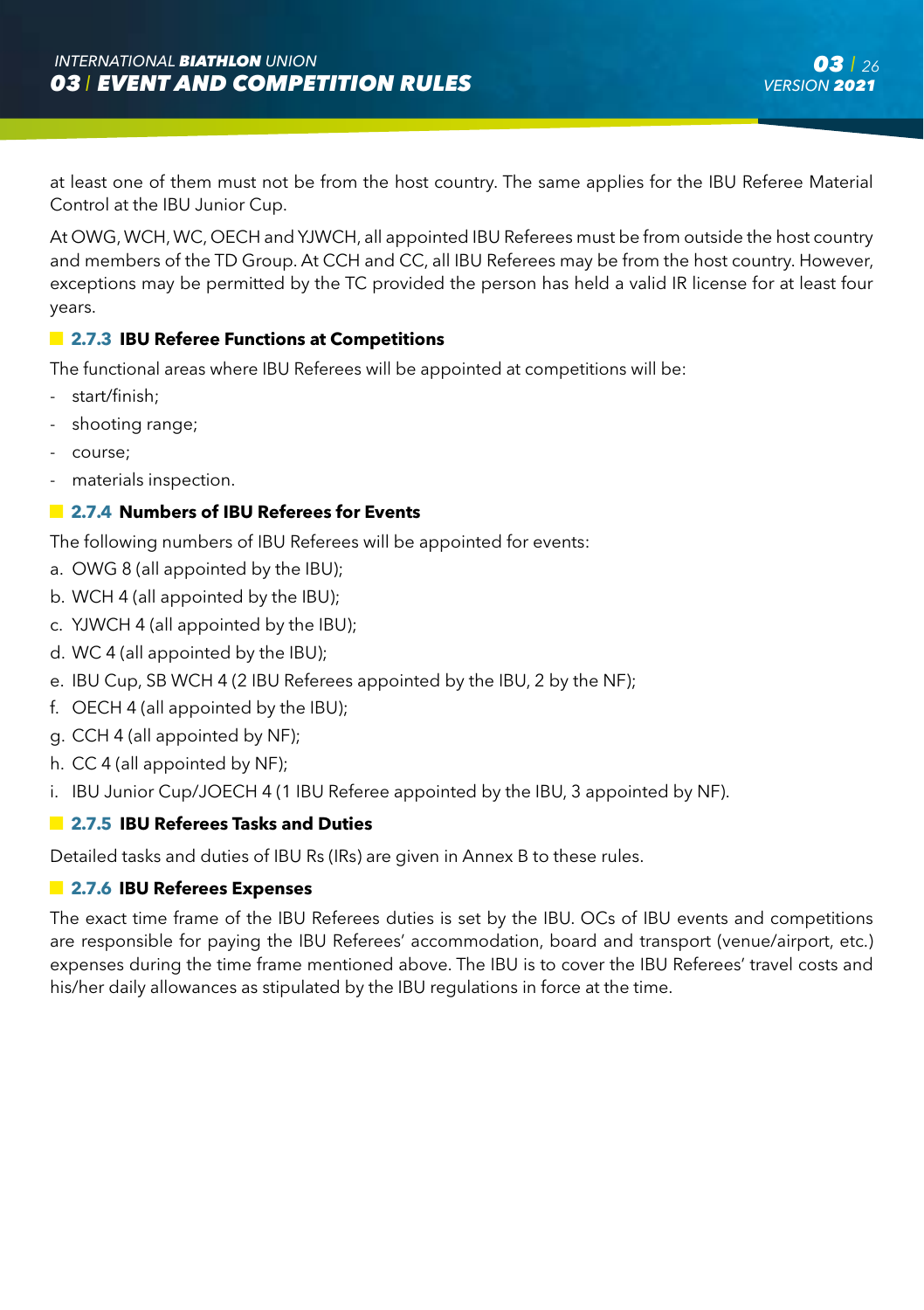# *3. COMPETITION VENUES AND FACILITIES*

## **3.1 General**

The competition venue is the site on which biathlon competitions and training are conducted, and consists of the stadium area, courses and the associated technical and spectator areas. Located in the stadium area are the start/finish areas, shooting range, penalty loop, relay hand-over zone and spectator areas. The technical areas are near the stadium and consist of the ski test area (where still existing), team waxing huts, team lounge, athlete changing area, and parking spaces, as well as the buildings and offices necessary for the OC. The venue must be technically suitable, according to these rules, to allow all the types of biathlon competitions to be held, and must offer the best possible viewing of the competitions to spectators, and fulfill all the requirements of TV coverage. Venues that are candidates for hosting the WCH and WC must have an IBU A license, and venues for the YJWCH, OECH, IBU Cup and SB WCH events must have at least an IBU B license. Venues for the OWG must acquire an IBU A license.

## **3.1.1 IBU Licenses**

**3.1.1.1** All competition venues require an IBU license to host an IBU event (except the IBU Junior Cup and Continental/Regional Events).

**3.1.1.2** The Executive Board sets the criteria for the issue of IBU licenses. It may issue a new IBU license upon written request from the member federation wishing to apply to host an IBU event at the venue in their country if the criteria stipulated in the IBU License documents are met. Such documents can be downloaded in their current version from www.biathlonworld.com

**3.1.1.3** The venue must have obtained a valid IBU license before the start of the application/bidding process. For WCH applications, the A license must be valid at least until the end of the season in which the WCH is hosted. Exceptions may be accepted in case the IBU does not have any concerns that such license could be prolonged without major problems before the season in which the WCH will be hosted.

#### **3.1.2 General Requirements**

The start and finish areas, shooting range, penalty loop and relay hand-over zone must be located on level ground and close together to provide the majority of the spectators with a good view of competition activities. These areas and critical parts of the course must be fenced off in order to prevent competitors from being impeded or going astray, and to prevent access by unauthorized persons. However, the height and extent of the fencing must be minimized as much as possible to avoid interference with TV coverage. There must be sufficient space for competitors and competition officials to conduct their required activities and adequate room for team support staff, press, photographers and spectators, and enough space for TV camera crews and their broadcasting facilities without the broadcasting interfering with the competition. Diagrams of examples of facility layouts are given in the OC Guidelines.

## **3.1.2.1 Maximum Distance and Altitude Difference**

The competition venue for the OWG and WCH will be no more than 30 km or 30 minutes' travel and should not be more than +/- 300 m in altitude from the teams' living accommodation, unless otherwise approved by the IBU EB.

## **3.1.2.2 Competition Office**

A competition office or sub-office must be located in or near the stadium area. The office must be open during regular hours during the entire event, beginning on the arrival day, and will be the official interface between teams and the organizing committee. Teams must be able to submit entries for competitions at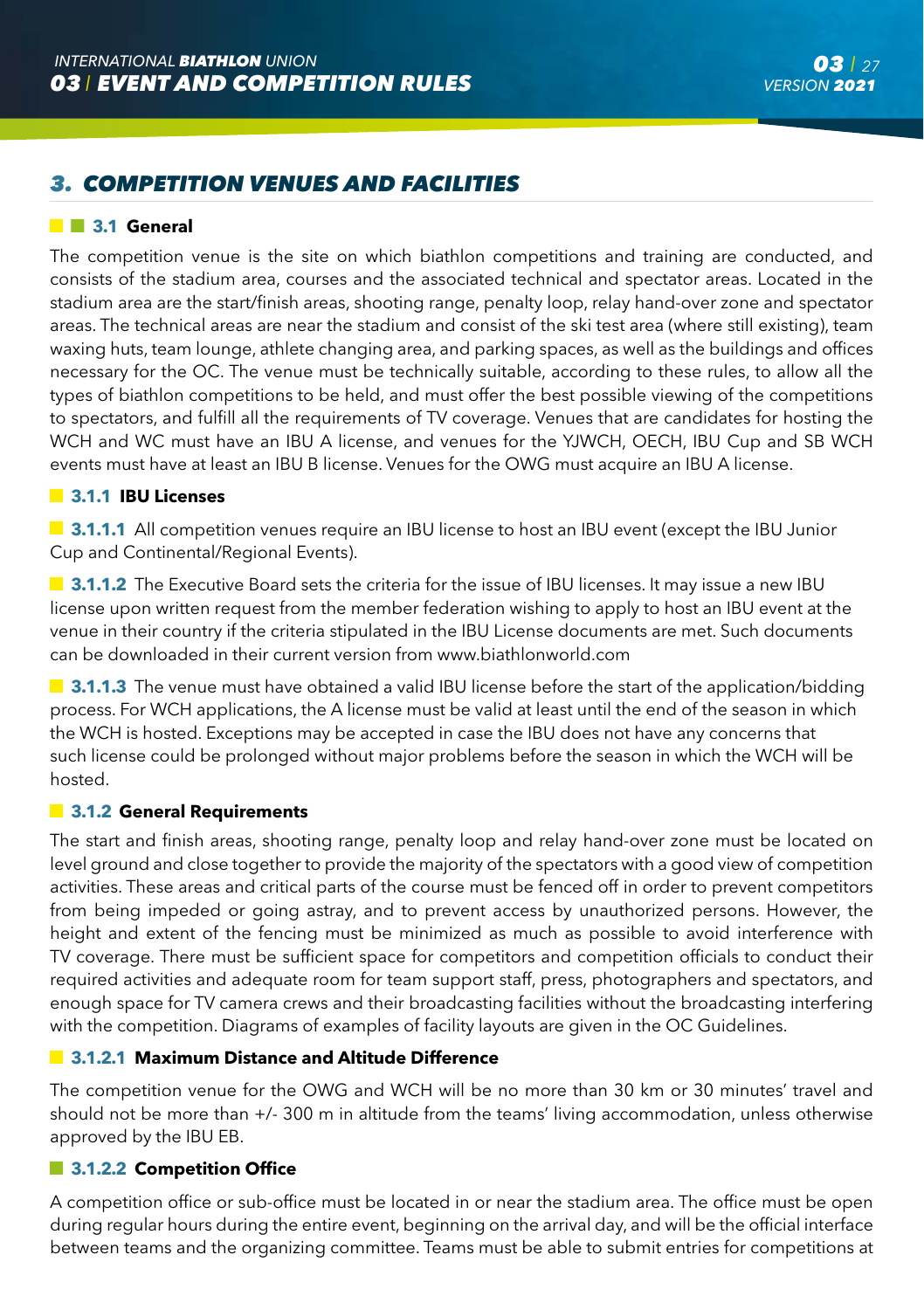the office and information about the event and competitions must be available in the office. A mailbox for each participating team must be provided in the office or close to it.

## $\blacksquare$  **3.1.2.3 Electronic Information Board**

At OWG, WCH, YJWCH, OECH and WC there must be an electronic information board with at least six lines, in the stadium area, in a location as approved in the licensing process or by the RD.

## **3.1.2.4 Artificial Lighting**

IBU competitions may be held under artificial lighting when approved by the EB as part of a given program. Under exceptional circumstances, the Competition Jury may authorize a competition to be held under artificial lighting. In any case, the lighting must meet the following standards:

- Lighting conditions must be the same for all competitors:
- A minimum of approximately 1000 lux on the targets incl. zeroing paper targets without any shadows and with light equally spread over all targets. This requirement applies for all licensed venues;
- App. 300 lux across the entire length of the course and stadium, without any dark areas (when a venue has lights) and app. 600-800 lux on the finish line;
- If TV is involved, app. 900-1200 lux are required on the finish line, targets (light equally spread over all targets), on zeroing paper targets without any shadows, as well as in stadium and on the courses. No dark areas shall appear in all the mentioned areas. For further specification TV needs to be consulted.

All measurements are to be done by placing the measuring device on the ground, pointing upwards.

More precise lighting requirements are stated in the license checklists for IBU A and B licenses, which can be downloaded from the IBU homepage.

## **3.2 Start and Warm-Up Areas**

## **3.2.1 General**

The start area for all competitions must be level with the snow well packed and smoothly groomed and should be visible to spectators. The start must be placed at right angles to the skiing direction and must be marked with a red line sunken into the snow, except where an electronic start gate is in use. The area must be well fenced-off and must be suitable to cope with the traffic flow of competitors, team support staff and officials without problems. There must be a warm-up area immediately adjacent to the start zone for competitors to perform their final, pre-competition warm-up, with enough room to store warm-up clothing, and space for rifle racks holding a minimum of 140 rifles, or as directed by the RD/TD.

## **3.2.2 Individual, Sprint and Super Sprint Qualification Competition Start Areas**

The start area for Individual, Sprint and Super Sprint Qualification competitions must be approximately 8-10 m long and a minimum of 2 m wide and must be separated from the warm-up area by a fence with an opening to allow controlled access to the area.

## **3.2.3 Pursuit Competition Start Area**

The start area for the Pursuit competition must have a minimum of four start lanes. The actual number of start lanes will be determined by the number of simultaneous starts in the start list – if there are five starts in the same second, there must be five start lanes, etc. The start lanes must be numbered from the competitors' right to left, 1.5-2 m wide and sufficiently long to hold the required number of competitors. A common start line must cross the end of the start lanes. The lanes must be parallel to each other and must be clearly separated. There must be a separate passage or lane that allows access across the start line in the case of late starts. This lane must be supervised by a start official. At the OWG, WCH, YJWCH, WC,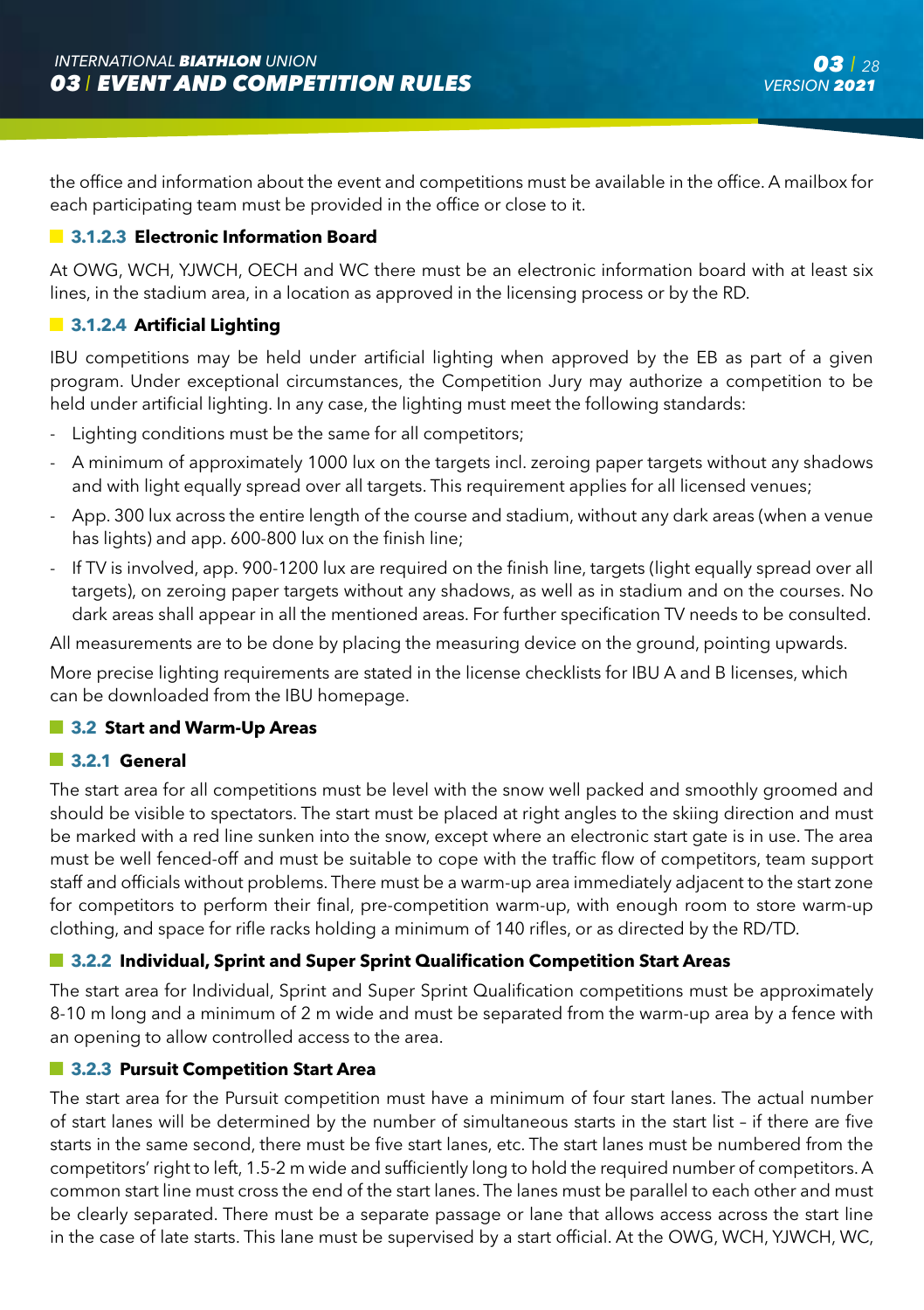OECH, IBU Cup, and Junior IBU Cup, a transponder timing point must be installed 1.5 m after the start line with a video camera installed to capture the relative start time of each competitor in case of an early start.

## **3.2.3.1 Pursuit Start Boards**

Separate boards, showing the start numbers and start times for each lane in large print easily readable by competitors and officials, must be positioned in front of the applicable start lanes and at the start line, on the competitor's left such that the start line can be easily seen from the front for control of each starter.

## **3.2.4 Relay, Group, Mass Start and Super Sprint Final Competition Start Area**

The start area must be laid out with three corridors 3 m wide groomed flat, with 3 m of space between each competitor.

## **3.2.4.1 Start Position Markings and Boards – Relay, Group, Mass Start and Super Sprint Final Competition**

The start positions must be marked with nylon or natural markers. There must be the same number of markers as the number of starters in the competition. The size of the start number boards must be 20 x 20 cm. Normally, the number boards must be placed on the right of each line of starters, unless specified differently by the RD/TD, and the number must be readable from the front and the rear. The numbers on the boards must be at least 10 cm high and must be highly visible to the competitors and TV. The start lanes must be numbered from the competitors' right to left.

## **3.2.5 Course Information Boards**

There must be a board at the entrance to the start area that shows the course map for the competition.

## **3.2.6 Start Clocks**

At the start area for Individual, Sprint and Super Sprint Qualification competitions, there must be a start clock placed so that it is easily readable from the start line. The display of the clock and the sound signal must be synchronized. For the Pursuit competitions, there must be a start clock on the left and right sides of the start. In addition, there must be a clock in or near the start area that is easily visible to competitors in the area and that displays the correct time of day.

## **3.2.7 Equipment/Materials Inspection Prior to Start**

The equipment/materials inspection prior to the start must be located in close proximity to the start area. Its placement and design must facilitate the smooth, orderly and timely flow of competitors through to the start. The inspection station must have tables and the required equipment and materials to perform the checks.

## **13.3 Course and Associated Sections**

#### **3.3.1 General**

The course is the network of ski trails to be used for the competition. It consists of continuously changing flats, climbs and downhill sections. Extremely long and difficult climbs, dangerous descents and monotonous flats are not permitted. Changes in direction of the course must not occur so frequently that a competitor's ski rhythm is seriously disturbed. Detailed course specifications are given under Art. 1.4.10 in Table 1.

#### **3.3.1.1 TV Zones**

Zones for TV coverage of the competitions will be established on the course by the RD responsible for the event. The primary purpose of the zones is to ensure the best possible media coverage of the competition and in particular to prevent non-competing persons from obstructing the TV broadcast.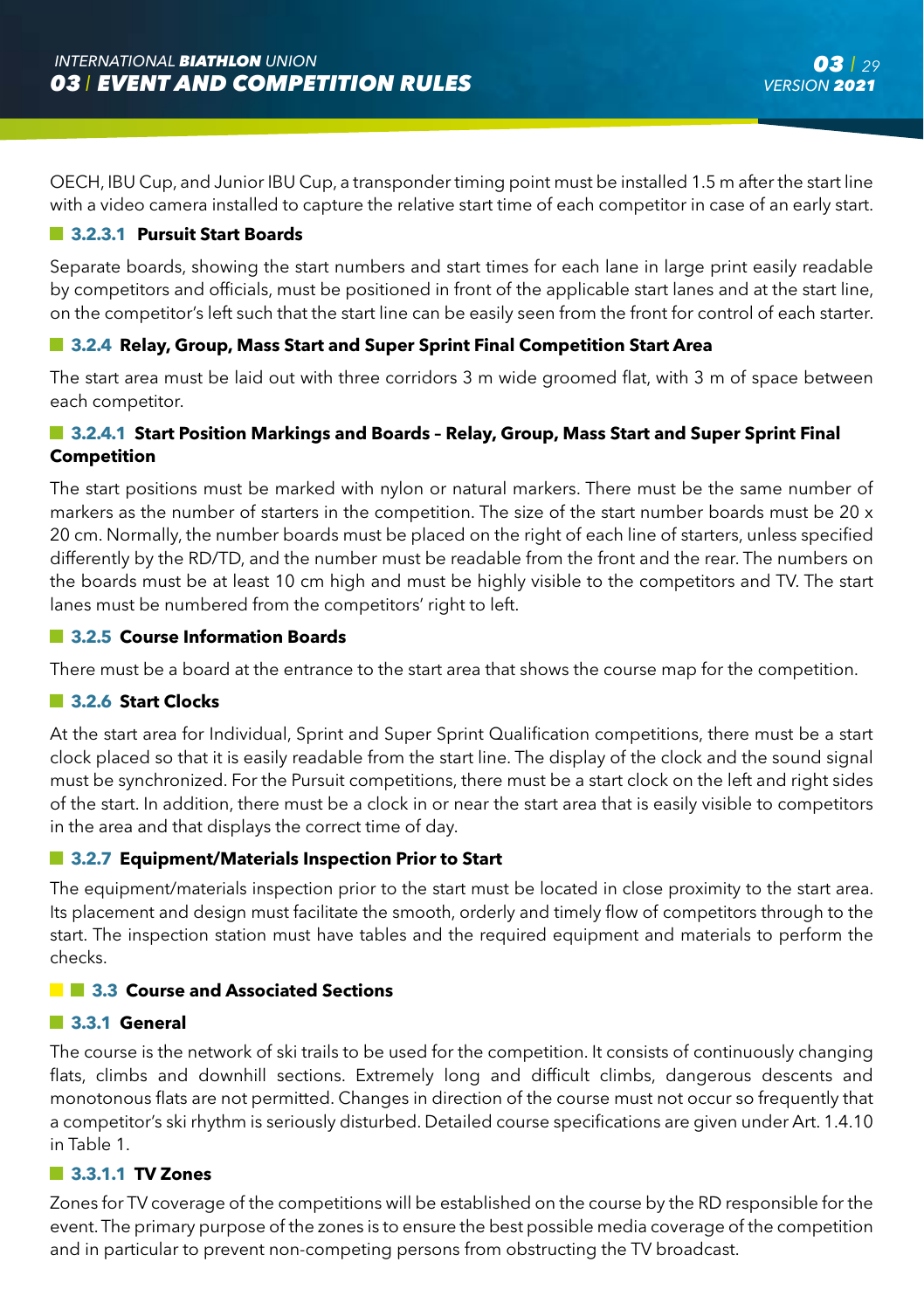## **3.3.2 Altitude, Width, Gradient and Length**

The maximum altitude of any part of the course may not be higher than 1.800 m above sea level, unless an exception is specifically authorized by the IBU EB in necessary circumstances. For all IBU events, the course must have a minimum width of 6 m of groomed snow surface for the competitors plus additional space for coaches and TV. In steep sections of the course, the trail must be even wider, up to 8 m. If narrower sections such as bridges or mountain passes are unavoidable, the narrow parts may not be less than 4 m wide for not longer than 50 m. The actual length of the course may not be more than 2% shorter or 5% longer than the length specified for the competition, as measured in the center of the course. The maximum grade for all climbs on the competition course must not exceed 25 percent.

#### **3.3.3 Setting of Tracks**

If required, tracks will also be laid in downhill sections as directed by the RD. Tracks must not be set in such a way or in places where they may endanger or hinder competitors. The width and depth of tracks should be provided at the edge of the competition course, if the snow conditions allow it.

### **3.3.4 Safety**

The course must be prepared so that a competitor may ski it without undue risk of an accident. To improve the safety of the competitions, the Competition Jury may alter the first loop of a Mass Start, Pursuit or Relay competition, even if this means that the course will not meet the distance or climb requirements.

#### **3.3.5 Grooming**

The course must be as level as possible, solidly packed and smoothly groomed. Downhill turns must be banked as necessary. All types of hindrances and obstacles must be cleared from the course, such as stumps, branches, stones and soil. Overhanging or protruding branches must be trimmed so that they do not obstruct or endanger competitors.

#### **3.3.6 Marking**

The course must be so clearly marked and defined so that competitors are at no time in doubt as to how to follow the course. This applies especially to descents, trail junctions and other critical points. Clear markings must be placed at such points. Closed sections of the course or junctions must be completely closed with continuous V-boards or fences.

#### **3.3.6.1 Course Sequence Colors**

The 1.0 km course must be marked purple, the 1.5 km course orange, the 2 km course must be marked red, the 2.5 km course green, the 3 km course yellow, the 3.3 km course blue and the 4 km course brown. Junctions must be clearly marked with course colors.

#### **3.3.7 Fencing and V-boards**

All trails that will not be used in the competition must be closed. Trails close to each other must be separated by fences or V-boards so that competitors cannot go on the wrong trail. V-boards should be clearly visible, approximately 20 cm high and approximately 1 m long, and made of heavy material that will not be blown over by the wind.

#### **3.3.8 Forerunners**

The RD, TD and IBU Referee Course will decide whether to use forerunners or not.

## **3.3.9 Course Specifications for Competitions**

Table 1 under Art. 1.4.10 details the required technical specifications for courses for each type of competition.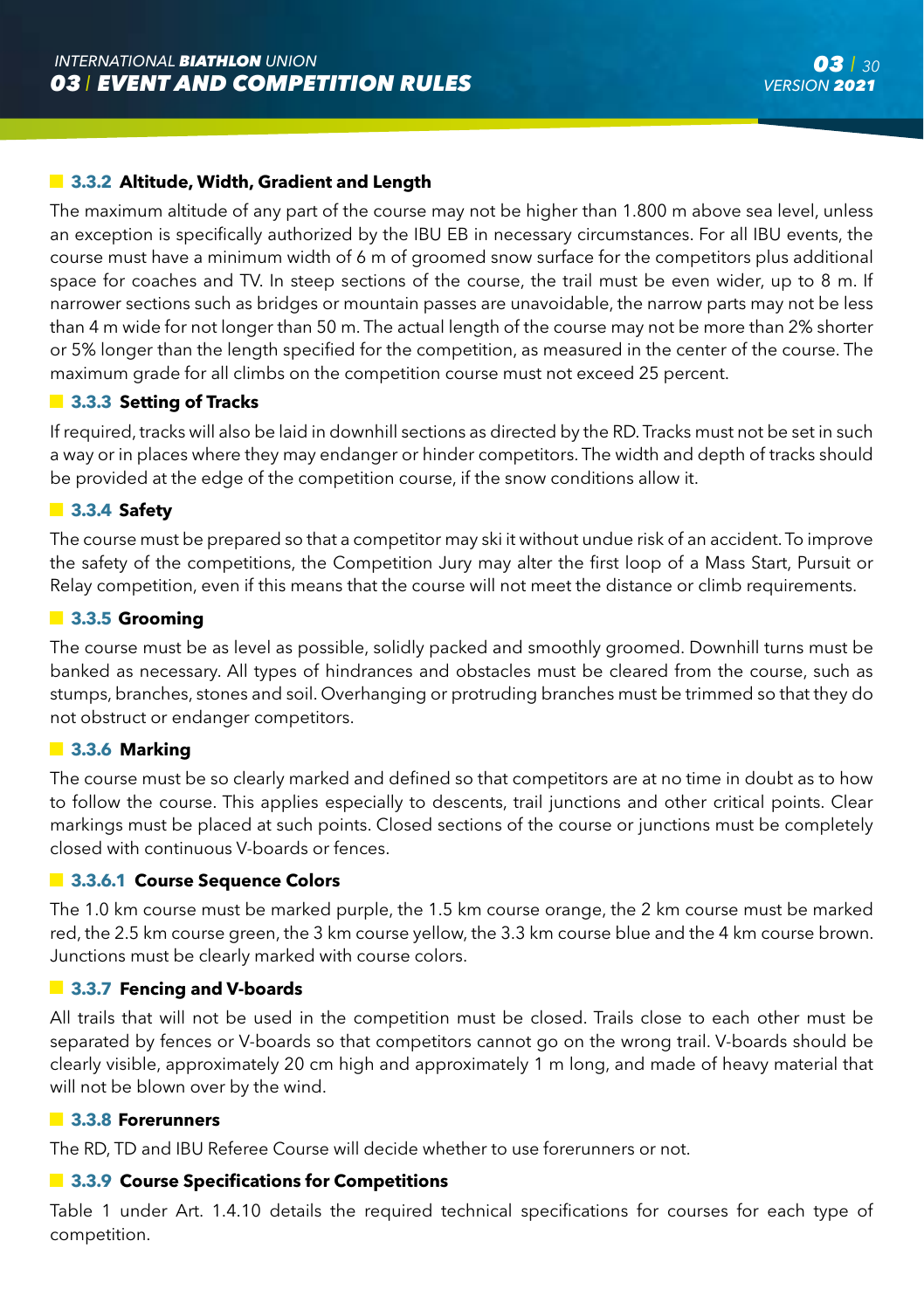### **3.3.10 Relay Hand-Over Zone**

In Relay competitions, there must be a well-marked hand-over zone, 30 m long and 9 m wide, at the end of a straight trail section placed in such a way that incoming competitors will arrive at a controlled speed. The last 50 m of the trail before the zone must be at least 9 m wide. The hand-over zone must begin at the timing line or at least close to it. The beginning and end of the zone must be marked with a 1 m-long red line on the right and left side and with signs "Hand-over Start" and "Hand-over End". The zone must be closed with V-boards or a fence along both sides, with one access gate for controlled entry by starting competitors.

**3.3.10.1** The last 50 m of the course before the hand-over zone must allow athletes a comfortable entrance to the zone. The hand-over zone may only be entered by the incoming and outgoing competitors and by the officials responsible for supervising the hand-over zone.

#### **3.3.11 The Penalty Loop**

For the Sprint, Super Sprint, Pursuit, Mass Start and Relay competitions, a penalty loop must be set up immediately after the shooting range – no further than 60 m skiing distance from the right edge of the range to the entrance of the penalty loop. The loop should be an oval trail which is 6 m wide and 150 m (+/- 5 m) long/75m (+/- 5m) for SSP and SMR, measured along the inside perimeter of the loop. The opening must be at least 15 m long. The penalty loop must be marked off with V-boards, set up so close together that competitors have no chance of mistaking the entrance/exit.

**3.3.11.1** The penalty loop must be located in a level area in such a way that competitors do not have to ski any additional distance between the course and the penalty loop when they have to enter the penalty loop.

#### **3.3.12 Warm-up Course**

For all IBU events, there must be a separate course, in close proximity (approximately 300 m) to the start area and with easy access from the team wax cabin area, on which competitors can warm up. The course must have a minimum length of 400 m and must be prepared the same as the competition course, but must not be a part of the competition course.

#### **3.4 Shooting Range**

#### **3.4.1 General**

The shooting range is where all shooting takes place during a biathlon competition. It must be located in the central area of the stadium and both the targets and the shooting ramp must be visible to the majority of spectators. The range must be flat and level and must be surrounded by adequate safety berms on the sides and behind the targets in accordance with the applicable national safety rules. The shooting range must be set up and placed with strict regard for safety in relation to the trails, stadium and the surrounding area. The shooting direction should generally be northward, with consideration for the light conditions during competitions. Safety baffles that obstruct the visibility of the competition to spectators or TV should be avoided if at all possible. The shooting range must conform to all local laws.

## **13.4.2 Specifications and Configurations**

#### **3.4.2.1 Shooting Distance**

The distance between the front edge of the shooting ramp (firing-line) and the line of targets must be 50  $m +/- 1 m$ .

## **3.4.2.2 Prone and Standing**

Looking in the shooting direction, the right half of the range will be for shooting in the prone position and the left half for shooting in the standing position. The division must be clearly indicated to the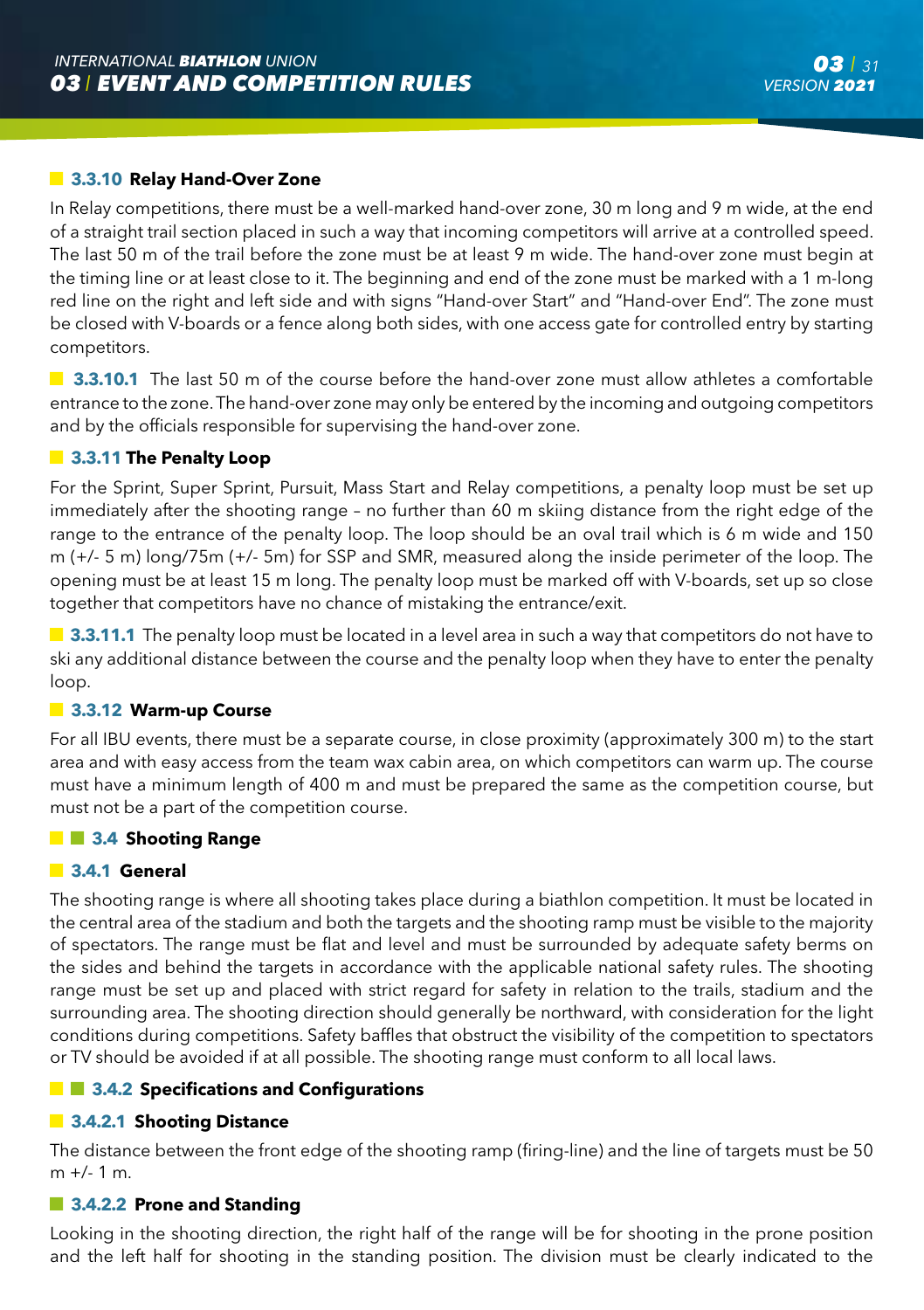competitors by signboards. An exception to the right and left configuration is to be made during Pursuit, Mass Start, Super Sprint Final and Relay competitions, when competitors fire from all lanes in both prone and standing positions.

#### **3.4.2.3 Entrance and Exit**

During both training and competition, competitors must enter the range from the left and exit on the right side.

### **3.4.2.4 Levels**

The surface of the shooting ramp and the surface on which the targets are situated must be as near the same level as possible. The shooting ramp and the surface on which the targets are placed must be at a higher level than the ground between them by at least 30 cm, and more if required by local snow conditions.

## **3.4.2.5 Range Area Configuration**

At the rear of the range, there must be a fenced-off area of 10 to 12 m width (shooting ramp), measured back from the front edge of the firing line, and extending along the entire back of the range. The area is to be reserved for competitors, officials and members of the juries. However, if authorized by the RD/ TD, other persons such as TV camera crews may be allowed in this area. Directly behind that area there must be a second fenced area of at least 2 m in width and at least 30 cm higher than the shooting ramp, reserved for team staff members. This area must be configured so that the team staff members have good visibility of the targets and the shooting ramp area. Behind the coaches area, there must be an area 1.5 m wide, extending the width of the range, reserved primarily for the media.

#### **3.4.3 The Shooting Ramp**

The shooting ramp is the area at the rear of the range where the competitors lie or stand to fire. The ramp must be totally solid, even, smooth, and level for the entire area used by competitors during the competition.

#### **3.4.3.1 Shooting Lanes**

The shooting ramp is divided into shooting lanes from which one competitor at a time will shoot. Every shooting lane must be at least 2.75 m but not more than 3 m wide. The width of the lanes must be marked on both sides of the shooting ramp from the front edge for a distance of 1.5 m to the rear with a redcolored board sunken into the snow so that it is 2 cm below the snow surface. Both sides of each lane must be marked from the ramp to the targets with five (5) lane dividers (T-posts with signboards max. 20 cm wide by 15 cm high or signboards of the same size fixed on a steel wire), in alternating colors matching the background color of the target numbers that clearly define the lanes but do not interfere with shooting. The first line of lane dividers should begin at 10 m. There must be a minimum distance of 3 -5 m between the outer edge of the left and right lanes and the start of the safety berms they adjoin. This distance must be maintained from the ramp to the targets.

## **3.4.3.2 Shooting Mats**

For shooting in both the prone and standing positions, mats must be placed with the front edge on the firing line and in the middle of the shooting lane. For all IBU events, the mats must be 200 cm x 150 cm and 1 to 2 cm thick, and must be made of synthetic or natural fibers with a non-slip surface. The shooting mats must be marked with a 5 cm-wide line 50 cm from the firing line to help the competitors assume the correct shooting position.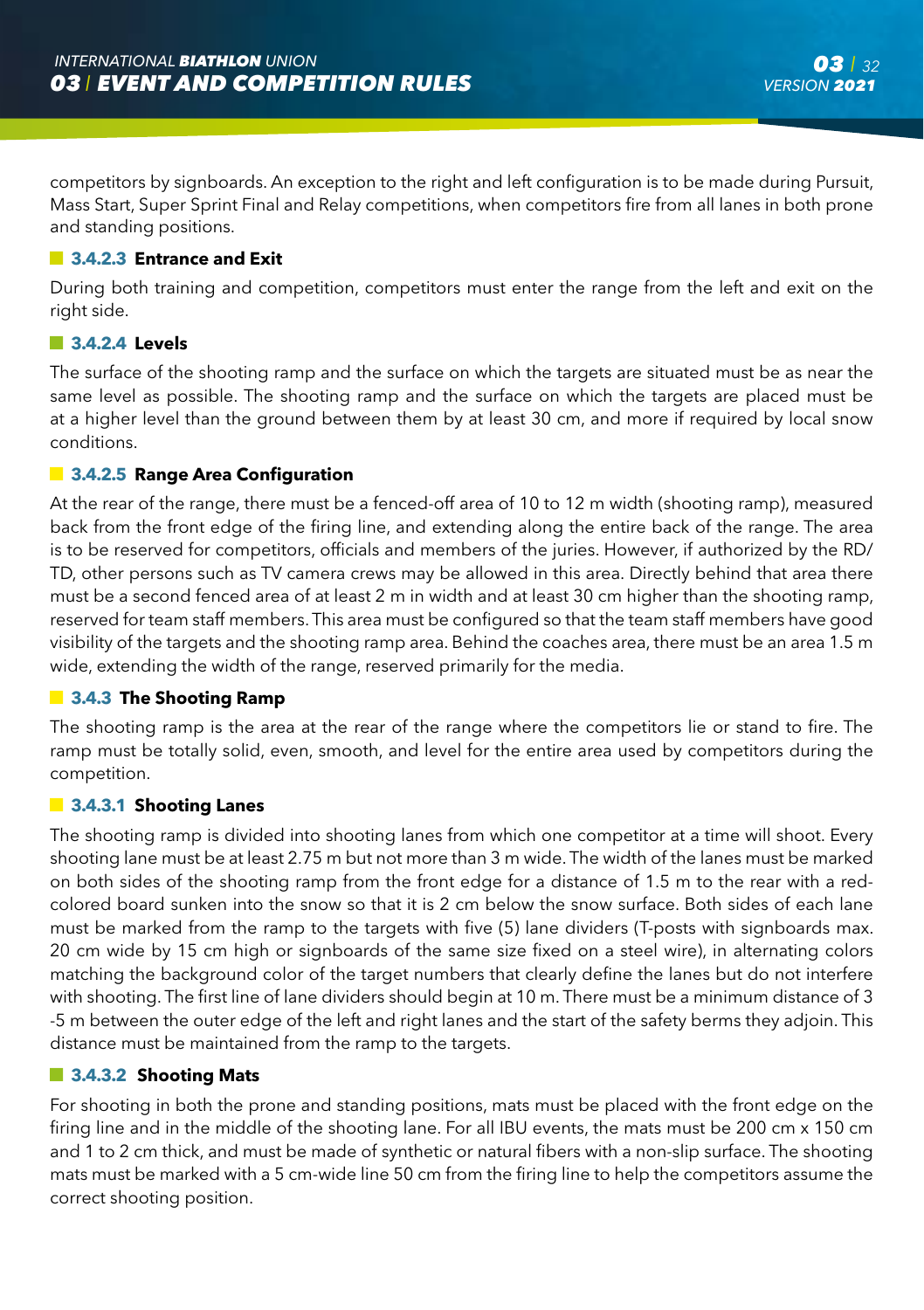#### **3.4.4 Targets**

#### **3.4.4.1 Types of Targets**

There are three main kinds of targets used in biathlon – metal, paper and fully electronic targets. Only metal and fully electronic targets are permitted to be used for competition. Only paper targets and fully electronic targets will be used for rifle zeroing. Paper, metal and fully electronic targets may be used for training. Only targets that are in conformity with the IBU Materials Catalogue (Annex A) may be used for IBU competitions. At all IBU competitions, the shooting range must have 30 shooting lanes and targets of the same type/model. The targets used for OWG, WCH, WC, IBU Cup, YJWCH, OECH and all other events with live TV/webcasting coverage must have a remote reset capability (without a rope) and electronic target scoring data.

#### **3.4.4.2 Target Maintenance**

Targets must be maintained, set and adjusted according to the manufacturer's instructions.

#### **3.4.4.3 Target Placement**

The targets must be set up in a level straight line, parallel to the front edge of the shooting ramp. They must be level in all directions. The targets must be placed so that the target is in the middle of the width of the lane. The targets must not deviate sideways more than 1 degree from the right angle plane of their shooting lanes. The target center must be 80 to 100 cm higher than the surface of the shooting ramp.

#### **3.4.4.4 Target Background**

The background behind the targets must be white from the ground level to a min. of 50 cm above the upper edge of the target, including all constructions in this area.

#### **3.4.5 Numbering and Markings**

The shooting lanes and the corresponding target numbers must each have the same number, easily visible, and beginning from the right with number 1. At all IBU events, the shooting lanes must be numbered on the left and right side at the front edge of the shooting ramp. The number signs at the shooting ramp must be placed so that they do not obstruct TV coverage of the shooting competitors. They must be 30 cm high and 20-25 cm wide. The printed number must be located at the bottom of the sign and be 18-20 cm high with the lines of the numbers 2-3 cm in width. The signs must be mounted on a support post 1-2 cm thick and 40 cm high – measured from the snow surface to the bottom of the number sign. The number must be placed not more than 30 cm from the firing line in the direction of the targets. The size of the target numbers must be 40 cm high with a line width of 4 cm, and they must be mounted on a board 45 x 45 cm centered immediately above the targets. Both the target and shooting lane number signs must be in alternating colors, matching the T-post lane markers, or in specific colors, as decided by the IBU.

#### **3.4.5.1 Entrance and Exit Boundaries**

At the entrance and exit of the range, 10 m outward from the left and right hand shooting lanes, there must be a clear marking. These markings will indicate the outer edges of the information prohibition zone at the range.

#### **3.4.6 Wind Flags**

At competitions and official training, wind flags must be installed at the side of every second shooting lane beginning at the right side of lane 1, at 5 m from the shooting ramp and 20 m from the target. The flags must be placed so that the top edge of the flag is at the same level as the bottom edge of the targets and cannot obstruct a direct line of sight to the targets.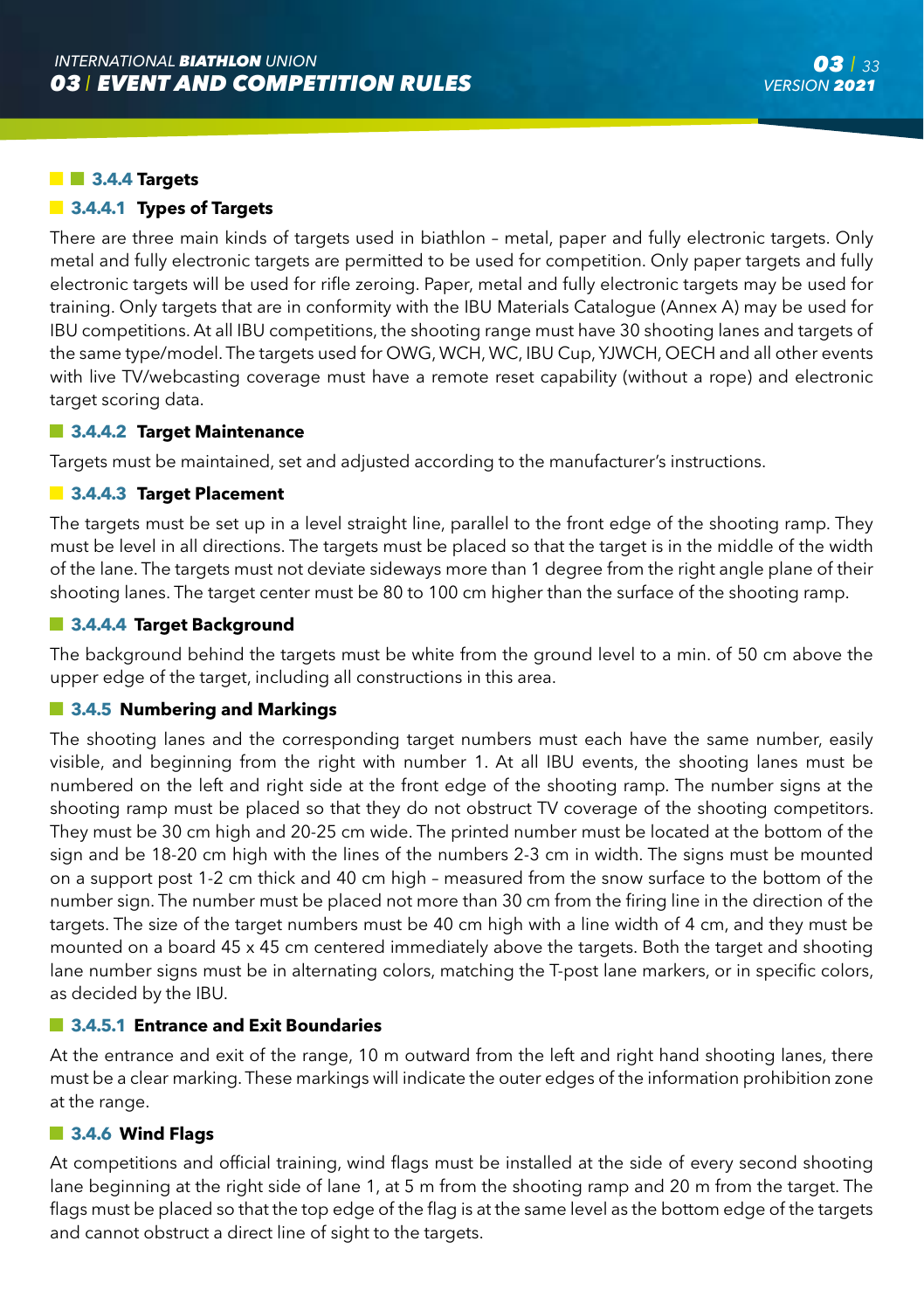## **3.4.6.1 Wind Data Collectors**

The OC is allowed, but not required, to place wind data collector devices on the range in conjunction with the wind flags. However, any kind of display which could be seen by the competitors is not allowed, and all data collected must be made equally available to participating teams.

#### **3.4.7 Rifle Racks**

During competitions, there must be racks for three reserve rifles for each participating team. The racks must be clearly marked with the names of the participating nations or teams. A rifle rack must be provided for each shooting lane in use for training or zeroing, holding a minimum of seven rifles per lane. Before and/or after the range there must be an adequate number of racks for training.

### **3.4.8 Video Cameras on Range**

At all IBU competitions, video cameras must be installed on the shooting range in sufficient number so that the placement and number of cameras totally covers and records all actions of all competitors on the range.

#### **3.5 Finish Area**

#### **3.5.1 General**

The finish zone begins on the competition trail at the finish line and ends at the finish equipment/materials and clothing inspection point. It must be at least 30 m long and 9 m wide without obstruction. The last 50 m to 75 m before the finish line must be straight and 9 m wide, and divided into three equal lanes with markers that do not interfere with skis. Only officials, finishing competitors and specially authorized TV personnel under the supervision of the Start/Finish IR are permitted in the finish zone. Space must be provided for the finish line timing equipment, installations/markings/advertising and broadcast equipment, such as rail cameras etc., as specified for each IBU Event.

**3.5.1.1** The finish line must be marked by a sunken red line in the snow at a right angle to the incoming trail and clearly visible to the competitors and broadcasters' cameras.

#### **3.5.1.2 Sections with marked Corridors**

In sections with marked corridors, the competitors should choose a corridor before the first corridor marker. In all competitions, obstruction is not allowed.

Competitors are only allowed to leave the chosen corridor as long as they are not obstructing other athletes (this behavior is defined as deliberately impeding, blocking, charging or pushing any competitor with any part of the body or ski equipment).

#### **3.5.2 Finish Equipment/Materials Inspection**

The finish equipment/materials inspection must be located so that finishing competitors flow into it automatically and can pass through it under supervision. This is particularly important for Relay competitions so that finished competitors do not obstruct the outgoing trail from the hand-over zone. The finish zone fencing and placement must be set up so that competitors are automatically led into, and have no way of evading the finish equipment/materials inspection.

#### **3.5.3 Media Area**

Adjacent to the finish zone and equipment inspection area, a fenced-off area (mixed zone) has to be established for TV company representatives, journalists and photographers to have close contact with the competitors for interviews and pictures after they finish.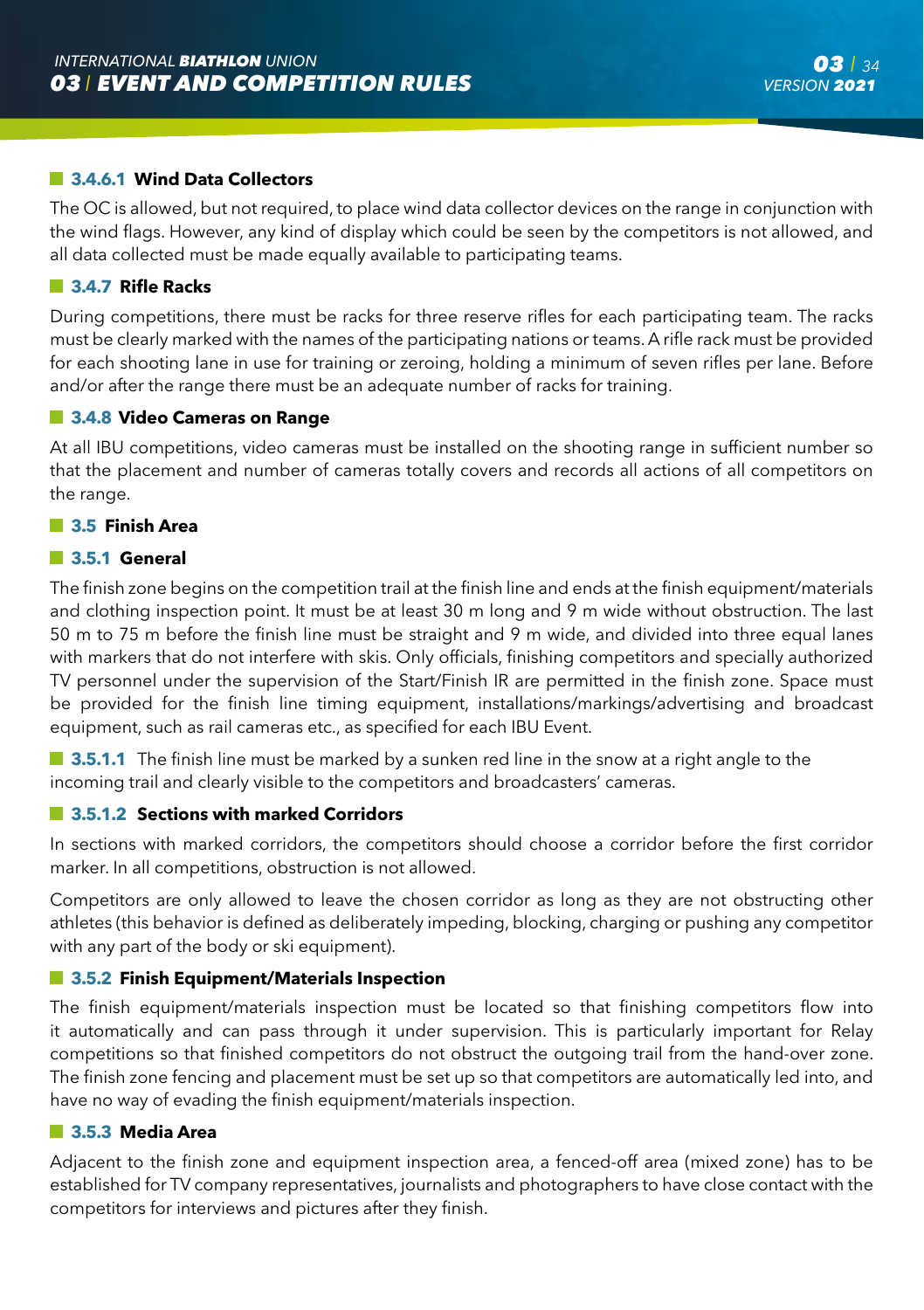### **3.5.4 Refreshment Point**

There must be a refreshment point after the finish zone, the location of which must be agreed with the RD/TD, for serving drinks and providing paper tissues and similar necessary services to competitors after they finish. Any beverages or foodstuffs provided there must be protected against the introduction of any prohibited substances.

#### **3.5.5 Clothing Change Shelter**

Adjacent to the finish zone, there must be a shelter providing privacy where competitors can change their clothing. The size of this shelter must be approximately 2 x 3 m.

#### **3.5.6 Finish Exit Zone**

After the mixed zone, there must be an area where competitors can meet their team staff and service firms, and retrieve their clothing and materials/equipment. There must be rifle racks holding at least 70 rifles.

### **3.6 Team Waxing Cabins and Team Parking Areas**

In or very near the stadium area, there must be a sufficient number of permanent buildings or good quality temporary facilities in which teams may store materials/equipment and wax skis. The cabins must be provided with lights, electric power outlets and adequate ventilation for removing wax fumes, and must be warmed to at least 20 degrees Celsius.

Each NF with a total number of competitors entered to start (men's and women's classes) of four to nine must have its own wax cabin, whilst NFs with a total of ten or more competitors entered to start must be given two wax cabins or one very large cabin.

Smaller teams may have to share a cabin if work-space and security regulations permit. The cabins should be equipped with locking doors and teams are to be issued with corresponding keys. If the entrances cannot be locked, the OC must provide security for the cabins. Parking space for team vehicles and ski preparation trucks must be provided within a reasonable distance of the cabins.

#### **3.7 Competitor Changing Rooms**

Rooms or separate containers must be provided near the waxing cabins as changing areas for the competitors. This can be a part of the stadium building, a separate warming shelter or a tent.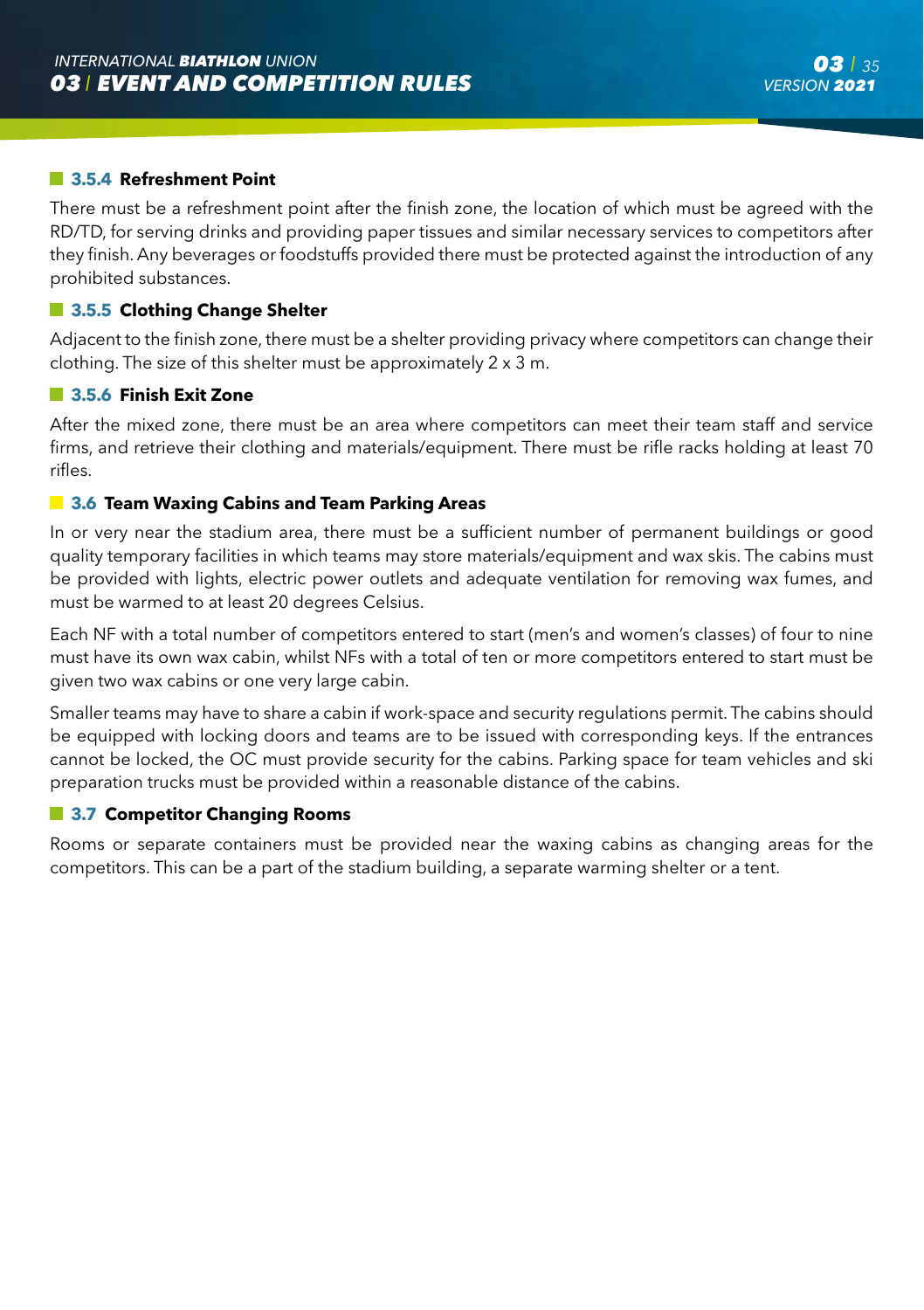# *4. COMPETITION EQUIPMENT AND CLOTHING FOR EVENTS*

## **4.1 General**

The term "competition materials/equipment and clothing" includes all of the materials, equipment, competition gear and clothing that the competitor uses during an event, including advertising. The definitions and specifications of competition materials/equipment and clothing, and advertising, are stipulated in the IBU Materials Catalogue (Annex A) and the IBU Advertising Rules.

## **4.2 Inspections of Equipment/Materials and Clothing**

## **4.2.1 Preliminary Control**

Competitors' materials/equipment and clothing must be inspected before the start and after the finish of a competition. Additionally, a preliminary check of such materials/equipment and clothing is to be provided well in advance of a competition, usually before the first official training, to ensure that no problems occur.

All registered competitors must have their equipment controlled when they first arrive for an IBU event series or after making any changes to their materials/equipment or clothing. After a competitor's rifle has been checked and approved, an IBU control sticker will be attached to the rifle stock.

No equipment, materials or clothing may be used at an IBU event unless they are according to the current Event and Competition Rules, as well as the IBU Advertising Rules, and have been approved by the IBU, e.g. RD, TD or IBU R Material Control.

## **4.2.2 Pre-Start Materials/Equipment and Clothing Inspection**

Competitors must report at the start materials/equipment and clothing inspection area not later than 10 minutes prior to the competition start to have their marked rifle checked, and their clothing inspected. This applies for all kind of competitions.

Competitors are responsible for the time that it takes to make the inspection/markings, even if this results in a late start. Competitors whose materials, equipment or clothing do not conform to IBU regulations will not be authorized to pass through the start materials/equipment and clothing inspection until the discrepancies have been corrected. Equipment, rifles, materials and clothing that have been inspected at pre-start equipment inspection must not be modified in any way prohibited by these rules or the IBU Materials Catalogue. In no case does the foregoing relieve competitors of their responsibility to abide by Art. 1.5.2. To facilitate the inspection of the materials/equipment and clothing checkpoint must be opened at least 15 minutes before the start of zeroing and the competitors will have the right to have their rifles checked from that time onwards. The early opening of the pre-start equipment inspection will be permitted and encouraged at all competitions in order to avoid time difficulties.

## **4.2.2.1 Specific Checks at Pre-Start Equipment Inspection**

The following checks are to be made:

- a. That competitors are wearing their start number and thigh numbers;
- b. The rifle will then be safety-checked to confirm it does not contain a live cartridge in the chamber and no magazine is inserted;
- c. The weight, trigger resistance, dimensions and shape of the rifle, and the advertising on it will be checked for correctness. The serial number will be recorded on a checklist so that the rifle can be verified at the finish;
- d. Skis and poles will be checked for correctness;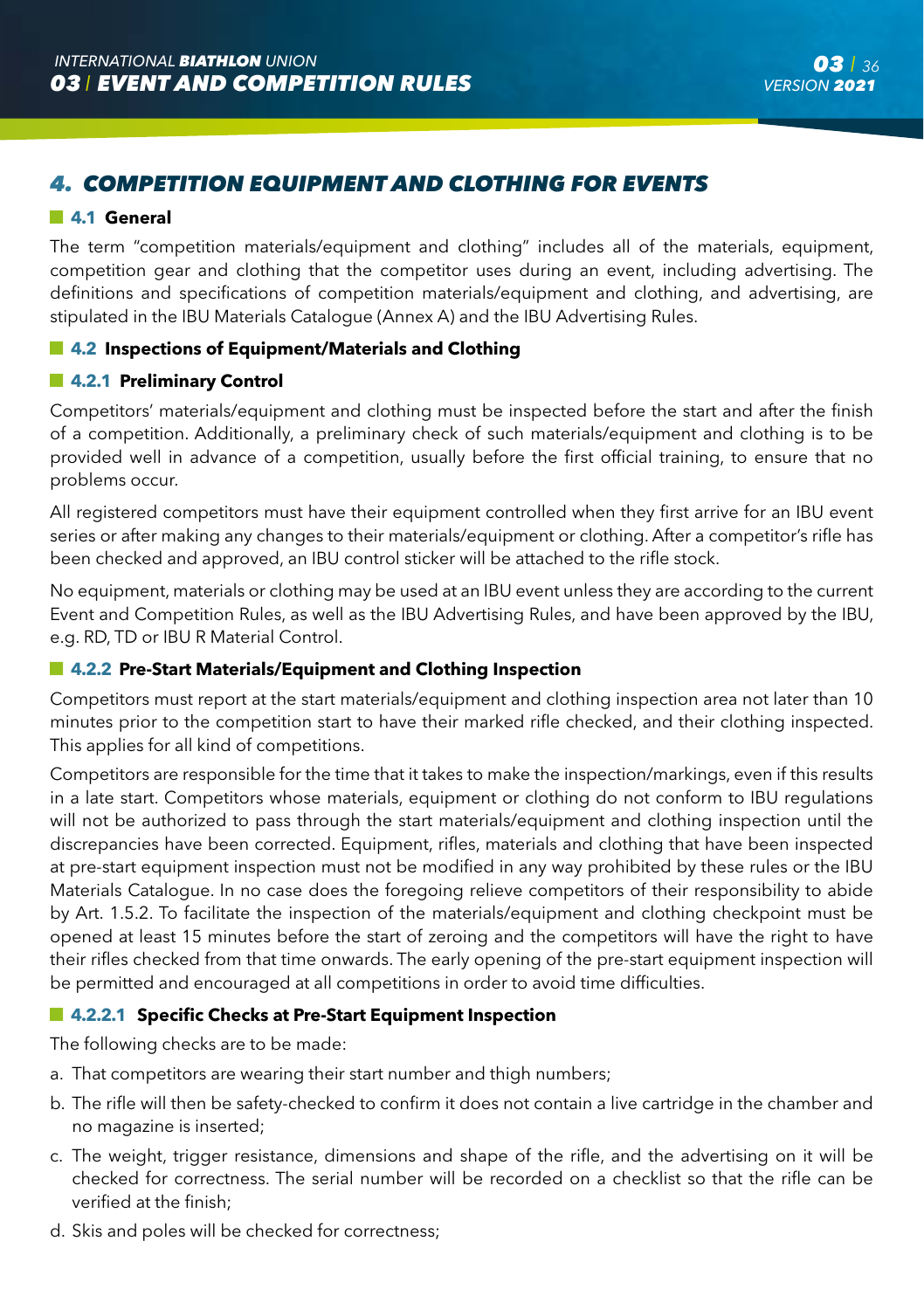e. Clothing and other materials/equipment will be inspected for correctness, including advertising.

## **4.2.2.2 Markings**

Equipment will be marked to prevent unauthorized changes of equipment during the competition by using another competitor's start number.

## **4.2.2.3 Delays Before Start**

Competitors are themselves responsible if they are delayed in starting because they have reported late to the equipment inspection area, or because of corrections that have to be made to their clothing or equipment. The OC must provide sufficient staff to ensure prompt equipment inspections and thus prevent competitors who have reported in time from starting late.

## **4.2.2.4 Final Check Before Start**

Two minutes prior to the start, a check will be made of the competitor by the starter's assistant(s) in order to ensure the following:

- a. That the competitor is wearing a start number and thigh numbers;
- b. That the rifle is properly marked (IBU control sticker in acc. with Art. 4.2.1);
- c. That advertising regulations are not being violated;
- d. That by opening the action of the rifle, that there is no round in the chamber and no magazine is inserted;
- e. That the competitor has transponders if they are in use;
- f. That the competitor is not in possession of any wireless communication/listening device;
- g. That the competitor has enough magazines to complete the competition. Magazines may be spotchecked to ensure they contain only five rounds that can be loaded directly from the magazine.

However, this check does not relieve competitors of their responsibility to abide by Art. 1.5.2.

#### **4.2.3 Finish Inspection**

After arriving at the finish, and after the hand-over zone in the Relay competition, a check will be made to confirm the following:

- a. That the rifle does not contain live ammunition in the chamber or inserted magazine;
- b. That competitors have finished with their marked rifle (IBU control sticker), with their skis and poles being in accordance with the Materials Catalogue;
- c. That the rifle trigger resistance is at least 0.5 kg (may be conducted as a spot check, if authorized by the RD/TD);
- d. That the advertising regulations have not been violated.

All ammunition on the stock and in other magazines will be removed at this inspection.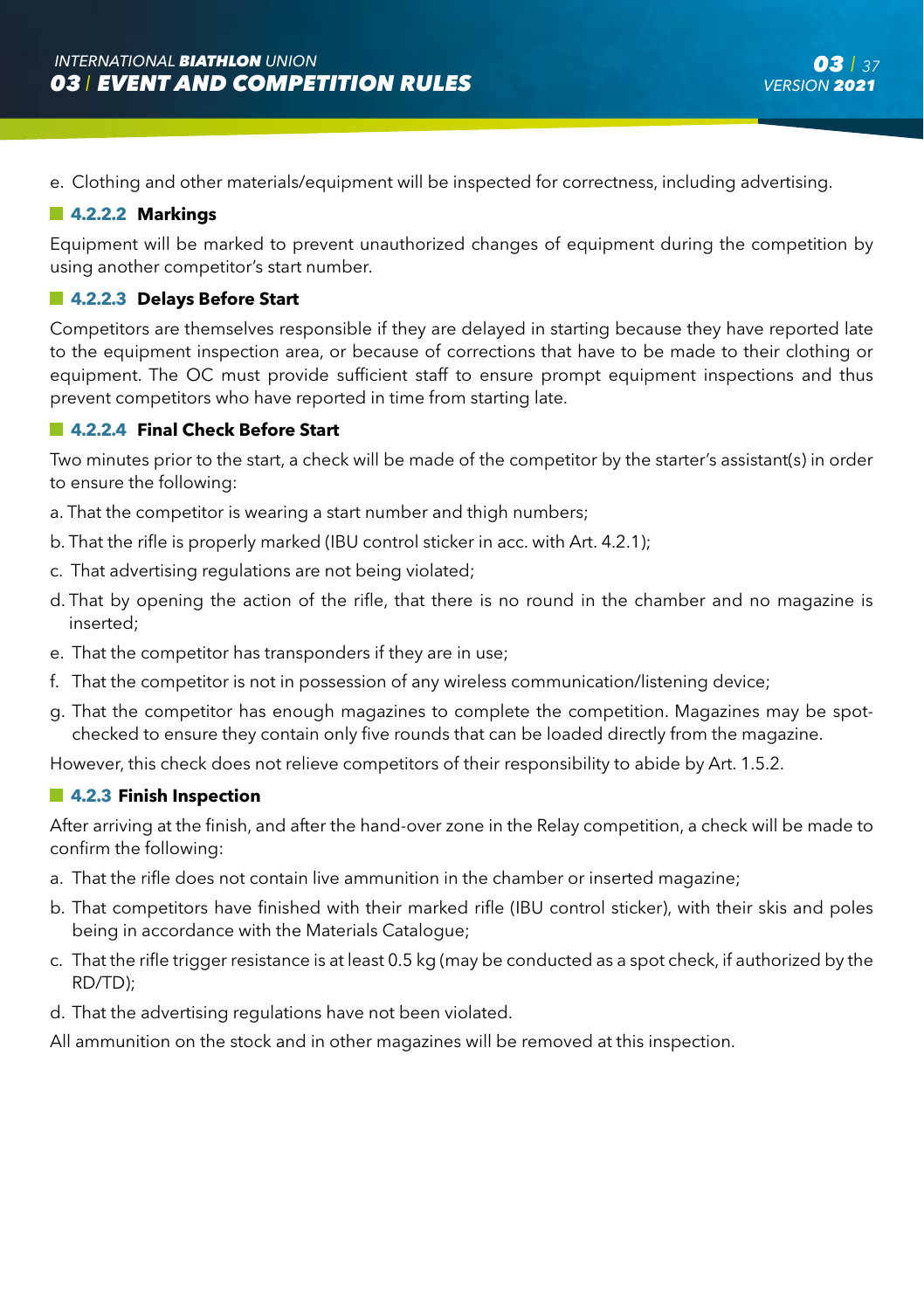# *5. TRAINING AND ZEROING*

## **5.1 General**

Competitors and team staff must be provided the opportunity and the facilities to prepare for the competitions. For that purpose, the OC must set official training times, provide ski testing facilities, and offer the opportunity for competitors to zero rifles and warm-up prior to the competition.

## **5.1.1 Exceptions**

In extraordinary circumstances, the Competition Jury may close the entire facility or limit training on the facility to certain parts or to specific times.

## **5.1.2 Rights for Training and Training Bibs**

Competitors who have registered for an IBU event may use the course during the official training. Men or women may not participate in official training and zeroing of the respective another gender; however, the RD/TD is authorized to permit mixed training on competition days when this is in the best interest of the competitors and the OCs. The training bibs assigned by the IBU, if in use at the event, must be worn only by the assigned competitors during all training, and by the assigned team staff and service firm personnel skiing on the course at any time during the event. At IBU events bibs may not be transferred to other persons.

## **5.1.3 Types of Training**

"Official training" is the period of time that the OC must provide for training on the facility. The facility must be prepared the same as for the competition. "Training" is the time that the OC allows for training on the facility in addition to the official training, when the facility does not have to be prepared as for the competition. OCs should allow as much time as possible in the event program for training – if necessary, shooting lanes will be allocated for teams as for official training, as directed by the TD.

## **5.2 Official Training**

At all IBU events, the competition facility and courses must be open for inspection and official training at least once before the first competition. The facilities and courses must be prepared as for the competition and the training must be held at the same time of day as the competition itself, if at all possible. Each subsequent competition should also be preceded by the official training unless it is not possible in the event program or due to other circumstances. At all IBU events, ranges will be allocated for training according to Art. 5.3.3.1 unless specifically changed by the RD/TD. At all other events, a simple draw should be done.

After 20 minutes, the top paper targets will be changed and metal and paper targets will be used. Athletes are now free to choose any available shooting lane they wish until the end of the training period; however, the paper targets will be reserved for the assigned NF(s) for a further 25 minutes. When the metal targets are opened for Mass Start, Relays and Pursuit official training, the odd-numbered shooting lanes will be set to prone and the even-numbered lanes will be set to standing.

## **5.3 Rifle Zeroing**

#### **5.3.1 Zeroing Time**

Prior to the start of a competition, competitors must be given the opportunity to zero their rifles on paper targets at the shooting range for a period of 45 minutes, which must begin one hour before and end no later than 5 minutes before the first start. At IBU events, the zeroing time for the Pursuit, Mass Start and Relay competitions is 30 minutes long and must end 15 minutes before the start, without any paper target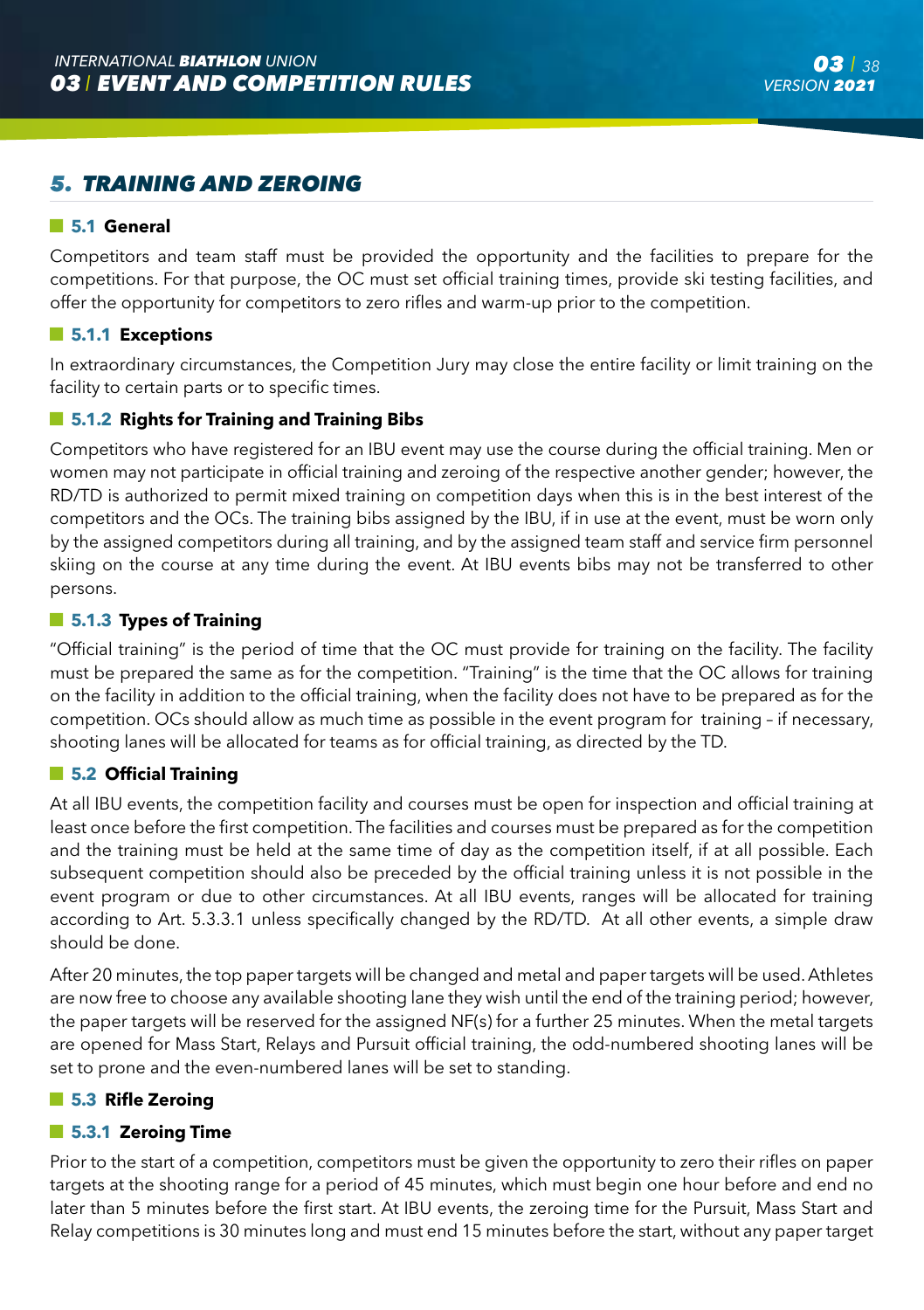change. If necessary, men and women may both zero prior to the first competition, but this must be done separately.

Prior to the start of the Super Sprint Final competition, competitors must be given the opportunity to zero their rifles on the range for a period of 15 minutes; zeroing must begin at least 25 minutes before and end no later than 10 minutes before the first start.

 $\blacksquare$  **5.3.2** Paper targets used for zeroing must be placed at the same level and the same distance (tolerance max. + 20 cm) from the firing lane as the competition targets. When two rows of paper targets are placed, the second row must be below the level of the competition targets. If the paper targets have to be changed during zeroing, they will be changed after 20 minutes and only the top row of paper targets will be changed. The time required for the change will not be deducted from the time allocated for zeroing. Metal targets may not be used for zeroing.

## **5.3.3 Allocation of Zeroing Lanes**

At Individual, Sprint and Super Sprint Qualification competitions, each team should be allocated one zeroing lane on the range. Lanes will be allocated by a random draw conducted under the supervision of the RD/TD. At Relay competitions, the team zeroing lane is to be the same as the start number. At Mass Start and Super Sprint Final competitions, the zeroing lane will be allocated according to the start list, but the competitors will be free to zero from any lane allocated to a member of their NF. At Pursuit and Mass Start 60 competitions, the shooting lane numbers will be allocated according to the placement of the best-ranked competitor in each team, but if a NF has more than four competitors starting, it will be allocated two adjoining zeroing lanes. One reserve member of each team will be permitted to zero before each competition, including the reserve Relay team member, except for Pursuit and Mass Start competitions.

**5.3.3.1** At the OWG, WCH and WC events, shooting lanes 1-5 will be allocated by a random draw among the top 5 participating NFs, and shooting lanes 6-10 allocated among the next five participating NFs, and so on with the next five targets drawn for the next five ranked NFs until all are drawn. The previous year's WC Nations Cup score will apply for the first event in the new season, thereafter the current Nations Cup score will apply. In case a nation does not participate in the first event of a season, that NF will be drawn in its group of nations at the second event of the season according to the previous season's NC ranking. Likewise for the IBU Cup/OECH: the IBU Cup Nations Cup score will be used and for the Junior Cup/JOECH and YJWCH: the Junior Cup Nations Cup score will apply.

 $\blacksquare$  **5.3.3.2** When a team has more than eight competitors, an additional zeroing lane may be allocated, if available.

# **5.4 Use of the Course before the Start**

At all IBU events, the course will be open for entered competitors and team staff to warm up and test skis starting not earlier than three hours before the start and ending five minutes before the start, unless otherwise decided by the jury. All competitors on the course must wear their start numbers (or training bibs in the case of reserve athletes.) Team staff must wear their assigned bibs when skiing on the course, if provided. From five minutes before the start, skiing on the course is forbidden, but team members may walk on the edge of the course.

## **5.5 Ski Testing on the Competition Course**

The TD, in coordination with the RD, may authorize the use of electronic ski testing devices on the competition course in areas of sufficient course width and configuration. If electronic ski testing devices are allowed, they must be removed from the course at least five minutes before the start.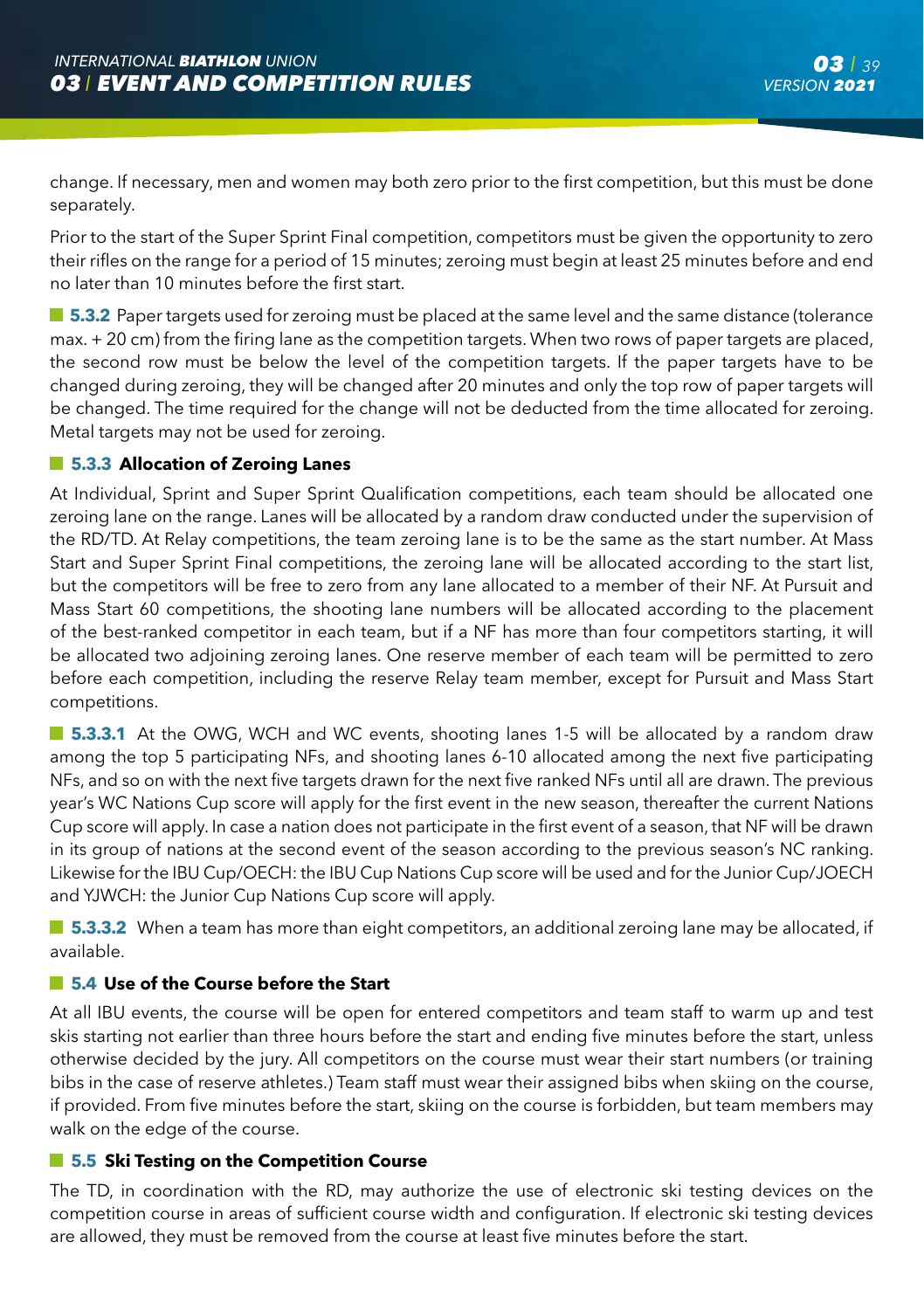# *6. START REGULATIONS*

## **6.1 Start Types and Intervals**

#### **6.1.1 General**

There are four types of starts: single, pursuit, group and simultaneous. At all IBU events, the following regulations will apply:

## **6.1.2 Individual, Sprint and Super Sprint Qualification Competitions**

Competitors will be started individually at all Individual, Sprint and Super Sprint Qualification competitions, normally with 30 seconds (Sprint and Individual) and 15 seconds (Super Sprint Qualification) intervals. However, shorter or longer intervals will be permitted if it is best for the competition. At Sprint competitions, group starts can be used. The RD/TD will decide which start type and start interval is the best for the circumstances, in consultation with the OC.

## **6.1.3 Pursuit Competitions**

No standard start interval is used in Pursuit competitions. Competitors must start at the exact time listed in the start list as their start time, which is the length of time they finished behind the winner of the qualifying competition, rounded to the nearest second.

## **6.1.4 Mass Start and Super Sprint Final Competitions**

In Mass Start and Super Sprint Final competitions, the competitors all start together in one single simultaneous start.

### **6.1.5 All Relay Competitions**

In all Relay competitions, the first competitors of each team all start simultaneously. Subsequent starts by other team members are done by the incoming team member tagging the next team member in the relay hand-over zone.

#### **6.2 Starting Positions and Starts**

#### **6.2.1 Single Start with Electronic Timing**

Competitors must stand as close to the gate as possible and must pass through the gate at their starting time.

#### **6.2.2 Single Start with Manual Timing**

If only manual timing is used, competitors must stand with both feet completely behind the start line and must cross the line at their starting time.

#### **6.2.3 Pursuit Start**

Competitors must arrive in the start area at least two minutes before the start for placement into their start lanes. They must line up sequentially in their assigned start lanes. Each simultaneous start must be from a separate lane. Competitors themselves are responsible for starting and must start at their assigned start time from their assigned lane. At the start time the athlete needs to still be behind or on the start line with at least one foot. An analysis of each start will be done by an official.

## **6.2.4 All Relay Starts**

In all Relay competitions, the first starters must stand in their assigned start position with both feet beside the marking in their start row, or beside their start position if no other marking is there. The competitors must start when the designated start signal is given. Subsequent members of a Relay team must stand in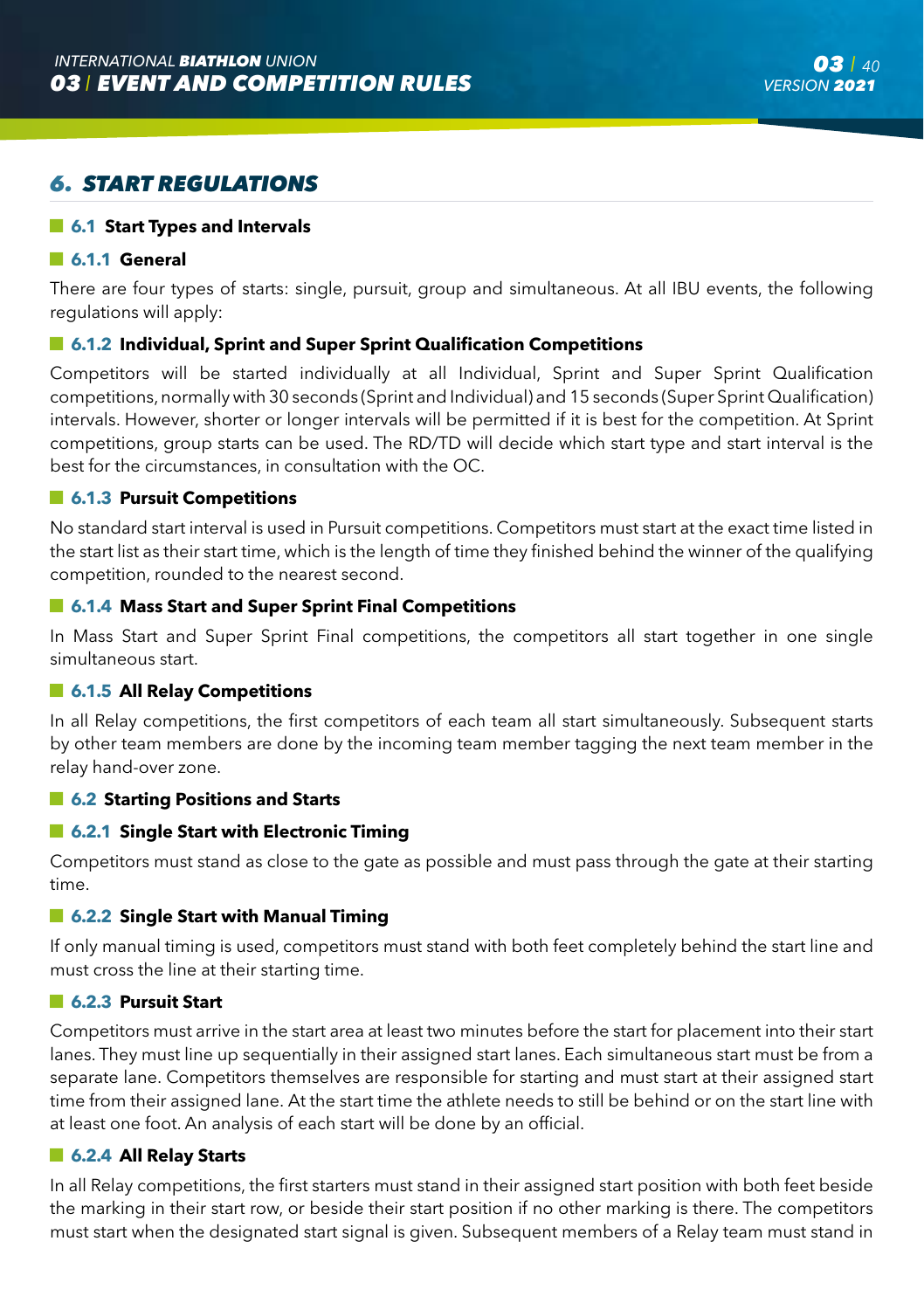the hand-over zone, according to the current competition standing, and must start when tagged by the incoming team member.

#### **6.2.5 Group Start**

In group starts, the competitor with the lowest start number of that group will take position 1, the second lowest position 2, etc. They must stand as for the Relay simultaneous start and must start when the designated signal is given. This process will be repeated for each group.

## **6.2.6 Mass Start Competition Start**

The Mass Start competitions start in the same way as the Relay simultaneous start.

## **6.2.7 Super Sprint Competition Start**

Super Sprint Qualifications start in the same way as other single starts. Super Sprint Finals start in the same way as Mass Start competition (same way as for the first starters in Relay simultaneous start).

#### **6.3 Start Signals**

## **6.3.1 Single Starts – Electronic Timing**

The start command will be given by the sound of the start clock – a loud beep, and by the visual time on the start clock. The starter must not touch the competitor.

## **6.3.2 Single Starts – Manual Timing**

At single starts without an electronic start gate, the starter will say "Ready" 10 seconds before the start time and then count down loudly from 5 seconds before the start, saying "Five-four-three-two-one." At the exact start time, the starter will give the command "Go." The starter must not touch the competitor.

## **6.3.3 Pursuit Starts**

Two clocks are provided that the competitors must use for their assigned start time.

## **6.3.4 Simultaneous and Group Starts**

In all the Relays, Mass Start competition, Sprint competition with group starts and Super Sprint Final, the start signal will be given by a shot from a start pistol or another start device, or with a flag. Verbal warning signals will be given at 1 minute, 30 seconds and "ready" prior to the start, with the start signal given within 5 seconds after "ready."

#### **6.3.5 Start in the Hand-Over Zone**

In Relay competitions, the relay hand-over must take place within the hand-over zone in such a way that the incoming competitors touch the body (including torso, arms, legs, hands, feet and head) or the rifle of the outgoing competitor with their hand.

## **6.4 Start Time, Early Start, Late Start and False Start**

#### **6.4.1 Electronic Start Time**

In single starts, the electronically recorded time when the gate is activated will be considered the start time if competitors activate the gate within 3 seconds before or 3 seconds after the time designated in the start list. If a competitor starts more than 3 seconds before the scheduled time, it will be considered an early start. If a competitor starts more than 3 seconds later than the scheduled start time, it will be considered a late start and the competitor's time will begin from the scheduled time of start.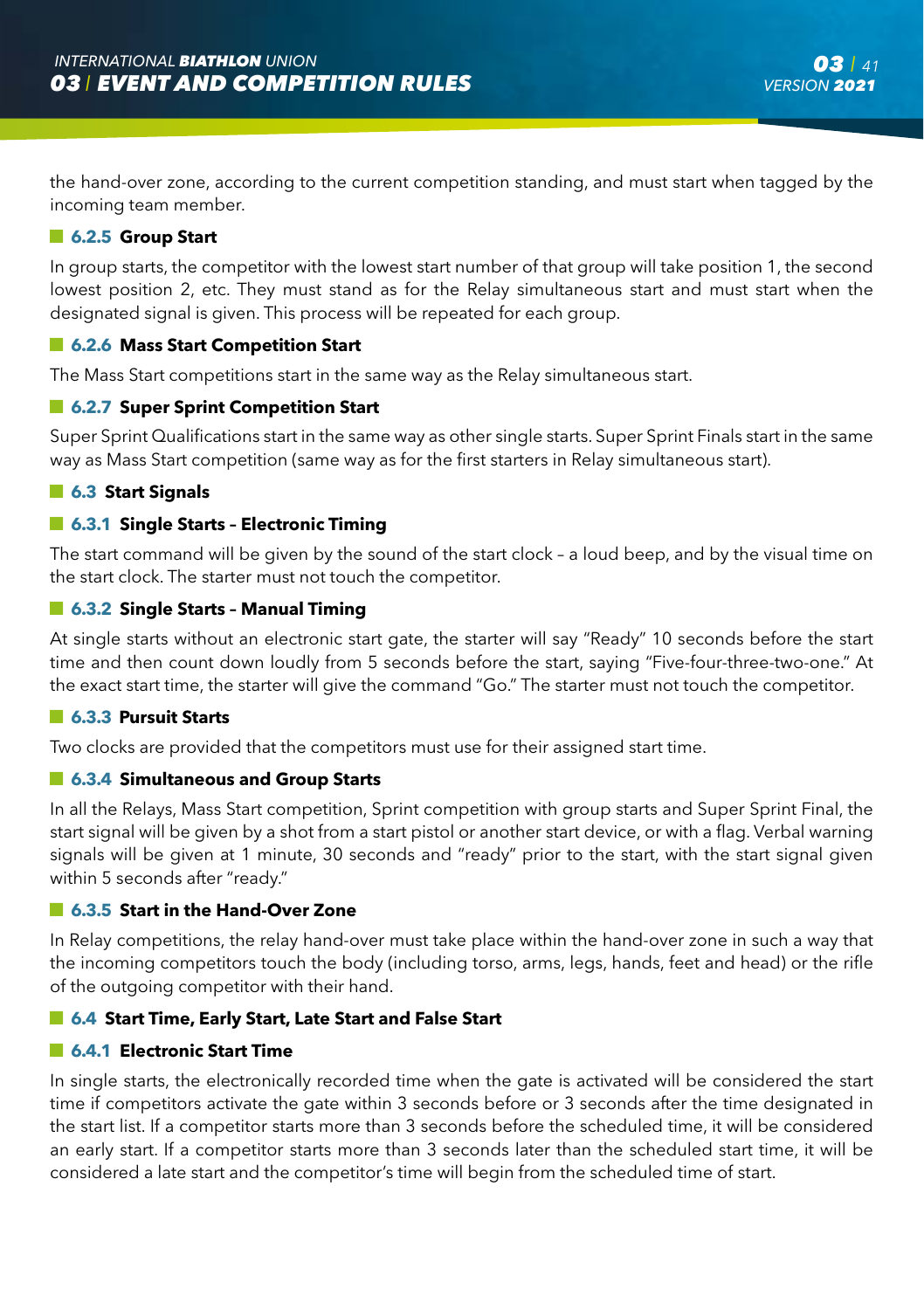## **6.4.2 Manual Start Time**

If only manual timing is used for a single start, the competitor's start time will be the time stated in the start list. If a competitor starts before the start signal, it will be considered an early start. If the competitor starts too late, it will be considered a late start.

## **6.4.2.1 Pursuit Competition**

Each competitor's start time is the time listed in the start list. In the event of an early start, the competitor will be penalized or disqualified according to the appropriate disciplinary rule. If a competitor arrives too late at a start, the late competitor must be directed through the spare passage, and the official at that point will record the exact time when the competitor crosses the start line. If competitors were late by their own or their team's fault, their competition time will be calculated from their official start time in the start list. If the cause of the delay was force majeure or incorrect or accidental actions of someone outside their team, their competition time and placement in the Pursuit will be calculated from the time recorded by the official.

#### **6.4.3 Relay, Mass Start and Sprint Competitions with Group Starts**

The start time is the time when the start signal sounds.

## **6.4.4 Hand-Over Zone Start Time**

The start time of the relay team member who is taking over is the moment when the incoming team member enters the hand-over zone by crossing the timing line at the beginning of the zone.

# **6.4.5 Early Start – Mass Starts, Sprint, Super Sprint, Individuals**

#### **and Relays**

If a competitor starts too early in Mass Start/Mass Start 60, Relay, Sprint, Super Sprint or Individual/Short Individual competitions or leaves the relay hand-over zone without a valid tag, the competitor must return to the start or the hand-over zone. There the competitor must return to behind the start line – or to the hand-over zone in Relay competitions – and start again. If possible, the competitors will be restarted at their correct start time either through the gate or over the start line using manual timing (except in the Relays). If the correct start time has already expired, the time of start will revert to the listed start time. Time thus lost will count against the competitor.

#### **6.4.6 False Start – Simultaneous, Group and Hand-Over**

If there is a false start during a simultaneous or group start, the IBU Referee and officials in charge may fire a second shot and will stop the competitors. The competitors must then start again. If the relay hand-over occurs before or after (outside) the hand-over zone, it will be considered a false start and the procedure must be repeated within the zone.

#### **6.4.7 Starting Outside the Start Window**

If competitors are late to the start, they must start at the first possible opportunity as directed by the assistant starter, without obstructing other competitors.

- **6.4.7.1** If competitors start early or late due to their own fault:
- a. Early start: their actual start time will be recorded;
- b. Late start: their start time will be recorded as the one on the start list.

If their early or late start was due to force majeure, the Competition Jury will decide their start time.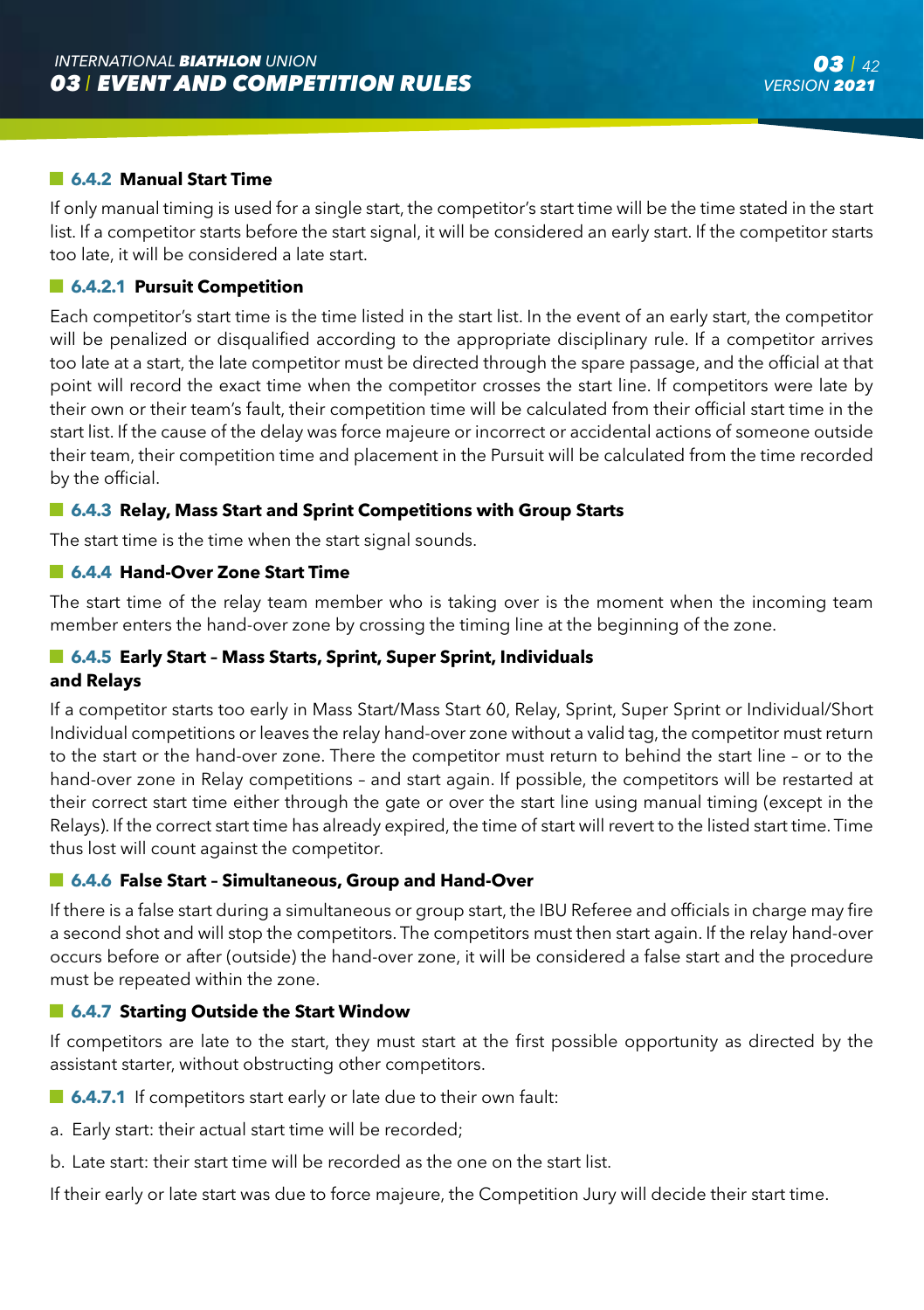## **6.5 Start Numbers**

### **6.5.1 General**

At all IBU competitions, all competitors must wear the bib assigned to them that has their start number on it. Competitors must also wear their start number on both thighs. Competitors should ensure that their start numbers remain attached to the required positions during a competition. The start number and sequence color worn by a competitor must be the number and color assigned for that competitor for that competition on the competition start list.

#### **6.5.1.1 Numbering**

At the OWG, WCH, WC, OECH (M/W) and IBU Cup competitions, the set of men's and women's start numbers for each start must begin with the number 1 and must continue in numerical order to the last number.

## **6.5.1.2 Color**

The color of the start numbers must clearly contrast with the base color of the cloth/fabric.

## **6.5.1.3 Sizes of Start Numbers**

The start number sizes required in IBU competitions are detailed in the Materials Catalogue.

#### **6.5.2 Start Number Colors by Competition**

#### **6.5.2.1 Individual, Sprint, Pursuit, Mass Start and Super Sprint Competitions**

All competitors' start numbers must be of the same design.

### **6.5.2.2 Relay Competitions**

The start number colors that must be used within a team are: red for the starting member, green for the second, yellow for the third and blue for the fourth.

#### **6.6 Weather Conditions**

#### **6.6.1 Temperature**

Biathlon competitions must not be started if the air temperature is colder than minus 20°C measured at the coldest part of the site (range or course), 1.5 m above ground.

#### **6.6.2 Wind Chill**

If it is colder than minus 15°C, wind chill and humidity must be considered before starting and during the competition. In the case of a high wind chill factor, the competition jury will decide whether to start or continue the competition, in consultation with the Competition Physician. The course to be skied may also be changed to avoid windy areas.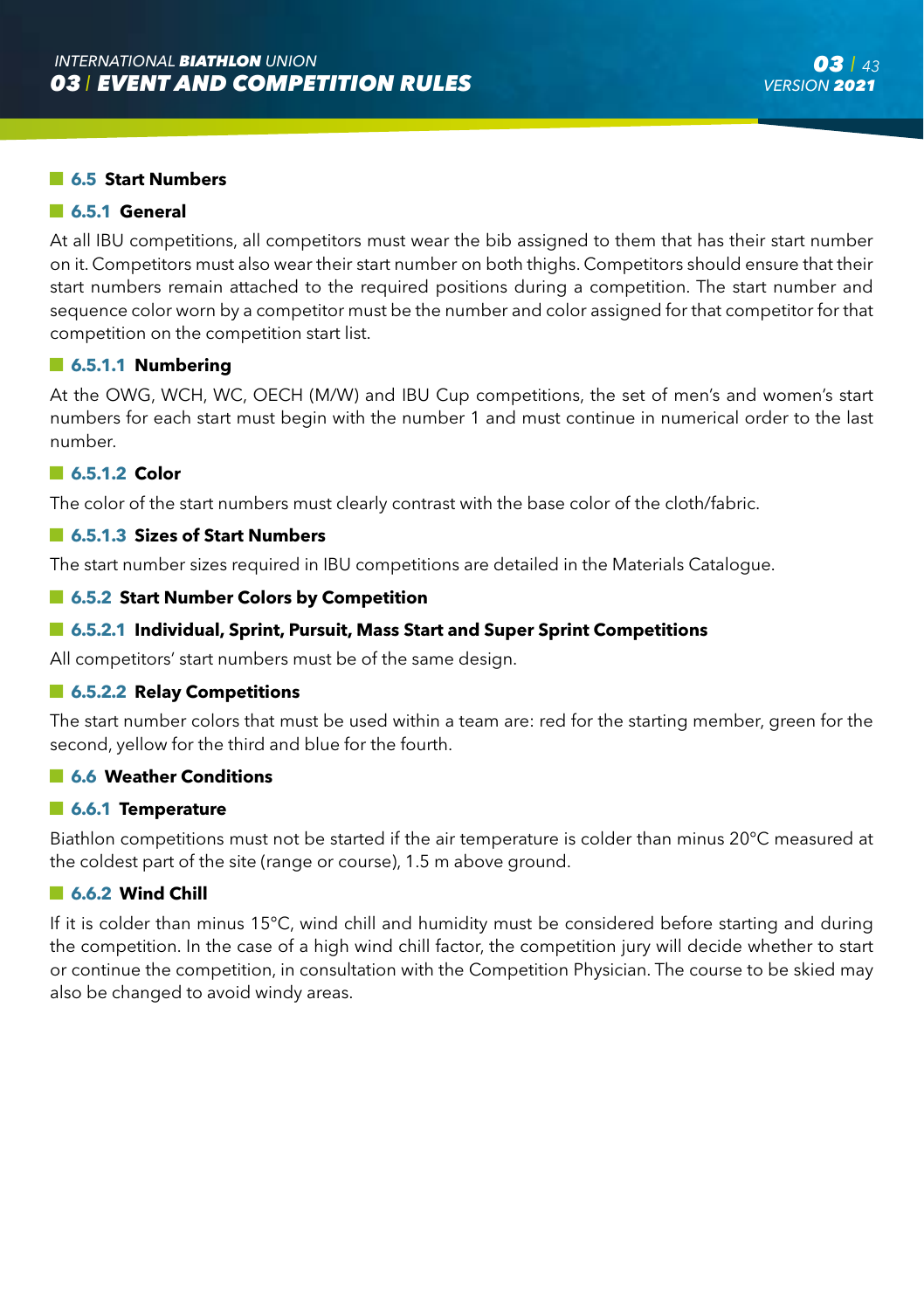# *7. SKIING REGULATIONS*

## **7.1 General**

## **7.1.1 General Skiing Rules**

Competitors must ski the stipulated competition course in the correct sequence and direction on skis, carrying their rifle and the required number of magazines and rounds, and following the marked course precisely. They may use no other form of propulsion than skis, poles and their own muscular force. All skiing techniques are permitted. Since they are required for timing and other measuring purposes, competitors must carry the electronic transponder device(s) provided by the event timing firm, during the competition, attached to one or both ankles as directed. The transponder may not be removed until the official removal place after the competition. The transponder must be of such design that it does not interfere with the competitors' movements in the competition. The maximum weight of each transponder may not exceed 25 g.

## **7.1.1.1 Response by Course/Stadium Officials**

All course and stadium officials must be alert at all times during the competition so that they notice mistakes from the athletes and issues happening on the course and in the stadium. Course/stadium officials must react and advise the athletes with a sense of urgency to resolve any possible issues and to minimize and prevent mistakes from the athletes.

#### $\blacksquare$  **7.1.1.2 Did Not Finish**

If competitors withdraw from the competition before the finish, they must inform the first official they meet and they are responsible for returning the transponders and the start number to the finish equipment/ materials and clothing inspection area as soon as possible and performing the required safety check.

## **7.1.2 Carrying Rifles**

Rifles must be carried on the competitor's back, with the barrel pointing up. If the rifle becomes so damaged during the competition that it cannot be carried on the competitor's back, it must be safely carried in hand to the shooting range and then must be immediately exchanged for the team reserve rifle.

## **7.1.3 Wrong Course Section**

If competitors ski on a wrong course section or the wrong sequence, they must return to the point where they made the wrong turn, along the part of the course they have skied in error. In order to do so, the competitors may have to ski against the correct ski direction and will be fully responsible for ensuring that they do not obstruct or endanger other competitors. There will be no penalty for having committed the error as long as no other competitors have been impeded.

## **7.1.4 Passing and Giving Way**

A competitor, who is in a position to pass another competitor, and wishes to pass, must yell "Track." A competitor who is about to be overtaken must clear the course in front of the passing competitor at the first yell of "Track" or another voice signal, even if the course is wide enough. However, this obligation does not apply:

a. In the finish corridors;

b. In Pursuit, Super Sprint Finals, Mass Starts, and Men and Women's Relays.

Art. 7.1.4 b applies to lapped athletes at youth and junior competitions. The competitor on or exiting the penalty loop has the right of way over the competitor entering the penalty loop.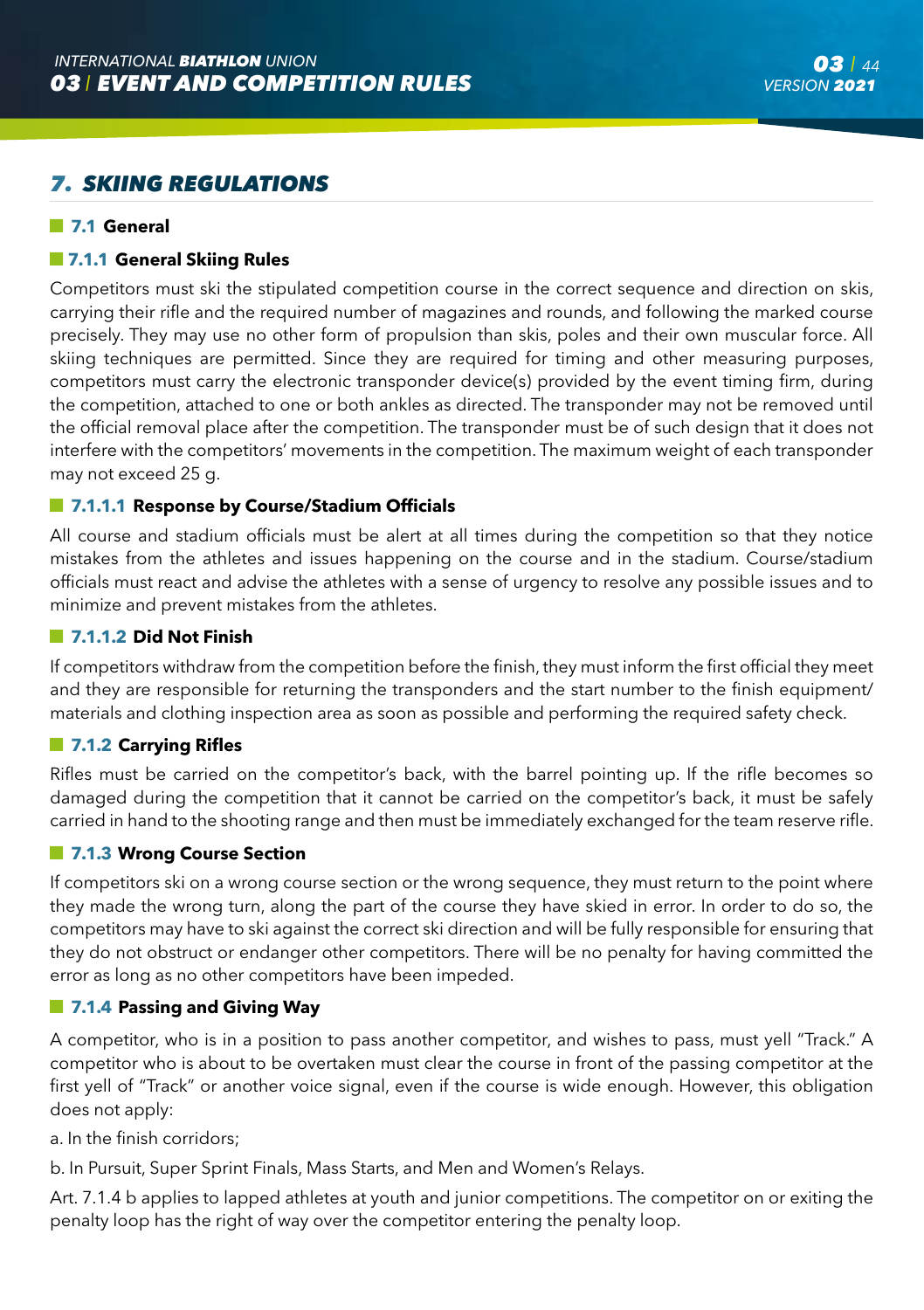## **7.1.5 Skiing Penalty Loops**

In all competitions in which the shot-penalty is the 150 m or 75 m penalty loop, competitors must ski the loop once for every missed target immediately after the shooting bout.

#### **7.1.5.1 Responsibility**

Competitors themselves will be responsible for skiing the required number of penalty loops directly after the respective shooting bout. They are not permitted to complete such penalty loops after the next shooting bout or before crossing the finish line. However, they can return back on the course to the penalty loop after they realized that penalty loop was not skied – without obstructing other athletes (same as rule 7.1.3).

### **7.1.5.2 Penalty Loop Error**

If due to a mistake by the OC or a target malfunction, competitors ski the wrong number of penalty loops, the Competition Jury must decide on an appropriate time adjustment. In each competition where the penalty loop is used, the OC must ensure that the average penalty loop ski time is recorded, based on at least five competitors.

## **7.1.6 Start for All Relays, Mass and Group Starts**

The use of the skating technique in simultaneous or group starts (one or both legs sideways) is permitted once the start signal is given. Passing is allowed after the start signal is given.

## $\blacksquare$  **7.2 Obstruction**

It is strictly forbidden to impede other competitors in any way at any time during the competition. This ban also includes dropping objects on the competition course or the shooting range in such a way that other competitors are impeded.

#### **7.3 Exchanging Equipment, Repairs, Assistance**

#### **7.3.1 Exchanging Skis and Poles**

Competitors may exchange their skis only if it can be objectively proven that a competitor has broken skis or bindings by accident. In such case the jury can accept the exchange of one/two skis in order for the competitor to finish the competition. Poles and straps may be exchanged repeatedly. On the shooting range, equipment may only be passed to the athletes by competition officials. The replacement skis and poles must be in conformity with the IBU Materials Catalogue rules. Competitors may cross the finish line with only one ski due to an accident.

## **7.3.2 Glide Performance and Equipment Repairs**

Competitors may not change the glide performance of their skis by applying any substances during a competition. They may repair their equipment during a competition, provided they receive no assistance from any other person.

#### **7.3.3 Rifle Repairs, Exchange and Ammunition**

Assistance to repair a rifle is only permitted on the shooting range by the competition armorer or a competition official on the shooting range. A rifle may be exchanged only on the shooting range. Competitors are permitted to receive ammunition and magazines only on the shooting range.

## **7.3.4 Refreshments**

Competitors may consume refreshments during the competition. The refreshments may be handed to them.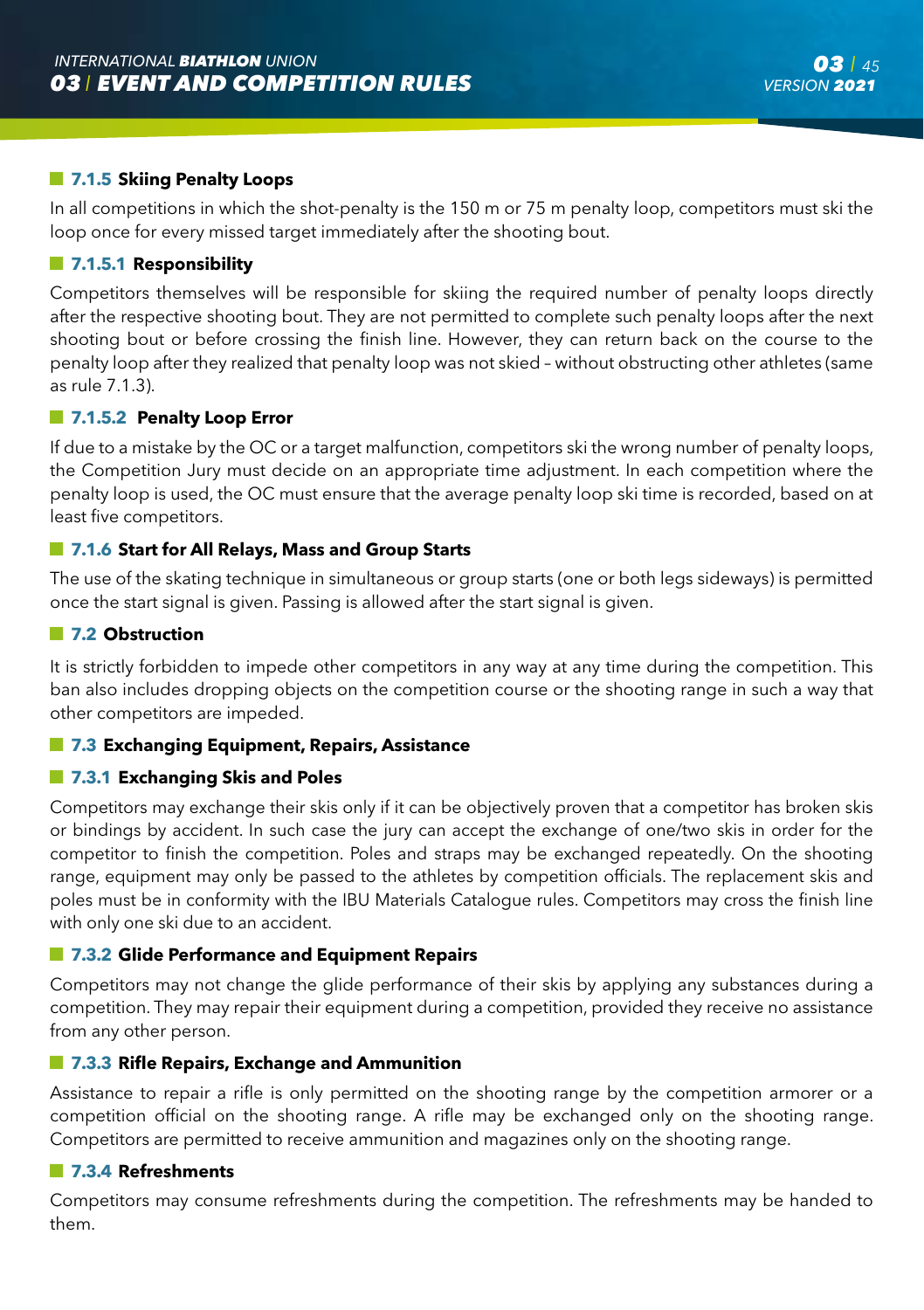## **7.3.5 Other Assistance**

Competitors are not permitted to receive any assistance from any other person, other than as expressly stated in these rules.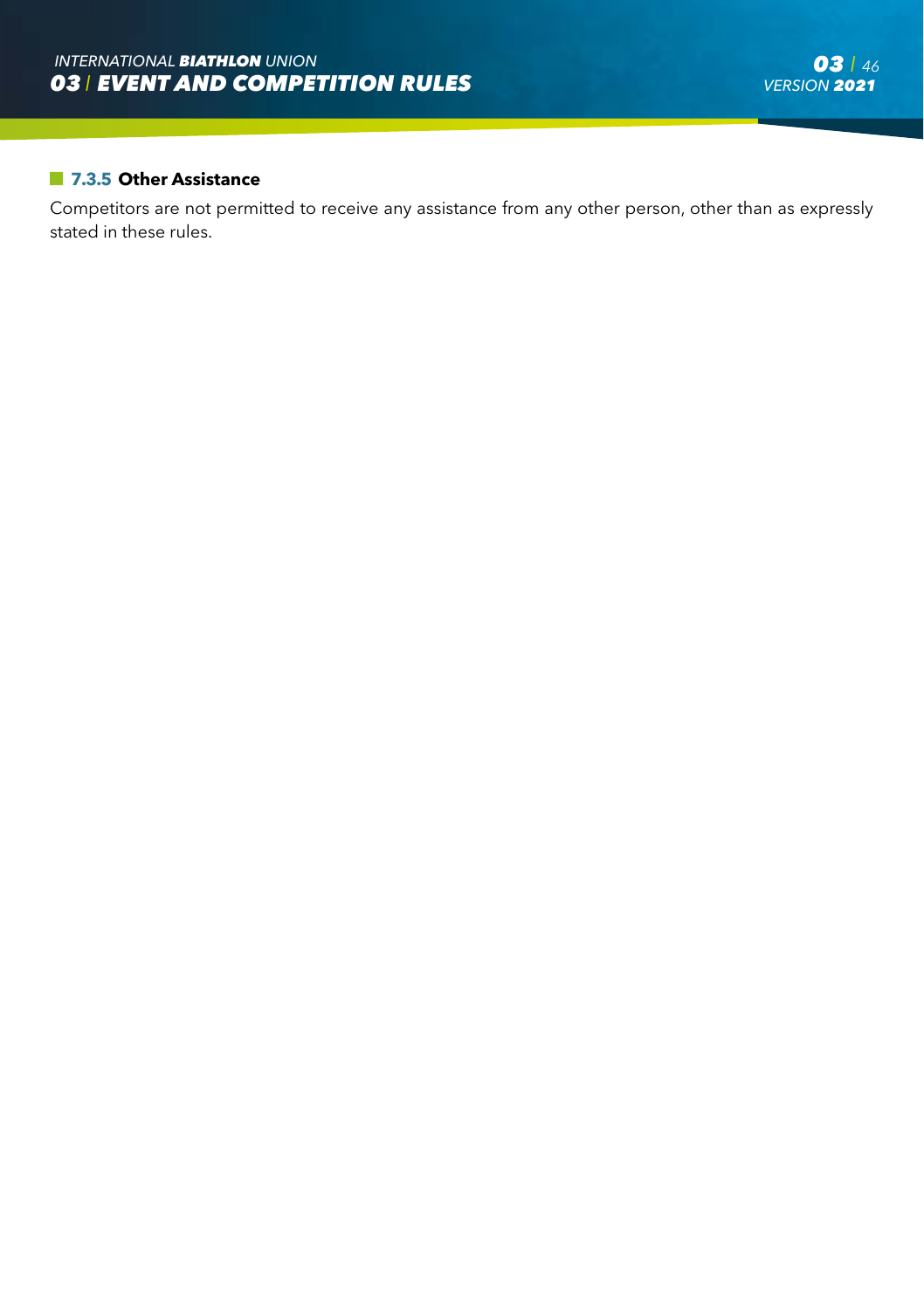# *8. SHOOTING REGULATIONS*

#### **8.1 General**

### **8.1.1 Shooting Rules**

All shooting during training and competition must take place at the shooting range. In a competition, competitors must shoot after having completed each of the required sections of the course for the competition, except the last section which will end at the finish or the relay hand-over. The shooting specifications for all competitions are given in Table 1 under Art. 1.4.10.

## **8.1.2 Response by Range Officials**

All range officials must be alert at all times during the competition so that they notice a raised hand or a yell by a competitor asking for assistance or any other mistakes and issues happening at the shooting range. Range officials must react with a sense of urgency and move quickly to minimize the time required to resolve any possible issues and to minimize and prevent mistakes from the athletes.

## **8.2 Shooting Rules for Specific Competitions**

## **8.2.1 Selecting Shooting Lanes**

In Individual, Sprint and Super Sprint Qualification competitions, shooting lanes may be freely chosen by the competitor from among the targets that are ready in the correct sequence (prone or standing). In the Pursuit, Individual and Sprint with group start competitions, the competitors must go sequentially in the shooting lanes starting with lane 1 and taking the lowest available number, until the last shooting lane is reached, at which time the next competitor must go to lane number 1 and the process begins again. In Mass Start and Super Sprint Final competitions, in the first shooting bout the competitors must shoot from the lane number designated by their start number, and in subsequent bouts by filling in the range sequentially from the right in the order of competitors' arrival on the range. In Mass Start 60 competitions, competitors of the second group, in the first shooting bout, have to fill up the range as follows: start number 31 on lane 1, start number 32 on lane 2, etc. In Relay competitions, the shooting lane designated by the team's start number must be used for the first shooting bout by the first competitor of each team; after that the range will be filled in sequentially from the right in the order of competitors' arrival on the range.

#### **8.2.2 Relay Competitions – Spare Rounds**

In Relay competitions, each competitor must fire the first five rounds and if targets remain standing, they must use the three spare rounds until all five targets are hit or until all eight rounds are fired. If competitors need spare rounds after having fired the first five rounds, the spare rounds must be hand-loaded one by one – not loaded directly from a magazine.

#### **8.3 Shooting Positions**

#### **8.3.1 Prone Position**

In the prone position, competitors must comply with the following regulations: the rifle may only be in contact with their hands, shoulder and cheek. The lower side of the wrist of the arm, supporting the rifle, must be distinctly raised from the ground (snow surface).

#### **8.3.2 Standing Position**

In the standing position, competitors must stand without any support. Only their hands, shoulder, cheek and the area of their chest next to their shoulder may be in contact with the rifle. They may hold the arm, supporting the rifle, against their chest or prop it against their hip.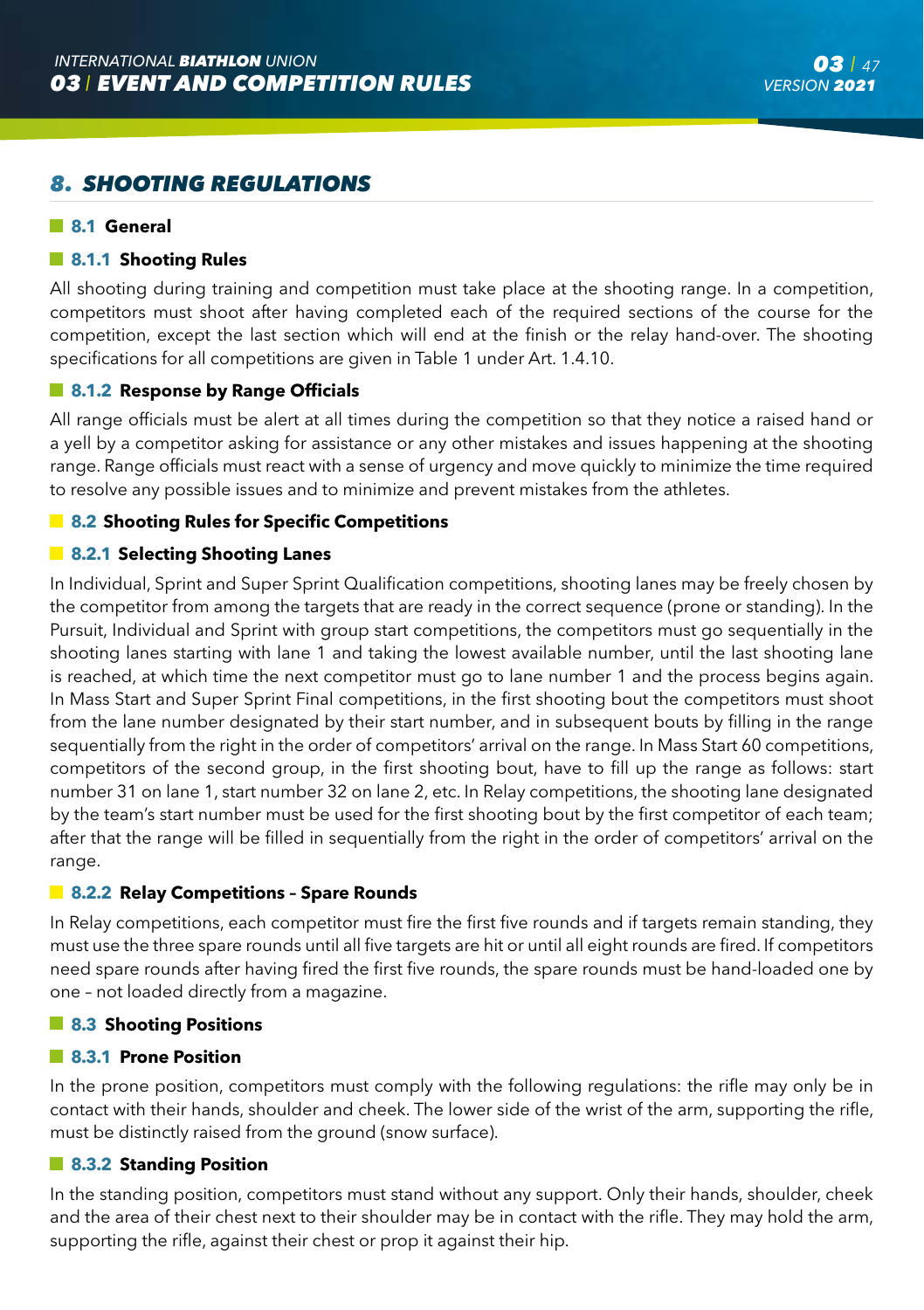## **8.3.2.1 No Removal of Skis**

Removing one or both skis while shooting – including training and zeroing – is prohibited, and placing any kind of object under the skis is also prohibited.

### **8.3.3 Position in Shooting Lane**

Competitors must ensure that no part of their body, clothing, materials or equipment protrudes over the 1.5 m red lines marking the shooting lane or the extension of those boundaries while shooting. Competitors must also ensure that their rifle muzzle extends over the firing line.

## **8.3.4 Enforcement**

Competitors should be warned by a range official that their shooting position, shooting lane or their position in the shooting lane is not in compliance with the rules. Those warned competitors must immediately correct their position.

#### **8.3.5 Shooting score**

Any shots hitting the target from a wrong shooting position, wrong shooting sequence and/or wrong position in the shooting lane will not be scored. As a consequence, the competitor will receive a missed target penalty in acc. with the respective competition format (time penalty at Individual/Short Individual competitions or penalty for any penalty loop not run at all other competitions) and in addition the thirtysecond penalty in acc. with Art. 11.3.1 c.

#### **8.4 Shooting Aids**

#### **8.4.1 Use of Shooting Sling and Arm Cuff**

Competitors are permitted to use a shooting sling and arm cuff in both the prone and standing positions.

#### **8.4.2 Use of Magazine**

The five rounds required in each bout of shooting may be loaded with the use of a magazine. If, after the first shot is fired, rounds are lost from the magazine or fail to fire, a new magazine may not be inserted into the rifle. Such rounds must be loaded individually. However, if a magazine is lost or proves to be defective before the first shot is fired, it may be replaced with another magazine, provided no live round remains in the chamber.

#### **8.5 Safety Regulations**

#### **8.5.1 General**

When a rifle is brought into or is taken out of the stadium area, it must be in a case or a cover bag. Shooting is only permitted on the shooting range, during officially authorized times. Making rifle movements that might endanger others or the competitors themselves, or that may be perceived by others as dangerous, is forbidden. The rifle muzzle must be over the forward edge of the shooting ramp (firing line) from the beginning to the end of the shooting bout. When the range is open for shooting, no one is permitted to be forward of that line. TV crew members and photographers must take responsibility for their own safety if they enter this area. At all times, competitors will be responsible for the safety of their actions and rifles.

#### **8.5.2 Loading and Unloading**

After starting in a competition, it is forbidden to open the bolt or remove a magazine from the stock or magazine-well except when stopped on the shooting mat. Rifles may be loaded and unloaded only with the barrel pointing in the direction of the targets or up. Inserting a magazine containing bullets into the rifle is also part of the loading procedure. When moving from one shooting lane to another, competitors must first unload their rifle and place the rifle on their back in the normal carrying position.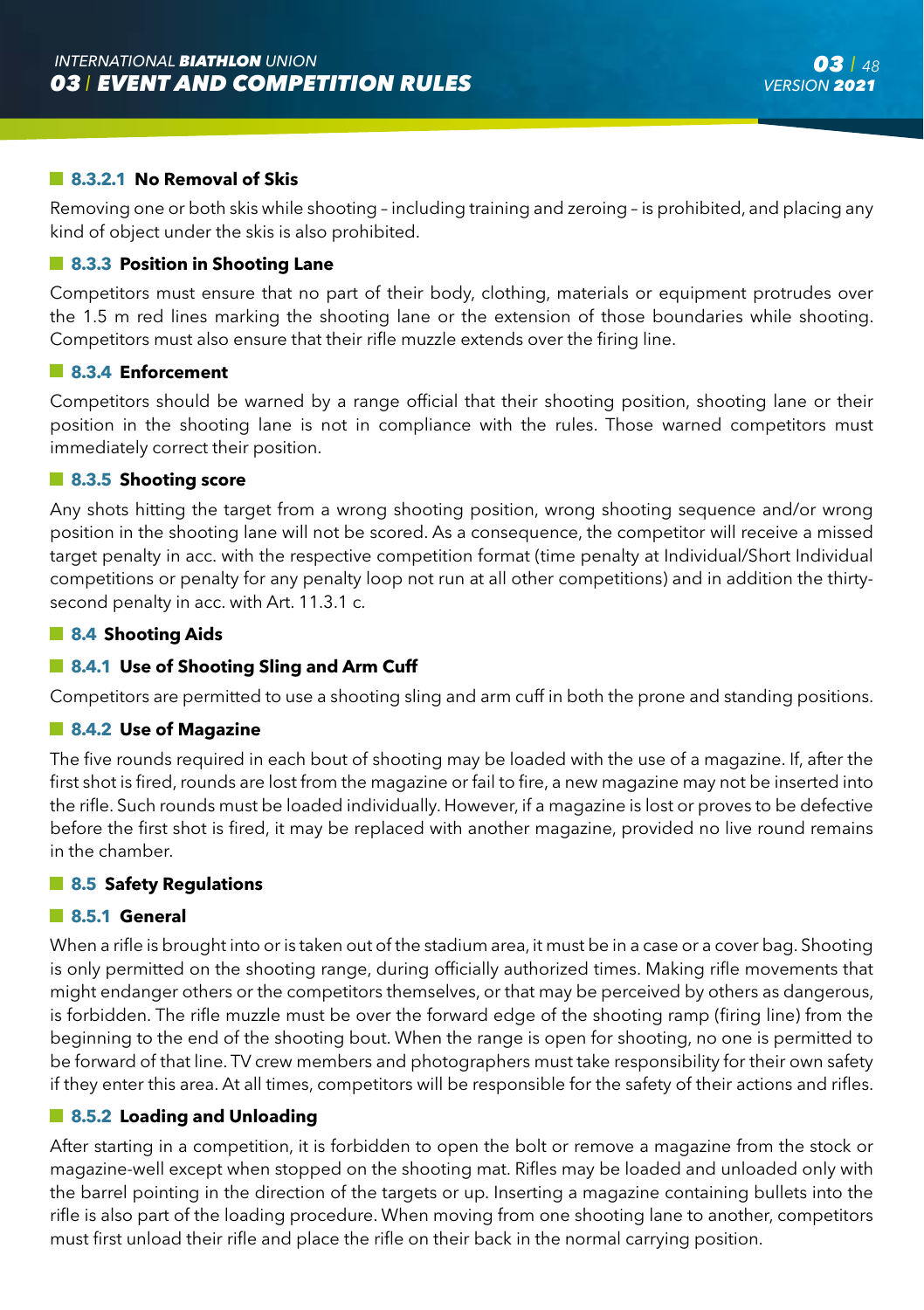## **8.5.2.1 Safety Check after Shooting**

Rifles must be unloaded after each shooting bout – that is, no round may be left in the chamber or in the inserted magazine. However, competitors are permitted to leave the cartridge case in the chamber and the empty magazine in the rifle after the last shot. At the end of training and competitions, all rifles must be safety checked by opening the bolt and removing the inserted magazine, with the barrel pointed toward the target or upward. All ammunition must be removed from both the stock and the magazines.

## **8.5.3 Aimed Shots**

All shots must be aimed and fired at the targets only.

## **8.5.4 Removal of Rifle on the Range**

Competitors may not remove a strap of their rifle carrying harness from their shoulder before they have reached the shooting lane from which they will be shooting. They must cross the lane marking a line with both feet and lay both ski poles on the ground prior to removing their rifle from the carrying position.

## **8.5.5 Safety at the Finish**

At all IBU competitions, there must be one or more official(s) at the end of the finish area to open the rifle action of every competitor. This check may only be performed when the rifles are pointing upwards. At the same time, the official will inspect the cartridge case ejected from the chamber. If this safety check is not done, the competitors must do it themselves. All ammunition must be removed from the stock and the magazines.

## **8 .6 Misfires, Lost Rounds/Magazines and Damaged Rifles**

## **8.6.1 Misfires and Lost Rounds/Magazines**

Misfired or lost rounds, or magazines may be replaced by competitors themselves if they are carrying spare rounds or magazines. If they are not carrying spare rounds or magazines, competitors may obtain replacement rounds or magazines from a range official by raising a hand and loudly saying "Ammunition" and the name of their NF. The range official who responds will get the spare rounds from the team's reserve rifle or from the team's support staff behind the range and deliver them to the competitor.

## **8.6.2 Damaged or Non-Functional Rifles**

If a competitor's rifle needs to be repaired or otherwise made functional, the competitor may do the repairs or may accept assistance, but only from the competition armorer or a range official. If the rifle cannot be made functional, it may be exchanged for the team's reserve rifle.

## **8.6.2.1 Reserve Rifle**

Rifles that have been damaged or are not fully functional during the competition, or that malfunction for technical reasons to such an extent that they cannot be used to continue the competition may be exchanged for a team's reserve rifle. The competitor must then complete the competition with a reserve rifle. Reserve rifles, a maximum of three per team, need to be inspected and marked at the equipment check before the start of competition and deposited by the range official in the designated reserve rifle rack on the range not later than 2 minutes after the competition start.

On competition days with two or more competitions, reserve rifles which are used for more than one category/age class by a team don't need to be controlled a second time but must be removed from the shooting range between the different competitions (in acc. with Art. 8.5.2.1).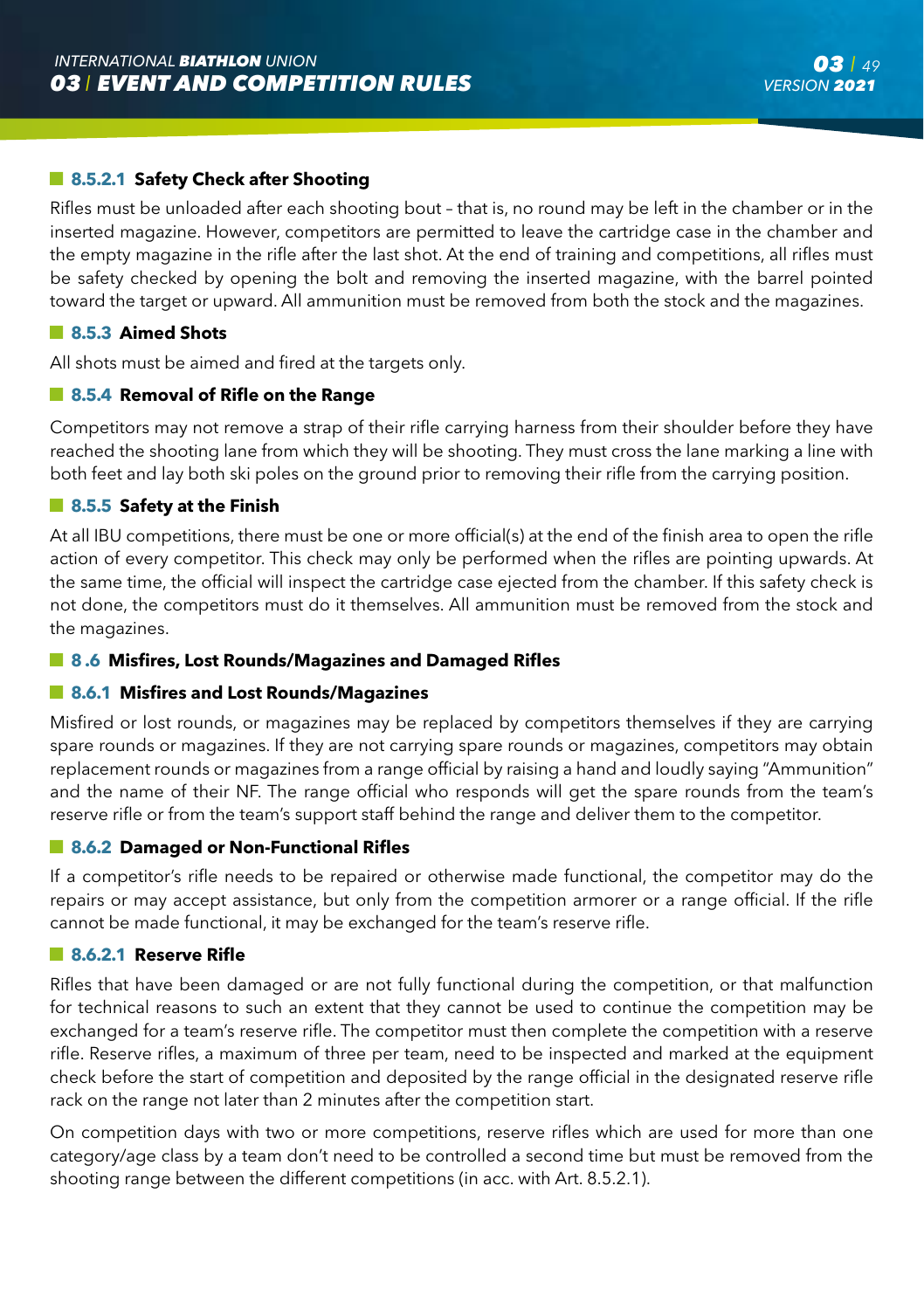## **8.6.2.2 Rifle/Magazine/Ammunition Exchange Procedure**

If a competitor's rifle has been damaged or a magazine lost on the course, the competitor may ski to the team's reserve rifle in the rack on the range, prior to going to the shooting lane, and exchange their rifle or replace their magazine, and then continue to their shooting lane. During the shooting, competitors must indicate that their rifle needs to be exchanged by raising their hand. When a range official responds, the competitors must point to their rifle and say "Rifle" and the name of their NF loudly. The range official will obtain the team's spare rifle from the designated rifle rack and bring it to the competitors.

#### **8.6.3 No Time Adjustment**

There will be no time adjustment for repairing or exchanging a rifle or obtaining a spare magazine or rounds.

### **8.7 Target Errors and Malfunctions**

#### **8.7.1 Incorrectly Set Target**

If a competitor is confronted with an incorrectly set target, the incorrect target must be set to the correct position immediately. The competitor will then commence shooting from the beginning and will be allowed to use a new magazine if five new shots are needed to complete the bout of shooting. In the event that the competitor had hits from the standing position for a target that was mistakenly set for prone, the hits may be scored.

### **8.7.2 Target Malfunction**

If a target fails to function, the competitor must be directed to another target and the defective target must be blocked off immediately. The range official will inform the competitor whether to continue the shooting bout or recommence shooting from the beginning.

## **8.7.3 Cross-Firing, Shooting from the Wrong Lane, and Targets Hit by Another Competitor**

If the target at which a competitor is shooting is fired at by another competitor, the competitor must raise a hand and the one shooting incorrectly must be stopped as soon as possible. If no target plates have fallen, the correct competitor may continue shooting. If a target plate has been hit, the target must be reset immediately and the competitor must then fire the remaining shots on the reset target.

**8.7.3.1** Before such a target is reset, the hits and their positions must be recorded. In such a case in the Sprint, Super Sprint, Pursuit, Mass Start or Relay competitions, the range official must tell the competitor how many penalty loops to do.

**8.7.3.2** If competitors cross-fire onto a target not in their shooting lane, and no other competitor is shooting on that target, the mistake should be pointed out to them by a range official immediately after discovering the mistake by saying "Cross-Fire" loudly. The competitor has the right to shoot all remaining shots onto the correct target. However, hits on the wrong target will not be scored. Only those of the competitor's hits that are on the correct target will be scored.

**8.7.3.3** For all shooting bouts where shooting lanes are assigned by start number, competitors must shoot from their assigned lane unless they are prevented due to the error of another competitor.

#### **8.7.4 Time Adjustments and Responsibility**

The Competition Jury will make an appropriate time adjustment in case competitors have lost time through no fault of their own:

a. due to a target malfunction;

b. due to a range issue.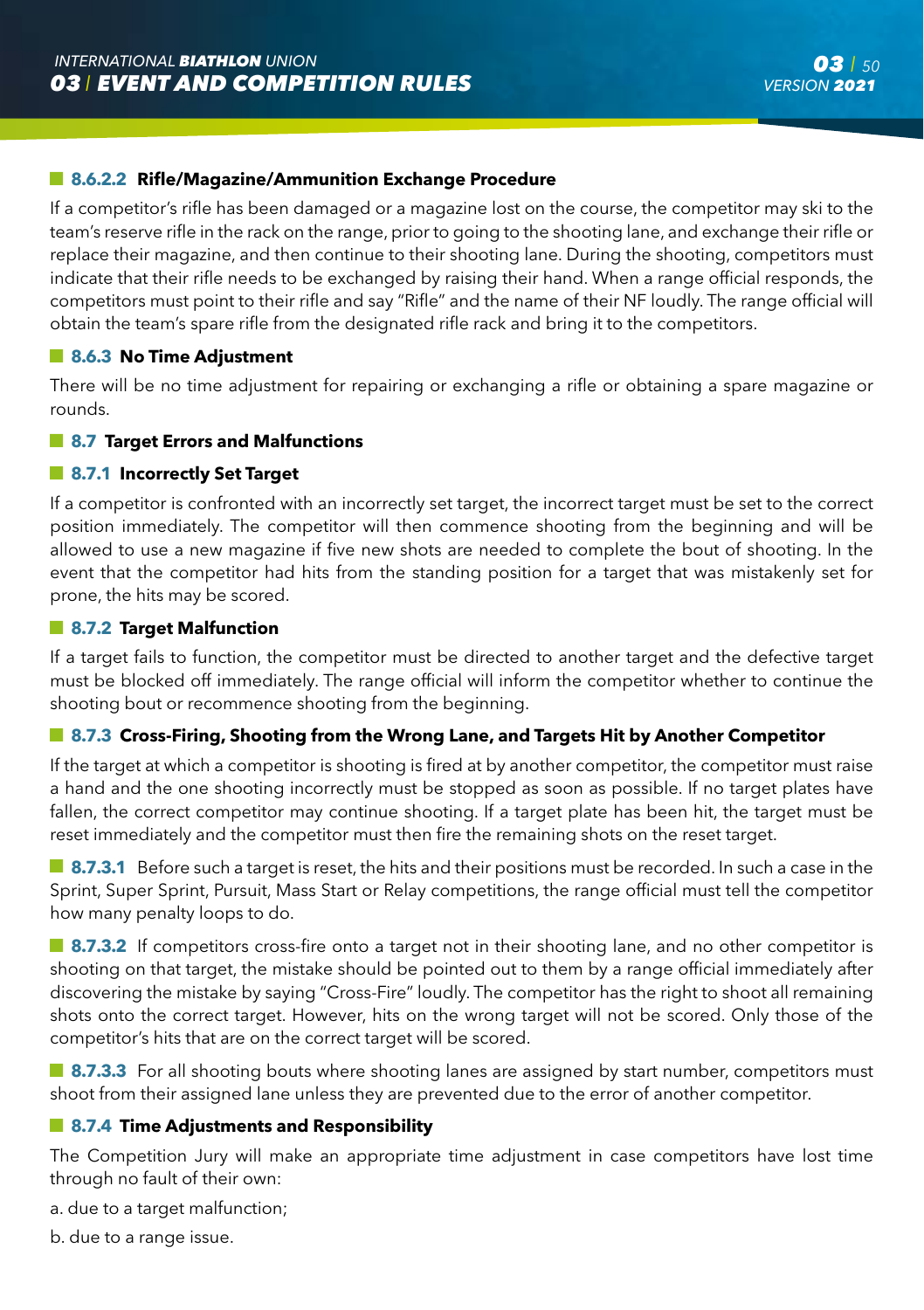#### **8.7.4.1 Own Error**

If, however, competitors make an error such as cross-firing or selecting a target that has been used and not reset, they themselves will be held responsible and no time adjustment will be made.

## **8.7.5 Scoring of Shooting**

A system of scoring the shooting must be put in place by the OC for all shooting in competitions. Each shot that is fired in a competition must be observed by three independent persons or methods. At events where an electronic target-scoring device is in use and/or required, there must be two separate observations by range officials.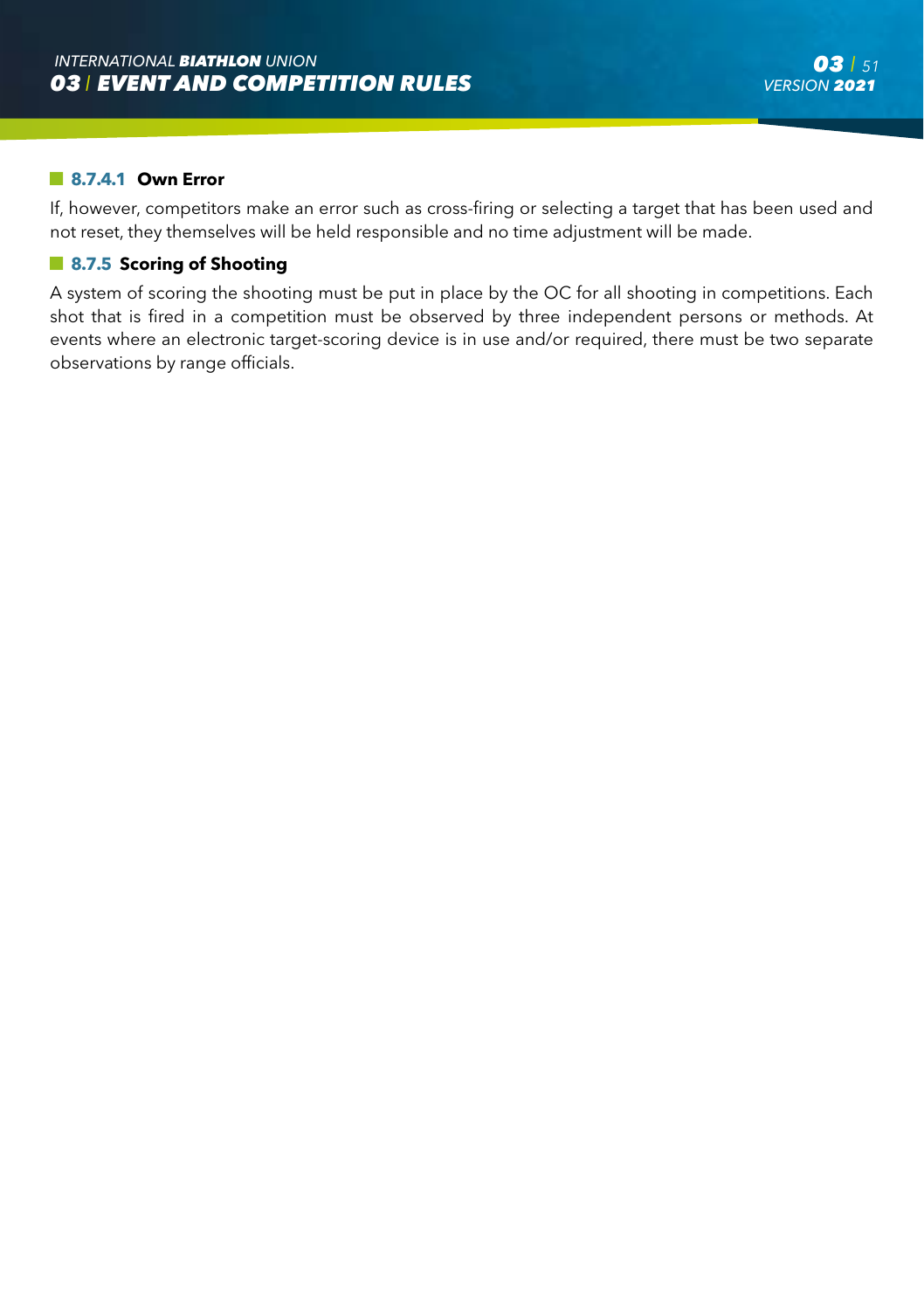# *9. THE FINISH, COMPETITION TIME AND RESULTS*

## **9.1 The Finish**

#### **9.1.1 Moment of Finish**

Finish is the moment when a competitor's or a Relay team's competition time ends. When electronic timing is used, the finish is when the beam of the electronic sensor at the finish line is broken by the competitor. When manual timing is used, the finish is when the competitor crosses the finish line with one or both feet. In Relay competitions, the timing is to be taken from the last member to finish.

#### $\blacksquare$  **9.2 Competition Time**

The competition time is the period of time elapsed during the competition on which the placing of a competitor or relay team in the results of the competition is based. The time always includes any penalties or adjustments imposed or awarded by the Competition Jury.

## **9.2.1 Individual Competitions**

In Individual competitions, the competitor's time is the time elapsed between start and finish plus any shot-penalty time imposed.

## **9.2.2 Sprint, Pursuit and Mass Start Competitions**

**9.2.2.1** In Sprint and Super Sprint Qualification competitions, the competitors' time is the time elapsed between their start and finish.

**9.2.2.2** In the Pursuit competition, Mass Start and Super Sprint Final competitions, the first competitor to cross the finish line, after penalties and time adjustments have been accounted for, will be declared the winner. This also applies to the rankings of subsequent finishers. The competitor's time is the time elapsed between the first start and the finish.

## **9.2.3 Overtaken Competitors in Pursuit and Mass Start Competitions**

In Pursuit, Mass Start and Super Sprint Final competitions at the OWG, WCH, WC, SB WCH (M/W), OECH and IBU Cups, lapped competitors must move to the side and stop competing in the competition immediately when they are overtaken by the leading competitor.

## **9.2.4 Relay Competitions**

In all Relay competitions, the competition time of a team member is the time elapsed from the start, or hand-over, to the next completed hand-over or from the hand-over to the finish. The total time of a relay team is the time elapsed between the start of the first member to the finish of the last member. The time of the incoming members stops when they cross the timing line into the hand-over zone; the time of the outgoing members begins at the same moment.

## **9.2.4.1 Lapped Competitors in Relay Competitions**

**9.2.4.1.1** At the OWG, WCH, WC, SB WCH (M/W), OECH and IBU Cups, lapped competitors must move to the side and stop competing in the competition immediately when they are lapped by the leading competitor. Those teams will be ranked on the results list and receive all associated points based on the moment they are lapped or at the last timing point they passed, if the moment they were lapped cannot be determined.

**9.2.4.1.2** At youth/junior competitions, competitors whose relay team is lapped for the second time by the leading relay team must stop competing at an appropriate location in connection with the shooting range.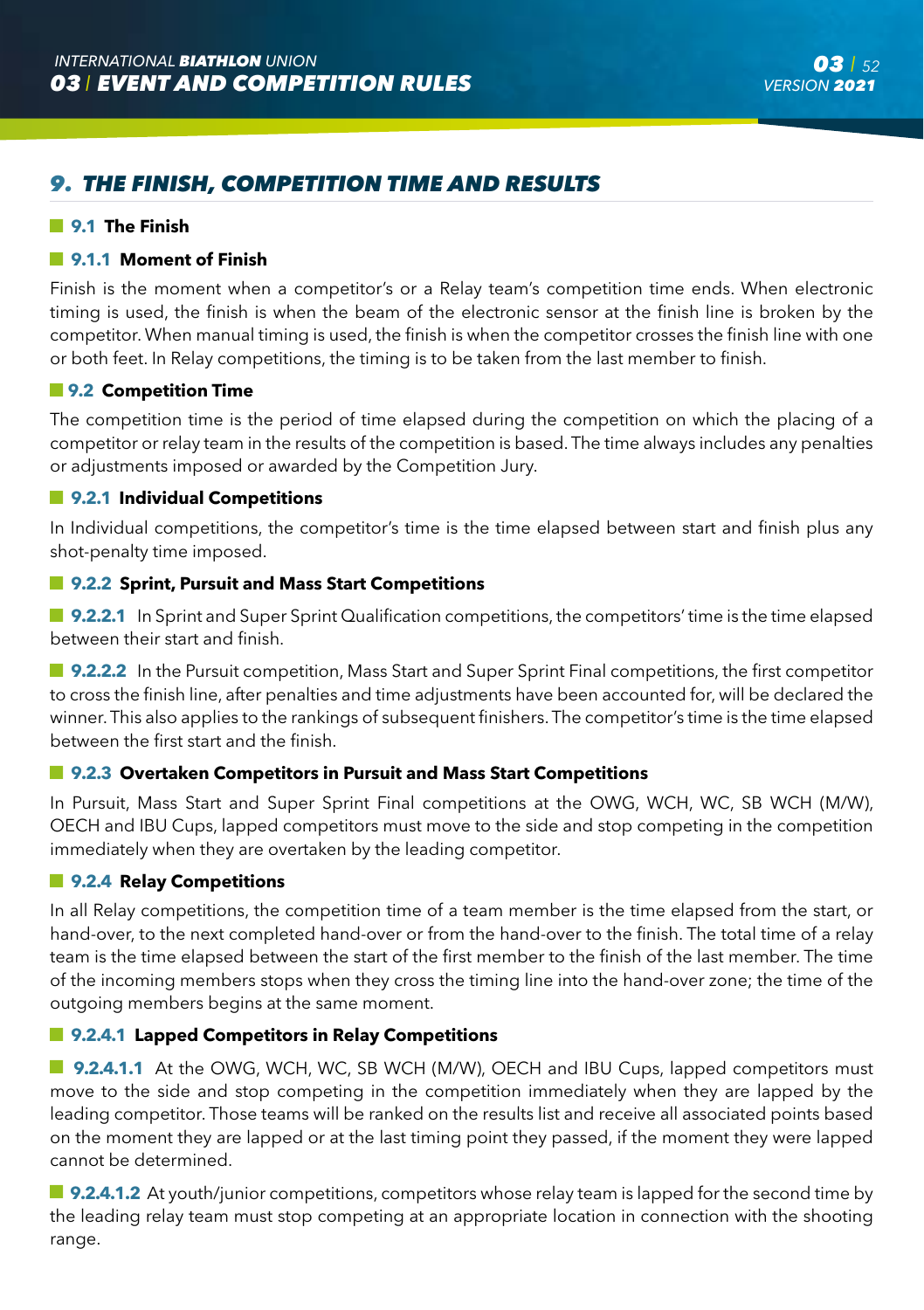In such cases teams will receive rank and points according to the rank they had when they reached that point.

## **9.2.4.2 Placing in Relay Competition**

The placings of relay teams in the results will be decided by the finishing order of each team's respective last competitors, after time penalties and/or time adjustments have been accounted for.

## **9.2.5 Equal Time – Tie**

If two or more competitors have the same competition time, they will be placed in the results with equal (tie) rankings. In Pursuit, Mass Start and Relay competitions at OWG, WCH, YJWCH, WC and OECH events, if analysis of the photo-finish camera data cannot determine the order in which two or more athletes have finished, a tie will be declared. Equal placings (ties) in a competition will be given an equal number of points.

## **9.2.6 Photo-Finish**

In Pursuit, Mass Start, Super Sprint Final and Relay competitions at OWG, WCH, YJWCH, WC, IBU Cup and OECH events, a photo-finish camera must be installed at the finish line to record the finish. The camera must be placed exactly in line with the finish line and in such a position that the entire finish line is seen by the camera. If the photo-finish record is required to decide the order of finish, the order in the photo-finish record will determine the placings. The decision will be based on the first part of the first foot crossing the finish line. If there is a photo-finish, the Competition Jury will decide the finish order based on the photo-finish record.

## **9.2.6.1 Finish Video Camera**

At OWG, WCH, YJWCH, WC, IBU Cup and OECH events, a video camera must be installed at the finish in such a way that it will record the start numbers of competitors as they cross the finish line. Such a system is recommended for all other events as well.

#### **9.2.7 Intermediate Times**

At OWG, WCH, YJWCH and WC competitions, competitors' times must be available for the electronic information board, the media and teams after each bout of shooting. An intermediate timing line will be set after the penalty loop (or after the range for the Individual competition) and each competitor's time must be recorded after each bout of shooting.

#### **9.2.8 Interrupted Competitions**

**9.2.8.1** At Pursuit, Mass Start and Super Sprint Final competitions where the jury determines it is not possible to complete the fourth bout of shooting, the finish time will be taken at the timing point after the penalty loop following the third shooting bout. At competitions where less than three bouts of shooting are completed, the competition will be stopped and no official results will be produced.

**9.2.8.2** At relay competitions that are stopped after the third leg of the relay is completed, the time recorded at that hand-over will be the final result.

#### **9.3 Timing Systems**

## **9.3.1 Requirements**

Competition time must be measured electronically, backed by manual timing. Manual timing may be used only if the electronic system fails during the competition. Specifications of timing equipment are given in the IBU Materials Catalogue (Annex A).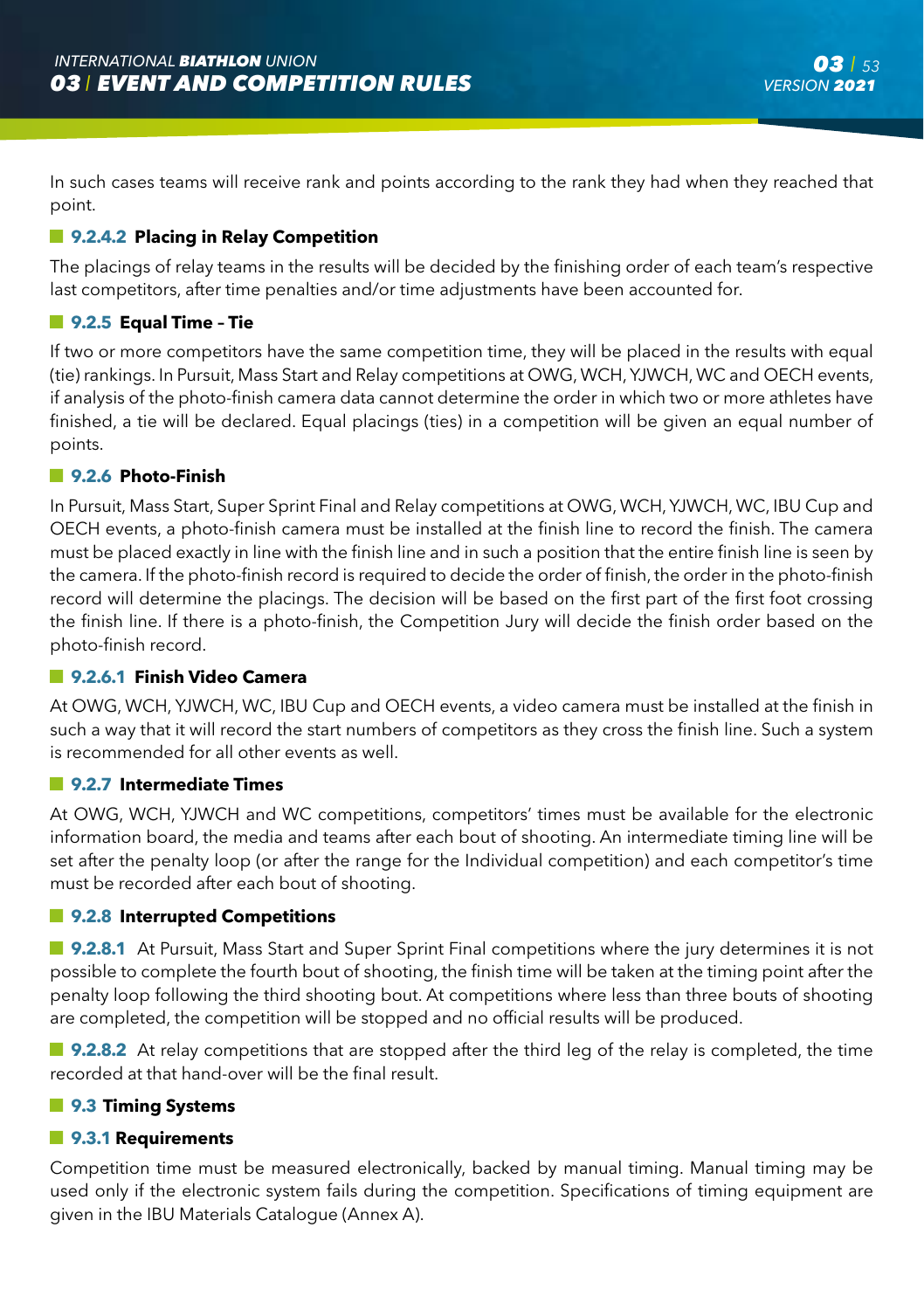## **9.3.2 Units of Measurement**

Electronically and manually measured competition times must be registered to 1/10 (0.1) of a second.

## $\blacksquare$  **9.4** The Competition Results

## **9.4.1 General**

Results are the record of the performance of the competitors or teams in a competition. The OC will be responsible for producing and distributing the results on paper and electronically. At all IBU events, English must be used in the results; however, more than one language may be used in the same results. Provisional and final results must include the following information:

- a. Name and location of the event;
- b. Type, time and date of the competition;
- c. Course and weather data;
- d. Names of the Competition Jury members;
- e. Signature of the TD:
- f. Number of competitors entered and total ranked;
- g. Number of those who did not start and did not finish;
- h. Notes about imposed penalties: Article, time adjustment or kind of penalty;
- i. Columns for:
	- placings, in ranking order from first to last;
	- start numbers;
	- last and first names of competitors;
	- competitors' year of birth (for start and result lists, when possible);
	- NF or team;
	- shooting penalties per bout;
	- shooting penalties, total;
	- ski times to 1/10 (0.1) second;
	- total time, and team time in Relay;
	- time behind;
	- Cup points (when appropriate);
	- Nations Cup points (when appropriate).

For the Pursuit competition, the times shown are the time behind the first starter for the winner, followed by the time behind the winner for the remaining competitors.

#### **9.4.1.1 Ties**

If there is an equal competition time, the tied competitors will be given equal ranking and equal points in the results; however, there will be no next placing in the results.

## **9.4.2 Types of Results**

There are three types of results: intermediate, provisional and final.

## **9.4.2.1 Intermediate Results**

Intermediate results reflect the competition situation during the competition and are for information only. They will be displayed on the scoreboard, announced by the public announcer and will be available through the electronic information system.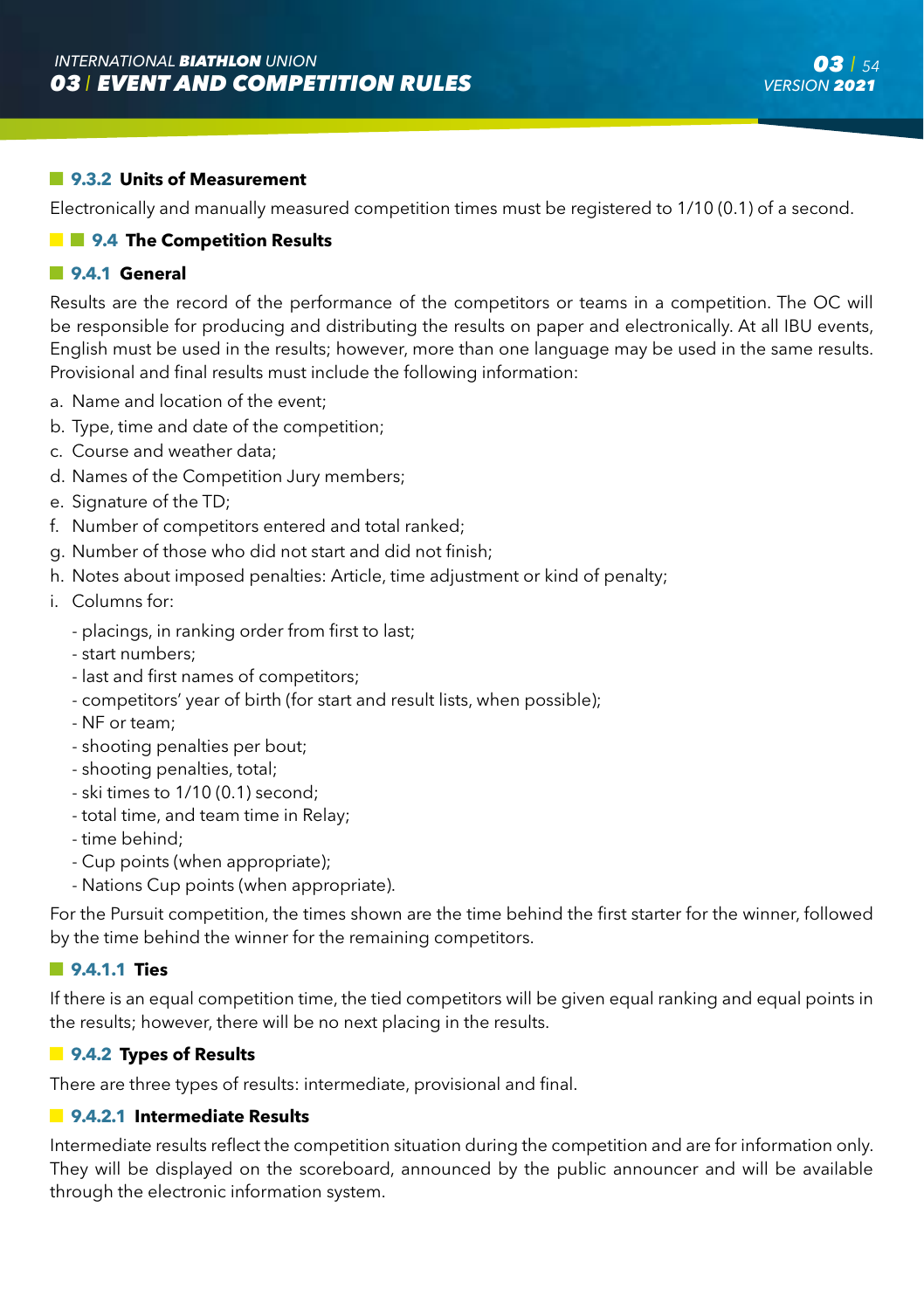## **9.4.2.2 Provisional Results**

Provisional results are the first official record of the competition produced by the OC after the last finish. Provisional results are always subject to protest and must be published and posted at the finish area and competition office as soon as possible after the last competitor has finished. The TD must sign and write the time of posting on the provisional results list so that the end of the protest period is clear. In case a provisional result needs to be changed (e.g. due to technical issues or issues the jury was not aware of before posting the first version of provisional results), the amended result has to be signed and posted one more time. In such case a new protest time period starts.

#### **9.4.2.3 Final Results**

Final results are the official record of the competition produced by the OC after the provisional results have been posted for 15 minutes. Final results are only subject to protest at the Jury of Appeal, not the Competition Jury. The final results must be published immediately after the deadline for protests has passed, or as soon as the Competition Jury has made its decisions on protests that have been submitted. The TD must sign and state the time of posting on the final results list.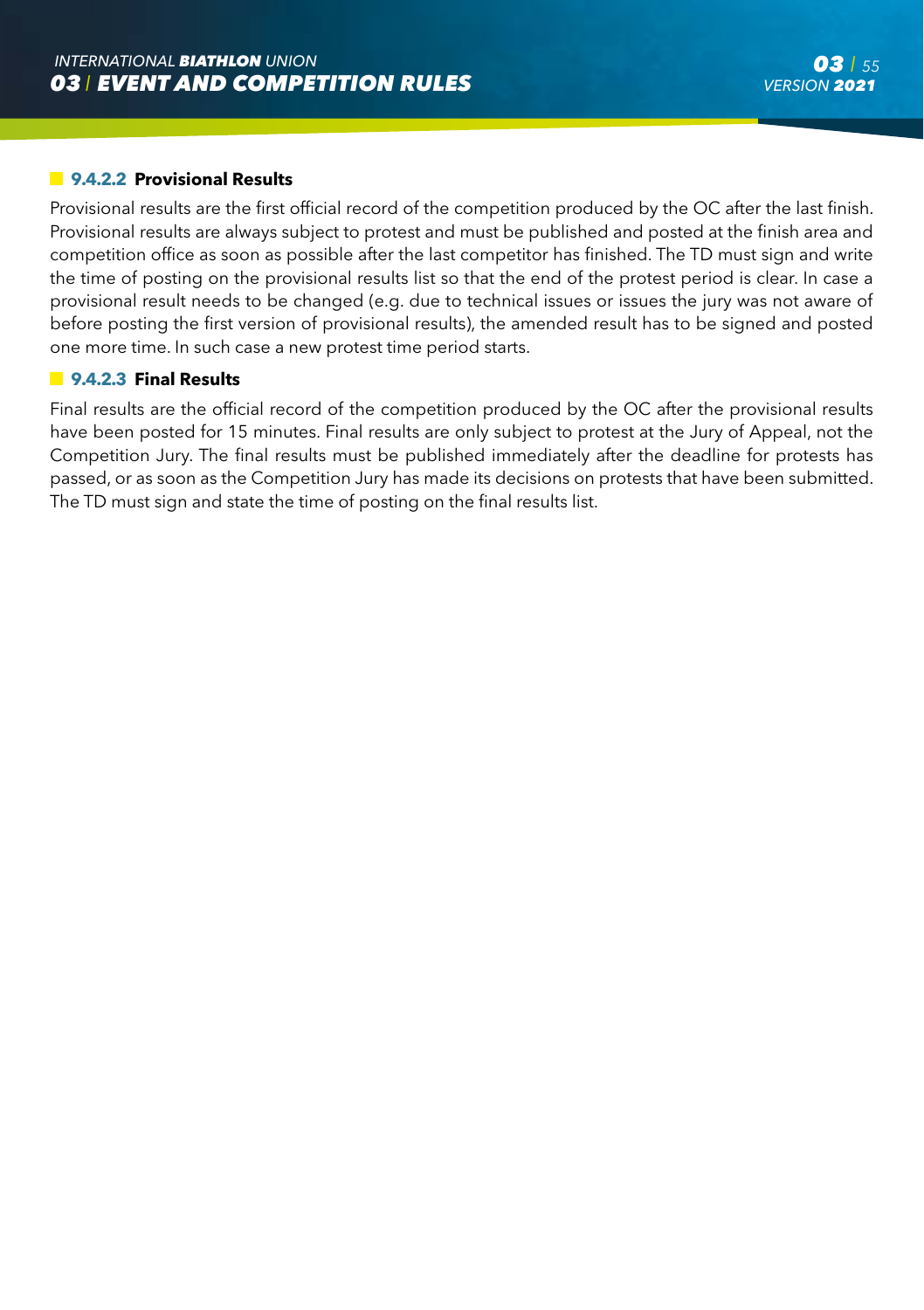# *10. PROTESTS*

## **10.1 General**

Protests must be submitted in writing to the competition secretary or the TD/RD, using the official IBU Protest Form, for the attention of the Competition Jury, and must be accompanied by a fee of € 100, or equivalent in the currency of the host NF. The IBU protest form can be obtained from the Competition Secretary or downloaded from the IBU website. If the protest is upheld, the fee will be refunded. If the protest is rejected, the sum will go to the IBU.

## **10.2 Protest Types and Conditions**

#### **10.2.1 Eligibility Protests**

Protests concerning the eligibility of a competitor may be submitted at any time up to the end of the protest time for the competition in question.

## **10.2.2 Protests During and After Competitions**

Protests concerning violation of rules by competitors and team staff, mistakes made by officials, competition conditions and the provisional results must be submitted in the time period from the start of zeroing before the competition until 15 minutes after the posting of the provisional results. The OC must make a clear announcement regarding where the provisional results will be posted.

#### **10.2.3 Repetition or Annulment**

If the examination of a protest reveals circumstances that are so serious that cast doubt on the sporting merit of the competition, or if the Competition Jury from its own observation comes to the same conclusion, the Competition Jury may decide to repeat the competition or to annul the competition without repetition.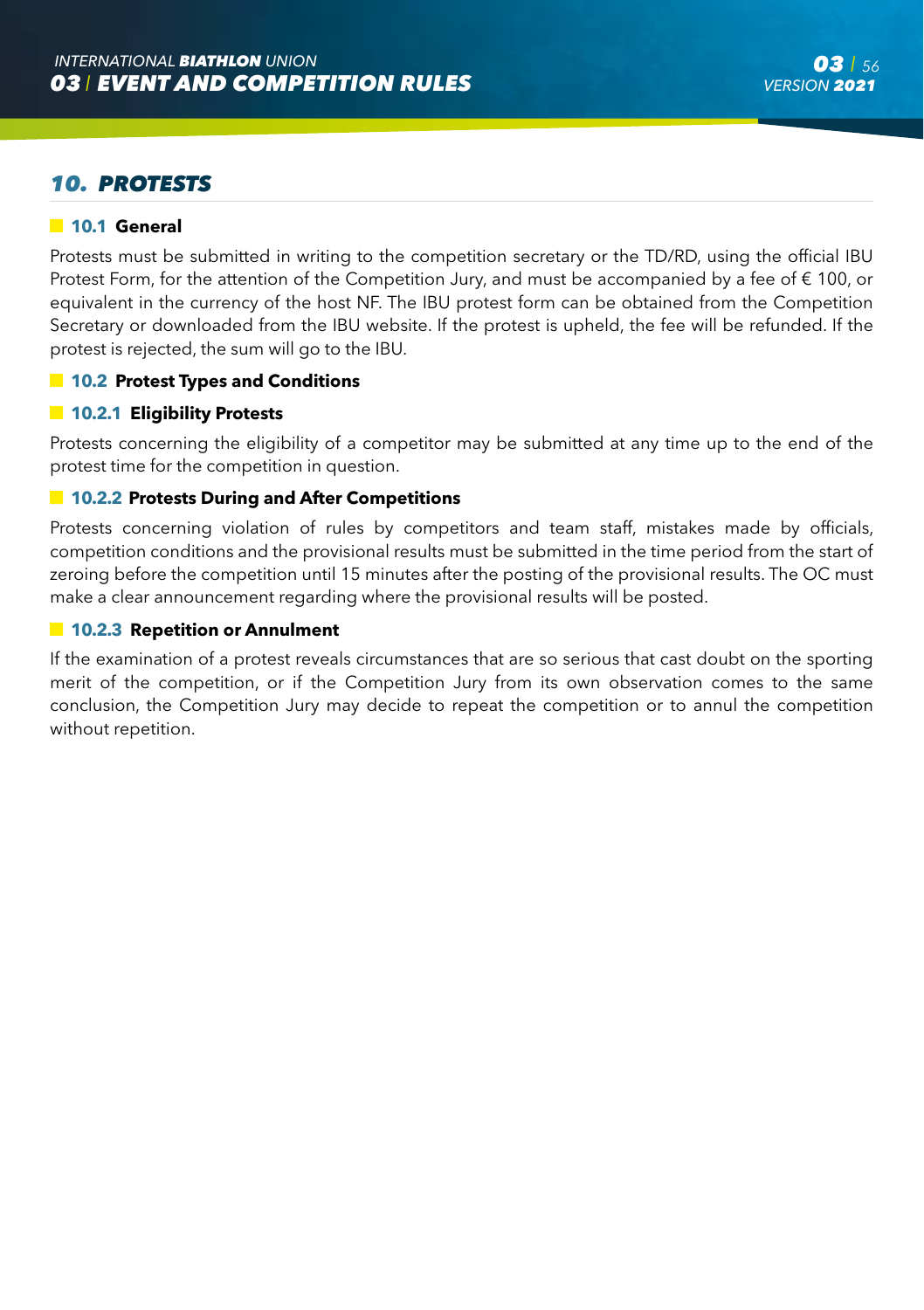# *11. EVENT & COMPETITION PENALTIES AND DISCIPLINARY MEASURES*

**Penalties and/or disciplinary measures are reprimands, start prohibitions, time penalties, disqualifi**cations, suspension and fines.

Such penalties and/or disciplinary measures can be imposed upon officials, staff, athletes and/or member federations and will be imposed in case of culpable actions (i.e. actions taken willfully or negligently) for:

- violation of the principles of fair play and unsportsmanlike conduct, especially for breaches of the IBU Event and Competition Rules;
- endangering or impairing the reputation of the IBU within the framework of events and competitions;
- violations of the IBU Advertising Rules.

Notwithstanding any other provision in these IBU Event and Competition Rules or elsewhere, the Head of the Biathlon Integrity Unit may decide at any time (either on the proposal of another IBU Official or of his/her own accord) that a breach of the IBU Event and Competition Rules or the IBU Advertising Rules is sufficiently serious that it should be dealt with not (or not only) under the IBU Event and Competition Rules or the IBU Advertising Rules, but rather (or also) as a breach of Article B.9 of the IBU Integrity Code.

## **11.1 Reprimands**

A reprimand will be imposed in the case of:

- a. jeopardizing or defaming the honor or reputation of the IBU in a very minor way;
- b. insulting the IBU, its organs, its members, the organs of its members or their affiliates and relatives;
- c. violations of rules for which there is no penalty or for which there is not an expressly stated, more severe penalty.

## **11.2 Start Prohibition**

Athletes or teams will be prohibited from starting for:

- a. violation of the eligibility and qualification requirements of the IBU Event and Competition Rules;
- b. appearing for start with materials, equipment, clothing or advertising not in compliance with the IBU Event and Competition Rules or Annex A (the IBU Material Catalogue) to those Rules, or with the IBU Advertising Rules;
- c. appearing for start with the wrong start number, or no start number/thigh number, due to a mistake made by the athletes or their teams;
- d. violating the rules regarding official training, zeroing, warm-up and/or ski testing or safety regulations.

The prohibition applies for the competition in which the violation occurred, or the next competition, as applicable.

The responsible IBU Referee is to impose start prohibitions according to Art. 11.2 b and c.

## **11.3 Time Penalties and Disqualification**

## **11.3.1 Thirty-Second Penalty**

A thirty-second penalty will be imposed if:

- a. an athlete competes in a pursuit and starts up to max. three seconds before the officially assigned start time;
- b. starting outside the start window in the Sprint, Individual or Super Sprint Qualification competitions without returning to the start acc. to Art. 6.4.7.1;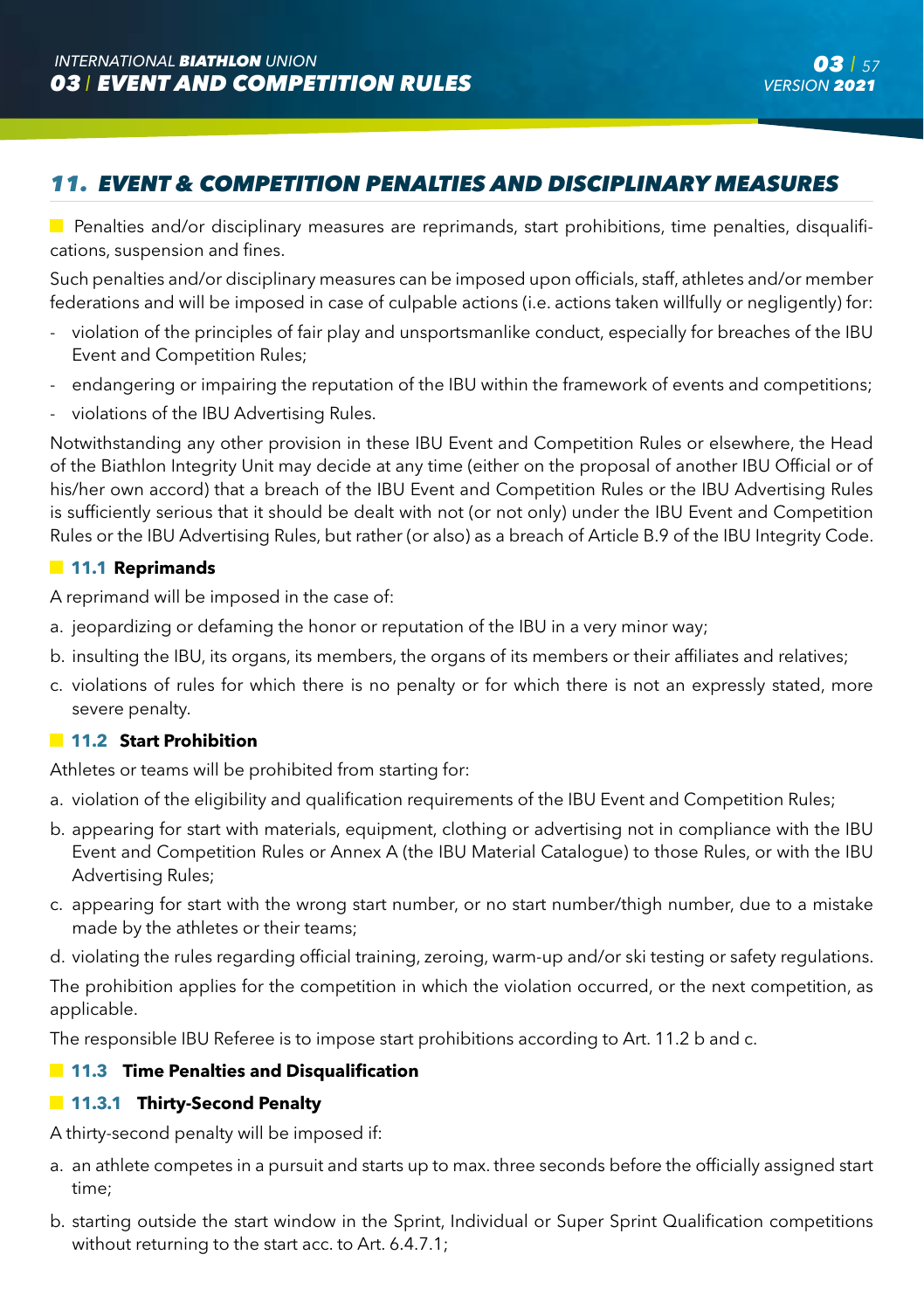c. breaching the rules listed in Art. 8.2.1 at Mass Start, Sprint and Individual with group start, Super Sprint Final, Pursuit and/or Relay competitions;

Exception: there will be no penalty for athletes shooting from a wrong lane if this mistake is initiated by another competitor or official.

d. having shot from a wrong shooting position, wrong shooting sequence and/or wrong position in the shooting lane.

## **11.3.2 One-Minute Penalty**

A time penalty of one minute will be imposed on athletes or teams for:

- a. not giving way at the first request by an overtaking competitor;
- b. committing a very minor violation of the principles of fair play or the requirements of sportsmanship.

## **11.3.3 Two-Minute Penalty**

A time penalty of two minutes will be imposed on athletes or teams for:

- a. every penalty loop, resulting from shot penalties, not done by an athlete immediately after each prone or standing shoot;
- b. every round not fired if athletes recommence skiing before they have fired all five shots in Individual, Sprint, Pursuit, Mass Start or Super Sprint competitions, or all eight shots in a Relay competition, having not hit all targets;
- c. starting without a tag at the relays hand-over. Both athletes need to be in the hand-over zone acc. to Art. 6.4.4 and Art. 9.2.4. Otherwise it is no start at all;
- d. committing a minor violation of the principles of fair play or the requirements of sportsmanship.

#### **11.3.4 Disqualification**

Athletes or teams will be disqualified for:

- a. breaching the rules listed in Art. 11.2 a–d;
- b. violating Article 1.5 of the IBU Event and Competition Rules "Eligibility Rules for Competitors and Team Staff";
- c. receiving prohibited assistance as defined in the IBU Event and Competition Rules from a member of their team staff or non-competing athletes from their team;
- d. avoiding start or finish inspections;
- e. taking part in a competition with a rifle not correctly marked (IBU control sticker);
- f. modifying equipment, rifle or clothing that has been inspected and marked at start inspection, in a prohibited way;
- g. participation in a competition with a start number or start number sequence color that has not been assigned to them on the competition start list, regardless of whether this is deliberate or due to a mistake made by them or by their team;
- h. deviating from the marked trail, or skiing a wrong trail, or skiing the course loops in a wrong sequence or in the wrong direction (exception: see Art. 7.1.3);
- i. using means of propulsion other than skis, poles and their own muscular force;
- j. not carrying their rifle while skiing during the competition, and for not carrying their rifle on the course, when it is not damaged, with the barrel pointing up;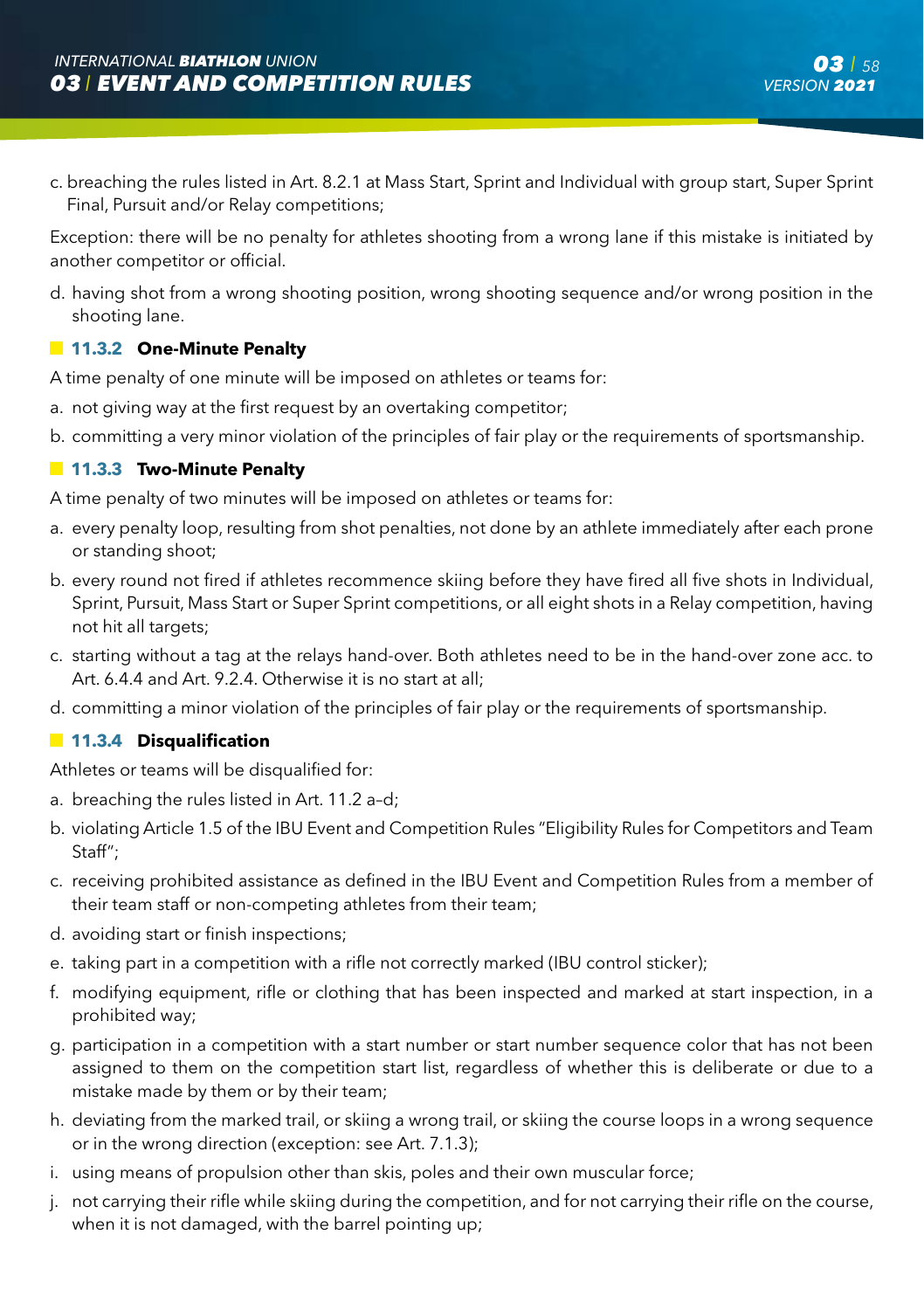- k. hindering another competitor on the course or at the shooting range by serious obstruction;
- l. exchanging a ski during the competition if the ski or binding is not broken;
- m. accepting unauthorized assistance from any person when repairing equipment, or receiving assistance other than authorized;
- n. for applying any substances during a competition intended to change the glide performance of their skis;
- o. firing more than five rounds in any shooting bout of Individual, Sprint, Pursuit, Mass Start and Super Sprint competitions or more than eight rounds in Relay competitions;
- p. using a second magazine instead of hand-loading lost rounds, replacement rounds for misfires, or spare rounds individually;
- q. violating any shooting safety regulations as defined in Article 8.5 of the IBU Event and Competition Rules;
- r. exchanging their rifle for another rifle, after starting, in any other location than the shooting range;
- s. starting more than three seconds earlier than the assigned start time in a Pursuit competition
- t. failing to stop competing in the competition after being lapped in the WC/WCH/IBU Cup/OECH/ OWG Relay, Pursuit, Mass Start or Super Sprint Final;
- u. committing a serious violation of the principles of fair play or the requirements of sportsmanship.

## **11.4 Penalties for Rule Violations in the Finish Corridors**

For rule violations in the finish corridors as described in ECR 3.5.1.2, the following penalties may be applied as decided by the Jury:

- a. reprimand;
- b. adjustment of ranks for those affected by the violation:
- c. time penalty: 30 seconds, 1 minute, or 2 minutes;
- d. disqualification.

#### **11.5 Suspension**

**11.5.1** If, after the end of a competition protest deadline, an athlete is found quilty of having grossly violated the IBU Rules, the Competition Jury of the competition concerned may suspend that athlete from the next competition. In the event of a particularly gross violation, that suspension may be extended under the IBU Integrity Code to more than one competition and up to a maximum of all competitions within the next two trimesters. Such suspension would apply to all IBU events and IOC Events within this time frame. A preliminary suspension may be imposed with immediate effect by the Biathlon Integrity Unit (BIU).

**11.5.2** An athlete who has participated in an international biathlon event that has not been authorized by the IBU may be suspended for one or more IBU competitions by the IBU Executive Board.

**11.5.3** An athlete who violated Annex A Art. 1.3 may be suspended for one or more IBU competitions by the IBU Executive Board.

**11.5.4** An NF whose athletes have violated Annex A Art. 1.3 multiple times may be suspended for one or more IBU competitions under the IBU Integrity Code. This might be applied for all athletes of such NF in the respective IBU Event series. A preliminary suspension may be imposed with immediate effect by the Biathlon Integrity Unit (BIU).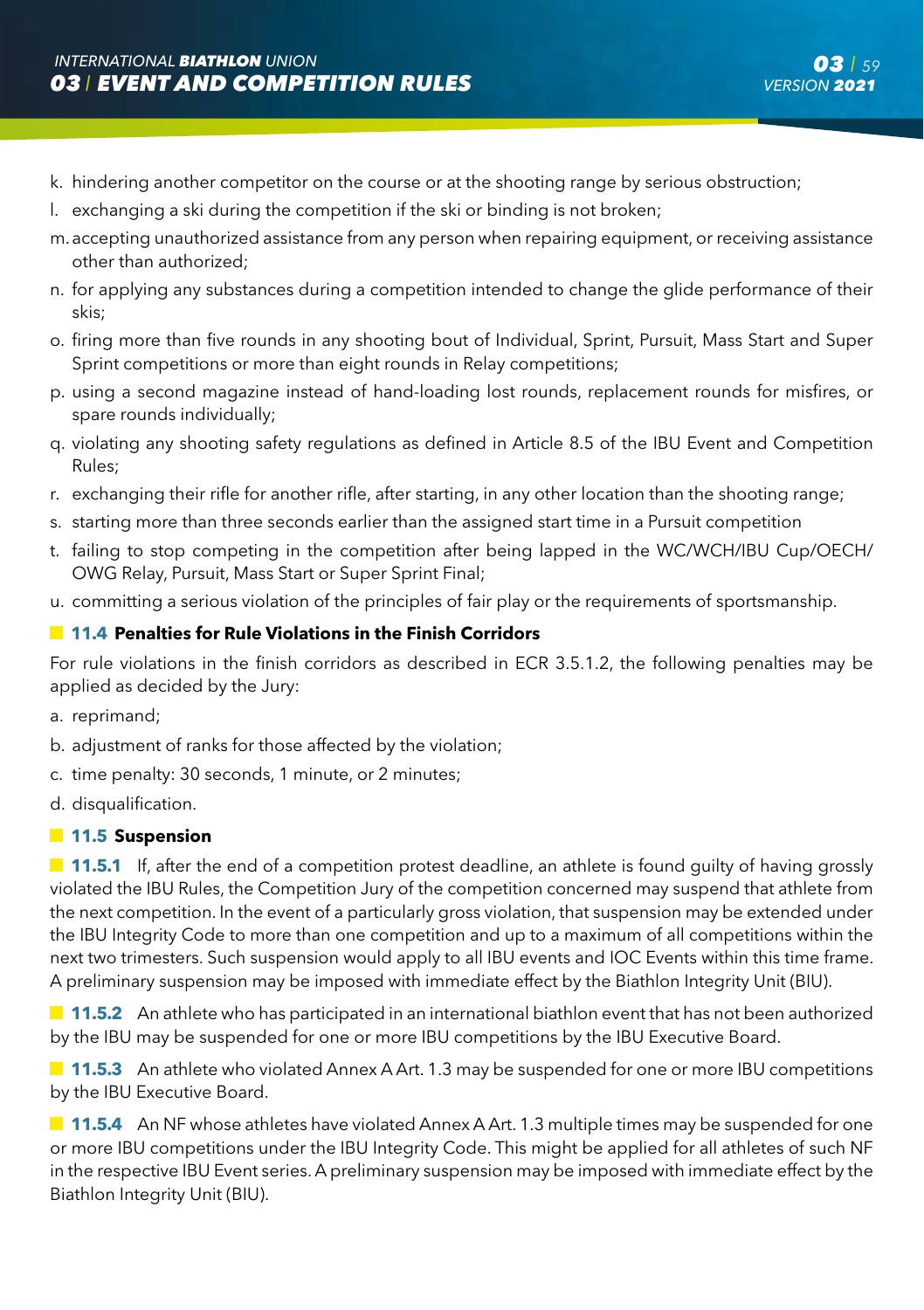#### **11.6 Fines**

 **11.6.1** Fines up to €1000 may be imposed by the Competition Jury on those who violate the IBU Event and Competition Rules and/or their member federations or those jeopardizing/defaming the honor or reputation of the IBU in a minor way.

**■ 11.6.2** Fines up to € 30,000 may be imposed by the IBU Executive Board on those who seriously violate the IBU Rules or decisions of the organs or other competent bodies of the IBU, and/or their member federations or on those who jeopardize or damage the reputation of the IBU in a serious way.

**11.6.3** Fines from €30,000 to €100,000 may be imposed under the IBU Integrity Code on those who very seriously violate the IBU Rules or decisions of the organs or other competent bodies of the IBU, and/ or their member federations or on those who jeopardize or damage the reputation of the IBU in a very serious way.

## **11.7 Validity**

Except for suspension and monetary fines, the above penalties and disciplinary measures may only be imposed before the publication of the final results.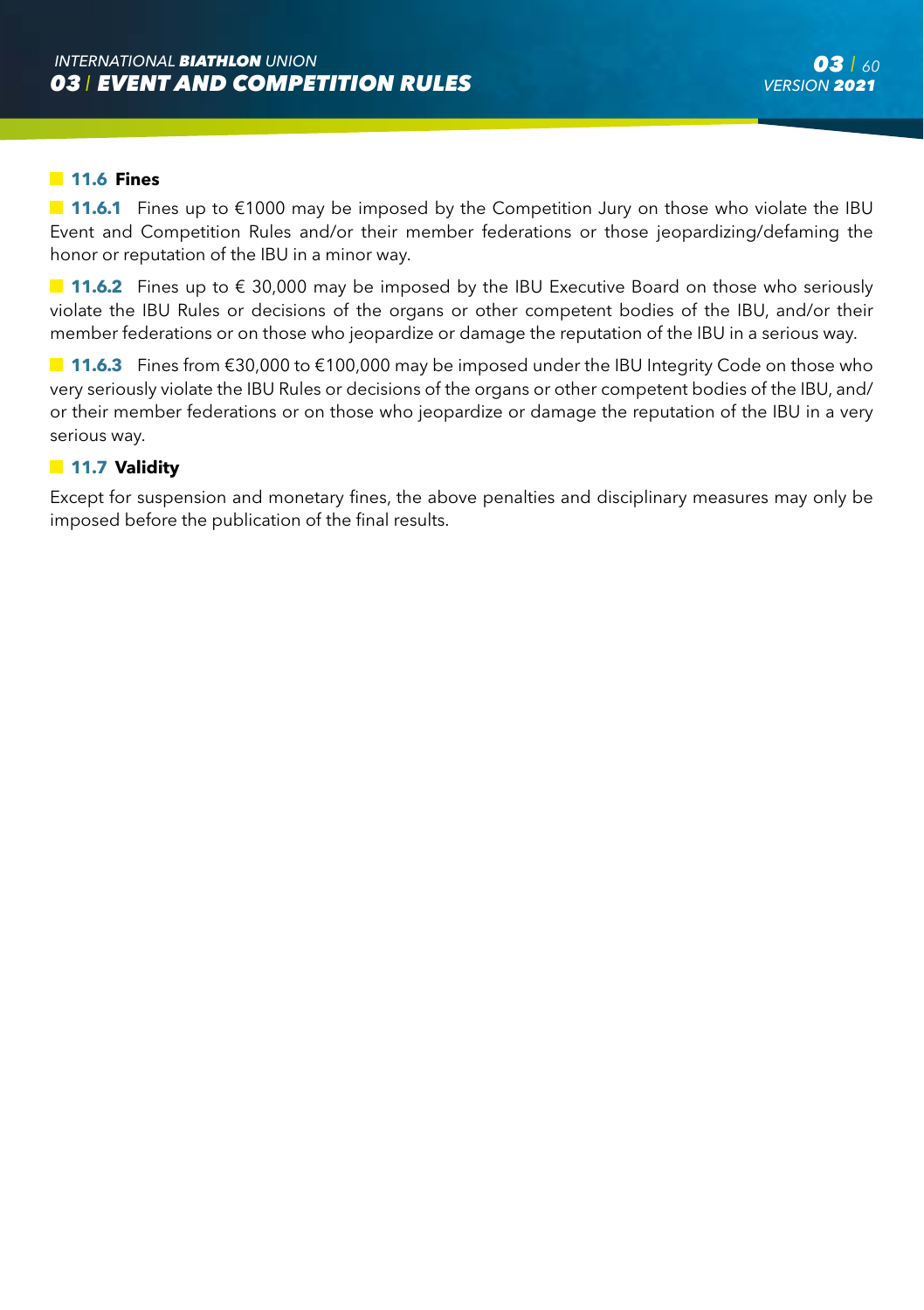# *12. WORLD CHAMPIONSHIPS – EVENT RULES*

### **12.1 General Regulations**

## **12.1.1 Jurisdiction and Terms**

The WCH and YJWCH are IBU events and are held under its jurisdiction for men, women, junior men and junior women, and for youth men and youth women.

## **12.1.2 Event Dates**

WCH will be held annually and jointly for men and women during dates approved by the IBU EB, but will not be held during years of the OWG. YJWCH for junior men and junior women and for youth men and youth women together will be held annually during dates approved by the IBU EB. If any IBU competition that is normally held at the WCH is not in the program of the OWG, a WCH competition will be held for it in years of the OWG.

## **12.1.3 Best Biathletes – Financial Responsibility and Selection (WCH)**

Each OC of the WCH must pay the accommodation and meal expenses for the best 30 male and the best 30 female biathletes for a maximum of twelve days during the WCH. The best biathletes at the WCH will be selected from the top rankings of the current WC Total Score prior to the start of the WCH.

## **12.2 Bids to Host and Appointment of OC's (WCH)**

#### **12.2.1 General**

The task of organizing the WCH will be entrusted by the IBU Congress to a member federation of the IBU for the appointed location between a minimum of four and maximum of five years in advance.

## **12.2.2 Application to Host a WCH**

The bid to host a WCH must be submitted to IBU in writing by a NF.

The application and the application fee must be received not later than 90 days before the applicable IBU Congress. The application fee is as follows:

#### 1st Candidacy for an IBU WCH: Application fee € 45,000

If not elected by the IBU Congress, one-third of the fee will be refunded by the IBU to the respective NF (€ 15,000)

#### 2nd Candidacy for an IBU WCH: Application fee € 30,000

If not elected by the IBU Congress, half of the fee will be refunded by the IBU to the respective NF (€ 15,000)

#### 3rd and any further Candidacy for an IBU WCH: Application fee € 10,000

#### No refund

The venue for which the bid is made must have an A license at the time of the application deadline. The application must be submitted using the official IBU application form and must be signed by the NF president or SG.

## **12.2.3 The IBU Event Hosting Declaration (WCH and YJWCH)**

After a host for a WCH has been appointed, the hosting NF must sign the IBU Event Hosting Declaration. By signing, the hosting NF will testify that it accepts and will fulfill, in the required time, the tasks, measures and duties stipulated in the Declaration.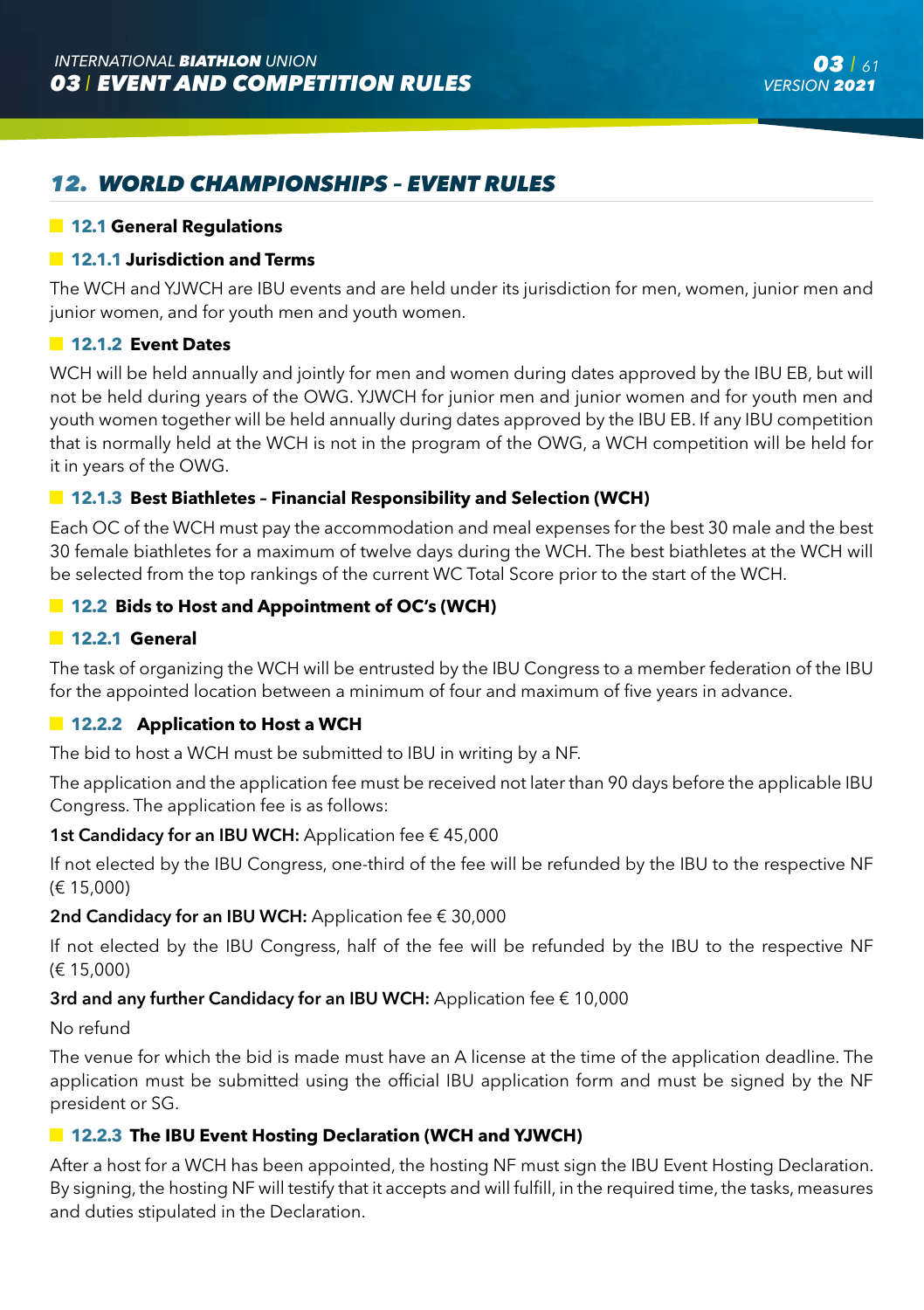## **12.3 Event Schedule and Program (WCH and YJWCH)**

The proposed event schedule and program will be established by the OC in consultation with the RD and submitted to the IBU headquarters at least two years prior to the start of the event. The program must be submitted to the TC for review and must be approved by the IBU EB at the latest one year prior to the start of the WCH.

## **12.4 Progress Reports (WCH and YJWCH)**

The OC must report regularly about its progress to the IBU.

## **12.5 Information Bulletins and Invitations (WCH and YJWCH)**

#### **12.5.1 Preliminary Information**

At least one year prior to the WCH, the OC must send a preliminary information bulletin approved by the RD to all IBU member federations and to the IBU headquarters. The bulletin must provide all significant information about the WCH that is required by the NFs at that time.

#### **12.5.2 Invitation**

Not later than 1 September of the year preceding the WCH, the OC must send the official invitations approved by the RD to all IBU NFs and to the IBU headquarters. NFs that require a special invitation for visa purposes must request them from the OC.

The OC must circulate detailed information to all IBU NFs and to the IBU headquarters. The invitation must provide detailed information in accordance with the OC Guidelines.

Invitations may be sent in electronic form by e-mail and by placement on a website with notification by e-mail.

## **12.6 Participation**

#### **12.6.1 Quotas - WCH**

#### **12.6.1.1 Maximum Registration and Entries**

NFs may participate with the following quota of male and female competitors respectively at WCH event Individual, Sprint and Super Sprint Qualification competitions, based on the NF's ranking in the previous season's World Cup Nations Cup score final standings:

| NATION CUP RANK                             | <b>WCH REGISTER</b> | <b>WCH</b><br><b>START</b> | <b>TOTAL</b><br><b>REGISTERED</b> | <b>TOTAL</b><br><b>START</b> |
|---------------------------------------------|---------------------|----------------------------|-----------------------------------|------------------------------|
| $1 - 5$                                     |                     |                            | 40                                | 20                           |
| $6 - 15$                                    |                     |                            | 70                                | 40                           |
| $16 - 25$                                   |                     |                            | 50                                | 30                           |
| $26 - 30$                                   |                     |                            | 20                                | 10                           |
| 31 + & Not Ranked<br>(Wild Cards total 10)* |                     | 10                         | 10                                | 10                           |
|                                             |                     |                            | 190                               |                              |

Maximum 2 athletes per NF

## **12.6.1.1.1 Additional Start Quotas**

a) Those NFs without a quota based on their Nations Cup ranking can earn a start quota of up to a maximum of two competitors through NF Wild Cards. The 10 best-ranked athletes on the IBU qualifying points list from a NF not already having a quota in the WCH, earn a start quota for their respective NF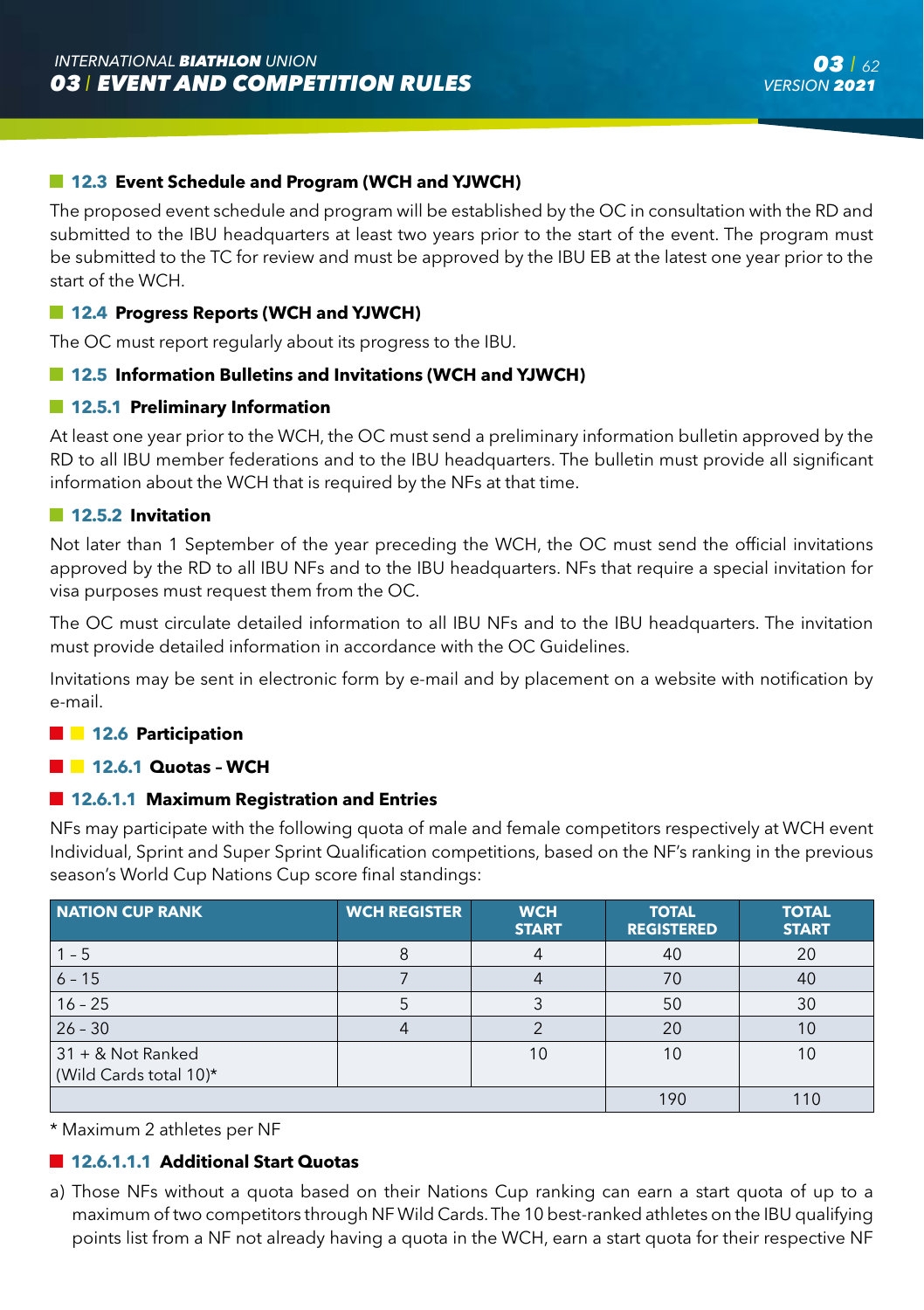(maximum two per NF). All athletes intending to start through such a quota have to fulfill the personal WCH qualification criteria.

b) Additionally, the NFs of the Individual, Sprint, Pursuit and Mass Start champions of the previous year's OWG or WCH may enter those competitors at the WCH Individual, Sprint and Mass Start competitions respectively, in addition to their NF's quota. The Pursuit Champion of the previous year's OWG or WCH may enter additionally in the Sprint competition, however, the NF's quota for the Sprint competition may not exceed five (5) per NF.

## **12.6.1.2 Pursuit Competitions**

The top 60 competitors from the qualifying competition will be entitled to start in the Pursuit competition.

## **12.6.1.3 Mass Start Competitions**

The Mass Start competition entries consist of 30 competitors, determined as follows: the top 15 from the WC Total Score plus any medal winners that are not among the top 15 in the WC Total Score, then the remaining competitors will be filled in from the points they have acquired in the Individual, Sprint and Pursuit competitions of the WCH being held, in ranking order. In case competitors are tied, the one with the best single result in the current WCH will be ranked ahead. If still tied the one with the best current WC Total Score and if still tied the athlete with less IBU Qualifying points will be ranked ahead. Start numbers will be assigned in the order as follows: the gold medalist of the first personal competition of the WCH will receive start number 1; the gold medalist of the second personal competition will receive number 2; and the gold medalist of the third personal competition will receive number 3, with the silver medalists of the personal competition receiving start numbers in the same order beginning with start number 4–6, and bronze medalists in the same way beginning with start number 7–9. The top competitors in the current WC Total Score will receive start number 10, and so on. If a competitor has won more than one medal in the personal competitions of the WCH being held, he will receive the lowest start number in keeping with the above sequence and other competitors will move up in the same order, and the same principle will apply if more than one competitor wins multiple medals, or if one or more competitors are missing. Four competitors will be the maximum number of entries allowed by any NF. However, if an NF has more than four medalists, then all medalists from that NF will be entitled to start. In addition to the NF's quota, the champions of the previous year's OWG or WCH Mass Start will be allowed to be entered. She and he will receive start number 30 unless they have already been selected in accordance with the above rule.

#### **12.6.1.4 Relay Competitions**

The best 30 NFs (women's and men's results) may enter relay teams based on the NF's current women's and men's WC Nations Cup score. If any of the top 30 ranked teams are not entered, the next ranked teams may enter. NFs having a start right may register the minimum number of athletes required to compete in the relay provided all the athletes meet the qualification requirements for the WCH. The affected NF teams are therefore allowed to register a maximum of four (4) for Relay competitions.

### **12.6.1.5 Mixed Relay Competitions**

A maximum of 30 Mixed Relay teams will be allowed to participate (one per NF), based on the sum of the NF's current women's and men's WC Nations Cup score. If any of the top 30 ranked teams are not entered, the next ranked teams may enter. NFs having a start right may register the minimum number of athletes required to compete in the mixed relays and single mixed relays provided the NFs have both men and women with a start right for the WCH; the affected NF teams are therefore allowed to register a maximum two (2) per gender for Mixed Relay competitions.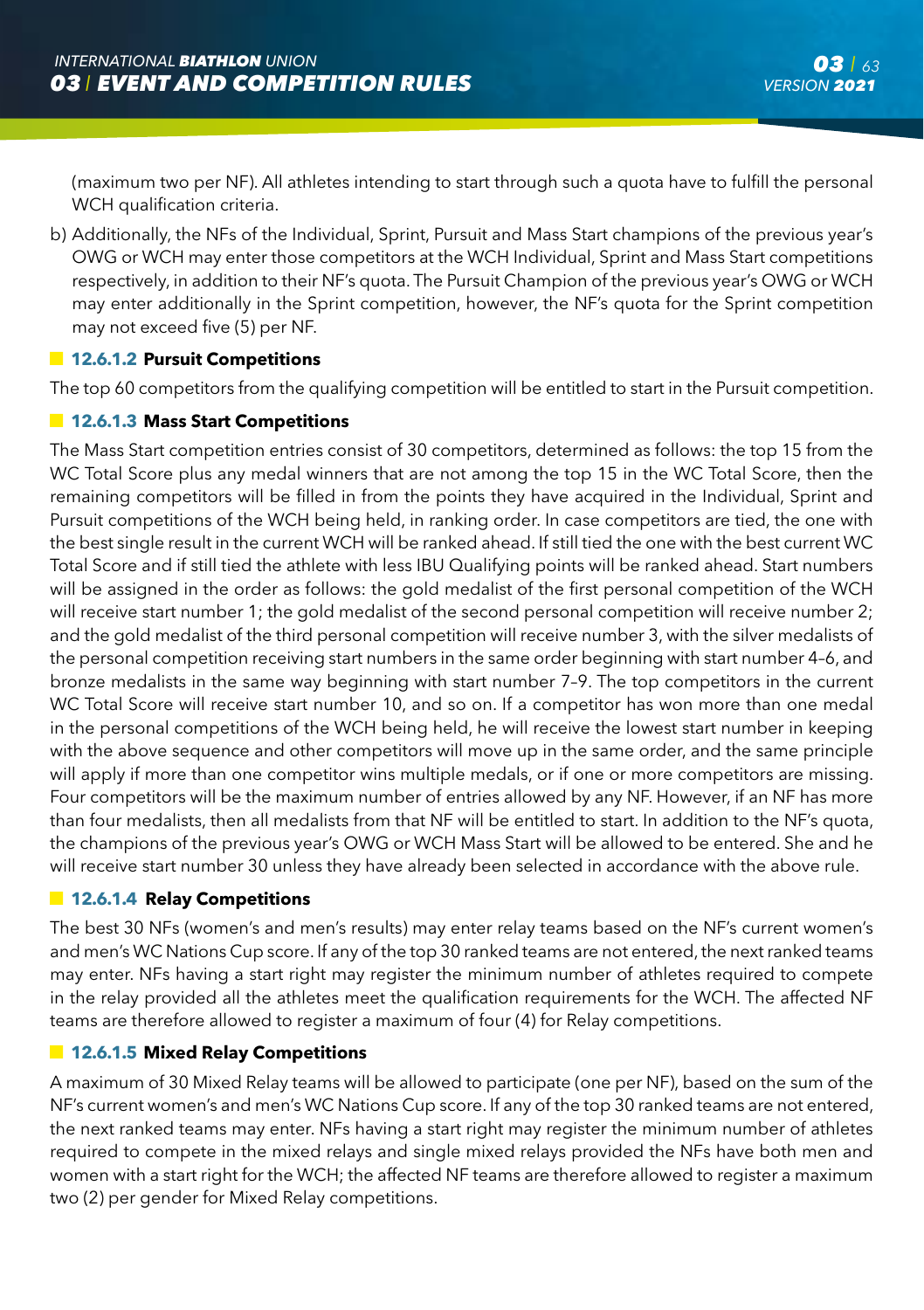## **12.6.2 Quota - YJWCH**

#### **12.6.2.1 Maximum Registration and Entries**

Each NF may register a maximum of five junior men and junior women each, and five youth men and youth women each in the YJWCH. The following entry regulations apply to specific competitions at the YJWCH:

#### **12.6.2.2 Individual and Sprint Competitions**

A maximum of four competitors per NF may be entered for each of the following classes: junior men, junior women, youth men and youth women. Additionally, the NFs of the Individual and Sprint champions in the previous year's YJWCH will be granted the right to enter them at the YJWCH Individual and Sprint competitions in addition to their NF's quota. The Pursuit Champion of the previous year's YJWCH may enter additionally in the Sprint competition, however, the NF's quota for the Sprint competition may not exceed five (5) and as long as the respective competitors are still in the same class as they were at the previous YJWCH.

#### **12.6.2.3 Pursuit Competitions**

In each of the classes junior men, junior women, youth men and youth women, the top 60 competitors in the qualifying competitions will be entered.

## **12.6.2.4 Relay Competitions**

Each NF that has been ranked at the previous year's YJWCH relay has the right to start in the respective category and gender. The rest of the field will be filled in rank order with the best-ranked NFs not already having a start right, by total Nations Cup points gained in the individual competitions at the current YJWCH in the respective category and gender. The maximum number of relays is 30.

A competitor may start in one Relay only (youth or junior).

#### **12.6.2.5 Team Staff (WCH and YJWCH)**

Article 1.6.1.1 g will apply accordingly.

#### **12.7 Awards**

#### **12.7.1 Official Medals (WCH and YJWCH)**

Competitors placed first, second and third in the Individual, Sprint, Pursuit and Mass Start competitions will be awarded the IBU medal in gold, silver and bronze, respectively. Each member of the relay teams placed first, second and third will be awarded the IBU gold, silver or bronze medal, respectively. IBU medals will only be given for competitions where three or more competitors or relay teams are competing.

#### **12.7.1.1 Medal Ceremony**

The presentation of the official World Championships medals must include flag raising and national anthems. Competitors may not appear with competition materials/equipment. An exception applies to the procedure at the YJWCH and SB WCH especially if four (4) competitions are held on the event´s final day and the ceremonies are held in the stadium immediately after the competitions. In such cases, or when agreed with IBU RD, medal and flower ceremonies can be combined and therefore competition equipment is allowed.

#### **12.7.1.2 Flower Ceremony**

The flower ceremony is the TV presentation of the top 6 competitors and top 3 relay teams immediately after the end of the competition. The competitors must appear wearing their competition start numbers,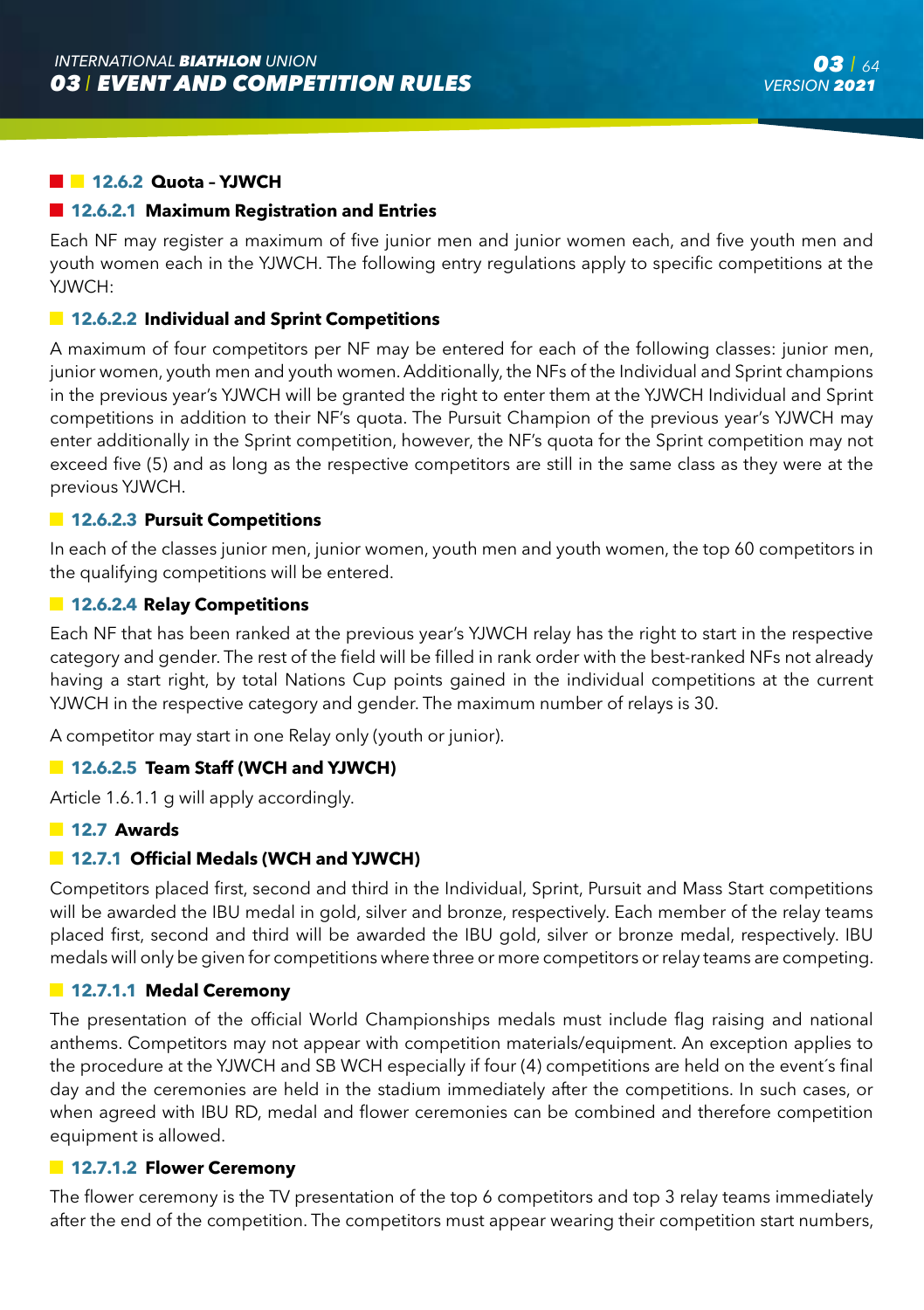and may have with them their competition materials/equipment. At the YJWCH the top 6 competitors and top 3 relay teams will be awarded.

## **12.8 Leader Start Numbers (WCH)**

The competitors, both men and women, who are the best ranked in the current World Cup scores (acc. to Art. 15.8.1.1 a-f), the "Under 25 Award" leaders (acc. to Art. 8, Rules for Honors) and the defending Champions of the previous World Championships in the respective single competition format will wear a numbered, designated colored start number during the World Championships instead of a conventional start number. Bib colors:

- a) Total Score leaders yellow;
- b) Individual, Sprint, Pursuit, Mass Start leaders red;
- c) "Under 25 Award" leaders dark blue;
- d) Defending Champions gold;
- e) Competitors fulfilling more than one criteria of a. d. will wear a combined colored bib.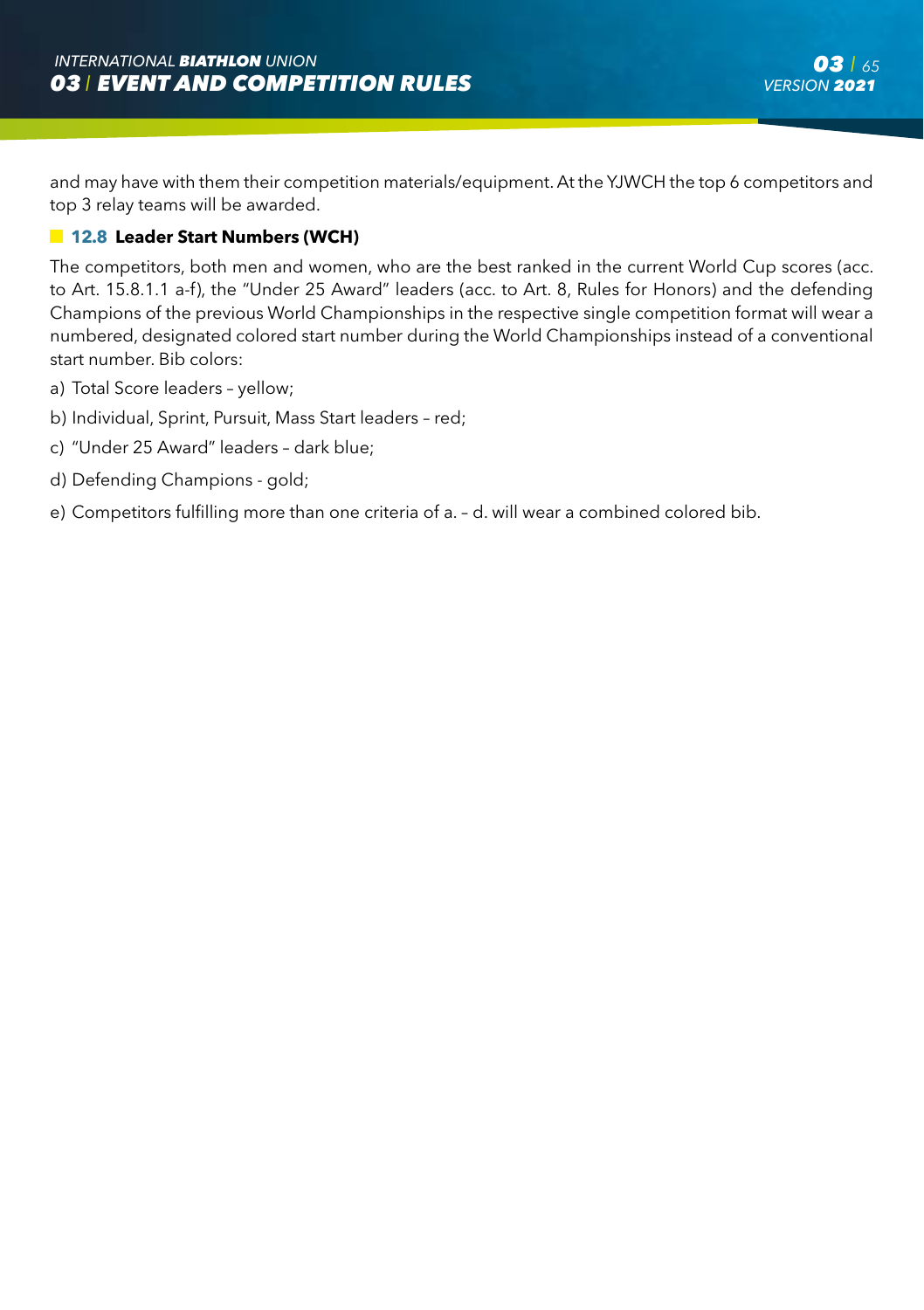# *13. THE OLYMPIC WINTER GAMES – EVENT RULES*

#### **13.1 Rules**

The IOC has jurisdiction over the OWG; however, these Event and Competition Rules will apply to the OWG unless otherwise specified below or by IOC regulations.

# **13.2 Venue Access for NF Teams**

All NF Teams must be allowed access to the venue for 10 days in February the year before the Games and for 10 days each in December and January in the season of the Games. The courses must be groomed daily.

#### **13.3 Schedule and Program**

The event schedule and program for the competitions will be established by the OC in consultation with the RD/TD. The schedule and program must be submitted to the TC for review and must be approved by the IBU EB.

#### **13.4 National Federation Quota**

The NF Registration and Entry Quota for the OWG is based on:

- a. the NF's ranking in the World Cup Nations Cup from the season before the OWG;
- b. the IBU Qualifying Points list (after the last qualifying event);
- c. the Host Nation Quota.

The final quota/qualification system is determined by agreement between the IOC and IBU EB.

#### **13.4.1 Mass Start Competition**

The Mass Start competition entries consist of 30 competitors, determined as follows: the top 15 from the current WC Total Score plus any medal winners that are not among the top 15 in the WC Total Score. The remaining competitors will be filled in rank order from the points they have earned in the Individual, Sprint and Pursuit competitions at the OWG. The points are distributed using the same system as for the WC. In case competitors are tied, the one with the best single result in the current OWG will be ranked ahead. If still tied the one with the best current WC Total Score and if still tied the athlete with less IBU Qualifying points will be ranked ahead. Start numbers will be assigned in the order as follows: the gold medalist of the first personal competition of the OWG will receive start number 1; the gold medalist of the second personal competition will receive number 2; and the gold medalist of the third personal competition will receive number 3, with the silver medalists of the personal competition receiving start numbers in the same order beginning with start number 4–6, and bronze medalists in the same way beginning with start number 7–9. The top competitors in the current WC Total Score will receive start number 10, and so on. If a competitor has won more than one medal in the personal competitions at the OWG being held, he will receive the lowest start number in keeping with the above sequence, and other competitors will move up in the same order. The same principle will apply if more than one competitor wins multiple medals, or if one or more competitors are missing. Four competitors will be the maximum number of entries allowed by any NF. However, if an NF has more than four medalists, then all medalists from that NF will be entitled to start.

#### **13.5 Team Areas and Facilities**

#### **13.5.1 Ski Preparation Areas**

In or very near the stadium area, there must be a sufficient number of permanent buildings or goodquality temporary facilities in which teams may store materials/equipment and wax skis. These rooms or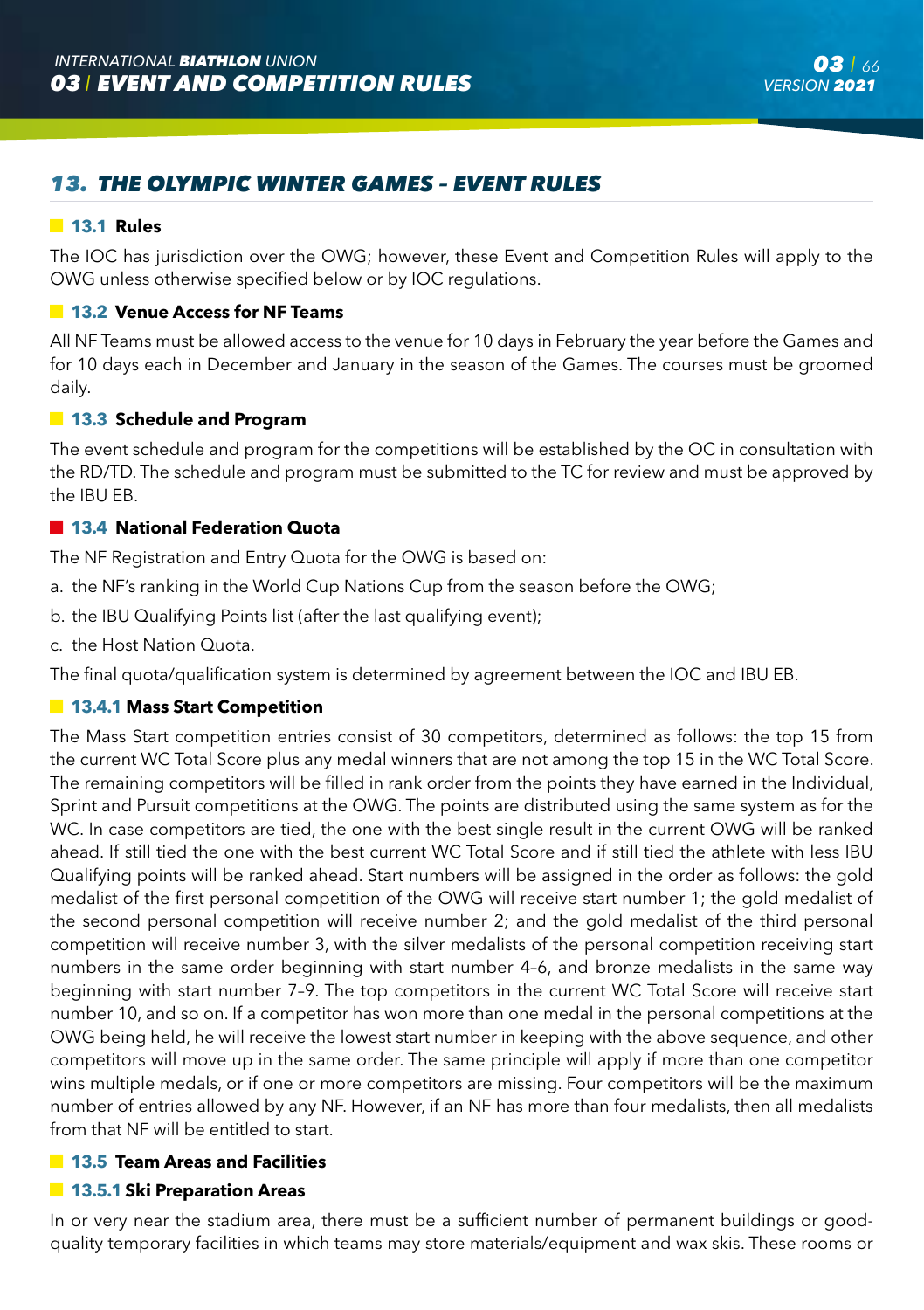cabins must be provided with lights, electric power outlets and adequate ventilation for removing wax fumes, and must be warmed to at least 20 degrees Celsius.

Each NF/NOC must have its own wax cabin for at least 12 sq m, whilst NFs/NOCs with a total of eight or more competitors entered to start must be given two wax cabins or one very large cabin, unless they have a wax truck at the venue.

The cabins should be equipped with locking doors and teams are to be issued with corresponding keys. If the entrances cannot be locked, the OC must provide security for the cabins.

## **13.5.2 Parking Areas**

Parking space for team vehicles, ski preparation trucks and/or ski grinding machine containers must be provided within reasonable walking distance of the cabins.

## **13.5.3 Changing Room/Cabin**

Each NF/NOC with three or more competitors must be provided a changing room or cabin of sufficient space to meet the needs of the team size. Those NFs/NOCs with less than three athletes may share a changing room/cabin with one other NF/NOC.

## **13.5.4 Athlete and Team Staff Lounge**

The OC must provide an athlete and team staff lounge at the venue, with sufficient food and beverage services at meal times and a snack service between meal times, beginning two hours before all scheduled training (both official and general training) and competitions, and closing one and a half hours after the conclusion of the last scheduled training or competition of that day.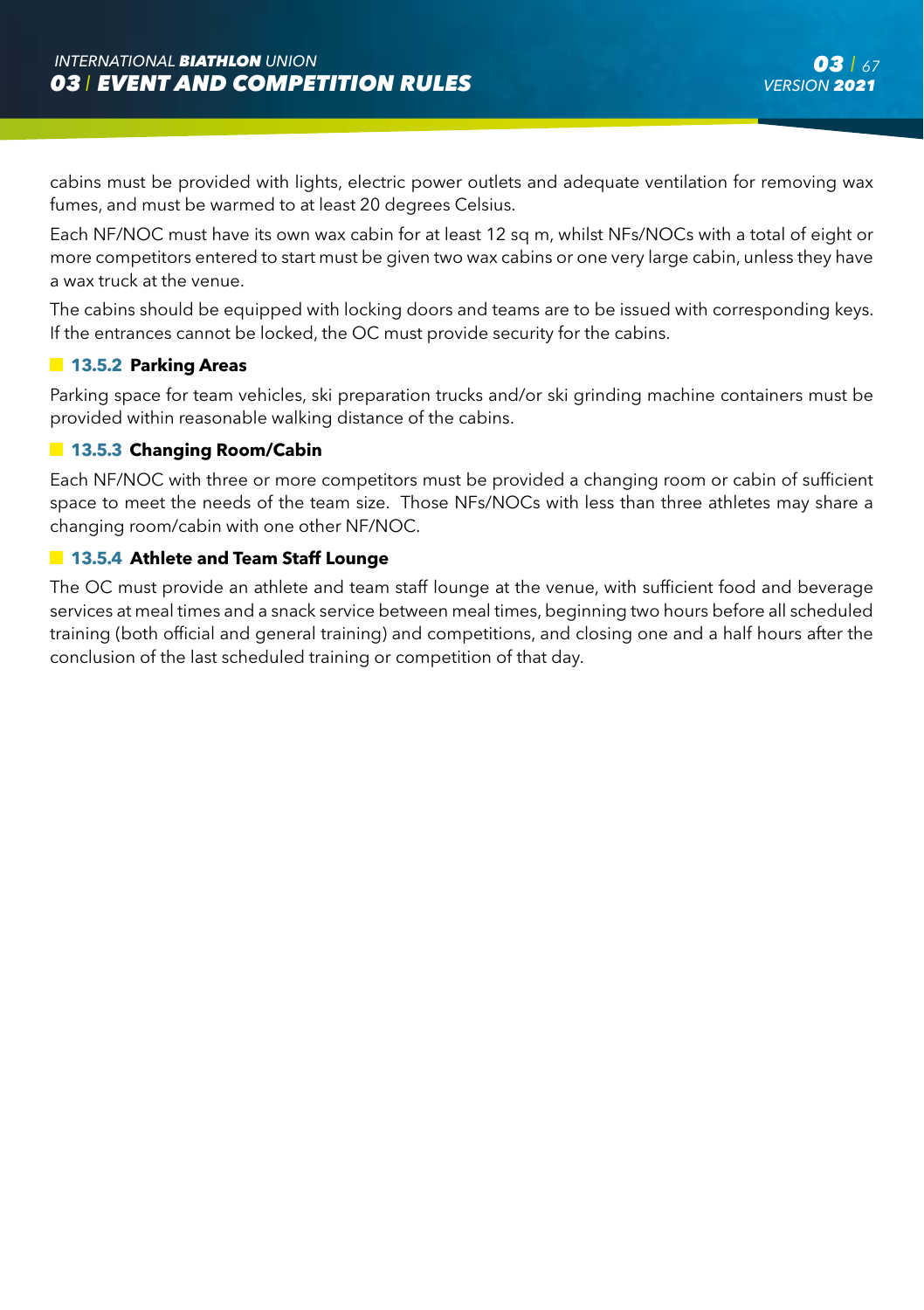# *14. REGIONAL AND CONTINENTAL EVENTS – EVENT RULES*

## **14.1 Regional Cups and Regional Championships**

## **14.1.1 General**

Regional events are IBU events that are organized under its jurisdiction jointly and essentially for juniors and youths categories, at which the IBU classes and competition specification rules apply. The events are organized according the current regional structure and related criteria, which can be downloaded on www.biathlonworld.com.

## **14.1.2 Competition Types**

All appropriate IBU-related competition types are authorized at a regional event.

## **14.1.3 Eligibility and Participation**

Competitors from IBU member NFs (full/provisional) of the respective region as defined in the current regional structure will be eligible to participate. Participation quotas are defined in the related Guidelines, which can be downloaded on www.biathlonworld.com.

## **14.1.4 Competition Rules**

Specific Regional Event Rules are mentioned in the related Guidelines, as mentioned under Art. 14.1.1 above.

#### **14.1.5 Awards**

Any awards are either part of the related Guidelines or handled by each region.

### **14.2 Continental Cups and Continental Championships**

## **14.2.1 General**

Continental Cups and Continental Championships are IBU events. Generally, they can be conducted as a regional event as in Art. 14.1 or as separately dedicated Cup/Championships if the participating NFs of that region represent the whole continent. All procedures and rules of Art. 14.1 apply; official IBU medals are awarded. This article does not cover the OECH and JOECH, which are ruled in detail in ECR Art. 17 and 18.

## **14.3 Event Hosting Applications and Appointment of NFs**

Each IBU (full) member NF may apply to organize one or more Regional Event(s) and/or Continental Cup(s) for their respective region per season in their country. The same applies for one Continental Championships per season. Applications must be submitted to the IBU by 15 June for events in the coming summer and by 15 September for events in the coming winter.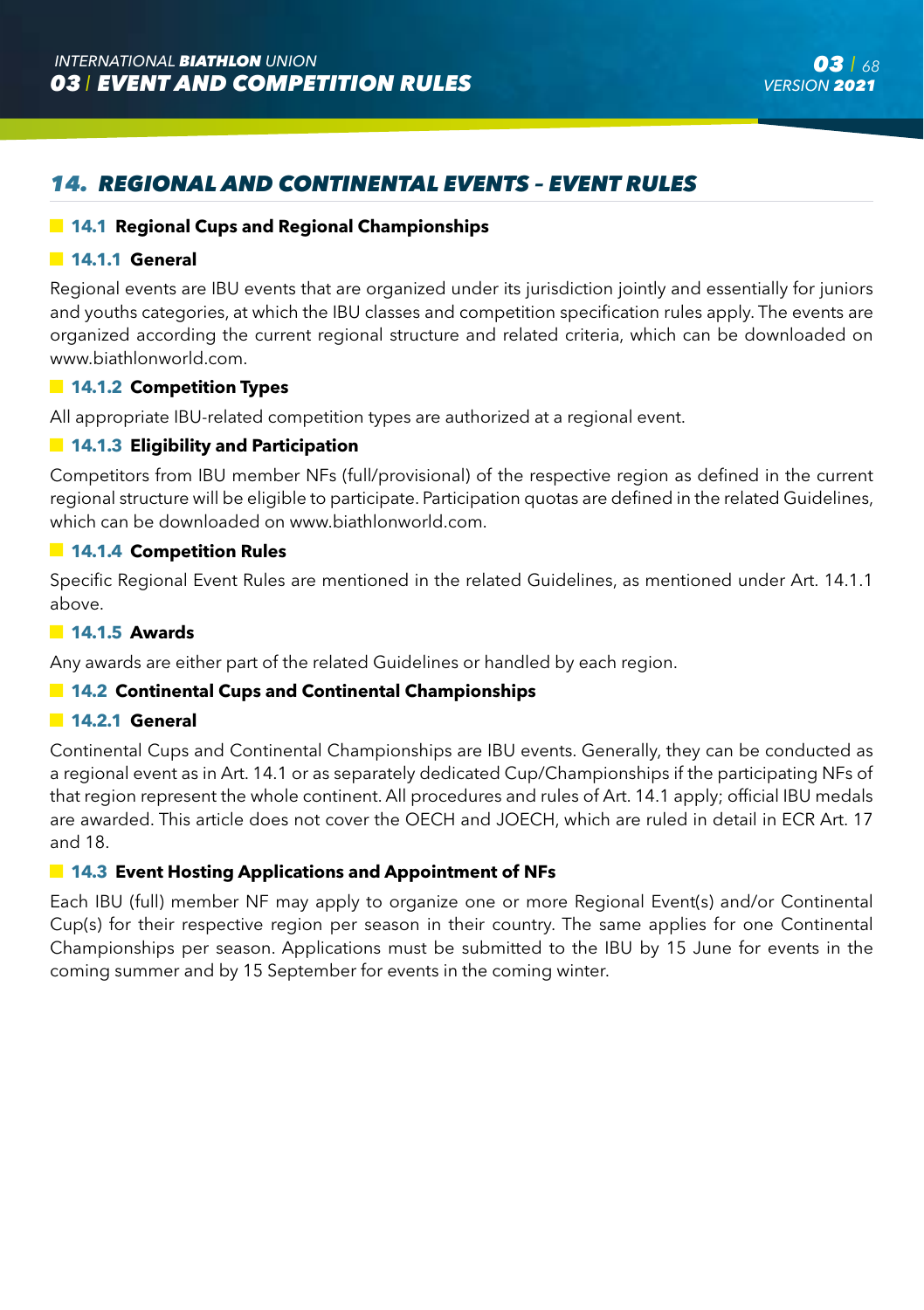# *15. WORLD CUP – EVENT RULES*

#### **15.1 General**

#### **15.1.1 Jurisdiction**

WCs are IBU events and are held under its jurisdiction for men and women. These rules apply to WC events.

## **15.1.2 Best biathletes – Financial Responsibility and Selection**

Each OC of a WC event must pay for the accommodation and meal expenses for the best 25 male and the best 25 female biathletes for a maximum of seven full days for a three-competition WC event and five full days for a two-competition WC event. The best biathletes for the current competition season up to the end of December will be selected from the top rankings in the previous year's World Cup Total Score. For the part of the season beginning on 1 January, the selection will be from the top rankings in the World Cup Total Score as of the end of December. For the part of the season beginning on 1 February, the selection will be from the top rankings in the World Cup Total Score as of the end of January and will continue on that basis for the remainder of the season.

## **15.2 WC Annual Scheduling**

## **15.2.1 Number of WCs per Season**

The number of events to be held will be determined by the IBU EB based on the recommendation of the TC.

# **15.2.2 WC Annual Calendar**

WC events will be held prior to and after the annual WCH or the OWG. They are to be held in the time frame set by the IBU EB.

#### **15.3 Bids to Host an Event and Appointment of Hosts**

#### **15.3.1 Authority to Appoint**

Hosts of WC events will be appointed by the IBU EB, based on a recommendation by the IBU TC.

#### **15.3.2 Applications to Host WC Events**

Applications for hosting WC events must be submitted by the applying NFs to the IBU headquarters before the deadline set by the IBU EB. An IBU A license is required to apply. Applications must be submitted to the IBU headquarters using the official IBU application form and must be signed by the President or SG of the NF.

**15.3.2.1** A NF may apply to organize one or more WC events during a competition season. In most cases, a NF may organize only one WC event per season.

## **15.3.3 The IBU Event Hosting Declaration**

The hosting NF must sign the IBU Event Hosting Declaration, thereby testifying that it accepts and will fulfill, in the required time, the tasks, measures and duties stipulated in the Declaration.

## **15.4 WC Program**

The program for a WC event will be set by the IBU EB in consultation with the event host, the broadcasting company with which the IBU has entered a contractual agreement for TV distribution and the TC, as soon as possible.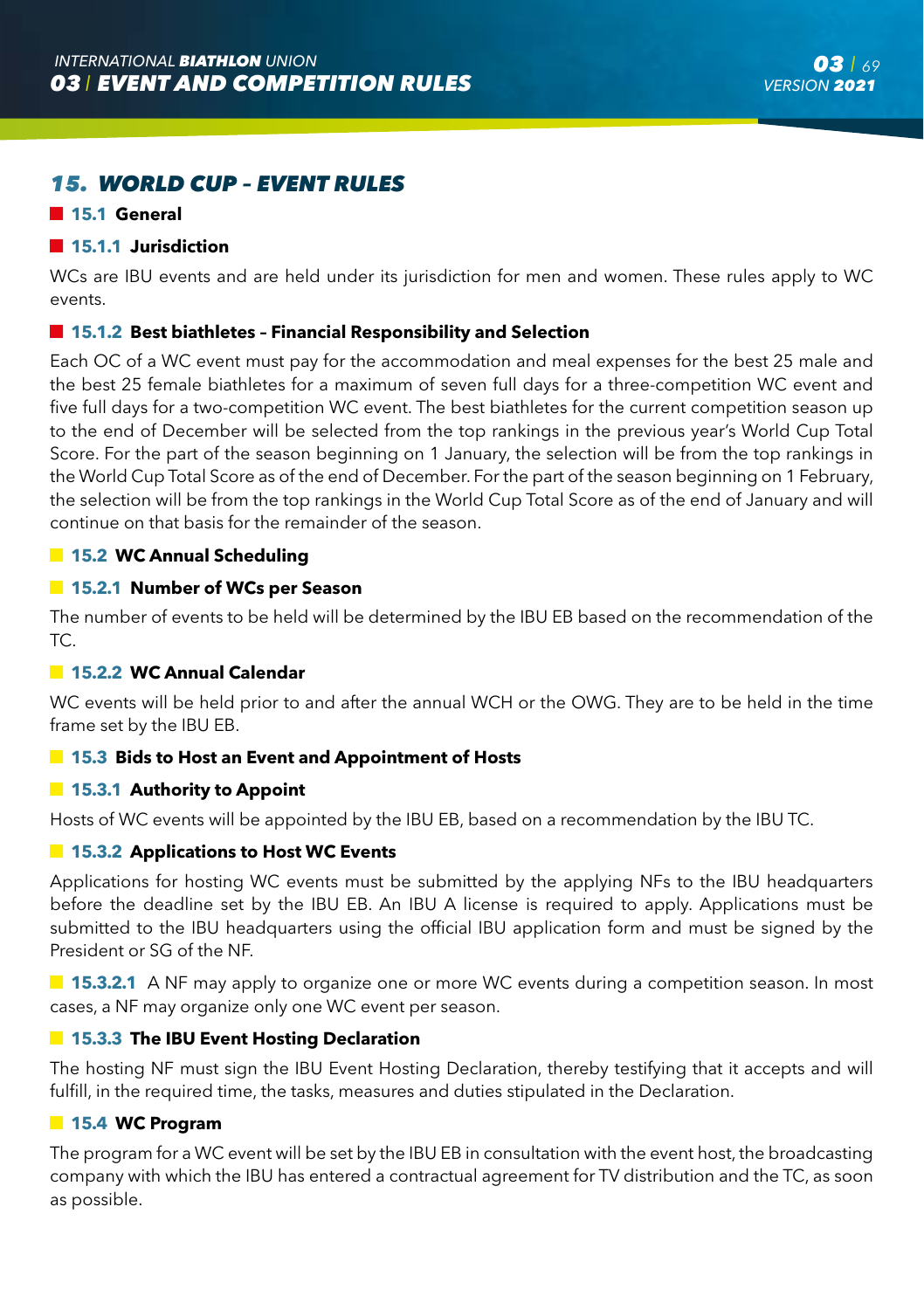## **15.5 Invitations**

Invitations to WC events must be approved by the RD and must be sent by the OC to all IBU NFs and the IBU headquarters not later than three months before the start of the event. The invitation may be sent electronically by e-mail or by posting it on a website with notification by e-mail.

## **15.6** Participation

## **15.6.1 Registration and Entry Quotas**

NFs may participate with the following quota of male and female competitors respectively at World Cup event Individual, Sprint and Super Sprint Qualification competitions, based on the NF's ranking in the previous season's World Cup Nations Cup score final standings:

| <b>NATION CUP RANK</b>   | <b>REGISTER</b> | <b>START</b> | <b>TOTAL</b><br><b>REGISTERED</b> | <b>TOTAL START</b> |
|--------------------------|-----------------|--------------|-----------------------------------|--------------------|
| $1 - 5$                  |                 |              | 40                                | 30                 |
| $6 - 10$                 |                 |              | 35                                | 25                 |
| $11 - 17$                |                 |              | 42                                | 28                 |
| $18 - 23$                |                 |              | 30                                | 18                 |
| $24 - 25$                |                 |              |                                   |                    |
| NF Wild Cards (total 8)* |                 |              |                                   |                    |
|                          |                 |              | 163                               | 113                |

\* Maximum 2 athletes per NF

## **15.6.2 Wild Cards**

- a. Wild Card Definition and Purpose: In addition to the quota for NFs stated above, eight NF wild cards granting a World Cup start quota for one competitor will be given to the NFs that do not have a World Cup quota. Wild cards are limited to two per NF per gender and are valid for a single trimester.
- b. Eligible NFs: The top eight athletes on the IBU qualifying points list from a NF not already having a quota in the WC earn a WC start quota of one for their respective NF. The IBU qualifying points list will be updated after each trimester, or as scheduled and announced annually by the IBU EB. After each update at a trimester end the NFs earning a wild card quota will be allowed to register and start the qualified athletes for the following trimester, or until the next update as scheduled and announced by the IBU EB.
- c. Each athlete who starts in the WC (including NF wild card athletes) will receive Nations Cup points and WC points, and will be listed in all competition results and point rankings.

## **15.6.3 Additional Start Rights at WC**

- a. At the World Cup Final, the Junior competitor with the highest number of points earned at the current season's Junior World Championships will receive an additional personal start quota, if his/her NF intends to register this athlete for the event. Such Juniors results in Sprint or Individual competitions at the World Cup final shall not have any negative effect on the qualification for a possible start at World Cups or IBU Cups of the next season.
- b. At the World Cup Final, NFs are allowed to enter competitors in addition to the quota based on how many competitors they have ranked in the top 10 of the IBU Cup Total Score final standings, up to a maximum of two per NF. The NF is free to use these additional entries for any qualified competitor. The NFs with the winner of the IBU Cup Total Score for men and women will also receive additional funding from the IBU for the winner's participation at the World Cup Final.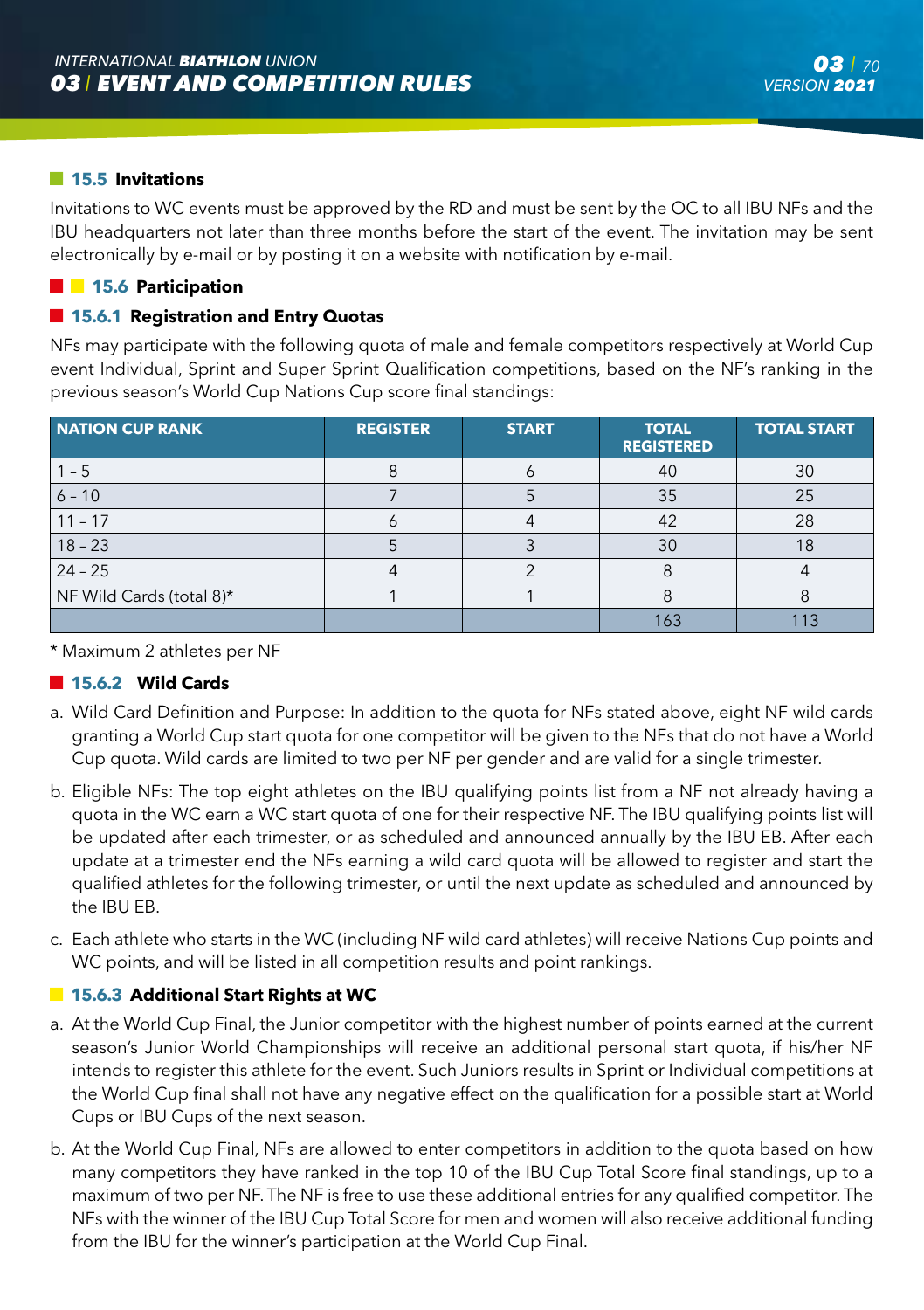c. At the first World Cup event of the following season, the winner of the IBU Cup Total Score will receive an additional personal start quota, if his/her NF intends to register this athlete for the event.

## **15.6.4 Pursuit Competitions**

The top 60 competitors from the qualifying competition will be entitled to start in the Pursuit competition.

## **15.6.5 Mass Start Competitions**

## **15.6.5.1 Mass Start**

The Mass Start competition entries will consist of the top 25 competitors in the current WC Total Score and the remaining five competitors will be filled in, in rank order from the points they have acquired at the current WC event. In case competitors are tied, the one with the best single result from that event will be ranked ahead. If still tied the one with the best current WC Total Score and if still tied the athlete with less IBU Qualifying points will be ranked ahead. If competitors are absent from the top 25, they will be filled in from the current WC Total Score list in rank order. Start numbers will be assigned based on the list standings – with the top-ranking competitor receiving number 1, the second number 2, and so on. The final five start numbers will be assigned in rank order from the WC Points scored at the current event.

## **15.6.5.2 Mass Start 60**

The Mass Start 60 competition entries will consist of the top 25 competitors in the current WC Total Score and the remaining 35 competitors will be filled in, in rank order from the points they have acquired at the current WC event using the Nation Cup point system. In case competitors are tied, the one with the best single result from that event will be ranked ahead. If still tied the one with the best current WC Total Score and if still tied the athlete with less IBU Qualifying points will be ranked ahead. If competitors are absent from the top 25, they will be filled in from the current WC Total Score list in rank order. Start numbers will be assigned based on the list standings – with the top-ranking competitor receiving number 1, the second number 2, and so on. The final 35 start numbers will be assigned in rank order from the points scored at the current event using the NC point system with the same tie breaker as above.

#### **15.6.6 Relays**

**15.6.6.1** At WC events with relays, in principle all NFs having a start right may register the minimum number of athletes required to compete in the relay provided all the athletes meet the qualification requirements for the WC. This rule also applies to mixed relays and single mixed relays provided the NFs have both men and women with a start right for the WC. The affected NF teams are therefore allowed to register a maximum of four (4) for Relay competitions, two (2) per gender for Mixed Relay competitions and three (3) per gender when the Mixed Relay and Single Mixed Relay competitions are held at the same WC event.

**15.6.6.2** A maximum of 30 relays may compete in WC Relay, Mixed Relay or Single Mixed Relay Competitions, based on the current WC Nations Cup score.

## **15.7 Special Start Numbers, Flower Ceremony**

## **15.7.1 General**

Men and women competitors who are ranked the best in the Individual, Sprint, Pursuit, Mass Start and Super Sprint competitions in the current World Cup score and in the WC Total Score must wear a World Cup Leader start number during the competition. This applies also for the "Under 25 Award" leader (acc. to Art. 8, Rules for Honors).

Also the best Junior competitors acc. to Art. 15.6.3 a. and the IBU Cup winners acc. to Art. 15.6.3 c. will wear a designated colored start number at competitions relating to this gained additional start right.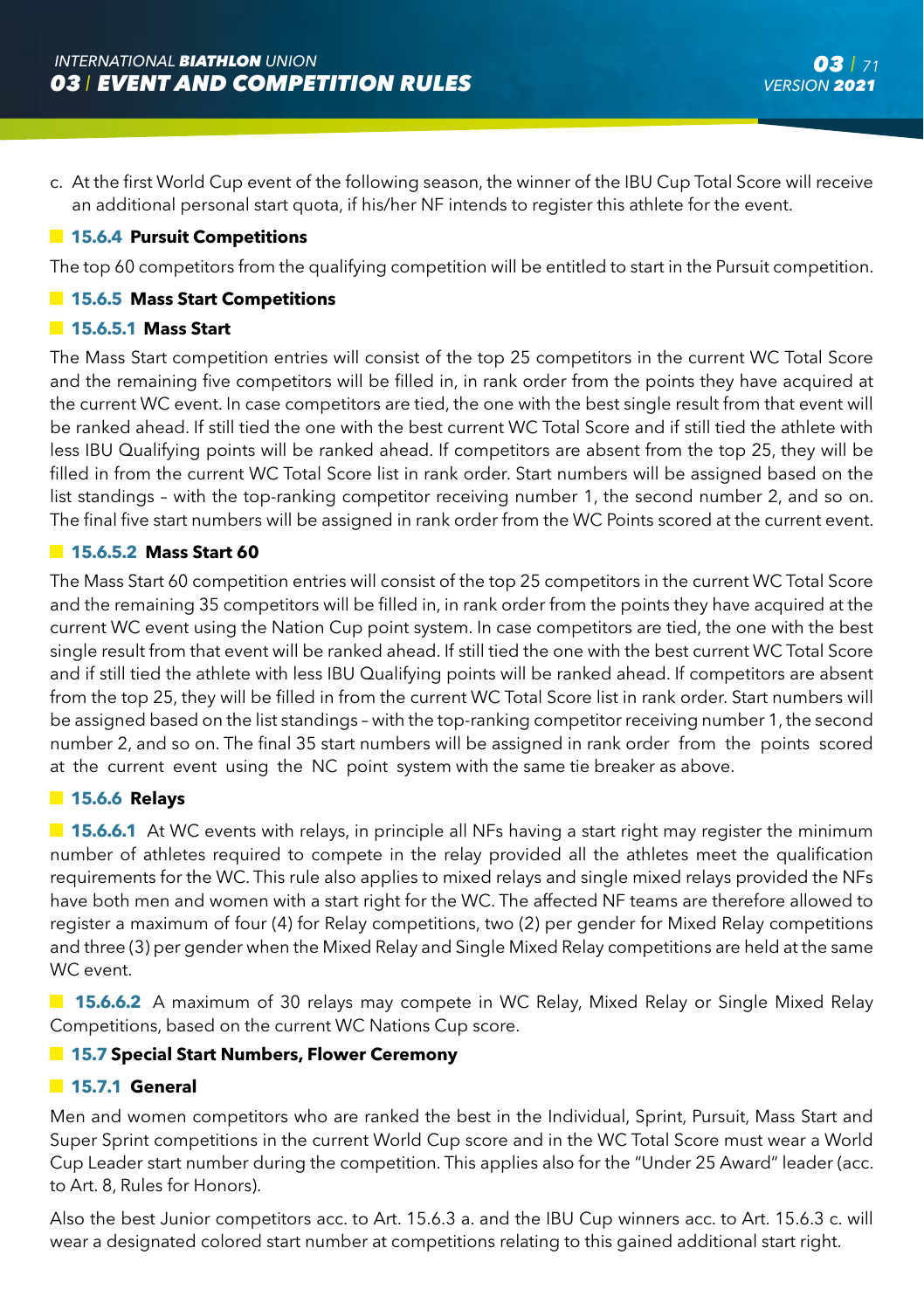## **15.7.2 Special Start Numbers**

The special start numbers will have the competitors' number as shown on the start list, and be colored as follows:

- a. WC Total Score leaders yellow;
- b. Each Individual, Sprint, Pursuit, Mass Start, Super Sprint leader red;
- c. "Under 25 Award" leader dark blue;
- d. Best Junior competitors acc. to Art. 15.6.3 a. at WC final green;
- e. IBU Cup winners acc. to Art. 15.6.3 c. at the WC Final and the first WC event of the following season bright blue;
- f. Competitors fulfilling more than one criteria of a. e. will wear a combined colored bib.

Numbers will be printed on the start number bibs. Any advertising on the special start numbers will be fully under IBU jurisdiction.

#### **15.7.3 Provision of Leader Start Numbers**

The World Cup leader start numbers will be provided by the IBU and will be brought to WC events as organized by the IBU.

#### **15.7.4 Flower Ceremony**

The flower ceremony is the TV presentation of the top 6 competitors and top 3 relay teams immediately after the end of the competition. Competitors must appear wearing their competition start numbers and may have with them their competition materials/equipment.

#### **15.8 World Cup Scoring System**

#### **15.8.1 General**

A scoring system will be used to reflect the competition performance of competitors, relay teams and NFs throughout each WC competition season. Those competitors who have attained the highest final scores of the season will be the winners.

#### **15.8.1.1 Types of Scores**

The following types of scores are used:

- a. World Cup Total Score;
- b. World Cup Individual Score (Individuals and Short Individuals);
- c. World Cup Sprint Score;
- d. World Cup Super Sprint Score
- e. World Cup Pursuit Score;
- f. World Cup Mass Start Score (Mass Starts and Mass Start 60s);
- g. World Cup Relay Score;
- h. World Cup Mixed Relay Score (Mixed Relays and Single Mixed Relays);
- i. World Cup Nations Cup Score.

## **15.8.2 Awarding Points**

There are two kinds of points awarded at WC and WCH competitions: World Cup points and Nations Cup points. They are awarded as follows: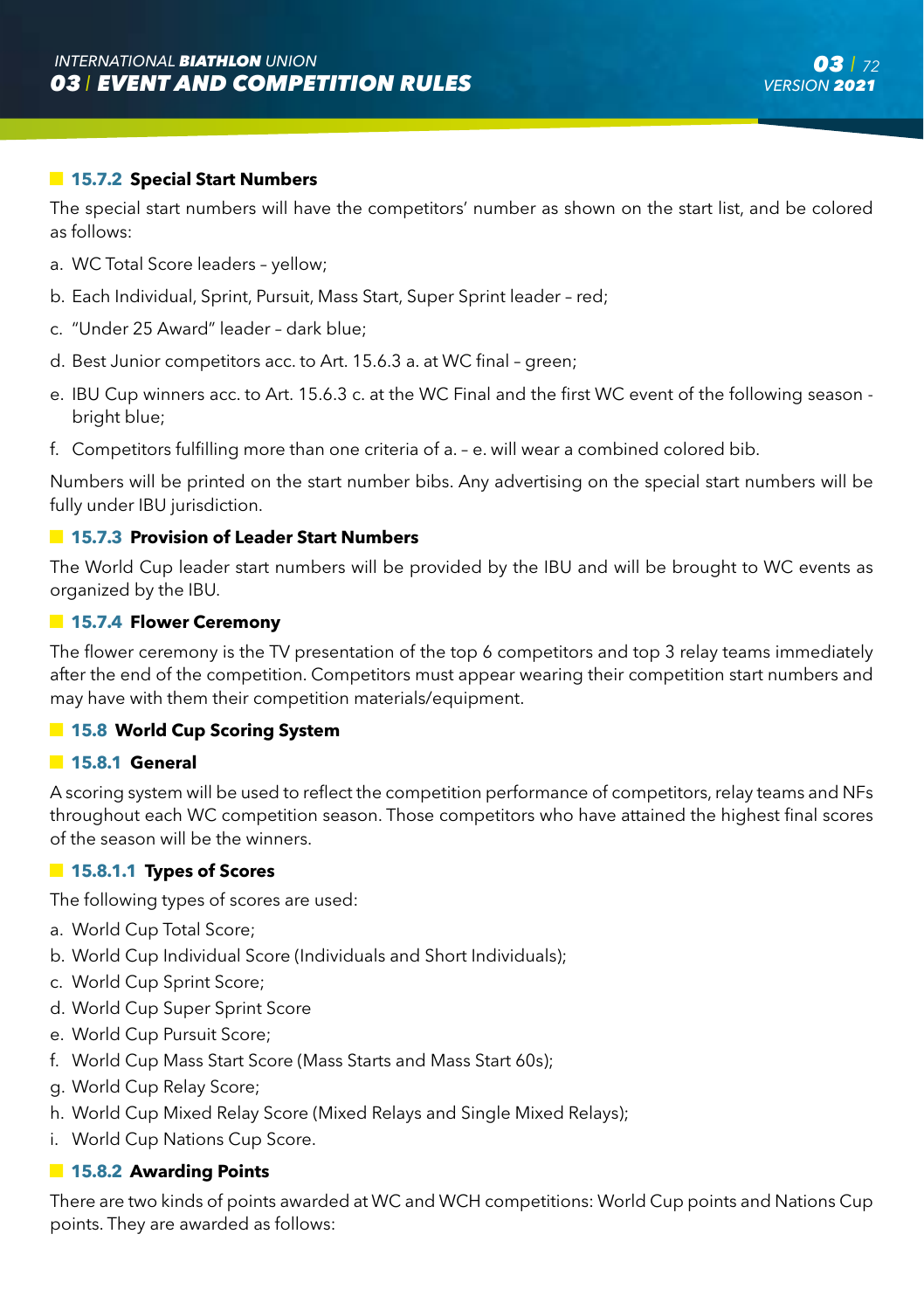# **15.8.2.1 World Cup Discipline Points**

At each WC and WCH Individual, Short Individual, Sprint, Pursuit, Mass Start 60, Relay and Mixed Relay competitions, points will be awarded for each discipline as follows:

| 1st place                                               | 60 points | 2nd place | 54 points |  |
|---------------------------------------------------------|-----------|-----------|-----------|--|
| 3rd place                                               | 48 points | 4th place | 43 points |  |
| 5th place                                               | 40 points | 6th place | 38 points |  |
| 7th place                                               | 36 points | 8th place | 34 points |  |
| 9th place<br>10th place<br>31 points<br>32 points       |           |           |           |  |
| further decreasing by one down to 40th place (1 point). |           |           |           |  |

For Mass Start and Super Sprint competitions WC points will be awarded as follows:

| 1st place                                                                                                                    | 60 points | 2nd place  | 54 points |  |
|------------------------------------------------------------------------------------------------------------------------------|-----------|------------|-----------|--|
| 3rd place                                                                                                                    | 48 points | 4th place  | 43 points |  |
| 5th place                                                                                                                    | 40 points | 6th place  | 38 points |  |
| 7th place                                                                                                                    | 36 points | 8th place  | 34 points |  |
| 9th place                                                                                                                    | 32 points | 10th place | 31 points |  |
| further decreasing by one down to 21st place (20 points) and then decreasing by two points down to 30th<br>place (2 points). |           |            |           |  |

For athletes in the Super Sprint final: DNS, DNF, LAP, DSQ -> no rank and no points will be awarded.

# **15.8.2.2 World Cup Nations Cup Points**

World Cup Nations Cup points are awarded separately for men and women. At each WC and WCH Individual, Short Individual, Sprint and Super Sprint Qualification competitions, the following points are awarded:

| 1st place                                                                                                                            | 160 points | 2nd place  | 154 points |  |
|--------------------------------------------------------------------------------------------------------------------------------------|------------|------------|------------|--|
| 3rd place                                                                                                                            | 148 points | 4th place  | 143 points |  |
| 5th place                                                                                                                            | 140 points | 6th place  | 138 points |  |
| 7th place                                                                                                                            | 136 points | 8th place  | 134 points |  |
| 9th place                                                                                                                            | 132 points | 10th place | 131 points |  |
| tera dalege de correcto e les recipientos de constanto de la constalación de correcto e les Ωno tessa signo del correcto de la corre |            |            |            |  |

 and then decreasing by one point down to 80th place and then decreasing by 2 points thereafter with one point awarded for 110th place and higher.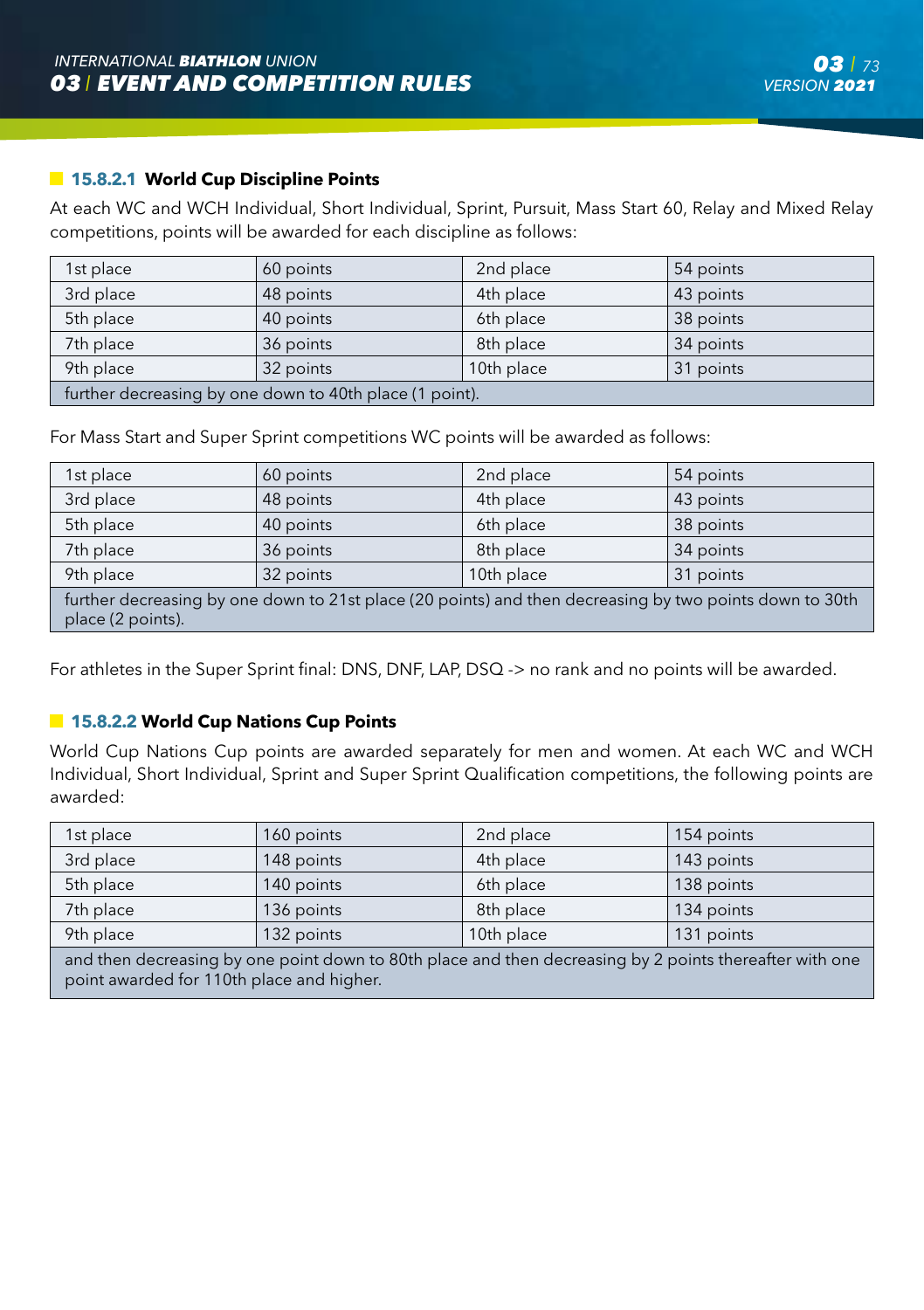| 1st place  | 420 points | 2nd place  | 390 points | 3rd place  | 360 points |
|------------|------------|------------|------------|------------|------------|
| 4th place  | 330 points | 5th place  | 310 points | 6th place  | 290 points |
| 7th place  | 270 points | 8th place  | 250 points | 9th place  | 230 points |
| 10th place | 220 points | 11th place | 210 points | 12th place | 200 points |
| 13th place | 190 points | 14th place | 180 points | 15th place | 170 points |
| 16th place | 160 points | 17th place | 150 points | 18th place | 140 points |
| 19th place | 130 points | 20th place | 120 points | 21st place | 110 points |
| 22nd place | 100 points | 23rd place | 90 points  | 24th place | 80 points  |
| 25th place | 70 points  | 26th place | 60 points  | 27th place | 50 points  |
| 28th place | 40 points  | 29th place | 30 points  | 30th place | 20 points  |

For Relays at each WCH and WC Relay competition the following Nations Cup points will be awarded:

For the Mixed Relay and the Single Mixed Relay, half the Relay Nations Cup points will be awarded to each gender.

# **15.8.3 Criteria**

# **15.8.3.1 World Cup Total, Individual, Sprint, Super Sprint, Pursuit, Mass Start, Relay and Mixed Relay Scores**

Scoring will be based on the Individual, Short Individual, Sprint, Super Sprint, Pursuit, Mass Start, Relay and Mixed Relay competitions at the WC events and the WCH of that season.

# **15.8.3.2 World Cup Nations Cup Score**

Scoring of the Nations Cup will be based on all of the WC and WCH Individual, Short Individual, Sprint, Super Sprint Qualification, Mixed Relay and Relay competitions of that season.

# **15.8.4 Calculation**

# **15.8.4.1 World Cup Total Score**

For all competitors, the World Cup Total Score will be based on the Individual, Short Individual, Sprint, Super Sprint, Pursuit and Mass Start competitions. The scores from all competitions will be added together minus the two lowest scores and the sum will be the WC Total Score.

# **15.8.4.2 World Cup Individual, Sprint, Super Sprint, Pursuit, Mass Starts Relay and Mixed Relay Scores**

The WC score of each of the types of competitions will be calculated the same way by adding together the scores of all the competitions of each type. A minimum of two competitions must be scored in a single season for a cup to be awarded.

# **15.8.4.3 World Cup Nations Cup Score**

The NFs' best three competitors earn Nations Cup points in Individual, Short Individual, Sprint and Super Sprint Qualification competitions. The sum of these points will become the NF's Nations Cup score for that competition. The Relay and applicable Mixed Relay Nations Cup points will be added to those from the Individual, Short Individual, Sprint and Super Sprint Qualification; the ranking of the cumulative sum of all the scored events in the current season will become the respective NF's ranking.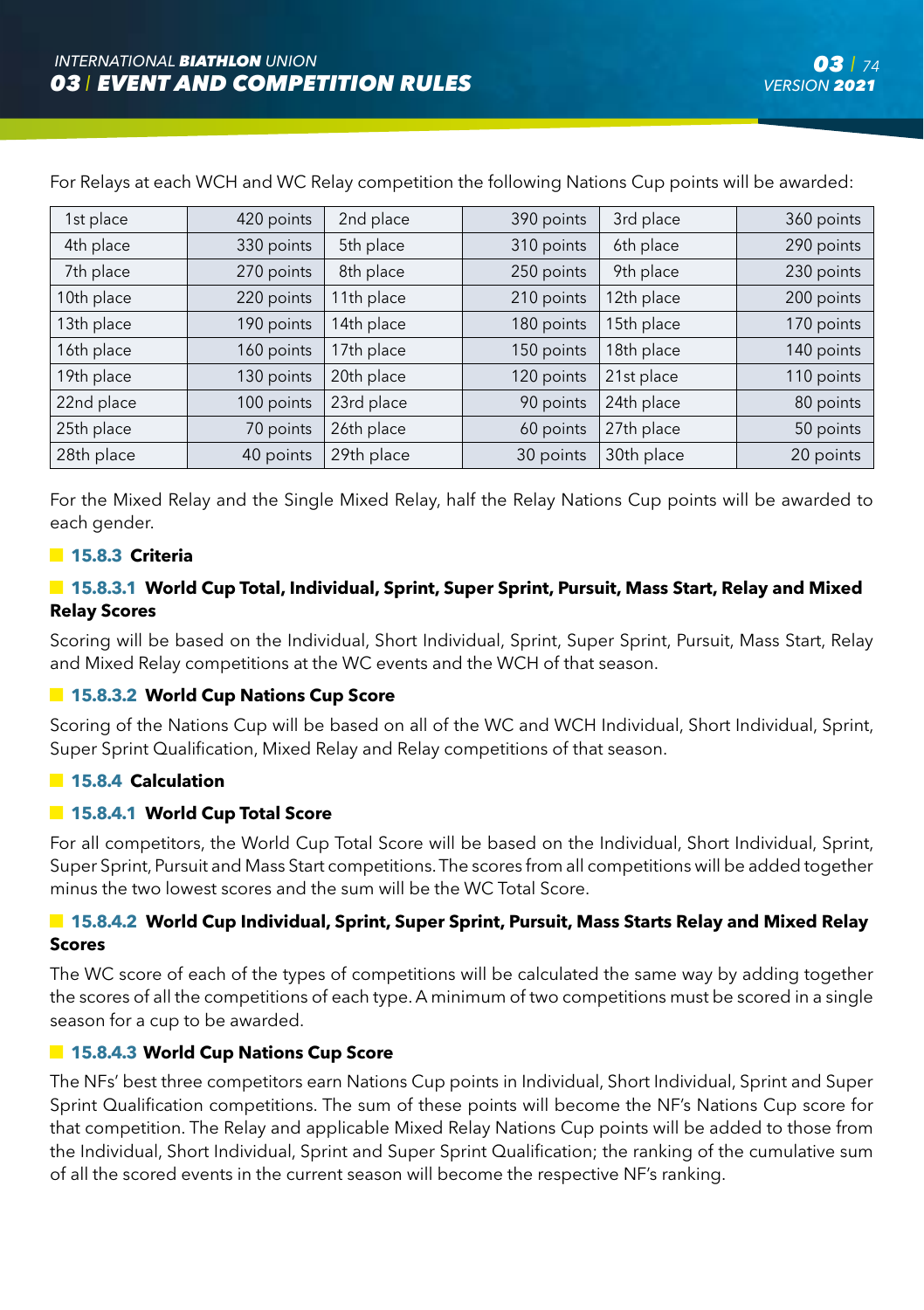# **15.8.5 Breaking of Ties in Standings**

If there is an equal number of points in any standings during or at the end of the season, the best-placed competitor or NF will be the one who won more first places, and if there is still a tie, who won the most second places, etc. If, after following this procedure, the tie cannot be broken, a tie will be declared. Eventual scratched results are not considered for this breaking of ties.

# **15.8.6 World Cup Score**

# **15.8.6.1 Current Standings**

After each WC and WCH competition, the OC of the event must ensure that a World Cup current standing list containing the results of that and the preceding competitions is compiled and distributed to each participating NF.

### **15.8.6.2 Final Score**

The OC of the World Cup Final must ensure that a final list of all the World Cup and Nations Cup scores is compiled.

### **15.9 Awards**

### **15.9.1 General**

World Cup trophies will be awarded at the end of the competition season based on the World Cup score final standings.

### **15.9.2 Award Categories**

The World Cup trophies will be awarded to:

a. the man and woman placed first in the World Cup Total Score;

- b. the man and woman placed first in the World Cup Individual Score;
- c. the man and woman placed first in the World Cup Sprint Score;
- d. the man and woman placed first in the World Cup Super Sprint Score;
- e. the woman and man placed first in the World Cup Pursuit Score;
- f. the woman and man placed first in the World Cup Mass Start Score;
- g. the NFs placed first in the men's and women's World Cup Relay Score;
- h. the NFs placed first in the World Cup Mixed Relay Score;
- i. the NFs placed first in the women's and men's World Cup Nations Scores.

# **15.9.3 Right to Retain Trophies**

World Cup trophies may be retained as follows:

- a. The World Cup trophies awarded for the WC total, Individual, Sprint, Super Sprint, Pursuit and Mass Starts scores will become the property of the winners.
- b. The World Cup trophies awarded for the World Cup Relay, Mixed Relay and Nations Cup score will become the property of that NF.

# **15.9.4 Provision of Trophies**

The World Cup trophies and certificates will be provided by and at the expense of the IBU.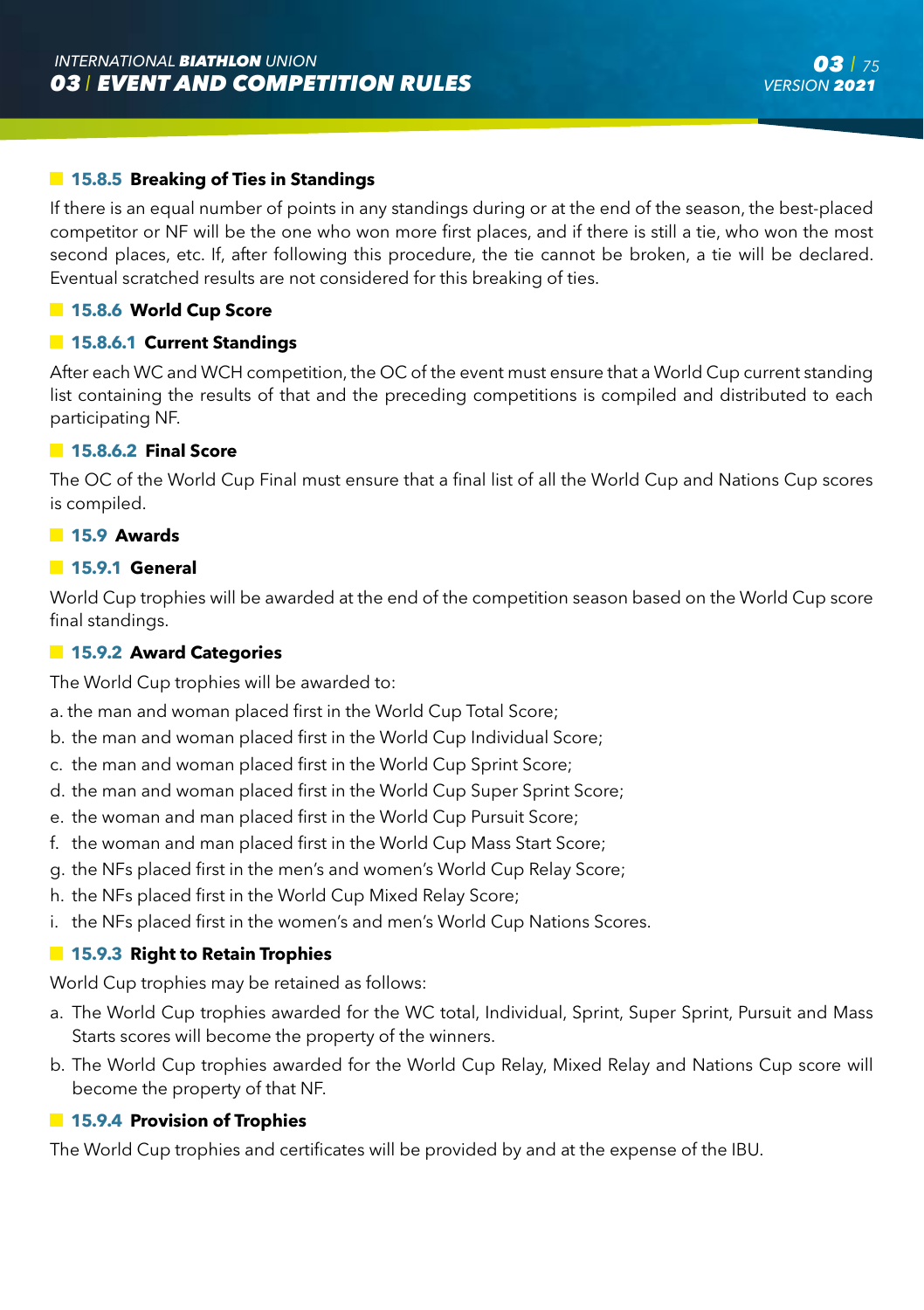#### **15.9.5 World Cup and Nations Cup Certificates**

The IBU will present a certificate to the top 10 competitors and NFs according to the World Cup Total Score and Nations Cup score. In each type of competition the IBU will present a certificate to the top placed competitor at the end of a competition season.

#### **15.9.6 Other Prizes**

OCs and other bodies may present other prizes.

#### **15.9.7 Prize Money**

Prize money is permitted in amounts as directed by the IBU EB.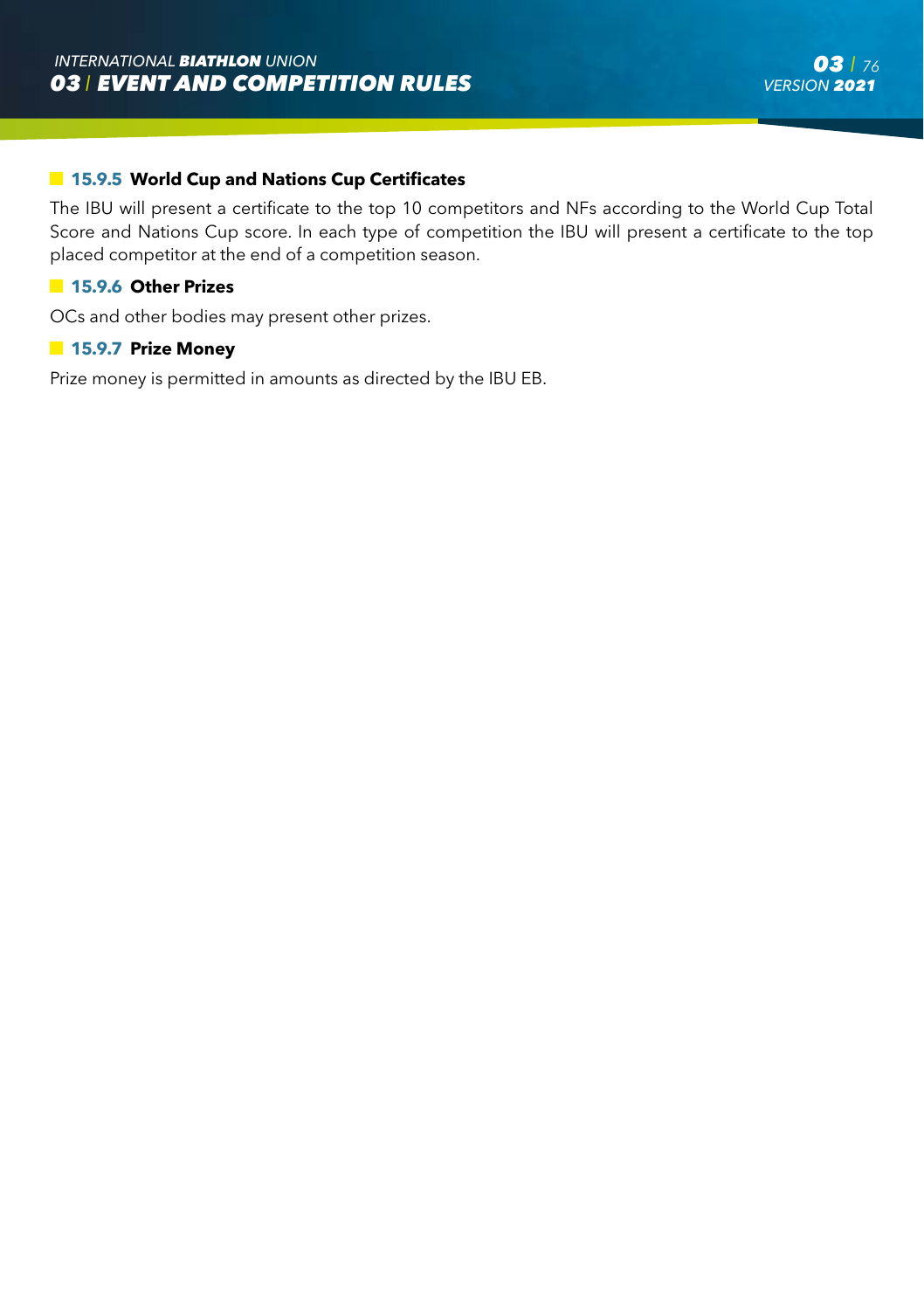# *16. IBU CUP – EVENT RULES*

# **16.1 General**

IBU Cups are IBU events that, as a general rule, are held for men and women. Juniors may compete. Youth athletes are entitled to start in the IBU Cup, if:

- a. they have achieved the WC or IBU Cup qualification in the previous or current season, or
- b. they have achieved at least one result among the top half of the finishers at the Youth or Junior WCH, Junior IBU Cup, WC, WCH, OECH, YOG or EYOF in the previous or current season.

The number of IBU Cup events in each competition season will be set by the IBU Executive Board upon the recommendation of the TC. The TC will make recommendations to the EB. The EB will decide how many and what types of competitions will be organized at an event. This information will be included in the IBU Biathlon Guide. IBU Cup points will be awarded at the OECH.

#### **16.2 Registration and Entry Quotas**

NFs may participate with the following quota of male and female competitors respectively at IBU Cup event Individual, Sprint and Super Sprint Qualification competitions, based on the NF's ranking in the previous season's IBU Cup Nations Cup score final standings:

| <b>IBU CUP RANKING</b> | <b>REGISTER</b> | <b>START</b> | <b>MAXIMUM</b><br><b>ON START</b> |
|------------------------|-----------------|--------------|-----------------------------------|
| $1$ to $5$             |                 |              | 30                                |
| 6 to 10                |                 |              | 25                                |
| 11 to 20               |                 |              | 40                                |
| 21 and above           |                 |              | (60)                              |
|                        |                 |              | Total 155                         |

#### **16.2.1 General**

In each IBU Cup trimester, each competitor must score 250 IBU qualifying points or less at least once, or have 250 points or less on the IBU qualifying points list, and demonstrate safe competence in skiing and on the shooting range. Competitors who fail to reach this quality performance standard may not start in the IBU Cup until the second following trimester unless they have currently qualified for the WC. Youth class competitors may start in the IBU Cup, however only as stipulated in Art. 16.1 above.

### **16.2.2 IBU Cup for non-European Countries:**

All non-European NFs will have an IBU Cup start quota of 4 (four) and may register 6 (six), unless they are entitled to more according to Art. 16.1 above.

#### **16.3 Competitors and Entries**

The Host NF may register 8 (eight) and start 6 (six) per gender. All entered competitors will be eligible to earn IBU Cup points.

#### **16.4 Scoring**

At IBU Cups and the OECH, IBU Cup points are awarded.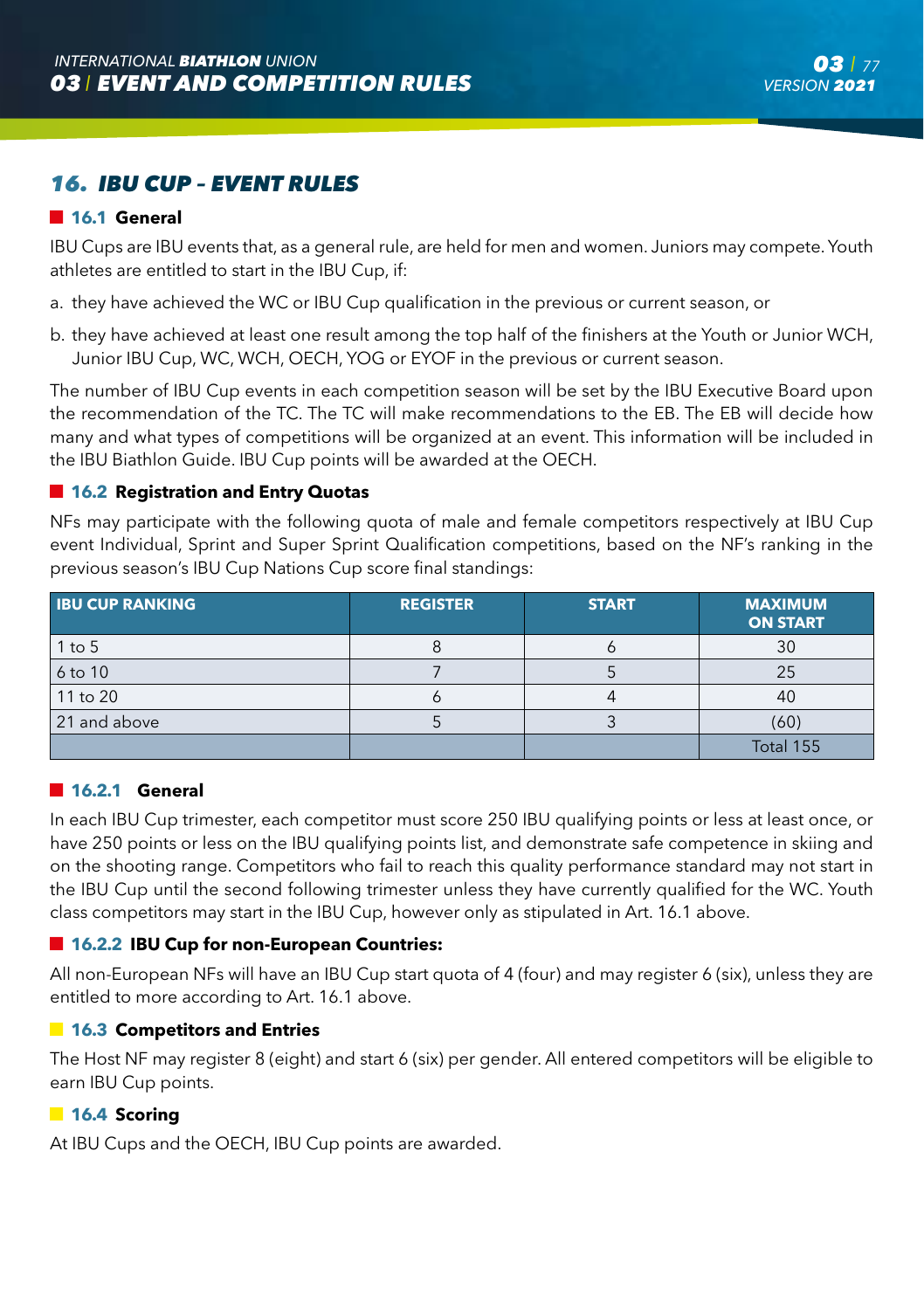## **16.4.1 IBU Cup Discipline Points**

At the OECH and IBU Cup Individual, Short Individual, Sprint, Pursuit and Mass Start 60 competitions, points will be awarded for each discipline as follows:

| 1st place                                               | 60 points | 2nd place | 54 points |  |
|---------------------------------------------------------|-----------|-----------|-----------|--|
| 3rd place                                               | 48 points | 4th place | 43 points |  |
| 5th place                                               | 40 points | 6th place | 38 points |  |
| 7th place                                               | 36 points | 8th place | 34 points |  |
| 9th place<br>10th place<br>31 points<br>32 points       |           |           |           |  |
| further decreasing by one down to 40th place (1 point). |           |           |           |  |

At Mass Start and Super Sprint competitions, IBU Cup points will be awarded as follows:

| 1st place                                                                                                                    | 60 points | 2nd place  | 54 points |  |
|------------------------------------------------------------------------------------------------------------------------------|-----------|------------|-----------|--|
| 3rd place                                                                                                                    | 48 points | 4th place  | 43 points |  |
| 5th place                                                                                                                    | 40 points | 6th place  | 38 points |  |
| 7th place                                                                                                                    | 36 points | 8th place  | 34 points |  |
| 9th place                                                                                                                    | 32 points | 10th place | 31 points |  |
| further decreasing by one down to 21st place (20 points) and then decreasing by two points down to 30th<br>place (2 points). |           |            |           |  |

For athletes in the Super Sprint final: DNS, DNF, LAP, DSQ -> no rank and no points will be awarded.

#### **16.4.2 IBU Cup Nations Cup Points**

IBU Cup Nations Cup points are awarded separately for men and women. At each OECH and IBU Cup Individual, Short Individual, Sprint and Super Sprint Qualification competitions, the following points are awarded:

| 1st place                                                                                                                                            | 160 points | 2nd place  | 154 points |  |
|------------------------------------------------------------------------------------------------------------------------------------------------------|------------|------------|------------|--|
| 3rd place                                                                                                                                            | 148 points | 4th place  | 143 points |  |
| 5th place                                                                                                                                            | 140 points | 6th place  | 138 points |  |
| 7th place                                                                                                                                            | 136 points | 8th place  | 134 points |  |
| 9th place                                                                                                                                            | 132 points | 10th place | 131 points |  |
| and then decreasing by one point down to 80th place and then decreasing by 2 points thereafter with one<br>point awarded for 110th place and higher. |            |            |            |  |

At each OECH and IBU Cup Relay competition, the following IBU Cup Nations Cup points will be awarded:

| 1st place  | 420 points | 2nd place  | 390 points | 3rd place  | 360 points |
|------------|------------|------------|------------|------------|------------|
| 4th place  | 330 points | 5th place  | 310 points | 6th place  | 290 points |
| 7th place  | 270 points | 8th place  | 250 points | 9th place  | 230 points |
| 10th place | 220 points | 11th place | 210 points | 12th place | 200 points |
| 13th place | 190 points | 14th place | 180 points | 15th place | 170 points |
| 16th place | 160 points | 17th place | 150 points | 18th place | 140 points |
| 19th place | 130 points | 20th place | 120 points | 21st place | 110 points |
| 22nd place | 100 points | 23rd place | 90 points  | 24th place | 80 points  |
| 25th place | 70 points  | 26th place | 60 points  | 27th place | 50 points  |
| 28th place | 40 points  | 29th place | 30 points  | 30th place | 20 points  |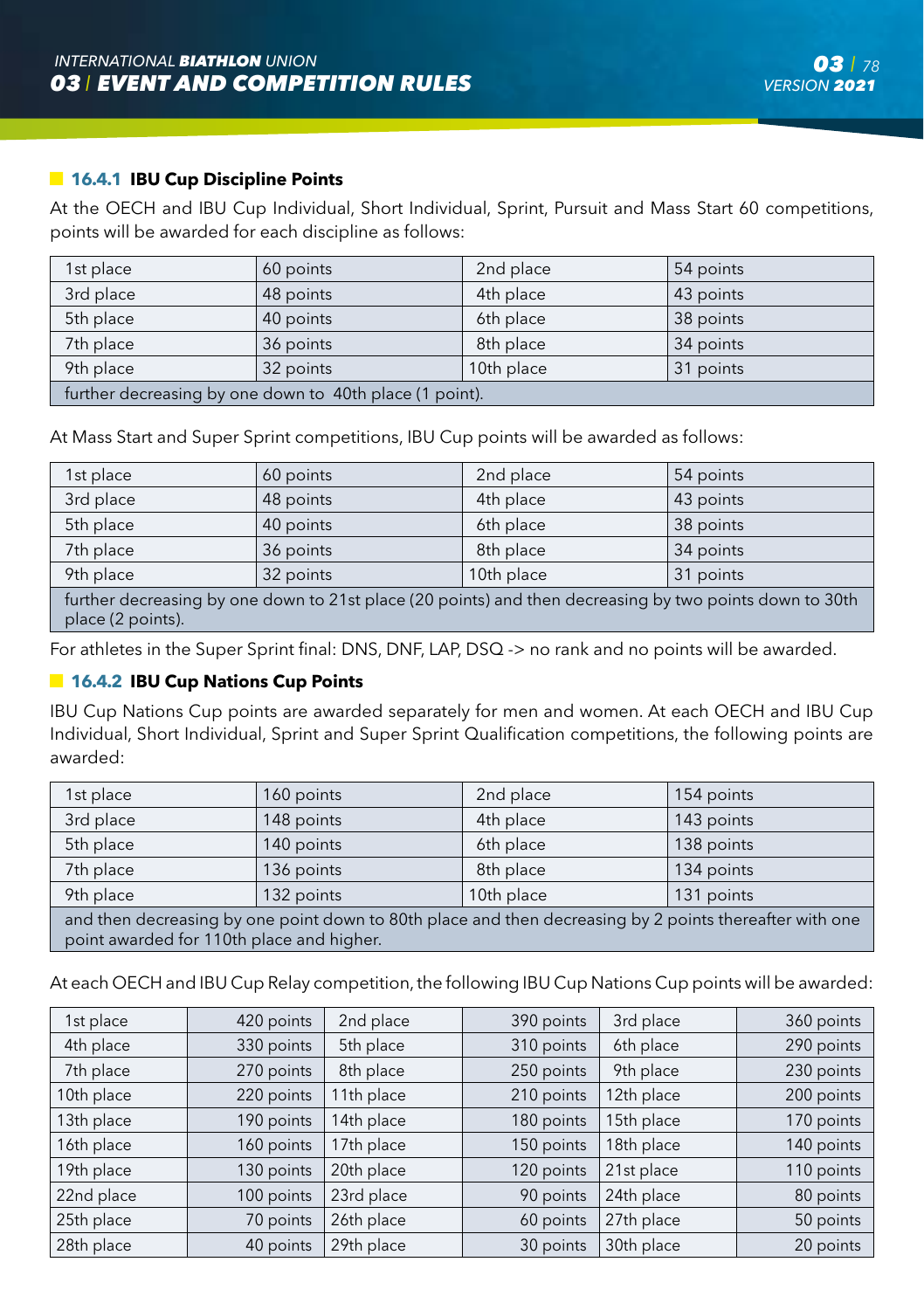For the Mixed Relay and the Single Mixed Relay, half the Relay Nations Cup points will be awarded to each gender.

# **16.5 Types of Scoring**

The following types of scoring are used for men and women:

- a. IBU Cup Total Score;
- b. IBU Cup Individual Score (Individuals and Short Individuals);
- c. IBU Cup Sprint Score;
- d. IBU Cup Super Sprint Score;
- e. IBU Cup Pursuit Score;
- f. IBU Cup Mass Start Score (Mass Starts and Mass Start 60s);
- g. IBU Cup Relay Score;
- h. IBU Cup Mixed Relay Score (Mixed Relays and Single Mixed Relays);
- i. IBU Cup Nations Cup Score.

# **16.5.1 Calculation**

# **16.5.1.1 IBU Cup Total Score**

For all competitors, the IBU Cup Total Score will be based on the Individual, Short Individual, Sprint, Super Sprint, Pursuit, and Mass Start competitions. The scores from all OECH and IBU Cup competitions will be added together minus the two lowest scores, giving the IBU Cup Total Score.

# **16.5.1.2 IBU Cup Individual, Sprint, Super Sprint, Pursuit, Mass Start, Mixed Relay and Relay Score**

The IBU Cup score of each of the types of competitions will be calculated the same way by adding together the scores of all the competitions of each type. A minimum of two competitions must be scored in a single season for a Cup to be awarded.

### **16.5.1.3 IBU Cup Nations Cup Score**

The NFs' best three competitors earn IBU Cup Nations Cup points in Individual, Short Individual, Sprint and Super Sprint Qualification competitions at the OECH and the IBU Cup. The Relay and applicable Mixed Relays Nations Cup points will be added to those from the Individual, Short Individual, Sprint and Super Sprint Qualification; the ranking of the cumulative sum will become the respective NF's ranking.

# **16.5.1.4 Breaking of Ties in Standings**

If there is an equal number of points in any standings during or at the end of the season, the best-placed competitor or NF will be the one who has won more first places, and if there is still a tie, who has won the most second places, etc. If, after following this procedure, the tie cannot be broken, a tie will be declared. Eventual scratched results are not considered for this breaking of ties.

#### **16.6 Awards**

■ 16.6.1 The competitors placed first in the competitions listed under Art. 16.5 a-i will be awarded an IBU Cup Trophy.

**16.6.2** The IBU Cup Trophies will be paid by the IBU.

#### **16.7 Competition Rules**

# **16.7.1 Scope**

The IBU Event and Competition Rules apply to IBU Cup events; however, exceptions may be stipulated.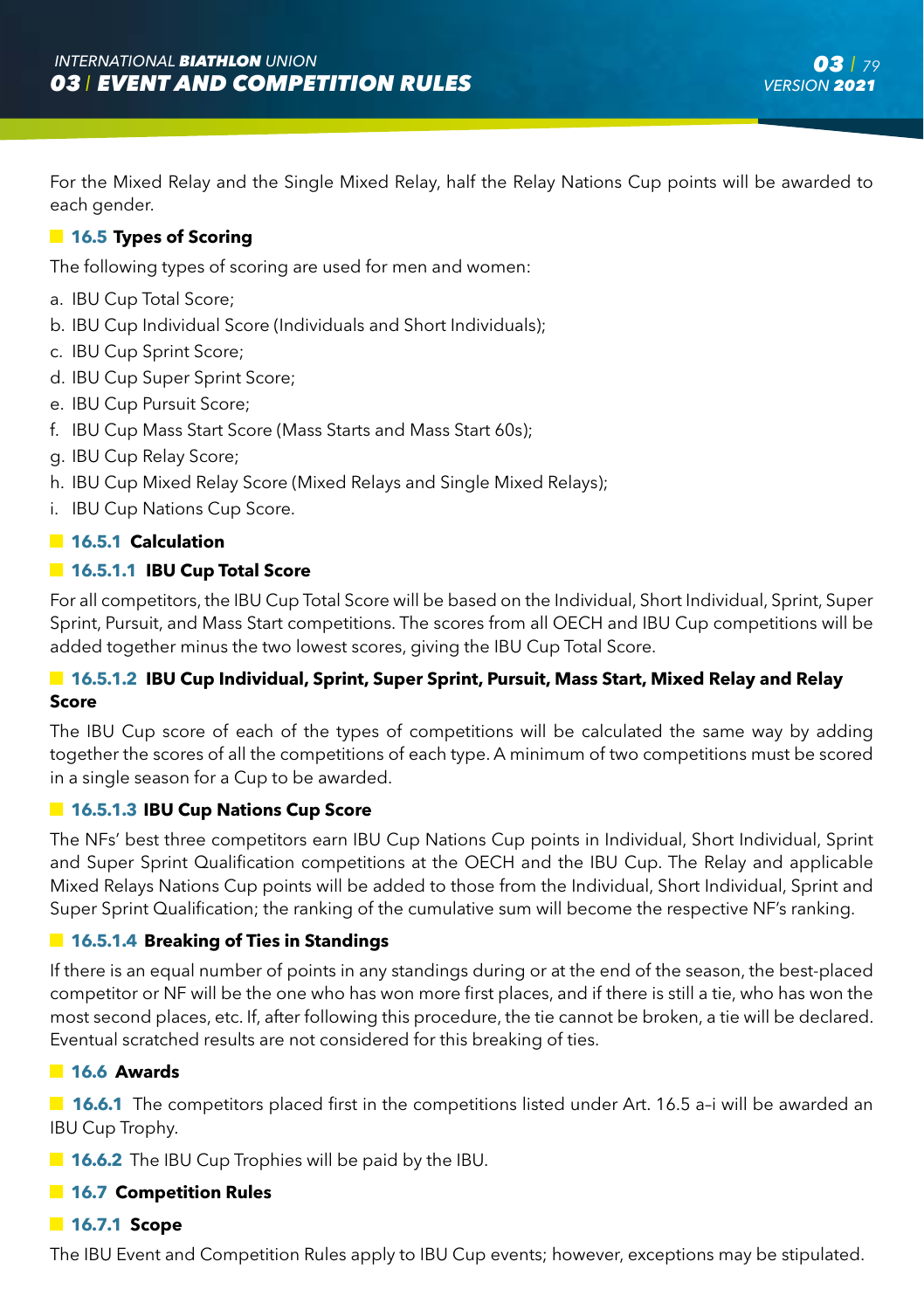## **16.8 Mass Start Competitions**

#### **16.8.1 Mass Start**

The Mass Start competition entries will consist of the top 15 competitors in the current IBU Cup Total Score and the remaining 15 competitors will be filled in, in rank order from the points they have acquired at the current IBU Cup event. In case competitors are tied, the one with the best single result from that event will be ranked ahead. If still tied the one with the best current IBU Cup Total Score and if still tied the athlete with less IBU Qualifying points will be ranked ahead. If competitors are absent from the top 15, they will be filled in from the current IBU Cup Total Score list in rank order. Start numbers will be assigned based on the list standings – with the top-ranking competitor receiving number 1, the second number 2, and so on. The final 15 start numbers will be assigned in rank order from the IBU Cup Points scored at the current event.

#### **16.8.2 Mass Start 60**

The Mass Start 60 competition entries will consist of the top 15 competitors in the current IBU Cup Total Score and the remaining 45 competitors will be filled in, in rank order from the points they have acquired at the current IBU Cup event using the Nation Cup point system. In case competitors are tied, the one with the best single result from that event will be ranked ahead. If still tied the one with the best current IBU Cup Total Score and if still tied the athlete with less IBU Qualifying points will be ranked ahead. If competitors are absent from the top 15, they will be filled in from the current IBU Cup Total Score list in rank order. Start numbers will be assigned based on the list standings – with the top-ranking competitor receiving number 1, the second number 2, and so on. The final 45 start numbers will be assigned in rank order from the points scored at the current event using the NC point system with the same tie breaker as above.

# **16.9 Relay/Mixed Relay Teams at IBU Cup**

Each NF is allowed to enter one team. No draw will be made for the Relay, and start numbers will be assigned based on the NF's current men's or women's IBU Cup Nations Cup score respectively, with the start numbers assigned in rank order. For the Mixed Relays, start numbers will be assigned based on the sum of the NF's current men's and women's IBU Cup Nations Cup score, with the start numbers assigned in rank order. If a team is missing or not entered, all teams below it will move up a number correspondingly.

During trimester 1 of each season, the respective final NC Score of the previous season will apply – for both Relay and Mixed Relay start orders.

The assigned Relay/Mixed Relay/Single Mixed Relay start number will be each team's start position for the simultaneous start and their shooting lane number on the range for zeroing and for the first bout of shooting only.

A maximum of 30 relays may compete in IBU Cup Relay, Mixed Relay or Single Mixed Relay competitions, based on the current IBU Cup Nations Cup score. In case there are more than 30 relay teams, the best teams from the respective NC Scores are qualified in rank order. If there are still free start positions, these can be filled up with unranked NFs; their start position will be determined by a simple jury draw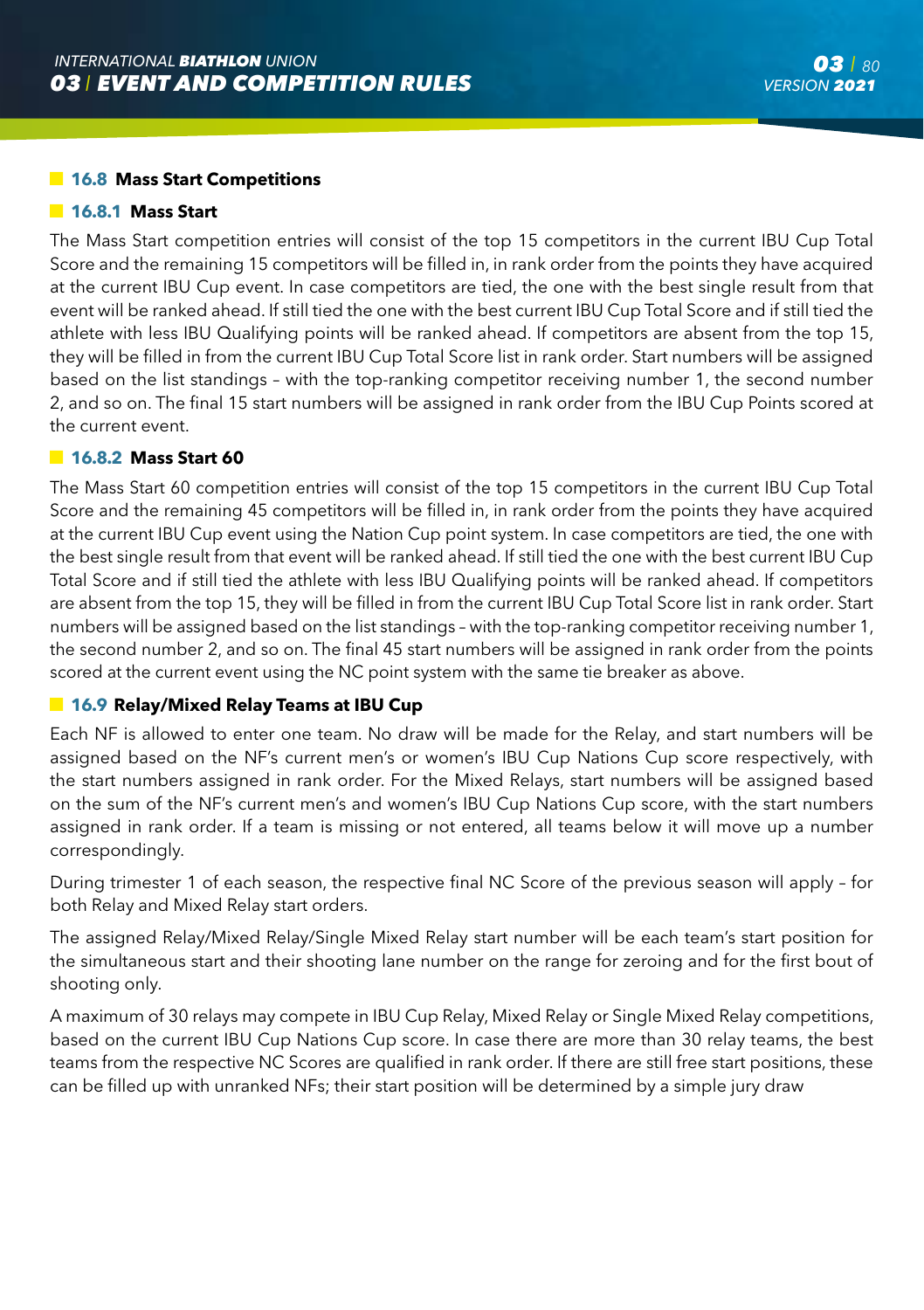# *17. OPEN EUROPEAN CHAMPIONSHIPS (OECH) – EVENT RULES*

# **17.1 Jurisdiction and Terms**

The OECH is an IBU event and is held under its jurisdiction for men and women. IBU Cup points will be awarded at the OECH.

# **17.1.1 Scope**

The IBU Event and Competition Rules will apply to the OECH.

# **17.2 Eligibility**

As a general rule, OECH are held for men and women. Juniors may compete. Youth athletes are entitled to start in the OECH, if:

a. they have achieved the WC or IBU Cup qualification in the previous or current season, or

b. they have achieved at least one result among the top half of the finishers at the Youth or Junior WCH, Junior IBU Cup, WC, WCH, OECH, YOG or EYOF in the previous or current season. Athletes who have not earned the right to start in the respective IBU Cup trimester under Art. 16.2.1, may not compete at the OECH.

# **17.3 Participants, Registration and Entry**

Competitors must be members of an IBU NF. All NFs of the IBU may register up to seven competitors in each class to participate in the OECH. Six competitors from each NF may be entered to start in Individual, Sprint and Super Sprint competitions per class. Each NF may enter one relay team per class in the relay competition. The 60 best competitors from each class in the qualification competition will be eligible to start in the Pursuit competition.

# **17.3.1 Additional Start Rights**

Additionally, the NFs of the Individual, Sprint, Pursuit, Mass Start and Super Sprint champions of the previous year's OECH may enter those competitors at the OECH Individual, Sprint, Mass Start and Super Sprint competitions respectively, in addition to their NF's quota. The Pursuit Champion of the previous year's OECH may enter additionally in the Sprint competition, however, the NF's quota for the Sprint competition may not exceed seven (7) per NF.

**17.3.2** For the entries of the OECH Mass Start competitions, Art. 16.8 applies accordingly. In addition, the respective athlete will receive start number 30/60 unless she/he has been already selected (in acc. with Art. 12.6.1.3)

# **17.3.3 Relay Competitions**

The best 30 NFs (women's and men's results) may enter relay teams based on the NF's current women's and men's IBU Cup Nations Cup score. If any of the top 30 ranked teams are not entered, the next ranked teams may enter.

# **17.3.4 Mixed Relay Competitions**

A maximum of 30 Mixed Relay teams will be allowed to participate (one per NF), based on the sum of the NF's current women's and men's IBU Cup Nations Cup scores. If any of the top 30 ranked teams are not entered, the next ranked teams may enter.

# **17.4 Event Schedule and Program**

The proposed event schedule and program will be established by the IBU in consultation with the OC at least one year prior to the start of the event.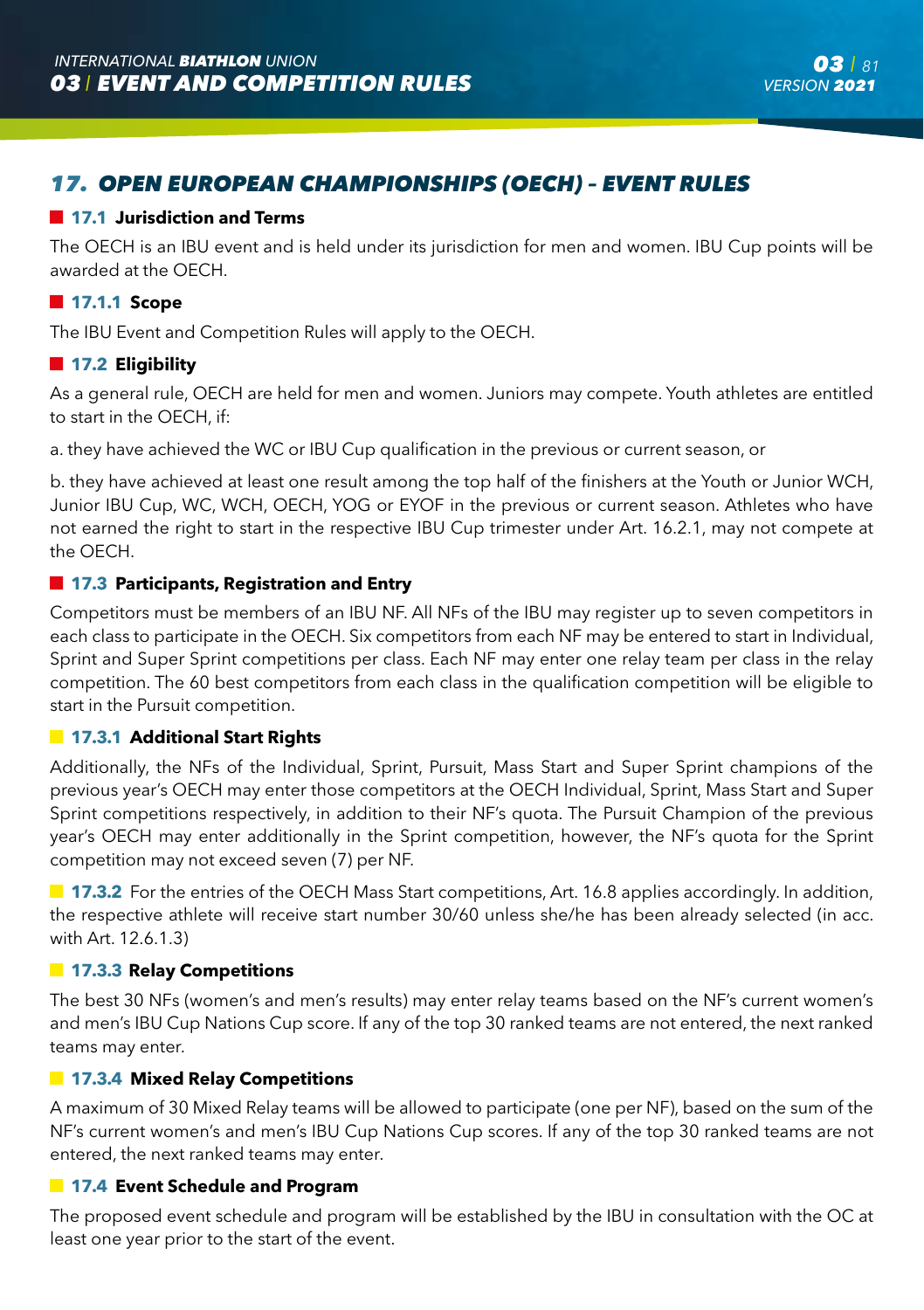# **17.5 Awards**

The rules for WCH events under Art. 12.7 will apply accordingly.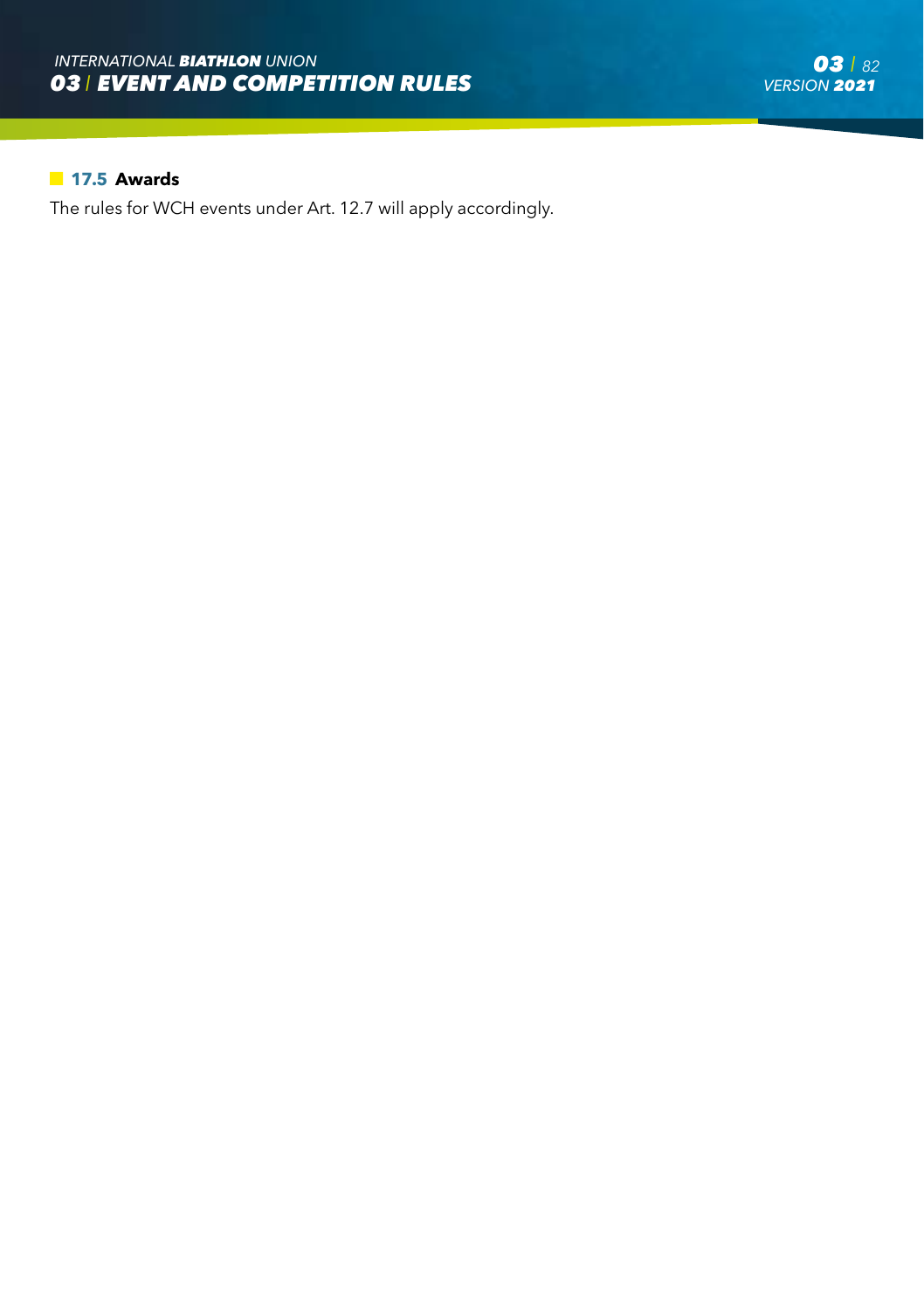# *18. IBU JUNIOR CUP – EVENT RULES*

## **18.1 General**

The IBU Junior Cup is an IBU competition series for junior-class competitors. Youth-class athletes may compete if they start as junior-class competitors and meet the requirements for competing as juniors.

# **18.2 Events and Competitions**

All IBU member federations may apply to host IBU Junior Cup events.

Venues with an IBU License are preferred, but a license is not required. The IBU EB will schedule IBU Junior Cup events for each season based on recommendations from the IBU TC. One of the IBU Junior Cups is conducted as the Junior Open European Championships (JOECH).

With the approval of the IBU, in exceptional cases, Regional Cups may be held at the same time and at the same host venue as IBU Junior Cup events. However, if this is the case, junior-class athletes will take priority to participants competing in the Regional Cup.

# **18.3 Competitors and Entry**

Each IBU member federation may register and enter five (5) female and five (5) male athletes. The host nation and those nations who ended the previous season ranked in the top 10 in the Nations Cup score of either the Juniors Nations Cup, WC or IBU Cup may enter an additional two (2) male and two (2) female athletes.

**18.3.1** A maximum of 30 relays may compete in JC Relay, Mixed Relay and Single Mixed Relay competitions (based on the current JC Nations Cup score).

### **18.4 Scoring**

IBU Junior Cup points are awarded at each IBU Junior Cup, the JWCH and the JOECH in the same manner as IBU Cup points are awarded at the IBU Cup.

#### **18.4.1 Score types**

The following types of scoring are used:

- a) Junior Cup Total Score;
- b) Junior Cup Individual Score;
- c) Junior Cup Sprint Score;
- d) Junior Cup Super Sprint Score;
- e) Junior Cup Pursuit Score;
- f) Junior Cup Mass Start Score (Mass Starts and Mass Start 60s);
- g) Junior Cup Relay Score (including all types of relays);
- h) Junior Cup Nations Cup Score (including Youth at YJWCH in acc. with Art. 18.4.2).

## **18.4.1.1 IBU Junior Cup Total Score**

For all competitors, the IBU Junior Cup Total Score will be based on the Individual, Sprint, Super Sprint, Pursuit, and Mass Start competitions. The scores from all JWCH, JOECH and IBU Junior Cup competitions will be added together. The two lowest scores will be subtracted from the sum total of all points gained.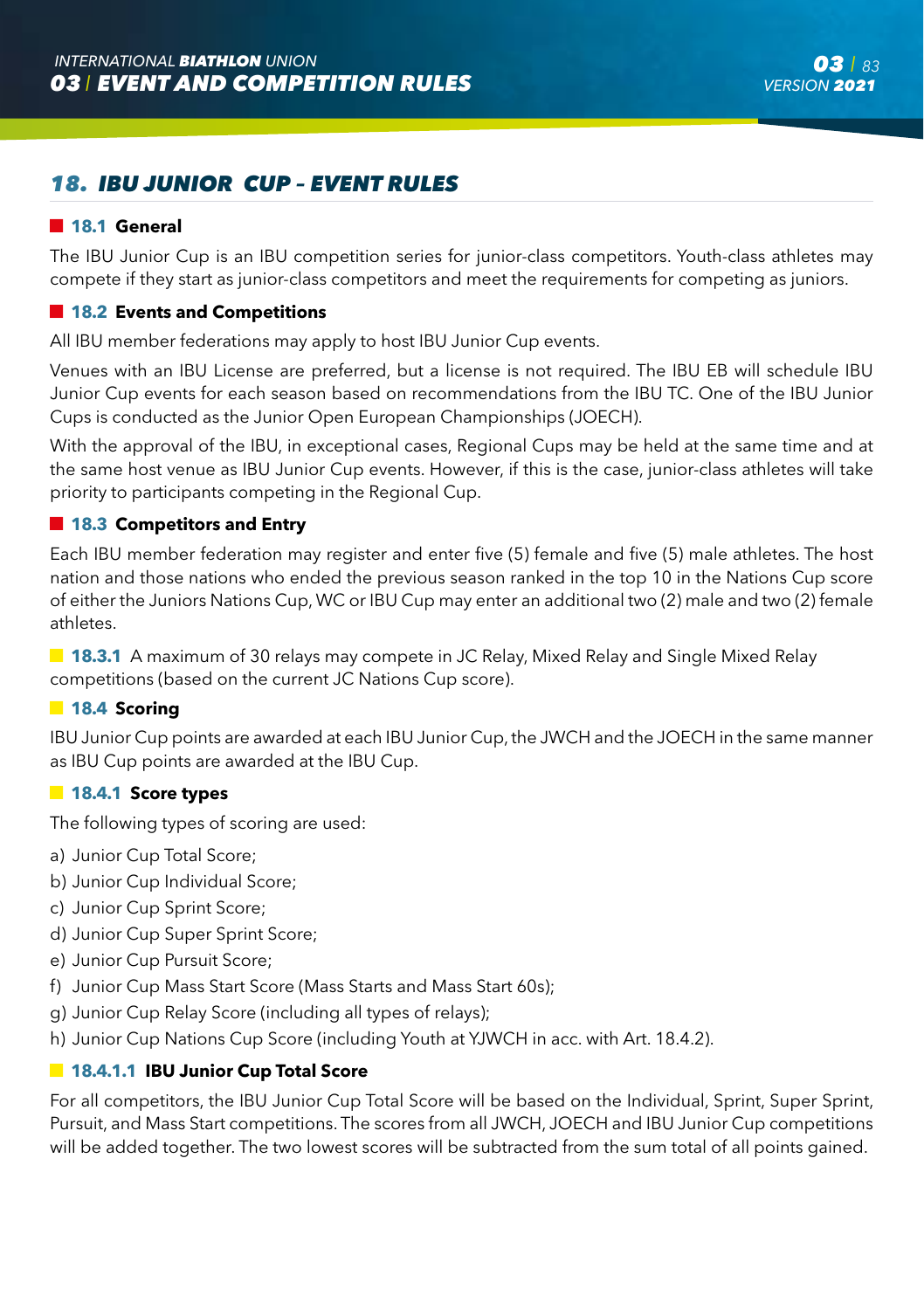# **18.4.1.2 IBU Junior Cup Individual, Sprint, Super Sprint, Pursuit, Mass Start and Relay Score**

The IBU Junior Cup score of each of the types of competitions will be calculated the same way by adding together the scores of all the competitions of each type. A minimum of two competitions must be scored in a single season for a Cup to be awarded.

#### **18.4.2 Juniors Nations Cup score**

The NF`s best two competitors earn Junior Cup Nations Cup points in Individual, Sprint and Super Sprint Qualification competitions at the YJWCH, JOECH and Junior Cup, including both Youth and Junior competitions at the YJWCH. The Relay, Mixed Relay/SMR Nations Cup points will be added to those from the Individual, Sprint and Super Sprint Qualification.

The ranking of the cumulative sum will become the respective NF's ranking minus the single lowest score from any Relay and the two lowest scores from Individual, Sprint or Super Sprint Qualification competitions.

#### **18.4.3 Breaking of Ties in Standings**

If there is an equal number of points in any standings during or at the end of the season, the best placed competitor or NF will be the one who won more first places, and if there is still a tie, who won the most second places, etc. If, after following this procedure, the tie cannot be broken, a tie will be declared. Eventual scratched results are not considered for this breaking of ties.

#### **18.5 Prizes**

Each athlete first placed in the competitions listed under Article 18.4.1 a-h above will receive an IBU Junior Cup trophy.

#### **18.6 Competition Rules**

#### **18.6.1 General**

The IBU Event and Competition Rules apply to the IBU Junior Cup in general, except where other provisions are stated.

#### **18.6.2 Pursuit**

Lapped competitors may continue until the finish.

#### **18.6.3 Zeroing and training**

Shooting lanes for zeroing and training will be allocated according to the Junior Cup NC results.